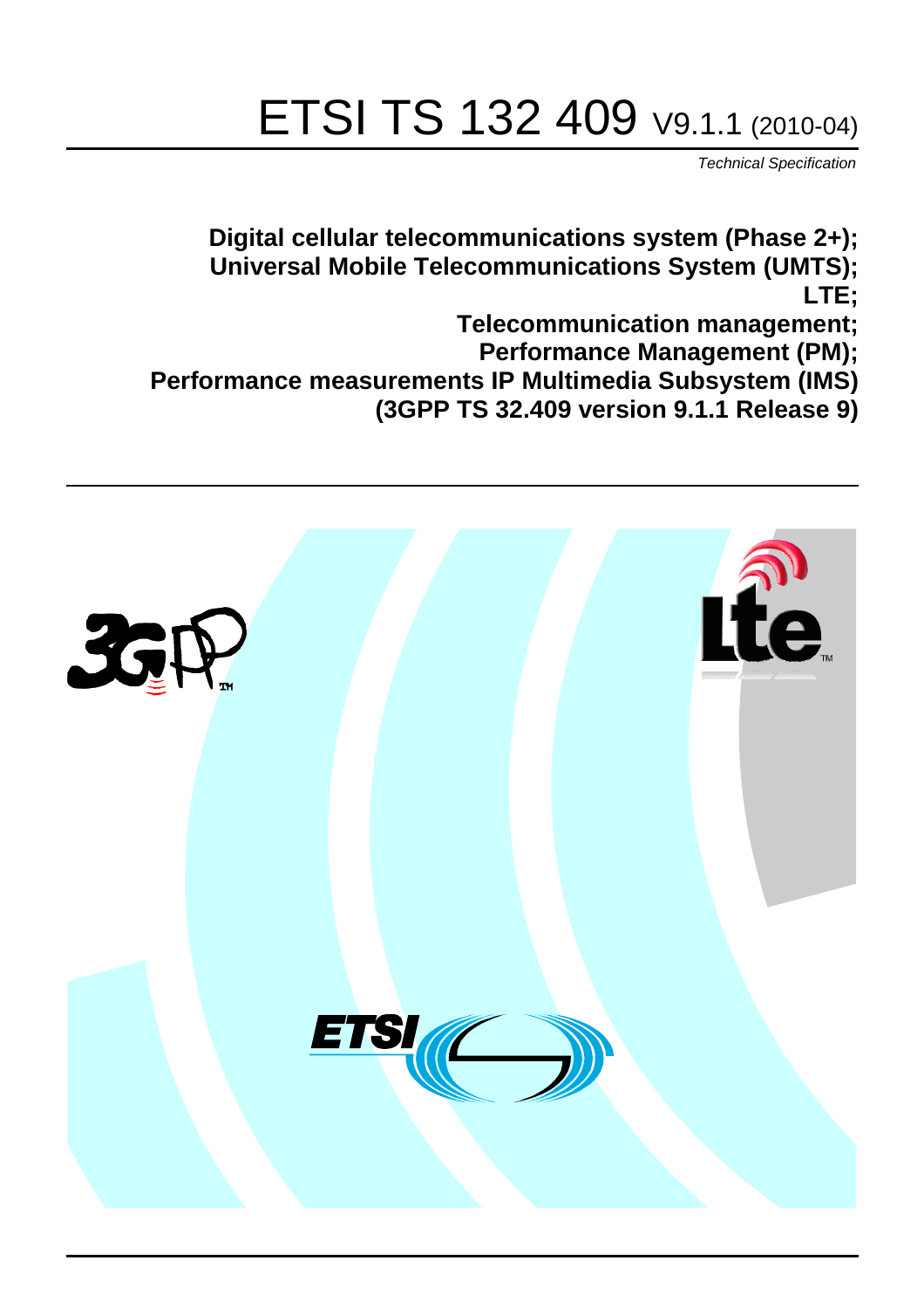Reference RTS/TSGS-0532409v911

> Keywords GSM, LTE, UMTS

# *ETSI*

#### 650 Route des Lucioles F-06921 Sophia Antipolis Cedex - FRANCE

Tel.: +33 4 92 94 42 00 Fax: +33 4 93 65 47 16

Siret N° 348 623 562 00017 - NAF 742 C Association à but non lucratif enregistrée à la Sous-Préfecture de Grasse (06) N° 7803/88

#### *Important notice*

Individual copies of the present document can be downloaded from: [http://www.etsi.org](http://www.etsi.org/)

The present document may be made available in more than one electronic version or in print. In any case of existing or perceived difference in contents between such versions, the reference version is the Portable Document Format (PDF). In case of dispute, the reference shall be the printing on ETSI printers of the PDF version kept on a specific network drive within ETSI Secretariat.

Users of the present document should be aware that the document may be subject to revision or change of status. Information on the current status of this and other ETSI documents is available at <http://portal.etsi.org/tb/status/status.asp>

If you find errors in the present document, please send your comment to one of the following services: [http://portal.etsi.org/chaircor/ETSI\\_support.asp](http://portal.etsi.org/chaircor/ETSI_support.asp)

#### *Copyright Notification*

No part may be reproduced except as authorized by written permission. The copyright and the foregoing restriction extend to reproduction in all media.

> © European Telecommunications Standards Institute 2010. All rights reserved.

**DECT**TM, **PLUGTESTS**TM, **UMTS**TM, **TIPHON**TM, the TIPHON logo and the ETSI logo are Trade Marks of ETSI registered for the benefit of its Members.

**3GPP**TM is a Trade Mark of ETSI registered for the benefit of its Members and of the 3GPP Organizational Partners. **LTE**™ is a Trade Mark of ETSI currently being registered

for the benefit of its Members and of the 3GPP Organizational Partners.

**GSM**® and the GSM logo are Trade Marks registered and owned by the GSM Association.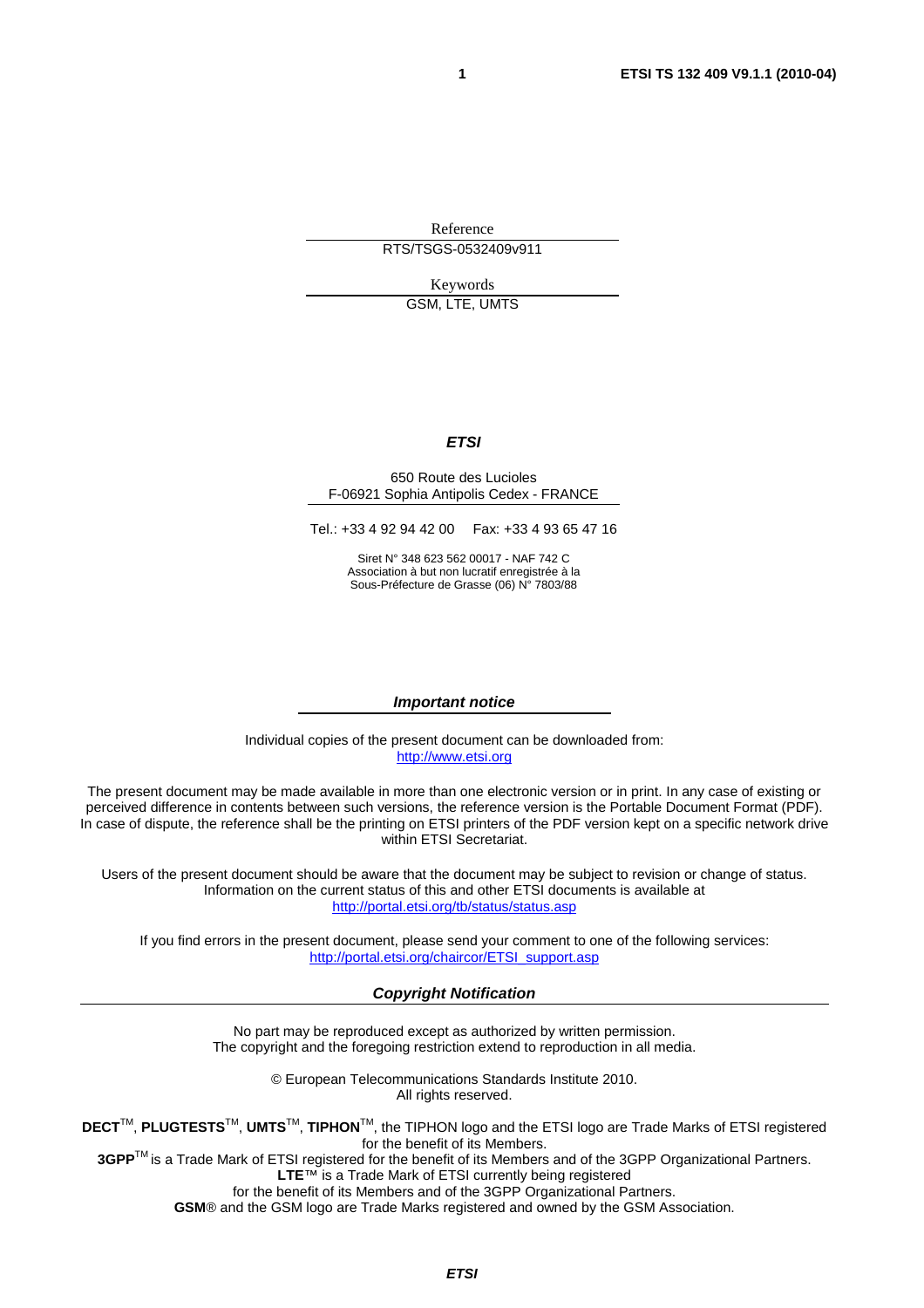# Intellectual Property Rights

IPRs essential or potentially essential to the present document may have been declared to ETSI. The information pertaining to these essential IPRs, if any, is publicly available for **ETSI members and non-members**, and can be found in ETSI SR 000 314: *"Intellectual Property Rights (IPRs); Essential, or potentially Essential, IPRs notified to ETSI in respect of ETSI standards"*, which is available from the ETSI Secretariat. Latest updates are available on the ETSI Web server [\(http://webapp.etsi.org/IPR/home.asp](http://webapp.etsi.org/IPR/home.asp)).

Pursuant to the ETSI IPR Policy, no investigation, including IPR searches, has been carried out by ETSI. No guarantee can be given as to the existence of other IPRs not referenced in ETSI SR 000 314 (or the updates on the ETSI Web server) which are, or may be, or may become, essential to the present document.

# Foreword

This Technical Specification (TS) has been produced by ETSI 3rd Generation Partnership Project (3GPP).

The present document may refer to technical specifications or reports using their 3GPP identities, UMTS identities or GSM identities. These should be interpreted as being references to the corresponding ETSI deliverables.

The cross reference between GSM, UMTS, 3GPP and ETSI identities can be found under [http://webapp.etsi.org/key/queryform.asp.](http://webapp.etsi.org/key/queryform.asp)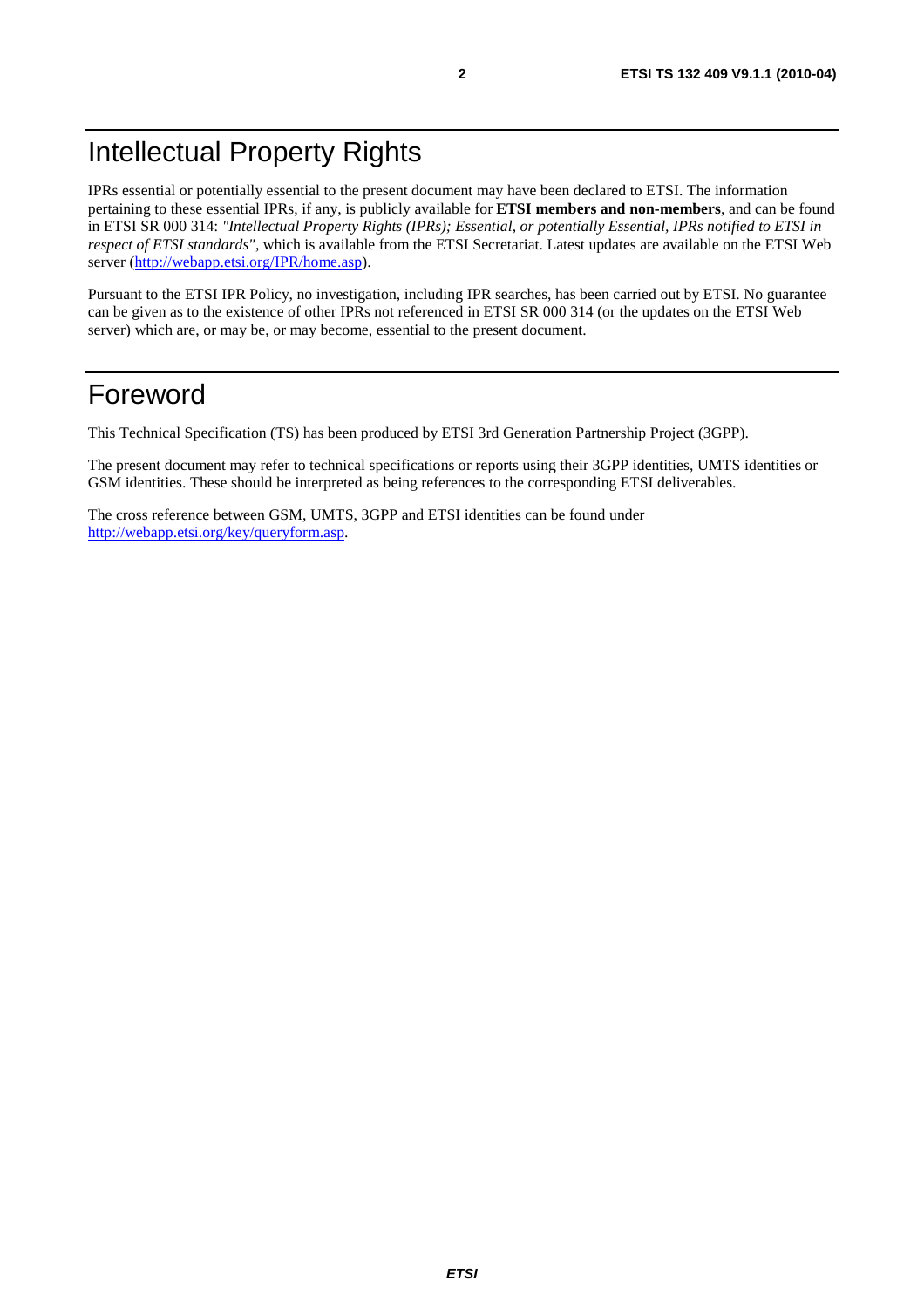# Contents

| 1           |  |  |  |
|-------------|--|--|--|
| 2           |  |  |  |
| 3           |  |  |  |
| 3.1         |  |  |  |
| 3.2         |  |  |  |
| 4           |  |  |  |
| 4.1         |  |  |  |
| 4.1.1       |  |  |  |
| 4.1.1.1     |  |  |  |
| 4.1.1.1.1   |  |  |  |
| 4.1.1.1.2   |  |  |  |
| 4.1.1.1.3   |  |  |  |
| 4.1.1.1.4   |  |  |  |
| 4.1.1.1.5   |  |  |  |
| 4.1.1.1.6   |  |  |  |
| 4.1.1.2     |  |  |  |
| 4.1.1.2.1   |  |  |  |
| 4.1.1.2.2   |  |  |  |
| 4.1.1.2.3   |  |  |  |
| 4.1.1.2.4   |  |  |  |
| 4.1.1.2.5   |  |  |  |
| 4.1.1.3     |  |  |  |
| 4.1.1.3.1   |  |  |  |
| 4.1.1.3.1.4 |  |  |  |
| 4.1.1.3.1.5 |  |  |  |
| 4.1.1.3.2   |  |  |  |
| 4.1.1.3.3   |  |  |  |
| 4.1.1.4     |  |  |  |
| 4.1.1.4.1   |  |  |  |
| 4.1.1.4.2   |  |  |  |
| 4.1.1.4.3   |  |  |  |
| 4.1.1.5     |  |  |  |
| 4.1.1.5.1   |  |  |  |
| 4.1.1.5.2   |  |  |  |
| 4.1.1.5.3   |  |  |  |
| 4.1.1.6     |  |  |  |
| 4.1.1.6.1   |  |  |  |
| 4.1.1.6.2   |  |  |  |
| 4.1.1.6.3   |  |  |  |
| 4.1.2       |  |  |  |
| 4.1.2.1     |  |  |  |
| 4.1.2.2     |  |  |  |
| 4.1.2.3     |  |  |  |
| 4.1.2.4     |  |  |  |
| 4.1.2.5     |  |  |  |
| 4.1.3       |  |  |  |
| 4.1.3.1     |  |  |  |
| 4.1.3.2     |  |  |  |
| 4.1.3.3     |  |  |  |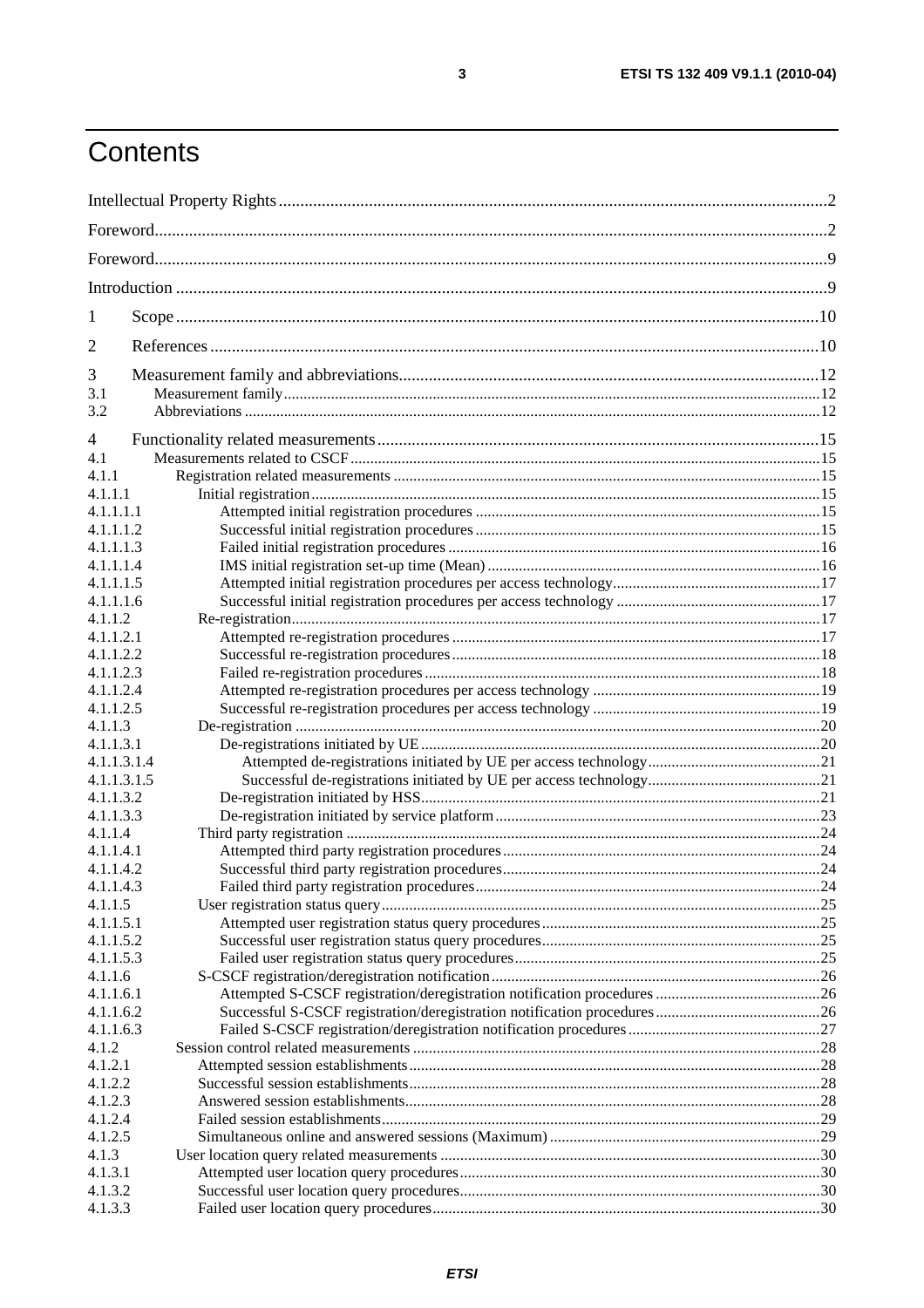| 4.1.4     |                                                                                     |  |
|-----------|-------------------------------------------------------------------------------------|--|
| 4.1.4.1   |                                                                                     |  |
| 4.1.4.2   | 403 (Forbidden) generated for sessions from users of other network domains32        |  |
| 4.1.4.3   |                                                                                     |  |
| 4.1.4.4   |                                                                                     |  |
| 4.1.5     |                                                                                     |  |
| 4.1.5.1   |                                                                                     |  |
| 4.1.5.2   |                                                                                     |  |
| 4.1.5.3   |                                                                                     |  |
| 4.1.6     |                                                                                     |  |
| 4.1.6.1   |                                                                                     |  |
| 4.1.6.2   |                                                                                     |  |
| 4.1.6.3   |                                                                                     |  |
| 4.1.7     |                                                                                     |  |
| 4.1.7.1   |                                                                                     |  |
| 4.1.7.2   |                                                                                     |  |
| 4.1.7.3   |                                                                                     |  |
| 4.1.8     |                                                                                     |  |
| 4.1.8.1   |                                                                                     |  |
| 4.1.8.2   |                                                                                     |  |
| 4.1.8.3   |                                                                                     |  |
| 4.1.9     |                                                                                     |  |
| 4.1.9.1   |                                                                                     |  |
| 4.1.9.2   |                                                                                     |  |
| 4.1.9.3   |                                                                                     |  |
| 4.1.10    |                                                                                     |  |
| 4.1.10.1  |                                                                                     |  |
| 4.1.10.2  |                                                                                     |  |
| 4.1.10.3  |                                                                                     |  |
| 4.2       |                                                                                     |  |
| 4.2.1     |                                                                                     |  |
| 4.2.1.1   |                                                                                     |  |
| 4.2.1.1.1 |                                                                                     |  |
| 4.2.1.1.2 |                                                                                     |  |
| 4.2.1.1.3 | Number of provisioned Public User Identities with SIP URI format stored in a HSS 44 |  |
| 4.2.1.1.4 | Number of provisioned Public User Identities with TEL URI format stored in a HSS 45 |  |
| 4.2.1.1.5 |                                                                                     |  |
| 4.2.1.1.6 |                                                                                     |  |
| 4.2.1.1.7 |                                                                                     |  |
| 4.2.1.2   |                                                                                     |  |
| 4.2.1.2.1 |                                                                                     |  |
| 4.2.1.2.2 |                                                                                     |  |
| 4.2.1.2.3 |                                                                                     |  |
| 4.2.2     |                                                                                     |  |
| 4.2.2.1   |                                                                                     |  |
| 4.2.2.2   |                                                                                     |  |
| 4.2.2.3   |                                                                                     |  |
| 4.2.3     |                                                                                     |  |
| 4.2.3.1   |                                                                                     |  |
| 4.2.3.2   |                                                                                     |  |
| 4.2.3.3   |                                                                                     |  |
| 4.2.4     |                                                                                     |  |
| 4.2.4.1   |                                                                                     |  |
| 4.2.4.2   |                                                                                     |  |
| 4.2.4.3   |                                                                                     |  |
| 4.2.5     |                                                                                     |  |
| 4.2.5.1   |                                                                                     |  |
| 4.2.5.2   |                                                                                     |  |
| 4.2.5.3   |                                                                                     |  |
| 4.2.6     |                                                                                     |  |
| 4.2.6.1   |                                                                                     |  |
| 4.2.6.2   |                                                                                     |  |
|           |                                                                                     |  |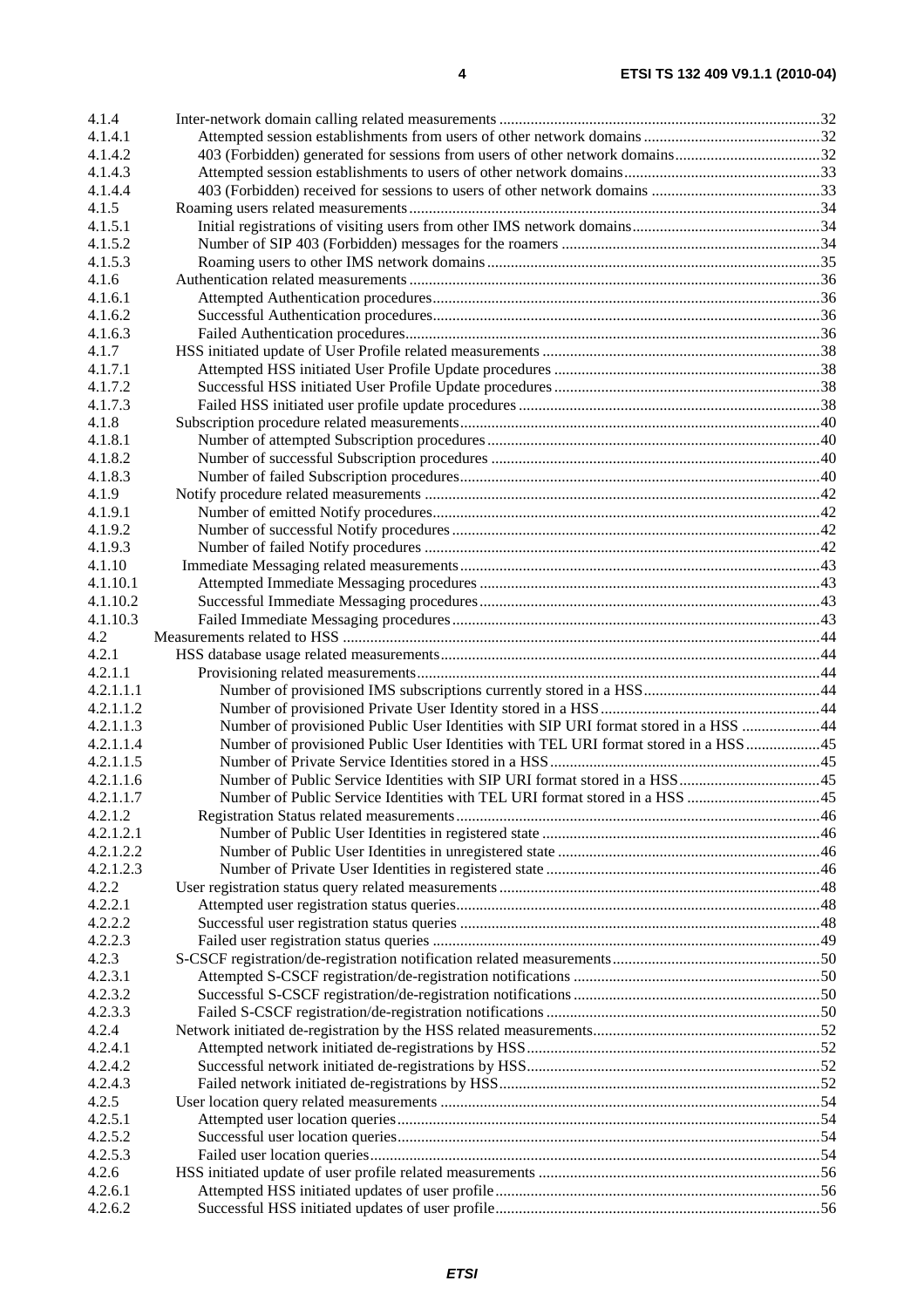| 4.2.6.3   |  |
|-----------|--|
| 4.2.7     |  |
| 4.2.7.1   |  |
| 4.2.7.2   |  |
| 4.2.7.3   |  |
| 4.2.8     |  |
| 4.2.8.1   |  |
| 4.2.8.2   |  |
| 4.2.8.3   |  |
| 4.2.9     |  |
| 4.2.9.1   |  |
| 4.2.9.2   |  |
| 4.2.9.3   |  |
| 4.2.10    |  |
| 4.2.10.1  |  |
| 4.2.10.2  |  |
| 4.2.10.3  |  |
| 4.2.11    |  |
| 4.2.11.1  |  |
| 4.2.11.2  |  |
| 4.2.11.3  |  |
| 4.3       |  |
| 4.3.1     |  |
| 4.3.1.1   |  |
| 4.3.1.2   |  |
| 4.3.1.3   |  |
| 4.3.1.4   |  |
| 4.3.1.6   |  |
| 4.4       |  |
| 4.4.1     |  |
| 4.4.1.1   |  |
| 4.4.1.1.1 |  |
| 4.4.1.1.2 |  |
| 4.4.1.1.3 |  |
| 4.4.1.1.4 |  |
| 4.4.1.1.5 |  |
| 4.4.1.1.6 |  |
| 4.4.1.2   |  |
| 4.4.1.2.1 |  |
| 4.4.1.2.2 |  |
| 4.4.1.2.3 |  |
| 4.4.1.2.4 |  |
| 4.4.1.2.5 |  |
| 4.4.1.2.6 |  |
| 4.4.1.3   |  |
| 4.4.1.3.1 |  |
| 4.4.1.3.2 |  |
| 4.4.1.3.3 |  |
| 4.4.1.3.4 |  |
| 4.4.1.3.5 |  |
| 4.4.1.4   |  |
| 4.4.1.5   |  |
| 4.5       |  |
| 4.6       |  |
| 4.6.1     |  |
| 4.6.1.1   |  |
| 4.6.1.2   |  |
| 4.6.1.3   |  |
| 4.6.1.4   |  |
| 4.6.2     |  |
| 4.6.2.1   |  |
| 4.6.2.2   |  |
|           |  |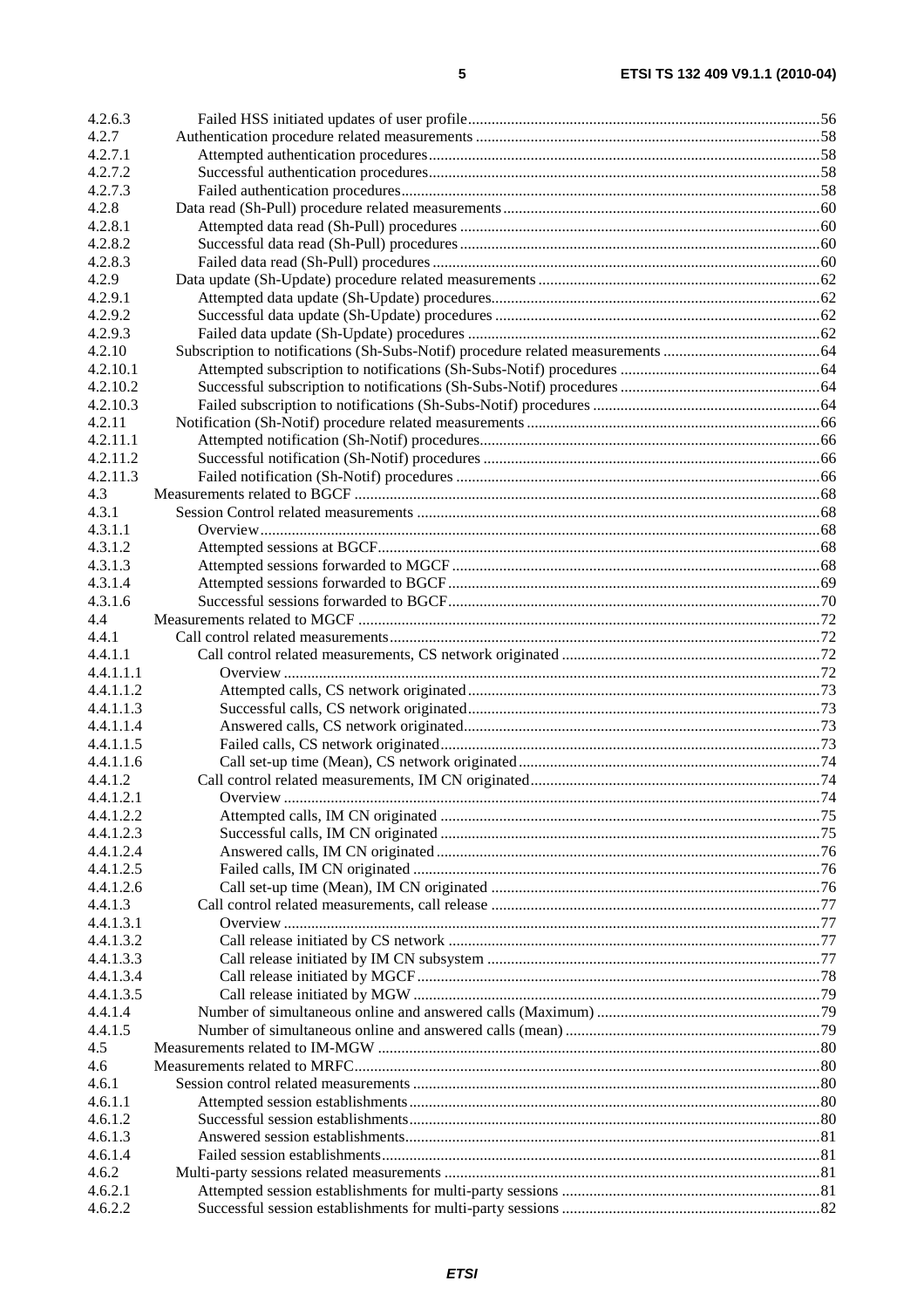| 4.6.2.3                  |  |
|--------------------------|--|
| 4.6.2.4                  |  |
| 4.6.2.5                  |  |
| 4.6.2.6                  |  |
| 4.6.2.7                  |  |
| 4.6.3                    |  |
| 4.6.3.1                  |  |
| 4.6.3.2                  |  |
| 4.6.3.3                  |  |
| 4.6.3.4                  |  |
| 4.6.4                    |  |
| 4.6.4.1                  |  |
| 4.6.4.2                  |  |
| 4.6.4.3                  |  |
| 4.6.4.4                  |  |
| 4.7                      |  |
| 4.7.1                    |  |
| 4.7.1.1                  |  |
| 4.7.1.2                  |  |
| 4.7.1.3                  |  |
| 4.7.1.4                  |  |
| 4.7.1.5                  |  |
| 4.8                      |  |
| 4.8.1                    |  |
| 4.8.1.1                  |  |
| 4.8.1.2                  |  |
| 4.8.1.3                  |  |
| 4.8.1.4                  |  |
| 4.8.1.5                  |  |
| 4.8.1.6                  |  |
| 4.8.2                    |  |
| 4.8.2.1                  |  |
| 4.8.2.2                  |  |
| 4.8.2.3                  |  |
| 4.8.2.4                  |  |
| 4.8.2.5                  |  |
| 4.8.3                    |  |
| 4.8.3.1                  |  |
| 4.8.3.2                  |  |
| 4.8.3.3                  |  |
| 4.8.3                    |  |
| 4.8.3.1                  |  |
| 4.8.3.2                  |  |
| 4.8.3.3                  |  |
| 4.8.3.4                  |  |
| 4.9                      |  |
| 4.9.1                    |  |
| 4.9.1.1                  |  |
| 4.9.1.2                  |  |
| 4.9.2                    |  |
| 4.9.2.1                  |  |
| 4.9.2.2                  |  |
| 4.9.2.3                  |  |
| 4.9.3                    |  |
| 4.9.3.1                  |  |
| 4.9.3.2                  |  |
| 4.9.3.3<br>4.10          |  |
|                          |  |
| 4.10.1                   |  |
| 4.10.1.1                 |  |
| 4.10.1.1.1<br>4.10.1.1.2 |  |
|                          |  |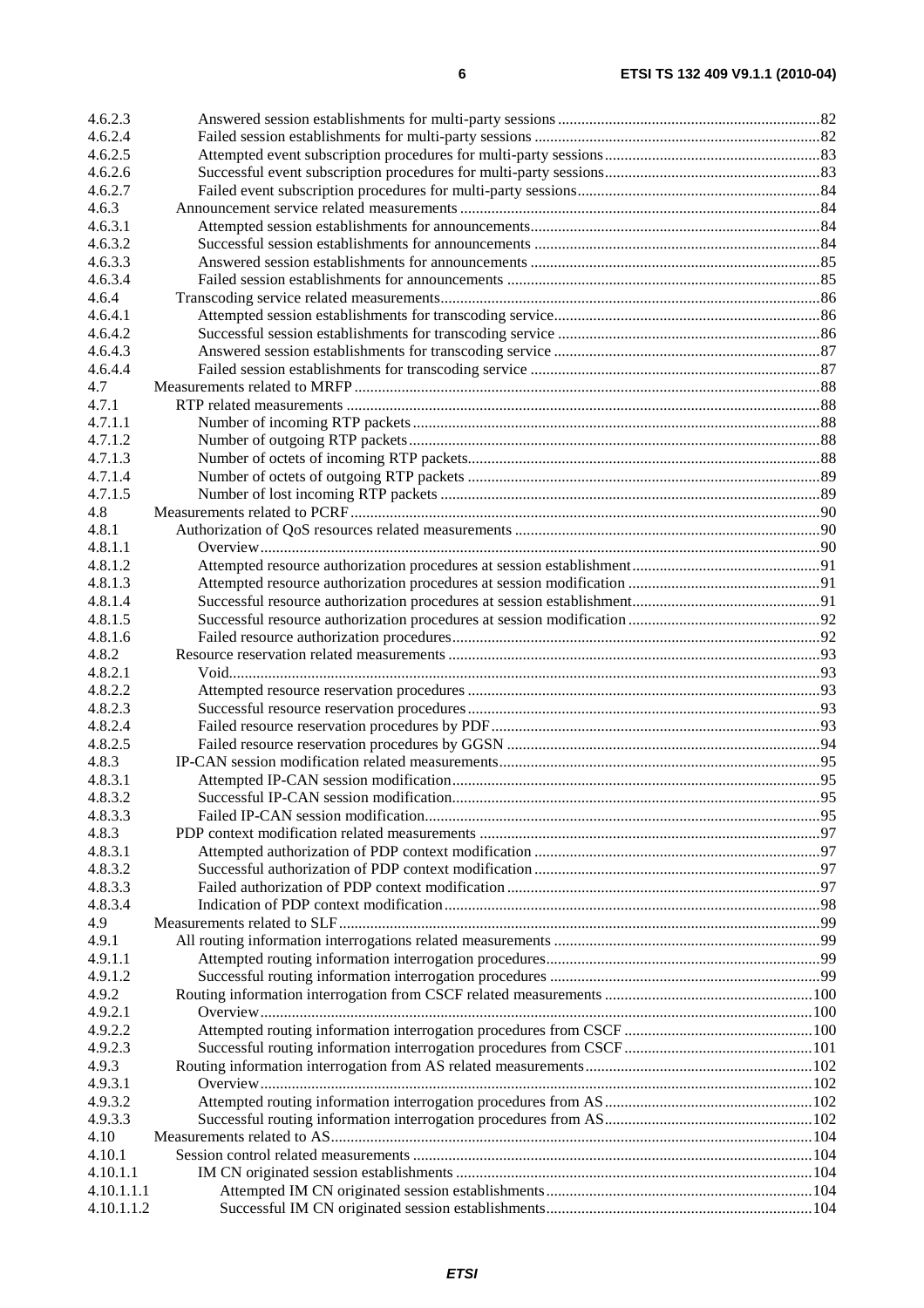| 4.10.1.1.3           |  |
|----------------------|--|
| 4.10.1.1.4           |  |
| 4.10.1.2             |  |
| 4.10.1.2.1           |  |
| 4.10.1.2.2           |  |
| 4.10.2               |  |
| 4.10.2.1             |  |
| 4.10.2.1.1           |  |
| 4.10.2.1.2           |  |
| 4.10.2.1.3           |  |
| 4.10.2.1.4           |  |
| 4.10.2.2             |  |
| 4.10.2.2.1           |  |
| 4.10.2.2.2           |  |
| 4.10.2.2.3           |  |
| 4.10.3               |  |
| 4.10.3.1             |  |
| 4.10.3.2             |  |
| 4.10.3.3             |  |
| 4.10.3.4             |  |
| 4.10.3.5             |  |
| 4.10.3.6             |  |
| 4.10.3.7             |  |
| 4.10.3.8             |  |
| 4.10.3.9             |  |
| 4.10.3.10            |  |
| 4.10.3.11            |  |
| 4.10.3.12            |  |
| 4.10.3.13            |  |
| 4.10.4               |  |
| 4.10.4.1             |  |
| 4.10.4.2             |  |
| 4.10.4.3             |  |
| 4.10.4.4             |  |
| 4.10.4.5             |  |
| 4.10.4.6<br>4.10.4.7 |  |
| 4.10.4.8             |  |
| 4.10.4.9             |  |
| 4.10.4.10            |  |
| 4.10.5               |  |
| 4.10.5.1             |  |
| 4.10.5.2             |  |
| 4.10.5.3             |  |
| 4.10.5.4             |  |
| 4.10.5.5             |  |
| 4.10.5.6             |  |
| 4.10.5.7             |  |
| 4.10.5.8             |  |
| 4.10.6               |  |
| 4.10.6.1             |  |
| 4.10.6.1.1           |  |
| 4.10.6.1.2           |  |
| 4.10.6.1.3           |  |
| 4.10.6.1.4           |  |
| 4.10.6.1.5           |  |
| 4.10.6.1.6           |  |
| 4.10.6.1.7           |  |
| 4.10.6.2             |  |
| 4.10.6.2.1           |  |
| 4.10.6.2.2           |  |
| 4.10.6.2.3           |  |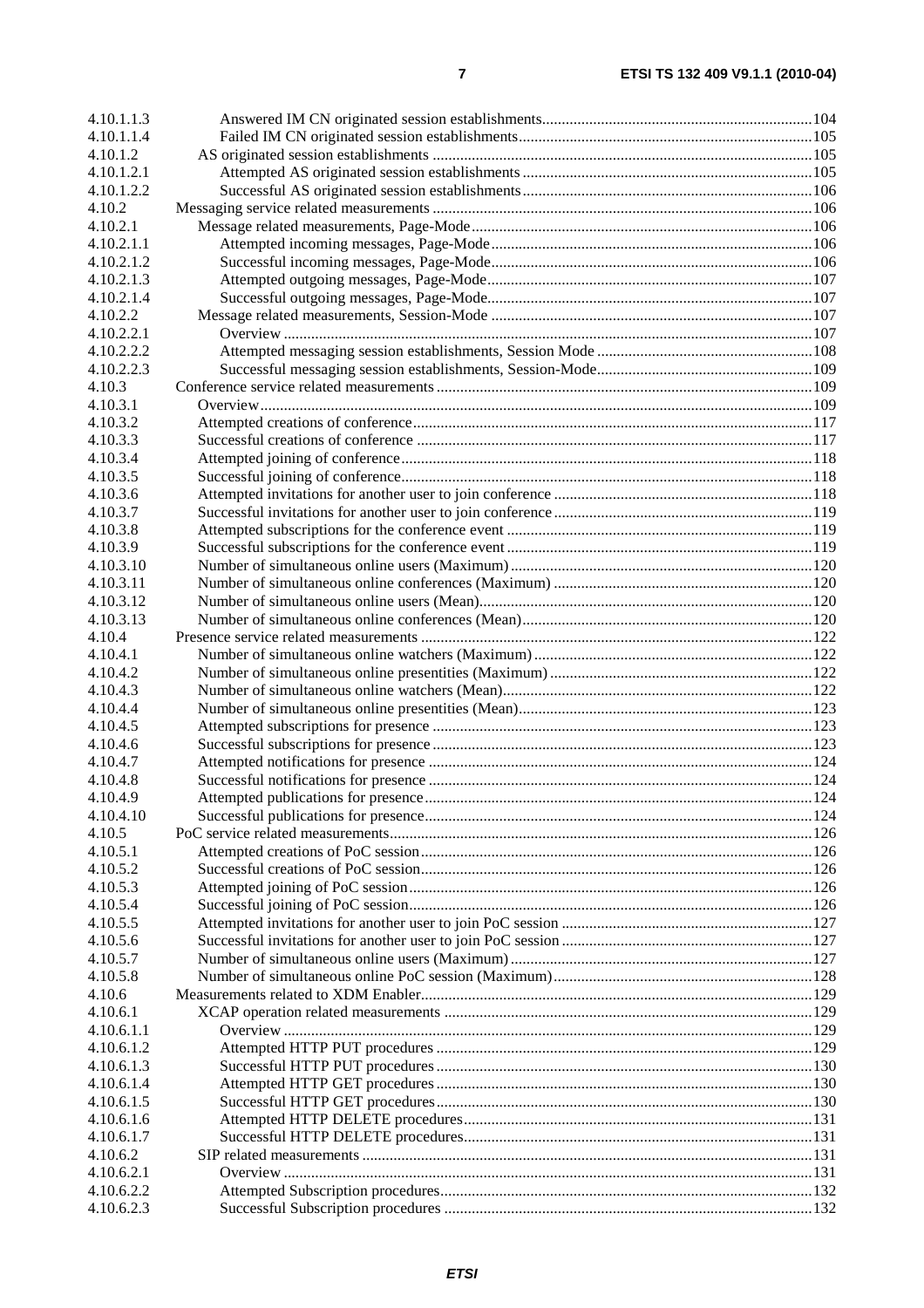| 4.10.6.2.4                                                                                    |  |                                                                               |  |
|-----------------------------------------------------------------------------------------------|--|-------------------------------------------------------------------------------|--|
| 4.10.6.2.5                                                                                    |  |                                                                               |  |
| 4.11                                                                                          |  |                                                                               |  |
| 4.11.1                                                                                        |  |                                                                               |  |
| 4.11.2                                                                                        |  | 403 (Forbidden) generated for sessions from users of other network domains134 |  |
| 4.11.3                                                                                        |  |                                                                               |  |
| 4.11.4                                                                                        |  |                                                                               |  |
| 5 <sup>5</sup>                                                                                |  |                                                                               |  |
| 5.1                                                                                           |  |                                                                               |  |
| 5.1.1                                                                                         |  |                                                                               |  |
| 5.1.2                                                                                         |  |                                                                               |  |
| <b>Annex A (normative):</b><br><b>Annex B (informative):</b><br><b>Annex C</b> (informative): |  | Use case of Immediate Messaging procedure related measurements                |  |
|                                                                                               |  | Use case of IP-CAN Session Establishment related measurements 138             |  |
|                                                                                               |  |                                                                               |  |
|                                                                                               |  |                                                                               |  |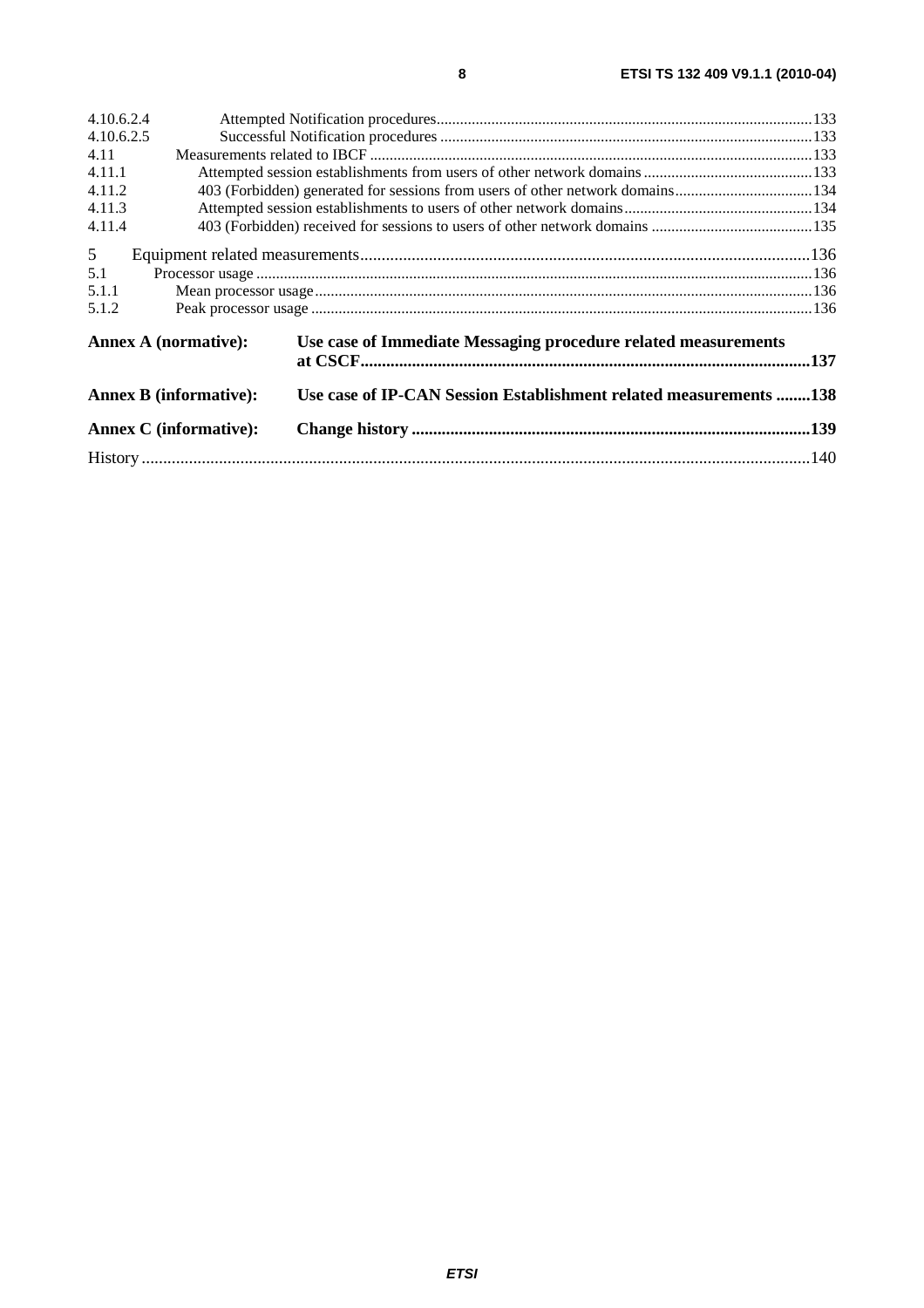# Foreword

This Technical Specification has been produced by the 3<sup>rd</sup> Generation Partnership Project (3GPP).

The contents of the present document are subject to continuing work within the TSG and may change following formal TSG approval. Should the TSG modify the contents of the present document, it will be re-released by the TSG with an identifying change of release date and an increase in version number as follows:

Version x.y.z

where:

- x the first digit:
	- 1 presented to TSG for information;
	- 2 presented to TSG for approval;
	- 3 or greater indicates TSG approved document under change control.
- y the second digit is incremented for all changes of substance, i.e. technical enhancements, corrections, updates, etc.
- z the third digit is incremented when editorial only changes have been incorporated in the document.

# Introduction

The present document is part of a TS-family covering the 3rd Generation Partnership Project; Technical Specification Group Services and System Aspects; Telecommunication Management; as identified below:

| TS 32.409: | Performance Management (PM); Performance measurements IMS                         |
|------------|-----------------------------------------------------------------------------------|
| TS 32.408: | Performance Management (PM); Performance measurements Teleservice                 |
| TS 32.407: | Performance Management (PM); Performance measurements Core Network (CN) CS domain |
| TS 32.406: | Performance Management (PM); Performance measurements Core Network (CN) PS domain |
| TS 32.405: | Performance Management (PM); Performance measurements UTRAN                       |
| TS 32.404: | Performance Management (PM); Performance measurements - Definitions and template  |
| TS 52.402: | Performance Management (PM); Performance measurements - GSM                       |
| TS 32.401: | Performance Management (PM); Concept and requirements                             |

The present document is part of a set of specifications, which describe the requirements and information model necessary for the standardised Operation, Administration and Maintenance (OA&M) of a multi-vendor 3G-system.

During the lifetime of a 3G network, its logical and physical configuration will undergo changes of varying degrees and frequencies in order to optimise the utilisation of the network resources. These changes will be executed through network configuration management activities and/or network engineering, see 3GPP TS 32.600 [3].

Many of the activities involved in the daily operation and future network planning of a 3G network require data on which to base decisions. This data refers to the load carried by the network and the grade of service offered. In order to produce this data performance measurements are executed in the NEs, which comprise the network. The data can then be transferred to an external system, e.g. an Operations System (OS) in TMN terminology, for further evaluation. The purpose of the present document is to describe the mechanisms involved in the collection of the data and the definition of the data itself.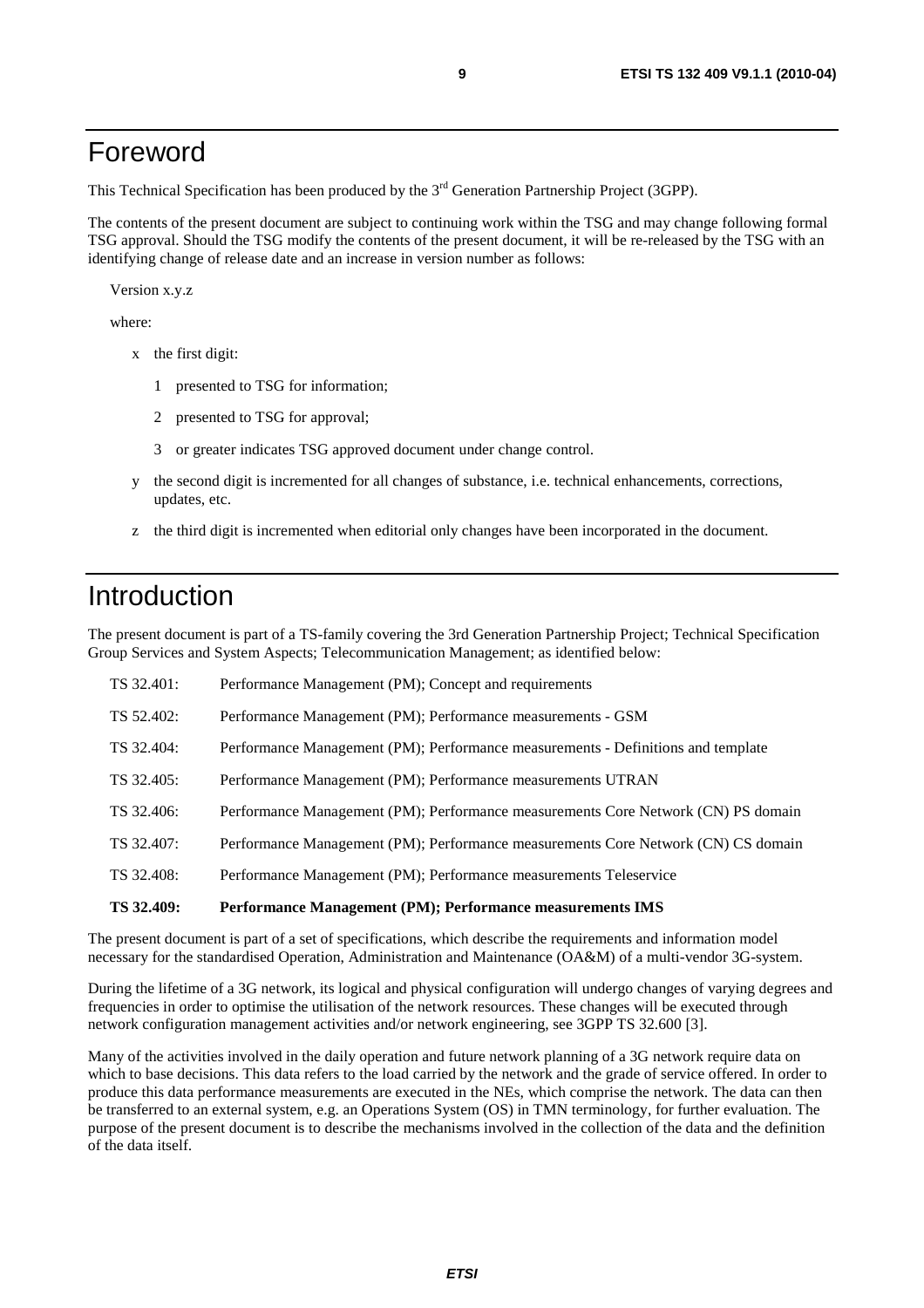# 1 Scope

The present document describes the measurements of IMS.

3GPP TS 32.401 [5] describes Performance Management concepts and requirements.

The present document is valid for all measurement types provided by an implementation of an IMS network. These may be measurement types defined within the present document, measurements defined within other standards bodies, or vendor specific measurement types.

Only measurement types that are specific to IMS network are defined within the present documents. I.e. vendor specific measurement types and measurements related to "external" technologies used in IMS network, such as ATM or IP, are not covered. Instead, these could be applied as described by the other, "external" standards bodies (e.g. ITU-T or IETF) or according to manufacturer's documentation.

The definition of the standard measurements is intended to result in comparability of measurement data produced in a multi-vendor network, for those measurement types that can be standardised across all vendors' implementations.

The structure of the present document is as follows:

- Header 1: Network Element (e.g. measurements related to CSCF);
- Header 2: Measurement function (e.g. Registration related measurements);
- Header 3: Measurements.

# 2 References

The following documents contain provisions which, through reference in this text, constitute provisions of the present document.

- References are either specific (identified by date of publication and/or edition number or version number) or non-specific.
- For a specific reference, subsequent revisions do not apply.
- For a non-specific reference, the latest version applies. In the case of a reference to a 3GPP document (including a GSM document), a non-specific reference implicitly refers to the latest version of that document *in the same Release as the present document*.
- [1] 3GPP TS 32.101: "Telecommunication management; Principles and high level requirements".
- [2] 3GPP TS 32.102: "Telecommunication management; Architecture".
- [3] 3GPP TS 32.600: "Telecommunication management; Configuration Management (CM); Concept and high-level requirements".
- [4] 3GPP TS 32.632: "Telecommunication management; Configuration Management (CM); Core Network Resources Integration Reference Point (IRP): Network Resource Model (NRM)".
- [5] 3GPP TS 32.401: "Telecommunication management; Performance Management (PM); Concept and requirements".
- [6] 3GPP TS 23.003: "Numbering, addressing and identification".
- [7] 3GPP TS 23.228: "IP Multimedia Subsystem (IMS); Stage 2".
- [8] 3GPP TS 24.229: "Internet Protocol (IP) multimedia call control protocol based on Session Initiation Protocol (SIP) and Session Description Protocol (SDP); Stage 3".
- [9] 3GPP TS 29.228: "IP Multimedia (IM) Subsystem Cx and Dx Interfaces; Signalling flows and message".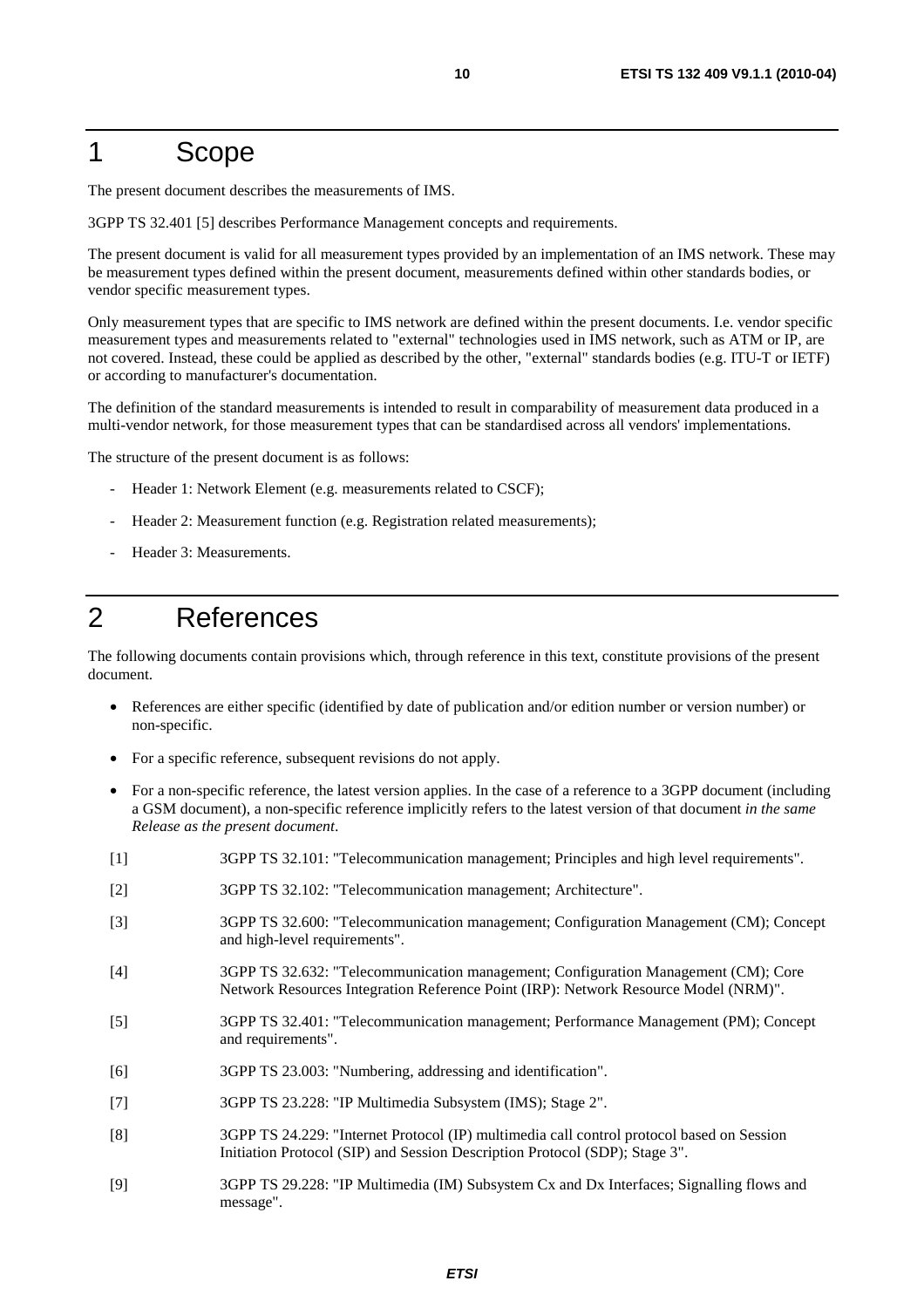- [10] 3GPP TS 29.229: "Cx and Dx interfaces based on the Diameter protocol; Protocol details".
- [11] 3GPP TS 29.163: "Interworking between the IP Multimedia (IM) Core Network (CN) subsystem and Circuit Switched (CS) networks".
- [12] 3GPP TS 32.404: "Performance Management (PM); Performance measurements Definitions and template".
- [13] 3GPP TS 29.207: "Policy control over Go interface".
- [14] 3GPP TS 29.208: "End-to-end Quality of Service (QoS) signalling flows".
- [15] IETF RFC 3588: "Diameter Base Protocol".
- [16] 3GPP TS 23.008: "Organization of subscriber data".
- [17] 3GPP TS 29.328: "IP Multimedia Subsystem (IMS) Sh interface; Signalling flows and message contents".
- [18] 3GPP TS 29.329: "Sh interface based on the Diameter protocol; Protocol details".
- [19] ITU-T Recommendation Q.850: "Usage of cause and location in the Digital Subscriber Signalling System No. 1 and the Signalling System No. 7 ISDN User Part".
- [20] ITU-T Recommendation H.248.1: "Gateway control protocol: Version 3".
- [21] ITU-T Recommendation H.248.8: "Gateway control protocol: Error code and service change reason description".
- [22] IETF RFC 3265: "Session Initiation Protocol (SIP)-Specific Event Notification".
- [23] IETF RFC 3550: "RTP: A Transport Protocol for Real-Time Applications".
- [24] 3GPP TS 24.147: "Conferencing using the IP Multimedia (IM) Core Network (CN) subsystem; Stage 3".
- [25] 3GPP TS 23.141: "Presence service; Architecture and functional description; Stage 2".
- [26] 3GPP TR 23.979: "3GPP enablers for Open Mobile Alliance (OMA); Push-to-talk over Cellular (PoC) services; Stage 2".
- [27] OMA-TS-XDM\_Core: "XML Document Management Specification".
- [28] 3GPP TS 33.203: "3G security; Access security for IP-based services".
- [29] 3GPP TS 32.407: "Performance Management (PM); Performance measurements Core Network (CN) Circuit Switched (CS) domain".
- [30] 3GPP TS 32.732: "Telecommunication management; IP Multimedia Subsystem (IMS) Network Resource Model (NRM) Integration Reference Point (IRP): Information Service (IS)".
- [31] 3GPP TS 23.203: "Policy and charging control architecture".
- [32] 3GPP TS 29.212: "Policy and charging control over Gx reference point".
- [33] 3GPP TS 29.213: "Policy and charging control signalling flows and Quality of Service (QoS) parameter mapping".
- [34] IETF RFC 3261: "SIP: Session Initiation Protocol".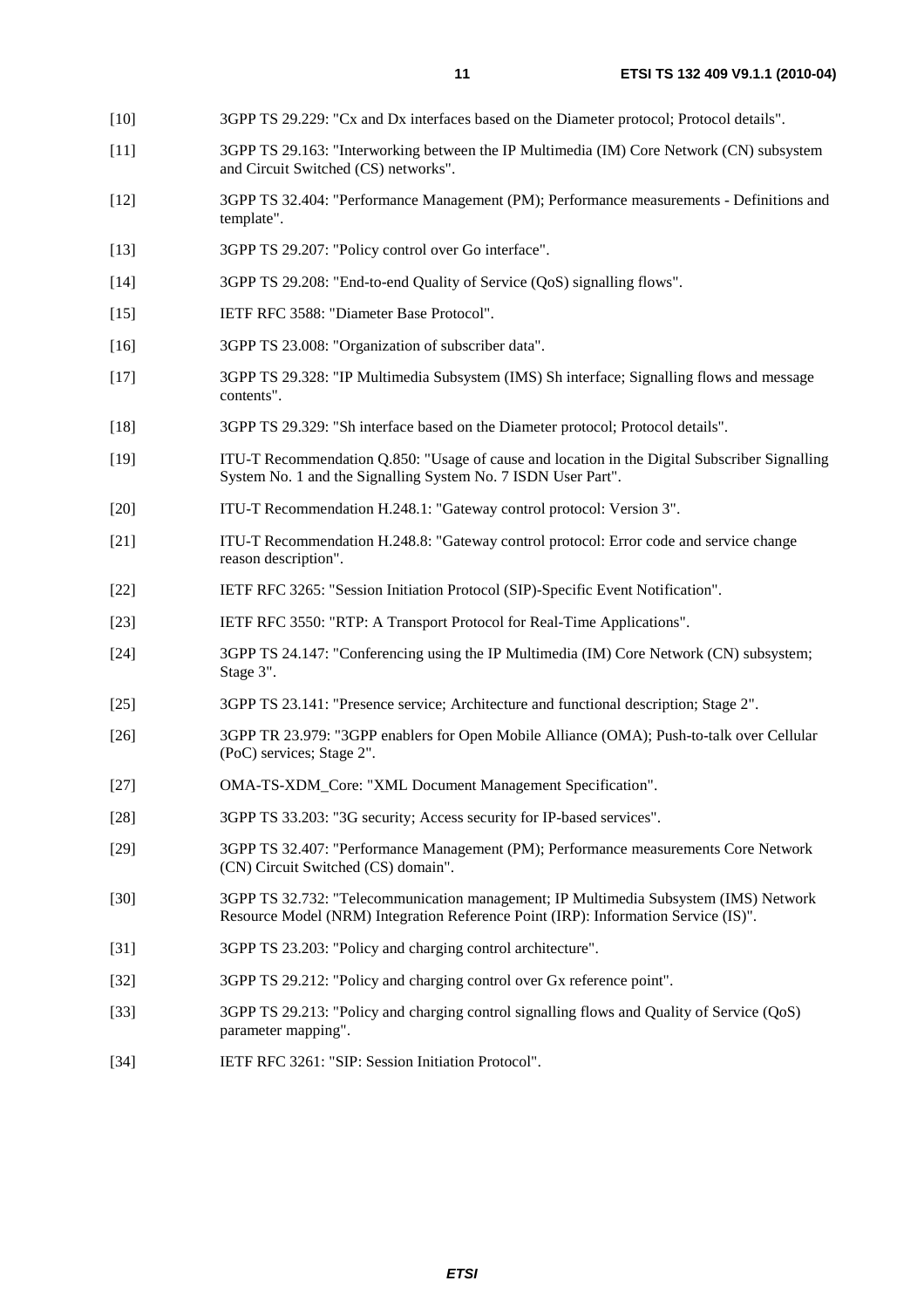# 3 Measurement family and abbreviations

# 3.1 Measurement family

The measurement names defined in the present document are all beginning with a prefix containing the measurement family name (e.g. UR.AttInitReg, SC.AttOrigSession). This family name identifies all measurements which relate to a given functionality and it may be used for measurement administration (see 3GPP TS 32.401 [5]).

The list of families currently used in the present document is as follows:

| CC (measurements related to Call Control).                       |
|------------------------------------------------------------------|
| CONF (measurements related to conference service).               |
| DBU (measurements related to Database Usage).                    |
| DTR (measurements related to Data Read).                         |
| DTU (measurements related to Data Update).                       |
| EQPT (measurements related to Equipment).                        |
| IDS (measurements related to Inter-network Domain Session).      |
| LIQ (measurements related to Location Information Query).        |
| MA (measurements related Multimedia Authentication).             |
| NOTIF (measurements related to Notification).                    |
| PoC (measurements related to PoC service).                       |
| PRES (measurements related to Present service).                  |
| QoS (measurements related to Quality of Service).                |
| RII (measurements related to Routing Information Interrogation). |
| RU (measurements related to Roaming Users).                      |
| SC (measurements related to Session Control).                    |
| SUB (Measurements related to Subscription to notifications).     |
| UP (measurements related to User Profile).                       |
| UR (measurements related to UE registration).                    |
| XDM (measurements related to XDM enabler).                       |

# 3.2 Abbreviations

For the purposes of the present document, the following abbreviations apply:

| 3G          | 3 <sup>rd</sup> Generation                     |
|-------------|------------------------------------------------|
| 3GPP        | 3G Partnership Project                         |
| <b>BGCF</b> | <b>Breakout Gateway Control Function</b>       |
| CS.         | Circuit switched                               |
| CN          | Core Network                                   |
| <b>CSCF</b> | <b>Call Session Control Function</b>           |
| <b>HSS</b>  | Home Subscriber Server                         |
| <b>IM</b>   | IP Multimedia                                  |
| <b>IMS</b>  | IP Multimedia Subsystem                        |
| <b>IBCF</b> | <b>Interconnection Border Control Function</b> |
| I-CSCF      | Interrogating CSCF                             |
| NE          | Network Element                                |
| <b>NM</b>   | <b>Network Manager</b>                         |
| OA&M        | Operation, Administration and Maintenance      |
| OS          | Operations System (EM, NM)                     |
| <b>PCC</b>  | Policy and Charging Control                    |
| <b>PCEF</b> | Policy and Charging Enforcement Function       |
| <b>PCRF</b> | Policy and Charging Rule Function              |
| <b>PM</b>   | Performance Management                         |
| P-CSCF      | Proxy CSCF                                     |
| QoS         | <b>Quality of Service</b>                      |
| S-CSCF      | <b>Serving CSCF</b>                            |
| <b>UMTS</b> | Universal Mobile Telecommunications System     |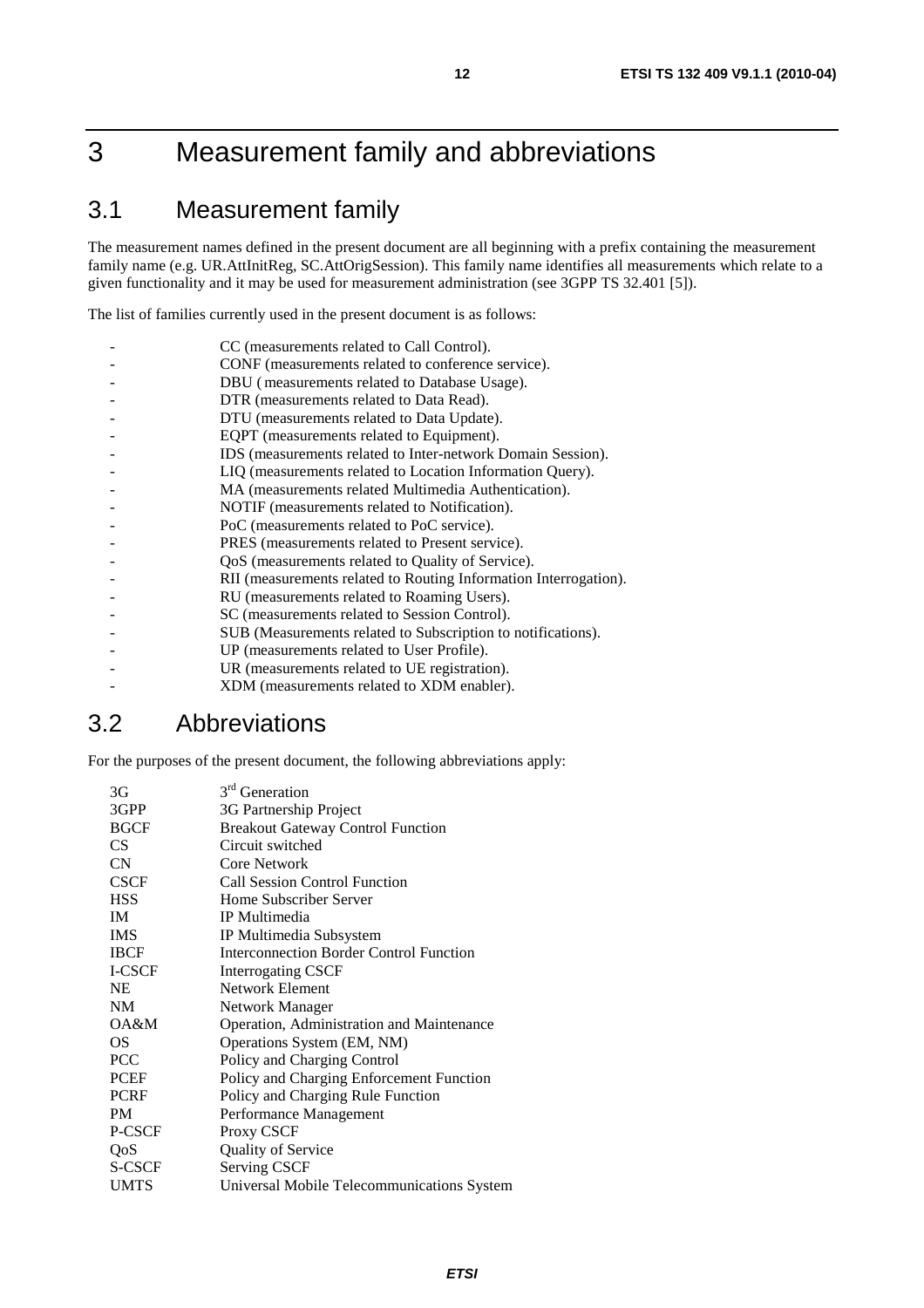You can find below a list of abbreviations used within the measurement types for field E of the measurement template (see 3GPP TS 32.404 [12]).

| Ans        | Answer(ed)                        |
|------------|-----------------------------------|
| Att        | Attempted                         |
| Auth       | Authorization                     |
| <b>CCR</b> | Credit-Control-Request            |
| <b>CCA</b> | Credit-Control-Answer             |
| Cs         | Circuit switched                  |
| <b>DER</b> | Discrete Event Registration       |
| DeReg      | De-Registration                   |
| Dmn        | Domain                            |
| Estab      | Establish(ment)                   |
| Fail       | Failed(/Failure)                  |
| Fwd        | Forwared(ed)                      |
| Glb        | Global                            |
| Info       | Information                       |
| Im         | IP Multimedia                     |
| Inc        |                                   |
|            | Incoming<br>Indication            |
| Ind        |                                   |
| Init       | Initial                           |
| Interop    | Interoperator                     |
| LIA        | Location-Info-Answer              |
| LIR        | Location-Info-Request             |
| <b>MAA</b> | Multimedia-Authentication-Answer  |
| <b>MAR</b> | Multimedia-Authentication-Request |
| Max        | Maximum                           |
| Modf       | Modify/Modification               |
| Nbr        | Number                            |
| Ntwk       | Network                           |
| Orig       | Originated                        |
| Outg       | Outgoing                          |
| <b>PM</b>  | Page-Mode                         |
| <b>PNA</b> | Push-Notification -Answer         |
| <b>PNR</b> | <b>Push-Notification-Request</b>  |
| <b>PPA</b> | Push-Profile-Answer               |
| <b>PPR</b> | Push-Profile-Request              |
| Pri        | Private                           |
| <b>PUA</b> | Profile-Update-Answer             |
| Pub        | Public                            |
| <b>PUR</b> |                                   |
|            | Profile-Update-Request            |
| Reg        | Registration                      |
| Rej        | Rejected                          |
| Req        | Request                           |
| Rel        | Release                           |
| ReReg      | Re-Registration                   |
| Res        | Resource                          |
| <b>Rsv</b> | Reserve/Reservation               |
| Rmg        | Roaming                           |
| <b>RTA</b> | Registration-Termination-Answer   |
| <b>RTR</b> | Registration-Termination-Request  |
| SAA        | Server-Assignment-Answer          |
| <b>SAR</b> | Server-Assignment-Request         |
| <b>SNA</b> | Subscribe-Notifications-Answer    |
| <b>SNR</b> | Subscribe-Notifications-Request   |
| Simul      | Simultaneous                      |
| <b>SM</b>  | Session-Mode                      |
| Srv        | Service                           |
| Succ       | Successful                        |
| Term       | Terminated                        |
| <b>UAA</b> | User-Authorization-Answer         |
| <b>UAR</b> | <b>User-Authorization-Request</b> |
|            |                                   |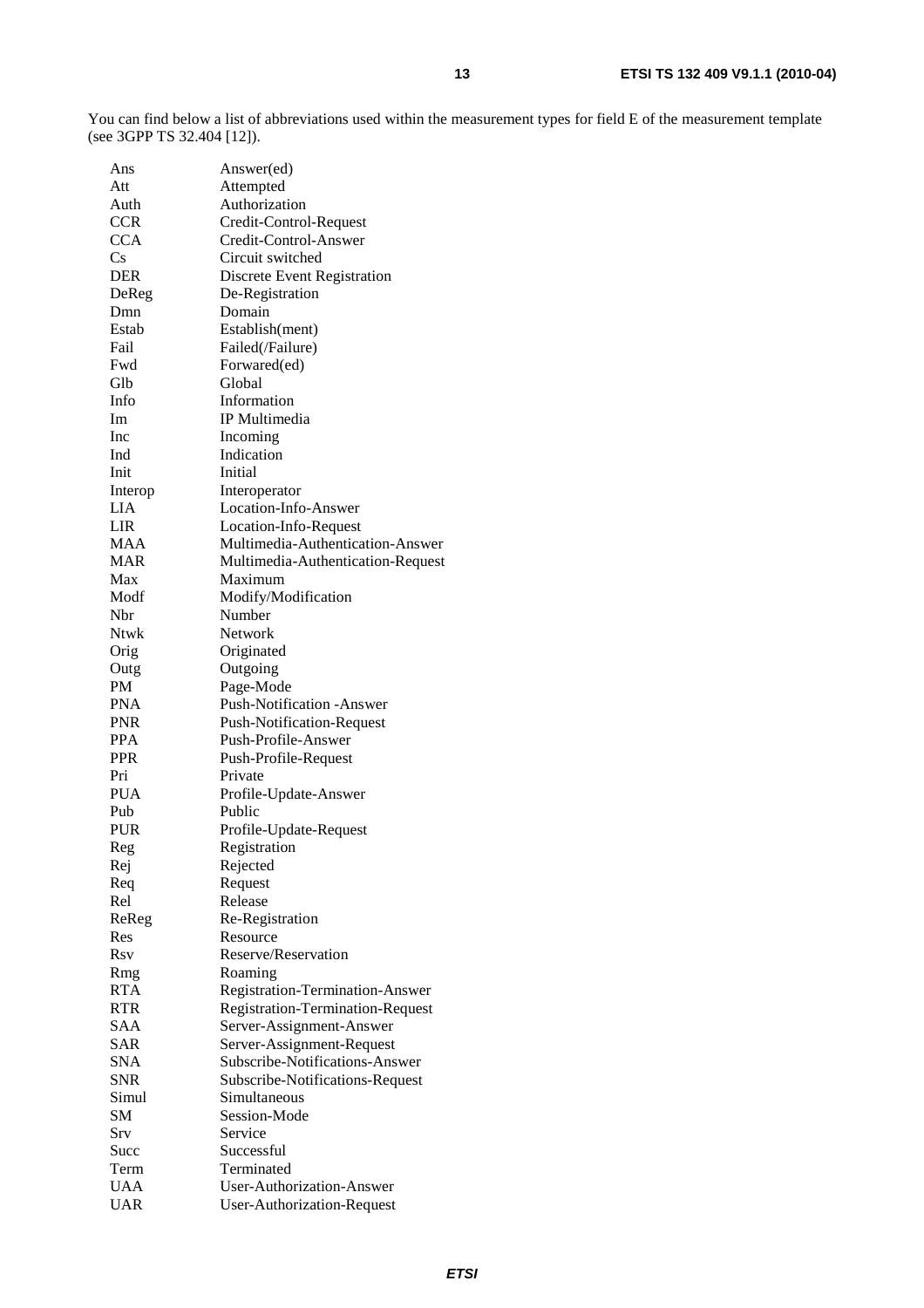UDA User-Data-Answer<br>
UDR User-Data-Request User-Data-Request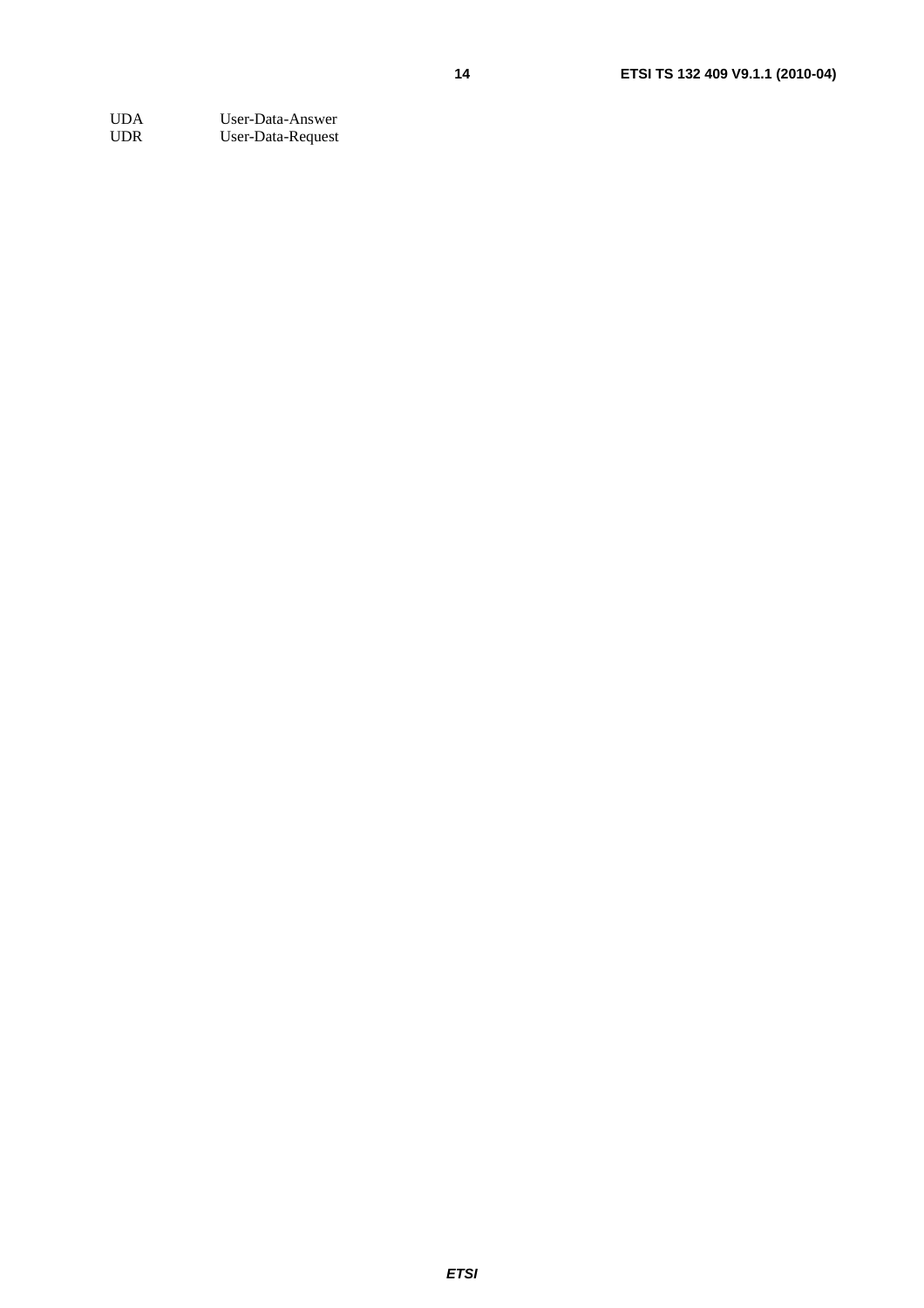# 4 Functionality related measurements

The measurements defined in this clause are related to the functionality aspect performance. The detailed measurements for each function are defined in the following subclauses.

# 4.1 Measurements related to CSCF

Editor's note: with regards to each measurement defined for the CSCF, the functionality (e.g. P-CSCF or S-CSCF) which the measurent is applicable for is illustrated in bullet a) by the words "This measurement is only valid for the CSCF with \*\*\* functionality", if there is no such kind of illustration in bullet a), it means that this measurement is applicable for all of the P-CSCF, S-CSCF and I-CSCF functionalities.

# 4.1.1 Registration related measurements

# 4.1.1.1 Initial registration

The measurements defined in subclauses 4.1.1.1.1, 4.1.1.1.2 and 4.1.1.1.3 are subject to the "2 out of 3 approach".

### 4.1.1.1.1 Attempted initial registration procedures

- a) This measurement provides the number of attempted initial registrations at the CSCF. This measurement is only valid for the CSCF with P-CSCF and/or S-CSCF functionality.
- b) CC.
- c) On receipt by the CSCF of a SIP\_REGISTER message for the initial registration (see 3GPP TS 23.228 [7]).
- d) A single integer value.
- e) UR.AttInitReg.
- f) CscfFunction.
- g) Valid for packet switched traffic.
- h) IMS.

#### 4.1.1.1.2 Successful initial registration procedures

- a) This measurement provides the number of successful initial registrations at the CSCF. This measurement is only valid for the CSCF with P-CSCF and/or S-CSCF functionality.
- b) CC.
- c) On transmission by the CSCF of a SIP\_200\_OK message for the initial registration (see 3GPP TS 23.228 [7]).
- d) A single integer value.
- e) UR.SuccInitReg.
- f) CscfFunction.
- g) Valid for packet switched traffic.
- h) IMS.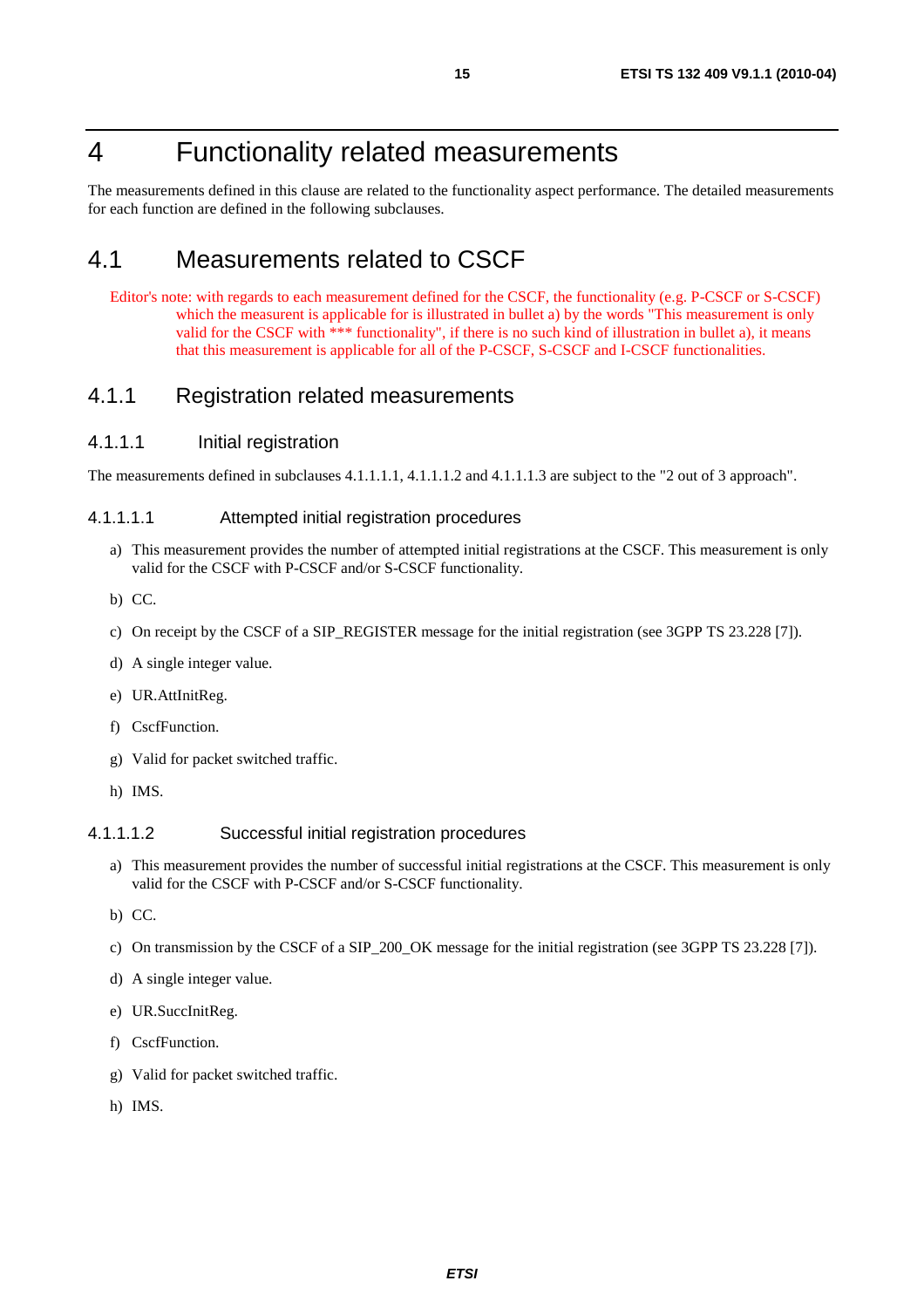# 4.1.1.1.3 Failed initial registration procedures

- a) This measurement provides the number of failed initial registration procedures at the CSCF. The measurement is split into subcounters per response status codes. This measurement is only valid for the CSCF with P-CSCF and/or S-CSCF functionality.
- b) CC.
- c) On transmission by the CSCF of a response message (e.g. SIP\_4xx) indicating a failed initial registration, each failed initial registration procedure is added to the relevant measurement according to the status code. Possible status codes are included in 3GPP TS 29.229 [10]. The sum of all supported per status code measurements shall equal the total number of failed initial registration procedures. In case only a subset of per cause measurements is supported, a sum subcounter will be provided first.
- d) Each measurement is an integer value. The number of measurements is equal to the number of measured status codes plus a possible sum measurement identified by the .sum suffix.
- e) The measurement name has the form UR.FailInitReg.*Cause* where *Cause* identifies the status code.
- f) CscfFunction
- g) Valid for packet switched traffic.
- h) IMS

### 4.1.1.1.4 IMS initial registration set-up time (Mean)

- a) This measurement provides the mean setup time of the successful IMS initial registrations. This measurement is only valid for the CSCF with P-CSCF functionality.
- b) DER  $(n=1)$ .
- c) This measurement is obtained by accumulating the time intervals for every successful IMS initial registration between the receipt by the P-CSCF from the UE of a SIP\_REGISTER message and the corresponding SIP\_200\_OK message for the initial registration over a granularity period using DER. The end value of this time will then be divided by the number of successful IMS initial registrations observed in the granularity period to give the arithmetic mean, the accumulator shall be reinitialised at the beginning of each granularity period. See 3GPP TS 23.228 [7].



### **Figure 1: UE registration procedure**

- d) A single integer value. (in milliseconds).
- e) UR.MeanInitRegSetupTime.
- f) CscfFunction.
- g) Valid for packet switched traffic.
- h) IMS.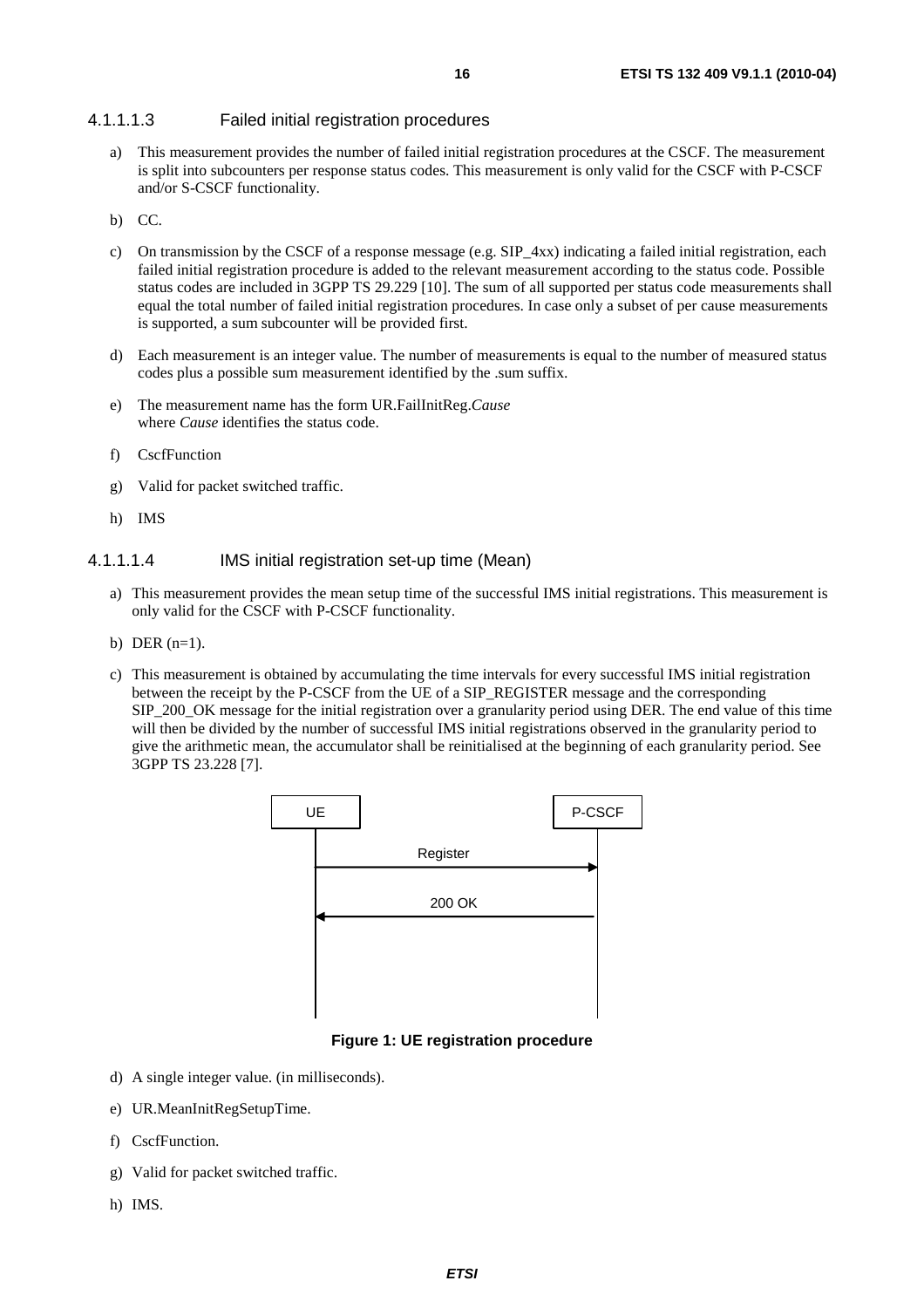i) This measurement is mainly dedicated to Vendor Performance Modelling, Operator Traffic Engineering and Vendor Development Engineering communities.

#### 4.1.1.1.5 Attempted initial registration procedures per access technology

- a) This measurement provides the number of attempted initial registrations from the UE belonging to a given access technology. (Note: The P-Access-Network-Info header is extended to include specific information relating to particular access technologies. The UE shall populate the P-Access-Network-Info header, with the following access-type tokens: "3GPP-GERAN","3GPP-UTRAN-FDD", "3GPP-UTRAN-TDD", "3GPP2-1X", "IEEE-802.11a" or "IEEE-802.11b", etc., as appropriate to the access technology in use.). This measurement is only valid for the CSCF with P-CSCF functionality.
- b) CC.
- c) On receipt by the CSCF of a SIP\_REGISTER message for the initial registration. Each Register message with different access-type token in the P-Access-Network-Info header for the initial registration is added to the relevant measurement according to access technology (see 3GPP TS 24.229 [8]).
- d) Each measurement is an integer value.
- e) The measurement name has the form UR.AttInitReg.*AT* where *AT* identifies the access technology the UE is belonging to.
- f) CscfFunction.
- g) Valid for packet switched traffic.
- h) IMS.

#### 4.1.1.1.6 Successful initial registration procedures per access technology

- a) This measurement provides the number of successful initial registrations from the UE belonging to a given access technology. This measurement is only valid for the CSCF with P-CSCF functionality.
- b) CC.
- c) On transmission by the CSCF of a SIP\_200\_OK message for the initial registration, corresponding to the SIP\_REGISTER message with different access-type token in the P-Access-Network-Info header for the initial registration, each successful initial registration is added to the relevant measurement according to access technology (see 3GPP TS 24.229 [8]).
- d) A single integer value.
- e) The measurement name has the form UR.SuccInitReg.*AT*  where *AT* identifies the access technology the UE is belonging to.
- f) CscfFunction.
- g) Valid for packet switched traffic.
- h) IMS.

### 4.1.1.2 Re-registration

The measurements defined in subclauses 4.1.1.2.1, 4.1.1.2.2 and 4.1.1.2.3 are subject to the "2 out of 3 approach".

#### 4.1.1.2.1 Attempted re-registration procedures

- a) This measurement provides the number of attempted re-registrations at the CSCF. This measurement is only valid for the CSCF with P-CSCF and/or S-CSCF functionality.
- b) CC.
- c) On receipt by the CSCF of a SIP\_REGISTER message for the re-registration (see 3GPP TS 23.228 [7]).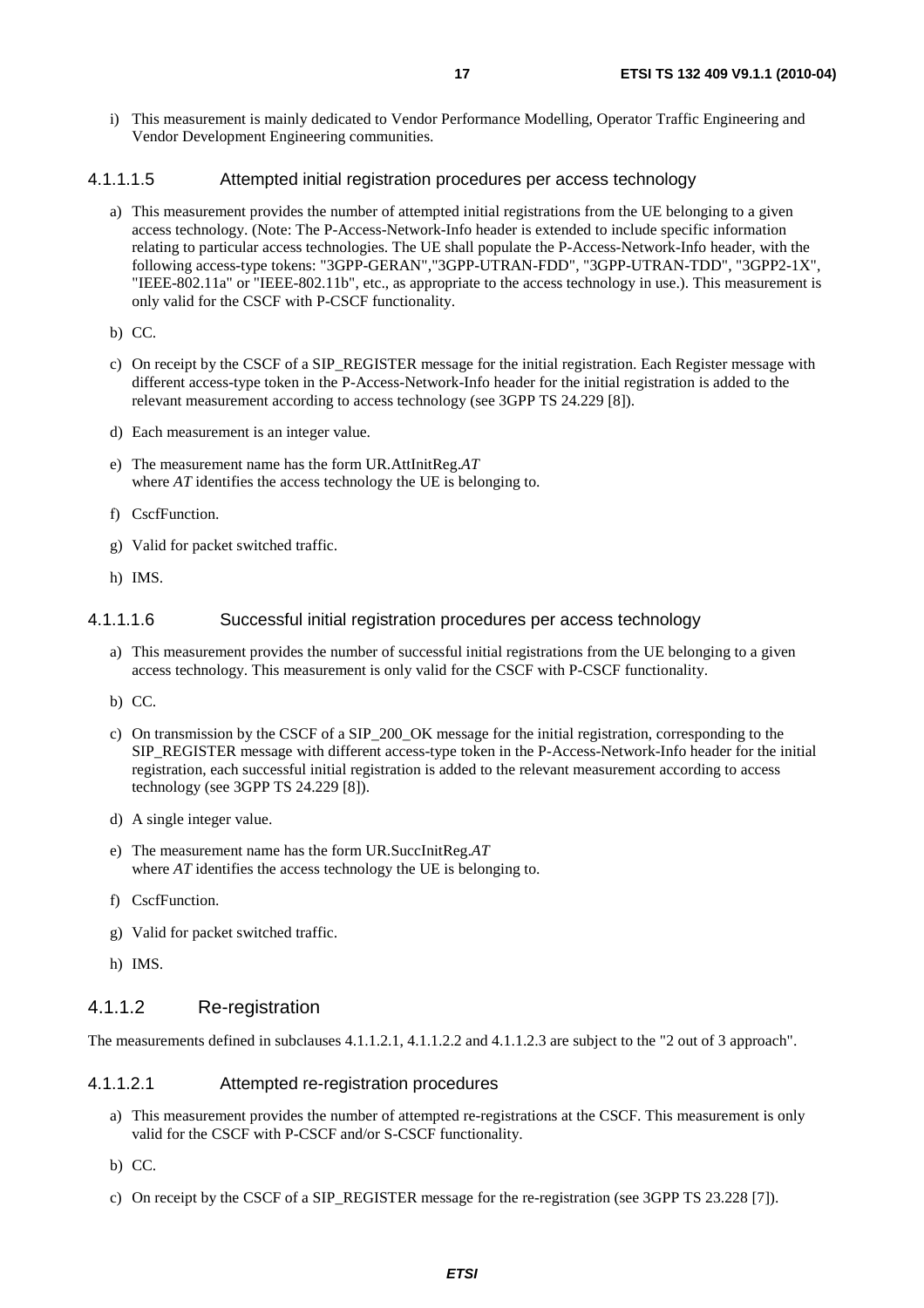- d) A single integer value.
- e) UR.AttReReg.
- f) CscfFunction.
- g) Valid for packet switched traffic.
- h) IMS.

#### 4.1.1.2.2 Successful re-registration procedures

- a) This measurement provides the number of successful re-registrations at the CSCF. This measurement is only valid for the CSCF with P-CSCF and/or S-CSCF functionality.
- b) CC.
- c) On transmission by the CSCF of a SIP\_200\_OK message for the re-registration (see 3GPP TS 23.228 [7]).
- d) A single integer value.
- e) UR.SuccReReg.
- f) CscfFunction.
- g) Valid for packet switched traffic.
- h) IMS.

# 4.1.1.2.3 Failed re-registration procedures

- a) This measurement provides the number of failed re-registration procedures at the CSCF. The measurement is split into subcounters per response status codes. This measurement is only valid for the CSCF with P-CSCF and/or S-CSCF functionality.
- b) CC.
- c) On transmission by the CSCF of a response message(e.g. SIP  $4xx$ ) indicating a failed re-registration, each failed re-registration procedure is added to the relevant measurement according to the status code. Possible status codes are included in 3GPP TS 29.229 [10]. The sum of all supported per status code measurements shall equal the total number of failed re-registration procedures. In case only a subset of per cause measurements is supported, a sum subcounter will be provided first.
- d) Each measurement is an integer value. The number of measurements is equal to the number of measured per status code plus a possible *sum* measurement identified by the .*sum* suffix.
- e) The measurement name has the form UR.FailReReg.*Cause* where *Cause* identifies the status code.
- f) CscfFunction.
- g) Valid for packet switched traffic.
- h) IMS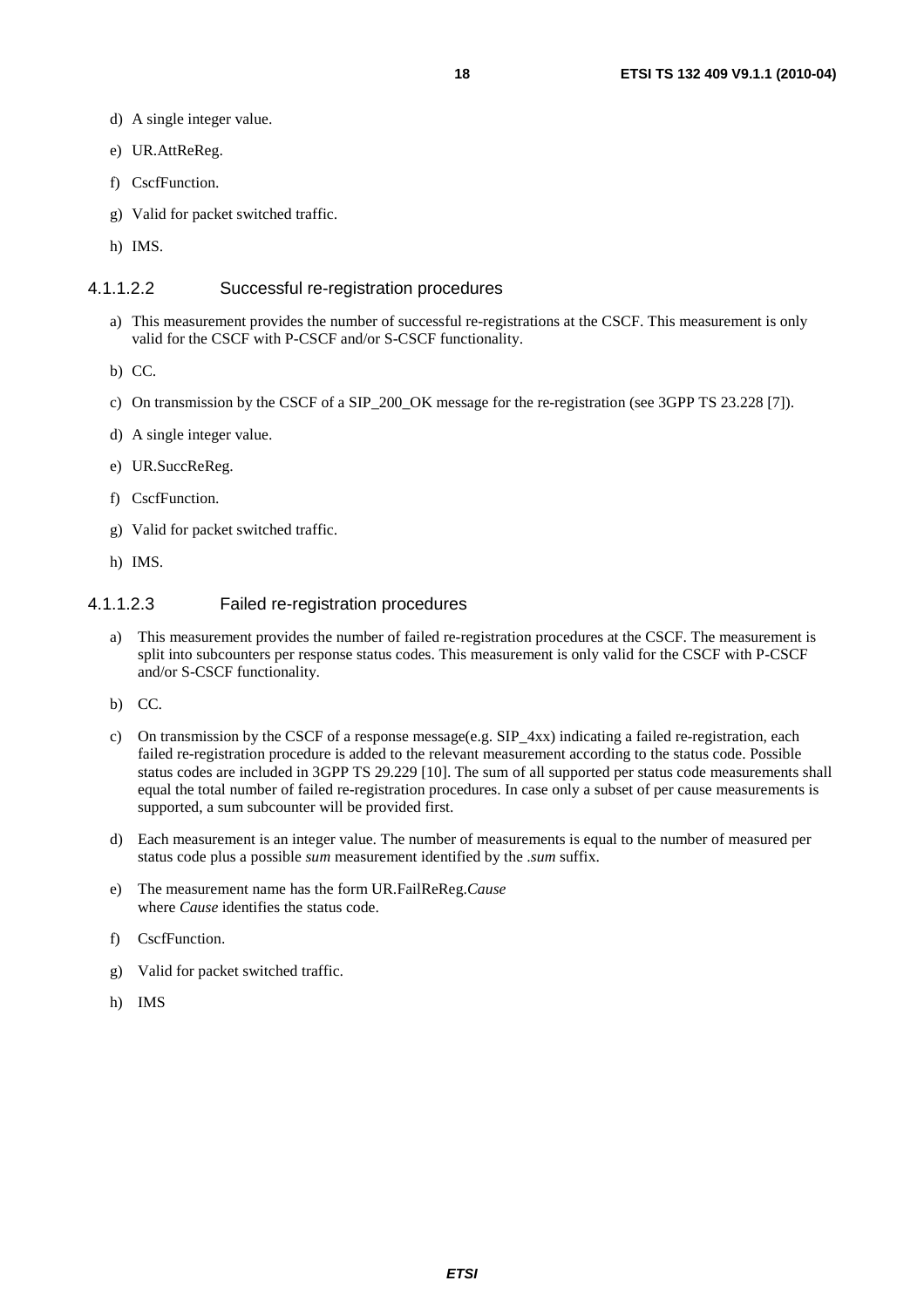# 4.1.1.2.4 Attempted re-registration procedures per access technology

- a) This measurement provides the number of attempted re-registrations from the UE belonging to a given access technology. (Note: The P-Access-Network-Info header is extended to include specific information relating to particular access technologies. The UE shall populate the P-Access-Network-Info header, with the following access-type tokens: "3GPP-GERAN","3GPP-UTRAN-FDD", "3GPP-UTRAN-TDD", "3GPP2-1X", "IEEE-802.11a" or "IEEE-802.11b", etc., as appropriate to the access technology in use.). This measurement is only valid for the CSCF with P-CSCF functionality.
- b) CC.
- c) On receipt by the CSCF of a SIP\_REGISTER message for the re-registration. Each Register message with different access-type token in the P-Access-Network-Info header for the re-registration is added to the relevant measurement according to access technology (see 3GPP TS 24.229 [8]).
- d) Each measurement is an integer value.
- e) The measurement name has the form UR.AttReReg.*AT* where *AT* identifies the access technology the UE is belonging to.
- f) CscfFunction.
- g) Valid for packet switched traffic.
- h) IMS.

#### 4.1.1.2.5 Successful re-registration procedures per access technology

- a) This measurement provides the number of successful re-registrations from the UE belonging to a given access technology. This measurement is only valid for the CSCF with P-CSCF functionality.
- b) CC.
- c) On transmission by the CSCF of a SIP\_200\_OK message for the re-registration, corresponding to the SIP\_REGISTER message with different access-type token in the P-Access-Network-Info header for the reregistration, each successful re-registration is added to the relevant measurement according to access technology (see 3GPP TS 24.229 [8]).
- d) A single integer value.
- e) The measurement name has the form UR.SuccReReg.*AT*  where *AT* identifies the access technology the UE is belonging to.
- f) CscfFunction.
- g) Valid for packet switched traffic.
- h) IMS.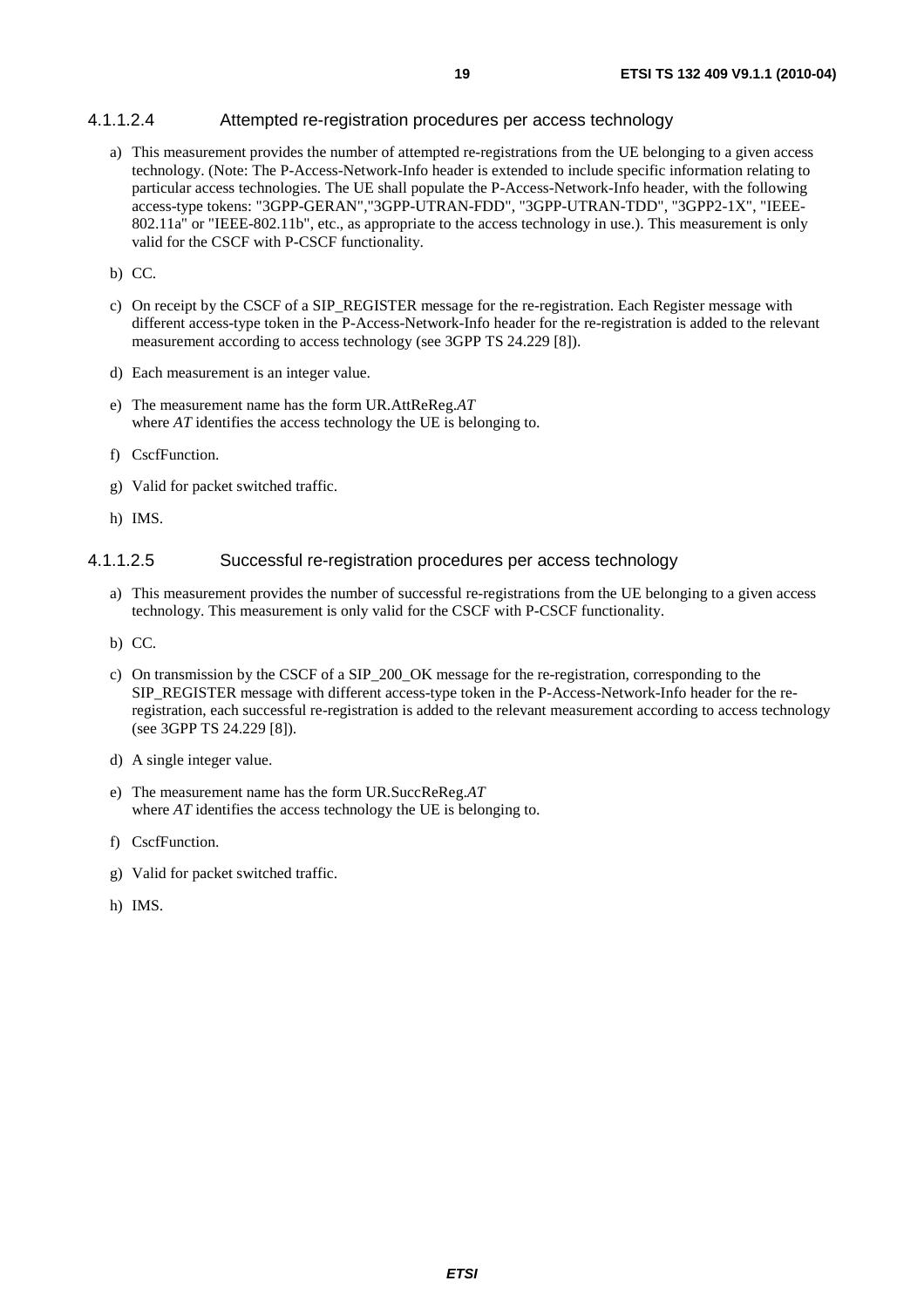# 4.1.1.3 De-registration

# 4.1.1.3.1 De-registrations initiated by UE

The measurements defined in subclauses 4.1.1.3.1.1, 4.1.1.3.1.2 and 4.1.1.3.1.3 are subject to the "2 out of 3 approach".

#### 4.1.1.3.1.1 Attempted de-registration procedures initiated by UE

- a) This measurement provides the number of attempted de-registrations initiated by UE at the CSCF. This measurement is only valid for the CSCF with P-CSCF and/or S-CSCF functionality.
- b) CC.
- c) On receipt by the CSCF of a SIP\_REGISTER message for the de-registration (see 3GPP TS 23.228 [7]).
- d) A single integer value.
- e) UR.AttDeRegUe.
- f) CscfFunction.
- g) Valid for packet switched traffic.
- h) IMS.

#### 4.1.1.3.1.2 Successful de-registration procedures initiated by UE

- a) This measurement provides the number of successful de-registrations initiated by UE at the CSCF. This measurement is only valid for the CSCF with P-CSCF and/or S-CSCF functionality.
- b) CC.
- c) On transmission by the CSCF of a SIP\_200\_OK message corresponding to SIP\_REGISTER message for the deregistration (see 3GPP TS 23.228 [7]).
- d) A single integer value.
- e) UR.SuccDeRegUe.
- f) CscfFunction.
- g) Valid for packet switched traffic.
- h) IMS.

#### 4.1.1.3.1.3 Failed de-registration procedures initiated by UE

- a) This measurement provides the number of failed de-registration procedures initiated by UE at the CSCF. The measurement is split into subcounters per response status codes. This measurement is only valid for the CSCF with P-CSCF and/or S-CSCF functionality.
- b) CC.
- c) On transmission by the CSCF of a response message (e.g.  $SIP_4xx$ ) indicating a failed de-registration procedure initiated by UE, each failed de-registration procedure initiated by UE is added to the relevant measurement according to the status code. Possible status codes are included in 3GPP TS 29.229 [10]. The sum of all supported per status code measurements shall equal the total number of failed de-registration procedures initiated by UE. In case only a subset of per cause measurements is supported, a sum subcounter will be provided first.
- d) Each measurement is an integer value. The number of measurements is equal to the number of measured status codes plus a possible sum measurement identified by the .*sum* suffix.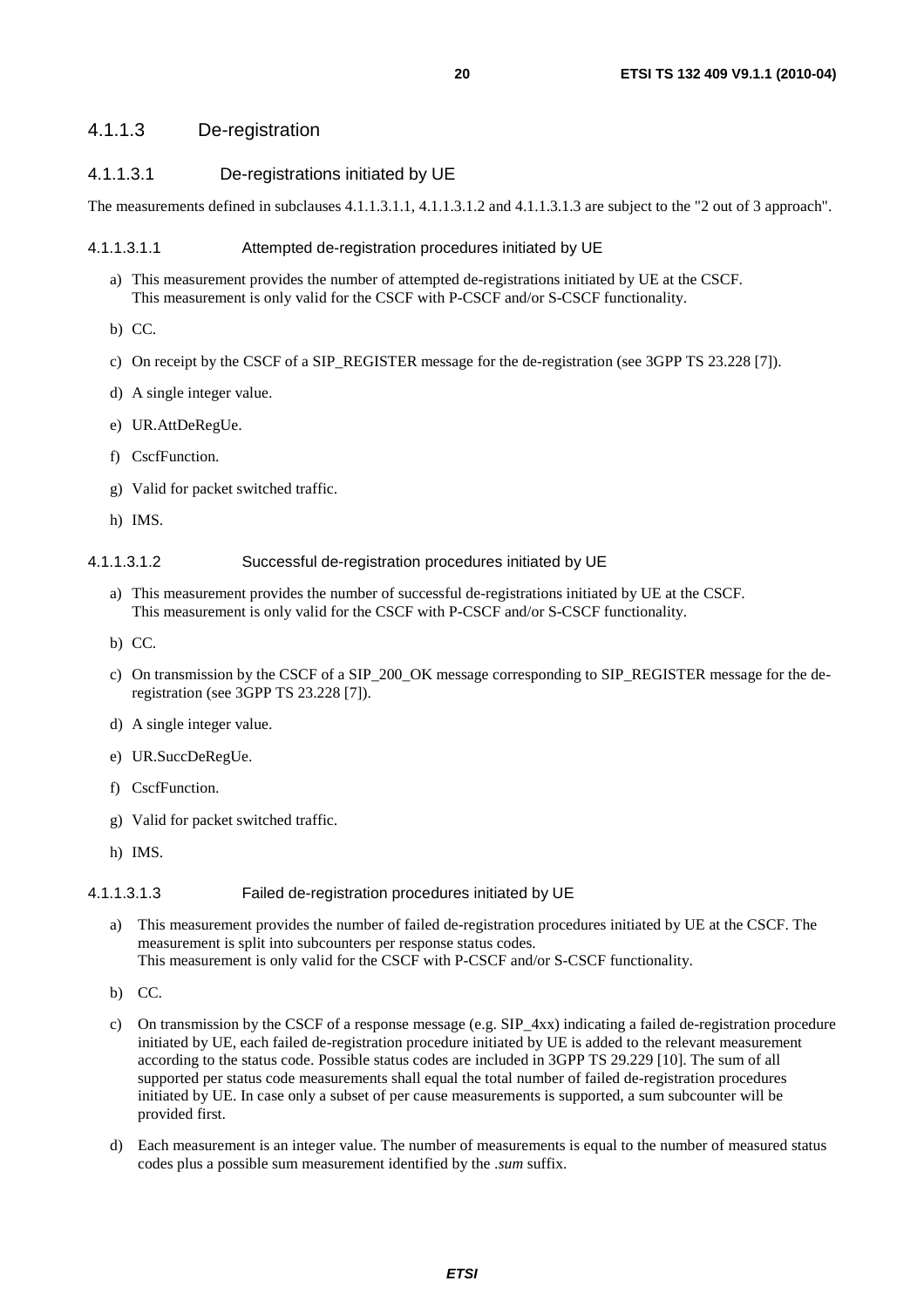- e) The measurement name has the form UR.FailDeRegUe.*Cause* where *Cause* identifies the status code.
- f) CscfFunction.
- g) Valid for packet switched traffic.
- h) IMS.

#### 4.1.1.3.1.4 Attempted de-registrations initiated by UE per access technology

- a) This measurement provides the number of attempted de-registrations from the UE belonging to a given access technology. (Note: The P-Access-Network-Info header is extended to include specific information relating to particular access technologies. The UE shall populate the P-Access-Network-Info header, with the following access-type tokens: "3GPP-GERAN","3GPP-UTRAN-FDD", "3GPP-UTRAN-TDD", "3GPP2-1X", "IEEE-802.11a" or "IEEE-802.11b", etc., as appropriate to the access technology in use.). This measurement is only valid for the CSCF with P-CSCF functionality.
- b) CC.
- c) On receipt by the CSCF of a SIP\_REGISTER message for the de-registration. Each Register message with different access-type token in the P-Access-Network-Info header for the de-registration is added to the relevant measurement according to access technology (see 3GPP TS 24.229 [8]).
- d) Each measurement is an integer value.
- e) The measurement name has the form UR.AttDeRegUe.AT where AT identifies the access technology the UE is belonging to.
- f) CscfFunction.
- g) Valid for packet switched traffic.
- h) IMS.

### 4.1.1.3.1.5 Successful de-registrations initiated by UE per access technology

- a) This measurement provides the number of successful de-registrations from the UE belonging to a given access technology. This measurement is only valid for the CSCF with P-CSCF functionality.
- b) CC.
- c) On transmission by the CSCF of a SIP\_200\_OK message for the de-registration, corresponding to the SIP\_REGISTER message with different access-type token in the P-Access-Network-Info header for the deregistration, each successful de-registration is added to the relevant measurement according to access technology (see 3GPP TS 24.229 [8]).
- d) A single integer value.
- e) The measurement name has the form UR.SuccDeRegUe.*AT*  where *AT* identifies the access technology the UE is belonging to.
- f) CscfFunction.
- g) Valid for packet switched traffic.
- h) IMS.

### 4.1.1.3.2 De-registration initiated by HSS

The measurements defined in this subclause are subject to the "2 out of 3 approach".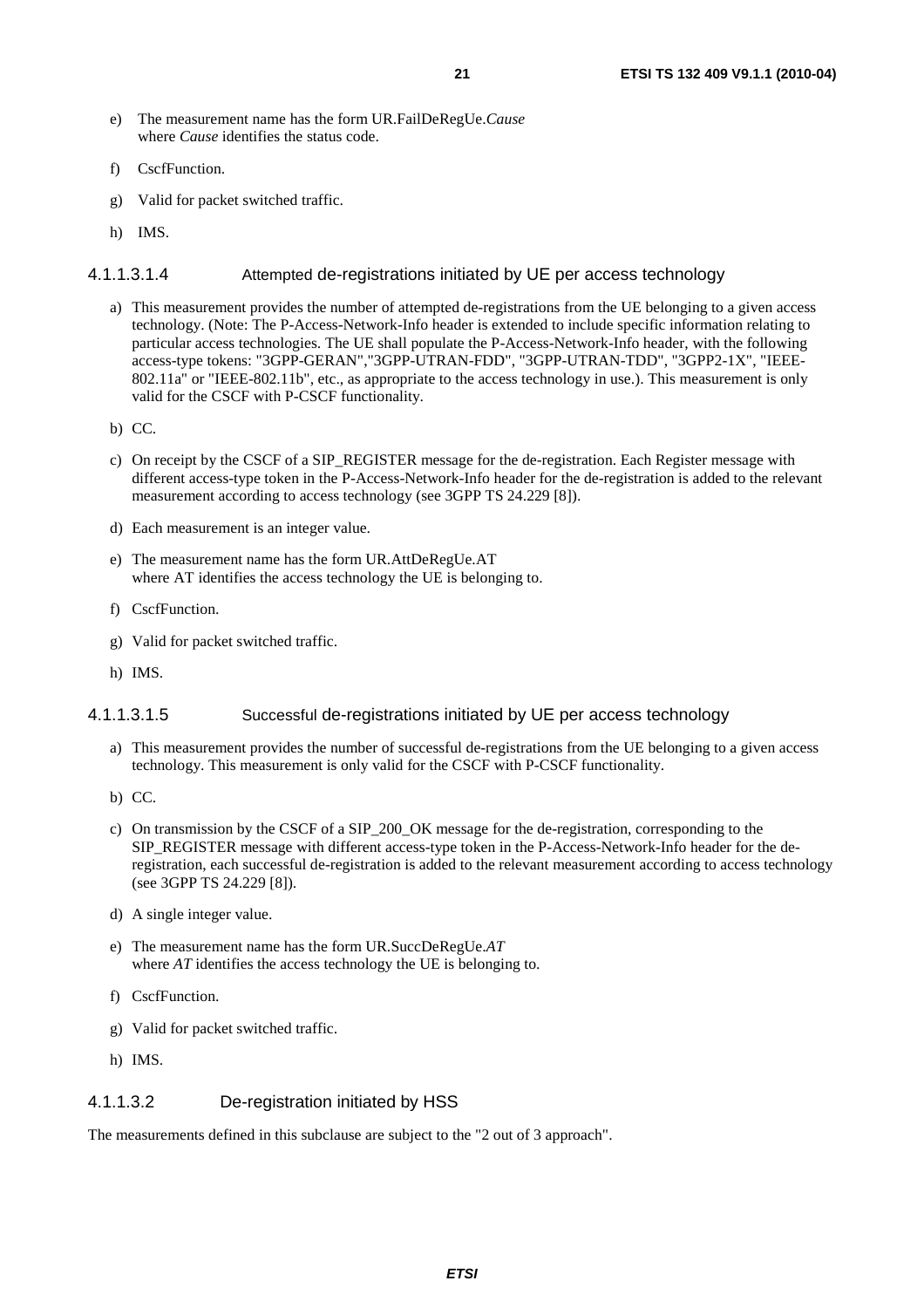### 4.1.1.3.2.1 Attempted de-registration procedures initiated by HSS

- a) This measurement provides the number of attempted de-registrations initiated by HSS at the CSCF. This measurement is only valid for the CSCF with S-CSCF functionality.
- b) CC.
- c) On receipt by the S-CSCF of a Cx-Deregister message for the de-registration initiated by HSS (see 3GPP TS 29.228 [9]).
- d) A single integer value.
- e) UR.AttDeRegHss.
- f) CscfFunction.
- g) Valid for packet switched traffic.
- h) IMS.

#### 4.1.1.3.2.2 Successful de-registration procedures initiated by HSS

- a) This measurement provides the number of successful de-registrations initiated by HSS at the CSCF. This measurement is only valid for the CSCF with S-CSCF functionality.
- b) CC.
- c) On transmission by the S-CSCF of a "Cx-Deregister Resp" message indicating a successful de-registration initiated by HSS (see 3GPP TS 29.228 [9]).
- d) A single integer value.
- e) UR.SuccDeRegHss.
- f) CscfFunction.
- g) Valid for packet switched traffic.
- h) IMS.

#### 4.1.1.3.2.3 Failed de-registration procedures initiated by HSS

- a) This measurement provides the number of failed de-registration procedures initiated by HSS at the CSCF. The measurement is split into subcounters per diameter result codes. This measurement is only valid for the CSCF with S-CSCF functionality.
- b) CC.
- c) On transmission by the CSCF of a response message(e.g. SIP\_4xx) indicating a failed de-registration procedure initiated by HSS, each failed de-registration procedure initiated by HSS is added to the relevant measurement according to the status code. Possible status codes are included in 3GPP TS 29.229 [10]. The sum of all supported per status code measurements shall equal the total number of failed de-registration procedures initiated by HSS. In case only a subset of per cause measurements is supported, a sum subcounter will be provided first.
- d) Each measurement is an integer value. The number of measurements is equal to the number of measured result code plus a possible sum measurement identified by the .*sum* suffix.
- e) The measurement name has the form UR.FailDeRegHss.*Cause* where *Cause* identifies the Diameter result code.
- f) CscfFunction.
- g) Valid for packet switched traffic.
- h) IMS.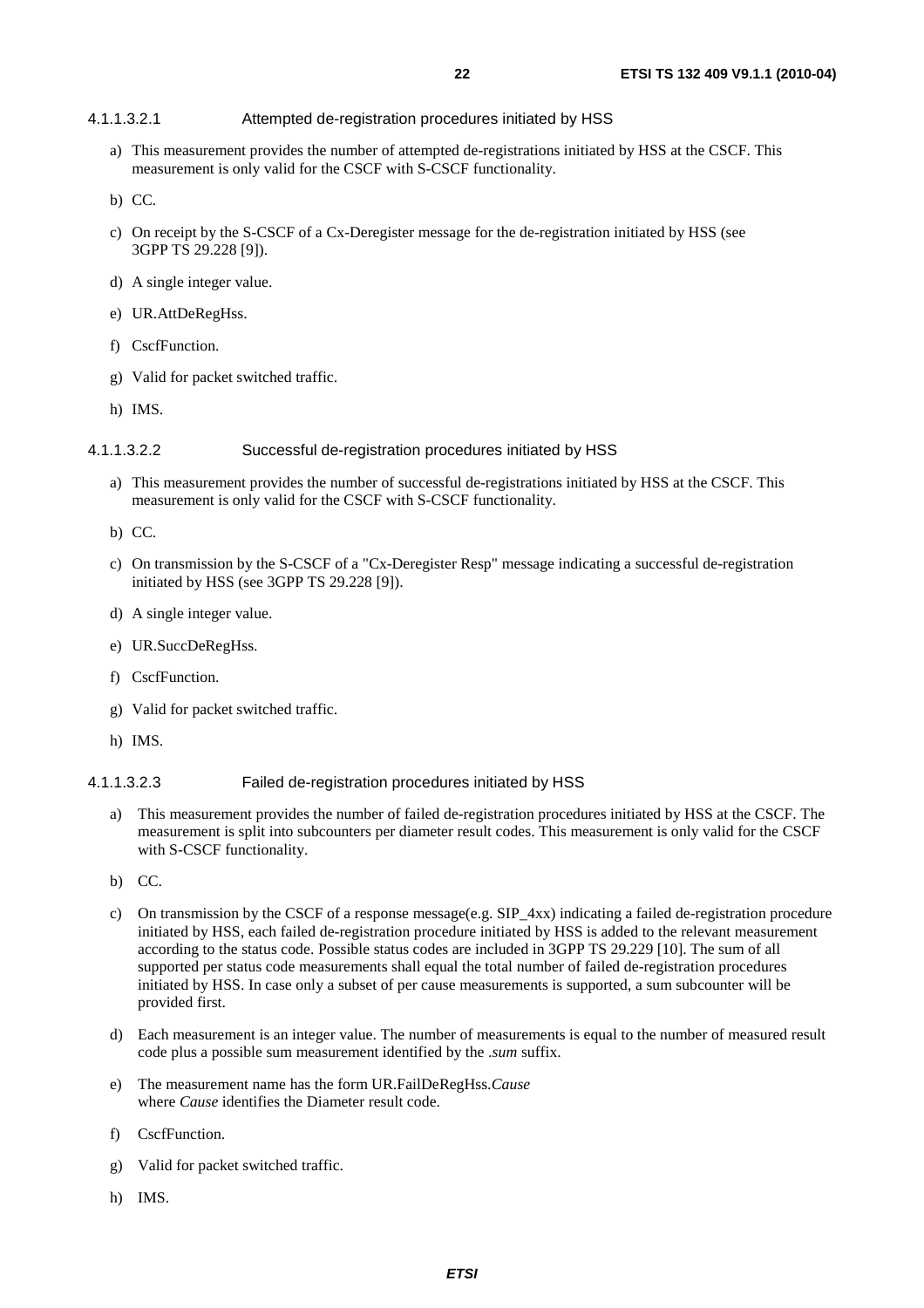# 4.1.1.3.3 De-registration initiated by service platform

The measurements defined in this subclause are subject to the "2 out of 3 approach".

#### 4.1.1.3.3.1 Attempted de-registration procedures initiated by service platform

- a) This measurement provides the number attempted of de-registrations initiated by service platform at the CSCF. This measurement is only valid for the CSCF with S-CSCF functionality.
- b) CC.
- c) On transmission by the S-CSCF of a SIP\_NOTIFY message indicating a de-registration initiated by service platform (see 3GPP TS 24.229 [8]).
- d) A single integer value.
- e) UR.AttDeRegSrvPlatform.
- f) CscfFunction
- g) Valid for packet switched traffic.
- h) IMS.

#### 4.1.1.3.3.2 Successful de-registration procedures initiated by service platform

- a) This measurement provides the number of successful de-registrations initiated by service platform at the CSCF. This measurement is only valid for the CSCF with S-CSCF functionality.
- b) CC.
- c) On receipt by the S-CSCF of a SIP\_200\_OK message corresponding to the SIP\_NOTIFY message indicating a de-registration initiated by service platform (see 3GPP TS 24.229 [8]).
- d) A single integer value.
- e) UR.SuccDeRegSrvPlatform.
- f) CscfFunction.
- g) Valid for packet switched traffic.
- h) IMS.

### 4.1.1.3.3.3 Failed de-registration procedures initiated by service platform

- a) This measurement provides the number of failed de-registration procedures initiated by service platform at the CSCF. The measurement is split into subcounters per response status codes. This measurement is only valid for the CSCF with S-CSCF functionality.
- b) CC.
- c) On receipt by the CSCF of a response message(e.g. SIP\_4xx) indicating a failed de-registration procedure initiated by service platform, each failed de-registration procedure initiated by service platform is added to the relevant measurement according to the status code. Possible status codes are included in 3GPP TS 29.229 [10]. The sum of all supported per status code measurements shall equal the total number of failed de-registration procedures initiated by service platform. In case only a subset of per cause measurements is supported, a sum subcounter will be provided first.
- d) Each measurement is an integer value. The number of measurements is equal to the number of the measured status codes plus a possible sum measurement identified by the *.sum* suffix.
- e) The measurement name has the form UR.FailDeRegSrvPlatform.*Cause* where *Cause* identifies the status code.
- f) CscfFunction.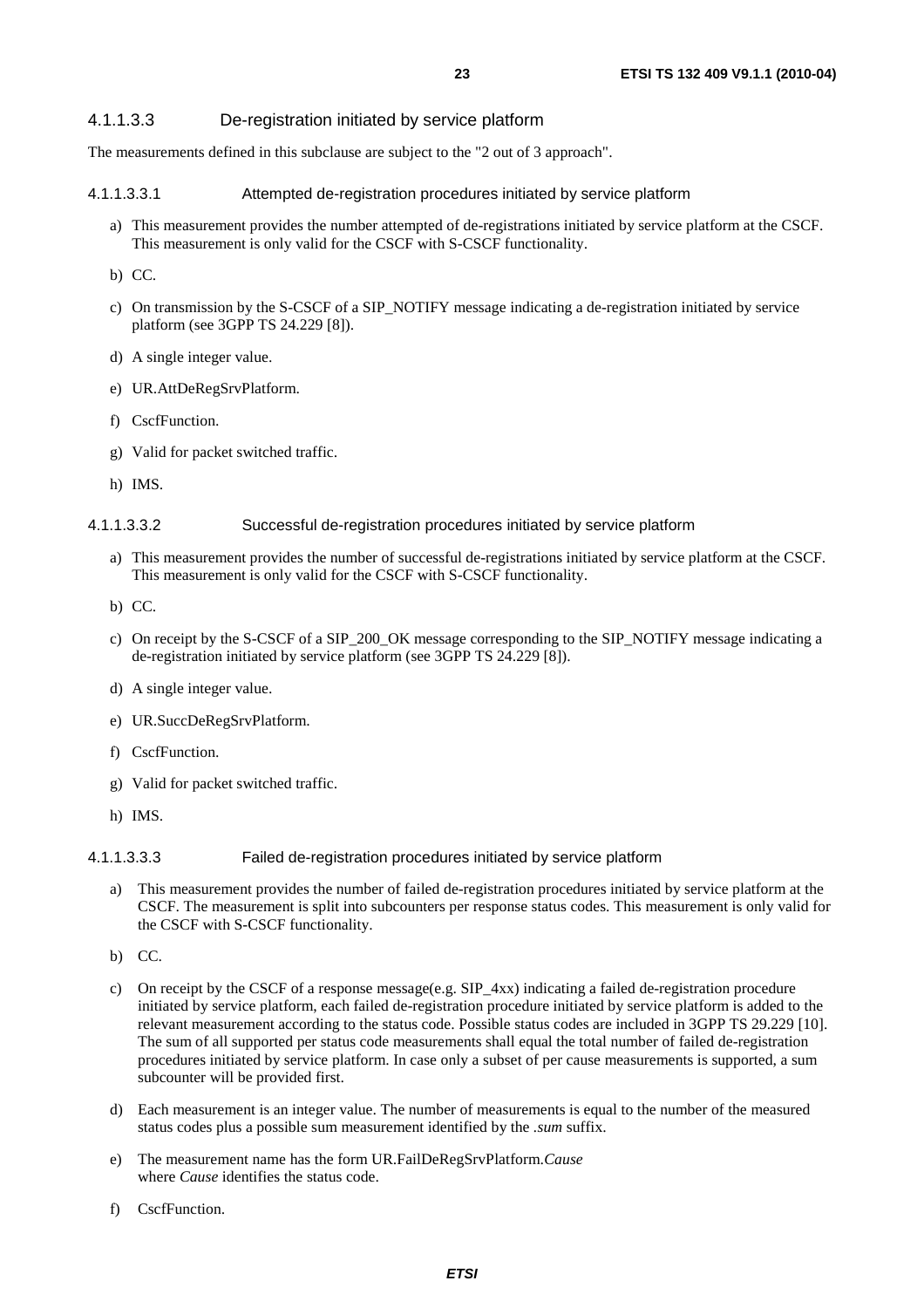- g) Valid for packet switched traffic.
- h) IMS.

# 4.1.1.4 Third party registration

The measurements defined in this subclause are subject to the "2 out of 3 approach".

#### 4.1.1.4.1 Attempted third party registration procedures

- a) This measurement provides the number of attempted third-party registrations triggered by CSCF. This measurement is only valid for the CSCF with S-CSCF functionality.
- b) CC.
- c) On transmission by the S-CSCF of a SIP\_REGISTER message for the third party registration (see 3GPP TS 24.229 [8]).
- d) A single integer value.
- e) UR.Att3rdPartyReg.
- f) CscfFunction.
- g) Valid for packet switched traffic.
- h) IMS.

#### 4.1.1.4.2 Successful third party registration procedures

- a) This measurement provides the number of successful third-party registrations triggered by CSCF. This measurement is only valid for the CSCF with S-CSCF functionality.
- b) CC.
- c) On receipt by the S-CSCF of a SIP\_200\_OK message for the third party registration (see 3GPP TS 24.229 [8]).
- d) A single integer value.
- e) UR.Succ3rdPartyReg.
- f) CscfFunction.
- g) Valid for packet switched traffic.
- h) IMS.

#### 4.1.1.4.3 Failed third party registration procedures

- a) This measurement provides the number of failed third-party registrations triggered by CSCF.
- b) CC.
- On receipt by the CSCF of a response message(e.g. SIP  $4xx$ ) indicating a failed third party registration procedure, each failed third party registration procedure is added to the relevant measurement according to the status code. Possible status codes are included in 3GPP TS 29.229 [10]. The sum of all supported per status code measurements shall equal the total number of failed third party registration procedures. In case only a subset of per cause measurements is supported, a sum subcounter will be provided first.
- c) Each measurement is an integer value. The number of measurements is equal to the number of the measured status codes plus a possible sum measurement identified by the *.sum* suffix.
- d) A single integer value. The number of measurements is equal to the number of the measured status codes plus a possible sum measurement identified by the *.sum* suffix.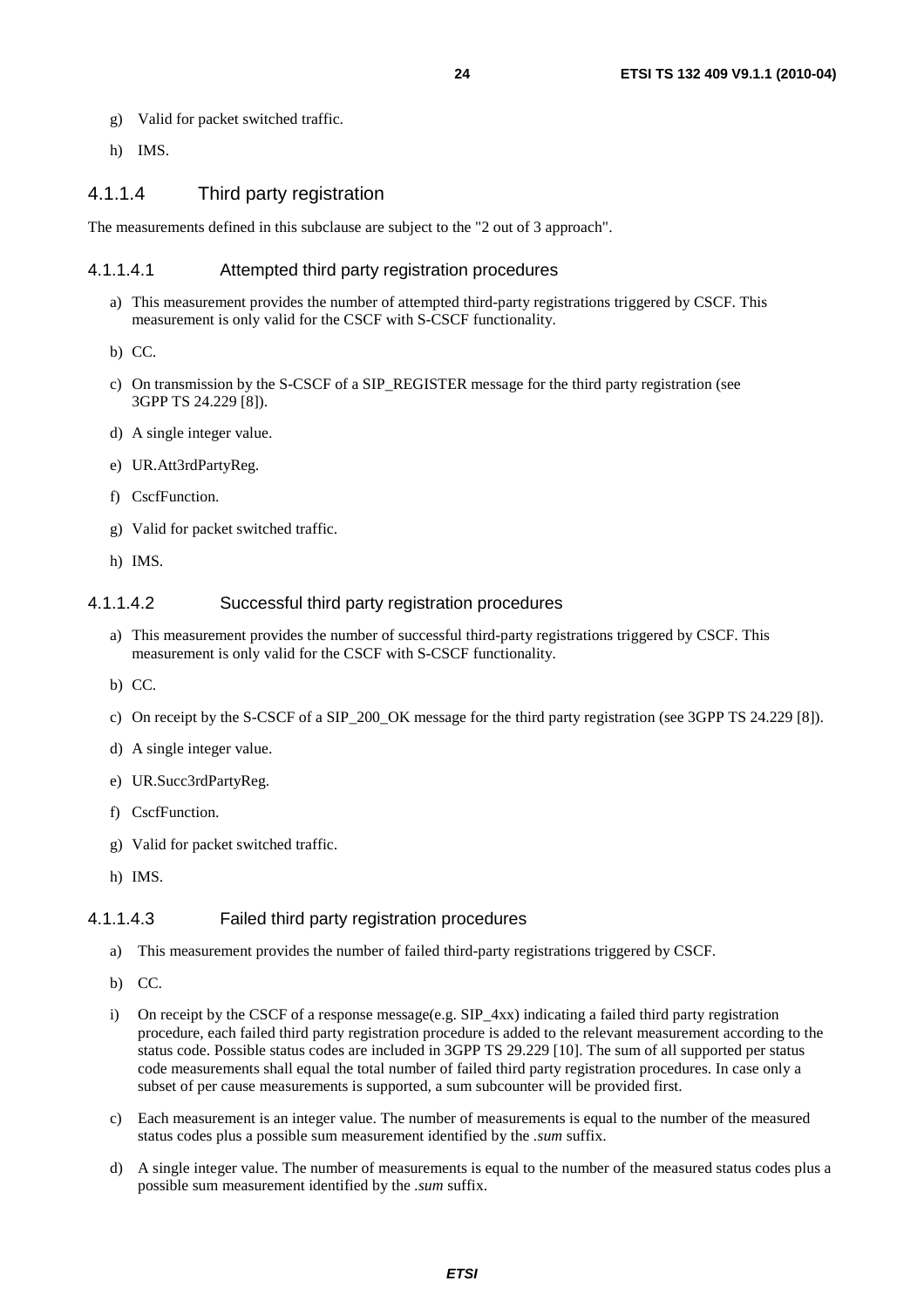- e) The measurement name has the form UR.Fail3rdPartyReg.*Cause*. where *Cause* identifies the status code.
- f) CscfFunction.
- g) Valid for packet switched traffic.
- h) IMS.

# 4.1.1.5 User registration status query

The measurements defined in this subclause are subject to the "2 out of 3 approach".

#### 4.1.1.5.1 Attempted user registration status query procedures

- a) This measurement provides number of attempted User registration status query procedures at the CSCF. This measurement is only valid for the CSCF with I-CSCF functionality.
- b) CC.
- c) On transmission by the I-CSCF of a User-Authorization-Request Diameter command to the HSS (see 3GPP TS 29.229 [9]).
- d) A single integer value.
	- UR.AttUAR.
- e) CscfFunction.
- f) Valid for packet switched traffic.
- g) IMS.

### 4.1.1.5.2 Successful user registration status query procedures

- a) This measurement provides number of successful user registration status query procedures at the CSCF. This measurement is only valid for the CSCF with I-CSCF functionality.
- b) CC.
- c) On receipt by the I-CSCF of a User-Authorization-Answer Diameter command from HSS indicating that the User Authorization Request is successful with the specific result code, each successful user registration status query procedure is added to the relevant measurement according to the successful result code. Possible successful result codes are included in 3GPP TS 29.229 [10]. The sum of all supported per result code measurements shall equal the total number of successful User registration status query procedures. In case only a subset of per cause measurements is supported, a sum subcounter will be provided first.
- d) Each measurement is an integer value. The number of measurements is equal to the number of result codes plus a possible sum value identified by the .*sum* suffix.
- e) The measurement name has the form UR.SuccUAA.*ResultCode*  where *ResultCode* identifies the successful Result Code.
- f) CscfFunction.
- g) Valid for packet switched traffic.
- h) IMS.

### 4.1.1.5.3 Failed user registration status query procedures

a) This measurement provides number of user registration status query procedures rejected by HSS for the specific causes. The measurement is split into subcounters per failure cause. This measurement is only valid for the CSCF with I-CSCF functionality.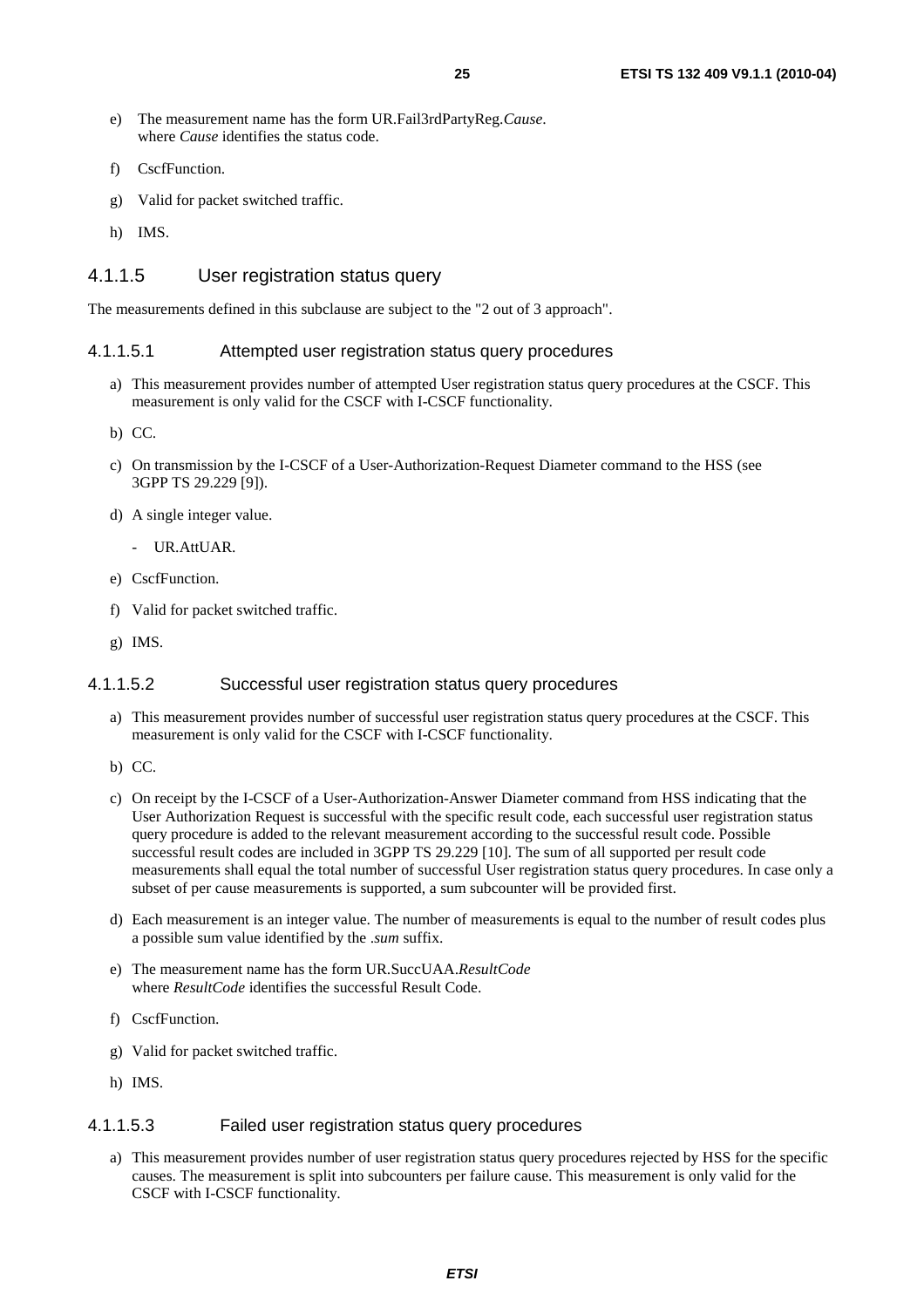#### b) CC.

- c) On receipt by the I-CSCF of a User-Authorization-Answer Diameter command from HSS indicating that the User Authorization Request is rejected for the specific cause, each failed user registration status query procedure is added to the relevant measurement according to the failure cause. Possible failure causes are included in 3GPP TS 29.229 [10]. The sum of all supported per cause measurements shall equal the total number of failed User registration status query procedures. In case only a subset of per cause measurements is supported, a sum subcounter will be provided first.
- d) Each measurement is an integer value. The number of measurements is equal to the number of causes plus a possible sum value identified by the .*sum* suffix.
- e) The measurement name has the form UR.FailUAA.*Cause*  where *Cause* identifies the failure cause. The following subcounters with specific failure causes (see 3GPP TS 29.229 [10]) are required:
	- UR.NbrFailUAA.5002 Result-Code: DIAMETER\_ERROR\_IDENTITIES\_DONT\_MATCH;
	- UR.NbrFailUAA.5004 Result-Code: DIAMETER\_ERROR\_ROAMING\_NOT\_ALLOWED;
- f) CscfFunction.
- g) Valid for packet switched traffic.
- h) IMS.

### 4.1.1.6 S-CSCF registration/deregistration notification

The measurements defined in this subclause are subject to the "2 out of 3 approach".

#### 4.1.1.6.1 Attempted S-CSCF registration/deregistration notification procedures

- a) This measurement provides number of attempted S-CSCF registration/deregistration notification procedures. This measurement is only valid for the CSCF with S-CSCF functionality.
- b) CC.
- c) On transmission by the S-CSCF of a Server-Assignment-Request Diameter command to the HSS (see 3GPP TS 29.228 [9]).
- d) A single integer value.
- e) UR.AttSAR.
- f) CscfFunction.
- g) Valid for packet switched traffic.
- h) IMS.

#### 4.1.1.6.2 Successful S-CSCF registration/deregistration notification procedures

- a) This measurement provides number of successful S-CSCF registration/deregistration notification procedures. This measurement is only valid for the CSCF with S-CSCF functionality.
- b) CC.
- c) On receipt by the S-CSCF of a Server-Assignment-Answer Diameter command from the HSS indicating a successful S-CSCF registration/deregistration notification procedure (see 3GPP TS 29.228 [9]).
- d) A single integer value.
- e) UR.SuccSAA.
- f) CscfFunction.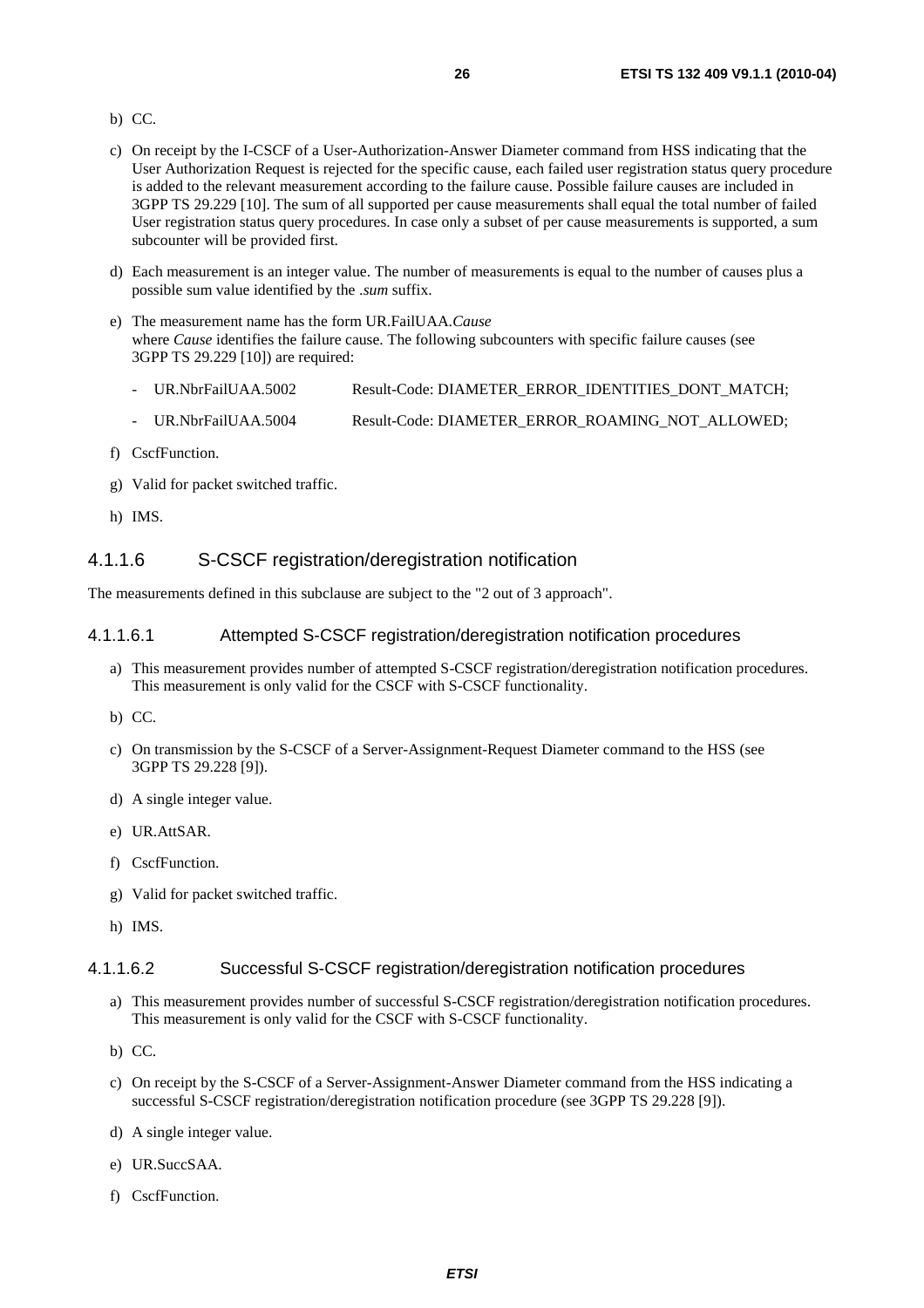- g) Valid for packet switched traffic.
- h) IMS.

# 4.1.1.6.3 Failed S-CSCF registration/deregistration notification procedures

- a) This measurement provides number of failed S-CSCF registration/deregistration notification procedures. The measurement is split into subcounters per failure cause. This measurement is only valid for the CSCF with S-CSCF functionality.
- b) CC.
- c) On receipt by the S-CSCF of a Server-Assignment-Answer Diameter command from HSS indicating the S-CSCF registration/deregistration notification procedure is failed for the specific cause, each failed S-CSCF registration/deregistration notification procedure is added to the relevant measurement according to the failure cause. Possible failure causes are included in TS 29.229 [10]. The sum of all supported per cause measurements shall equal the total number of failed S-CSCF registration/deregistration notification procedures. In case only a subset of per cause measurements is supported, a sum subcounter will be provided first.
- d) Each measurement is an integer value. The number of measurements is equal to the number of causes plus a possible sum value identified by the .*sum* suffix.
- e) The measurement name has the form UR.FailSAA.*Cause*  where *Cause* identifies the failure cause.
- f) CscfFunction.
- g) Valid for packet switched traffic.
- h) IMS.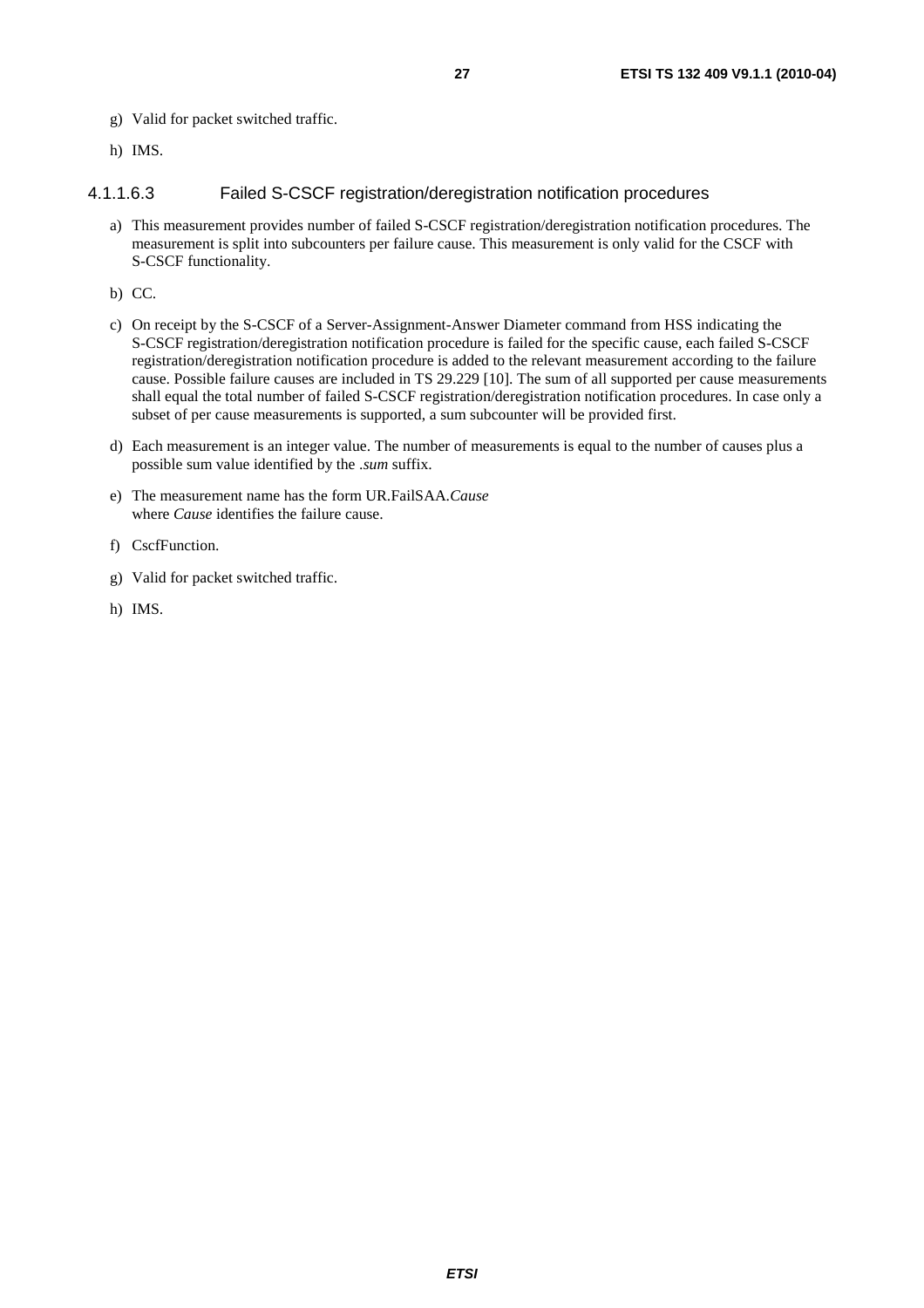# 4.1.2 Session control related measurements

The measurements defined in subclauses 4.1.2.1, 4.1.2.2 and 4.1.2.4 are subject to the "2 out of 3 approach".

# 4.1.2.1 Attempted session establishments

- a) This measurement provides the number of attempted session establishments at CSCF.
- b) CC.
- c) On receipt by the CSCF of an initial SIP\_INVITE message (see 3GPP TS 23.228 [7]).
- d) A single integer value.
- e) SC.AttSession.
- f) CscfFunction.
- g) Valid for packet switched traffic.
- h) IMS.

# 4.1.2.2 Successful session establishments

- a) This measurement provides the number of successful session establishments at the CSCF. The measurement is split into subcounters per message type (e.g. SIP\_180) indicating the successful session establishments.
- b) CC.
- c) On transmission by the CSCF of the first response message (e.g. SIP\_180) indicating a successful session establishment corresponding to the initial SIP\_INVITE message (see 3GPP TS 23.228 [7]), each successful session establishment is added to the relevant measurement according to the message type, the possible response message types are identified in 3GPP TS 24.229 [8]. The sum of all supported per message type measurements shall equal the total number of successful session establishments. In case only a subset of per message type measurements is supported, a sum subcounter will be provided first.
- d) Each measurement is an integer value. The number of measurements is equal to the number of message types plus a possible sum value identified by the .*sum* suffix.
- e) The measurement name has the form SC.SuccSession.*type*  where *type* identifies the message type.

The following subcounters with specific message types are the samples of this measurement:

- SC.SuccSession.180 Message type: SIP\_180; SC.SuccSession.200 Message type: SIP\_200\_OK only if the SIP\_180 has not been sent for this session.
- f) CscfFunction.
- g) Valid for packet switched traffic.
- h) IMS.

### 4.1.2.3 Answered session establishments

- a) This measurement provides the number of answered session establishments at the CSCF.
- b) CC.
- c) On transmission by the CSCF of a SIP\_200\_OK response message corresponding to the initial SIP\_INVITE messages (see 3GPP TS 23.228 [7]).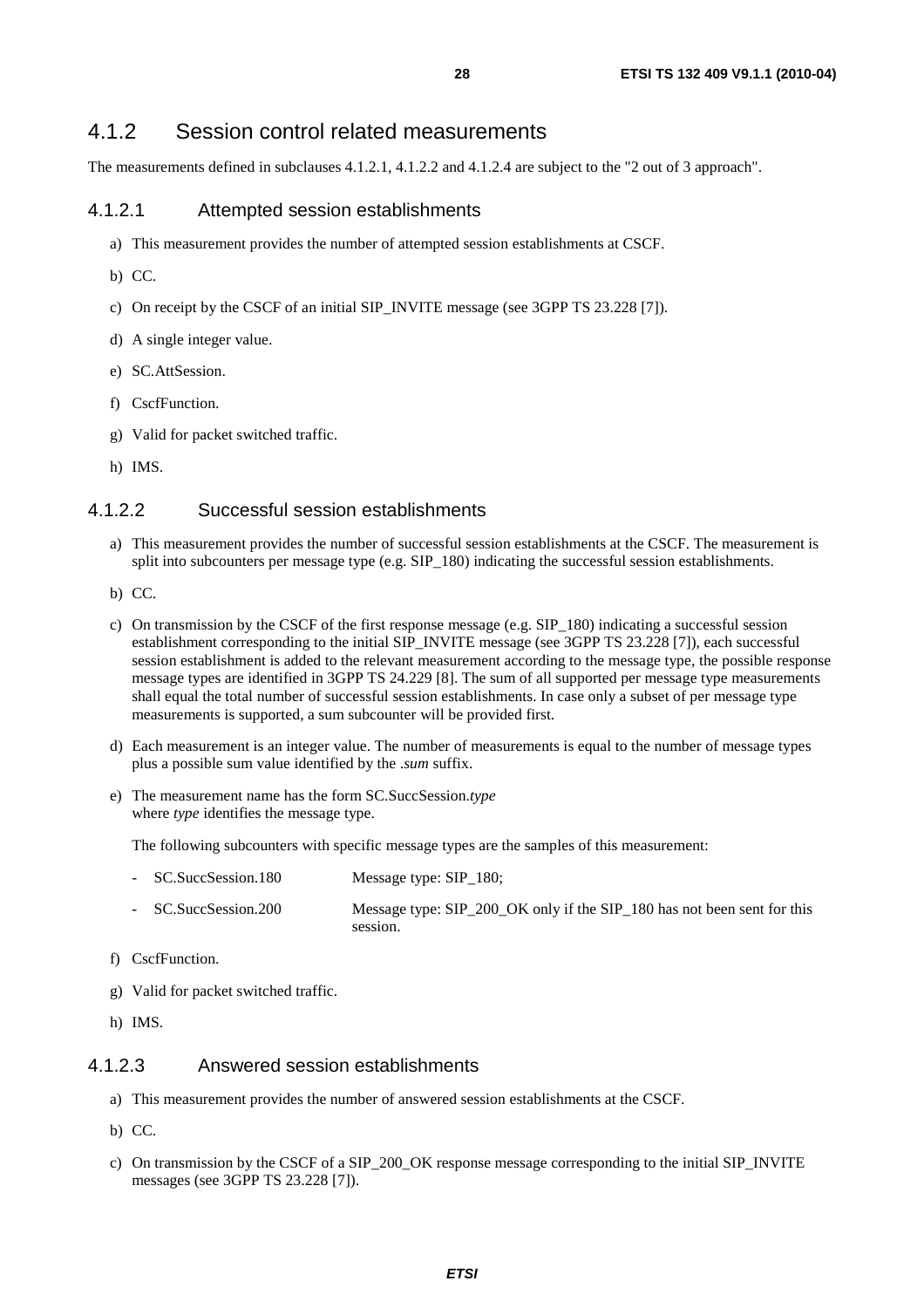- d) A single integer value.
- e) SC.AnsSession.
- f) CscfFunction.
- g) Valid for packet switched traffic.
- h) IMS.

# 4.1.2.4 Failed session establishments

- a) This measurement provides the number of failed session establishments at the CSCF. The measurement is split into subcounters per response status codes.
- b) CC.
- c) On transmission by the CSCF of a response message (e.g. SIP\_430) indicating a failed session establishment corresponding to the initial SIP\_INVITE messages (see 3GPP TS 23.228 [7]), each failed session establishment is added to the relevant measurement according to the status code. The sum of all supported per status code measurements shall equal the total number of failed session establishments. In case only a subset of per cause measurements is supported, a sum subcounter will be provided first.
- d) Each measurement is an integer value. The number of measurements is equal to the number of causes plus a possible sum value identified by the .*sum* suffix.
- e) The measurement name has the form SC.FailSession.*Cause* where *Cause* identifies the status code.
- f) CscfFunction.
- g) Valid for packet switched traffic.
- h) IMS.

# 4.1.2.5 Simultaneous online and answered sessions (Maximum)

- a) This measurement provides the maximum number of simultaneous online sessions which have been answered at the CSCF.
- b) SI.
- c) This measurement is obtained by sampling at a pre-defined interval the number of simultaneous online sessions which have been answered and then taking the maximum.
- d) A single integer value.
- e) SC.NbrSimulAnsSessionMax.
- f) CscfFunction.
- g) Valid for packet switched traffic.
- h) IMS.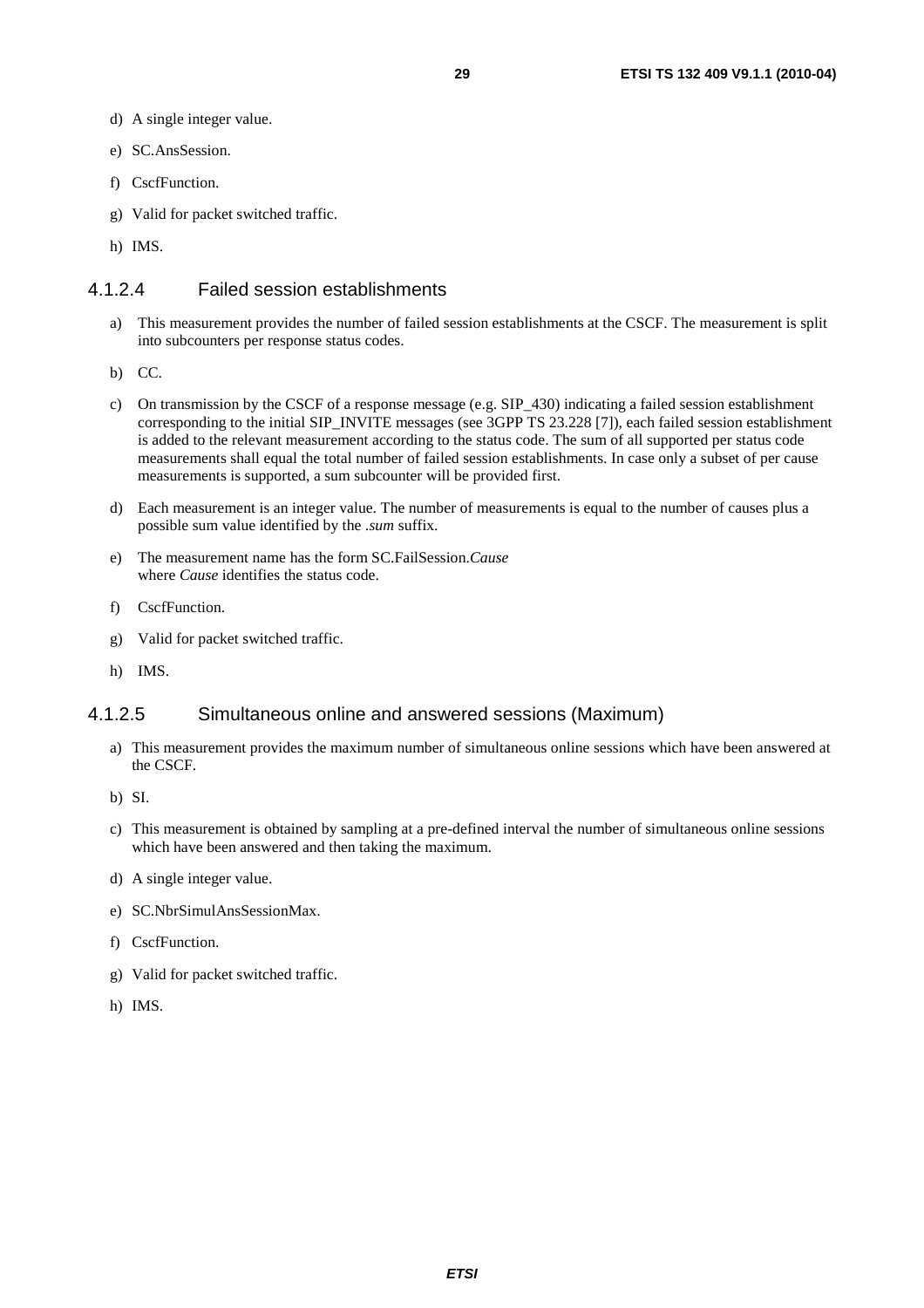# 4.1.3 User location query related measurements

The measurements defined in this subclause are subject to the "2 out of 3 approach".

# 4.1.3.1 Attempted user location query procedures

a) This measurement provides number of attempted user location query procedures. This measurement is only valid for the CSCF with I-CSCF functionality.

b) CC.

- c) On transmission by the I-CSCF of a Location-Info-Request Diameter command to the HSS (see 3GPP TS 29.228 [9]).
- d) A single integer value.
- e) LIQ.AttLIR.
- f) CscfFunction.
- g) Valid for packet switched traffic.
- h) IMS.

#### 4.1.3.2 Successful user location query procedures

- a) This measurement provides number of successful user location query procedures. This measurement is only valid for the CSCF with I-CSCF functionality.
- b) CC.
- c) On receipt by the I-CSCF of a Location-Info-Answer Diameter command from the HSS indicating a successful location information query procedure (see 3GPP TS 29.228 [9]).
- d) A single integer value.
- e) LIQ.SuccLIA.
- f) CscfFunction.
- g) Valid for packet switched traffic.
- h) IMS.

# 4.1.3.3 Failed user location query procedures

- a) This measurement provides number of failed user location query procedures. The measurement is split into subcounters per failure cause. This measurement is only valid for the CSCF with I-CSCF functionality.
- b) CC.
- c) On receipt by the I-CSCF of a Location-Info-Answer Diameter command from HSS indicating the user location query is failed for the specific cause, each failed user location query procedure is added to the relevant measurement according to the failure cause. Possible failure causes are included in 3GPP TS 29.229 [10]. The sum of all supported per cause measurements shall equal the total number of failed user location query procedures. In case only a subset of per cause measurements is supported, a sum subcounter will be provided first.
- d) Each measurement is an integer value. The number of measurements is equal to the number of causes plus a possible sum value identified by the .*sum* suffix.
- e) The measurement name has the form LIQ.FailLIA.*Cause*  where *Cause* identifies the failure cause.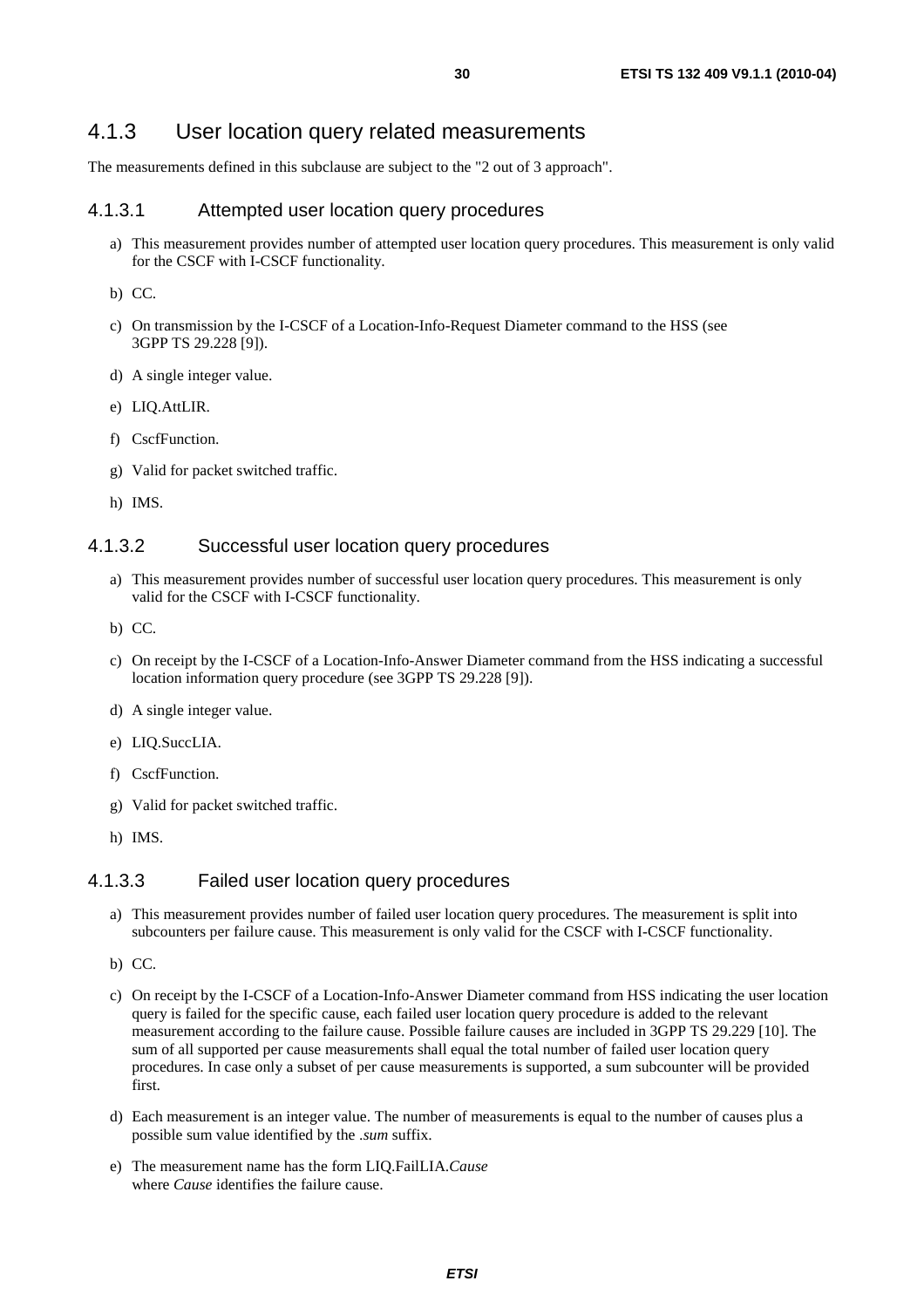- f) CscfFunction.
- g) Valid for packet switched traffic.
- h) IMS.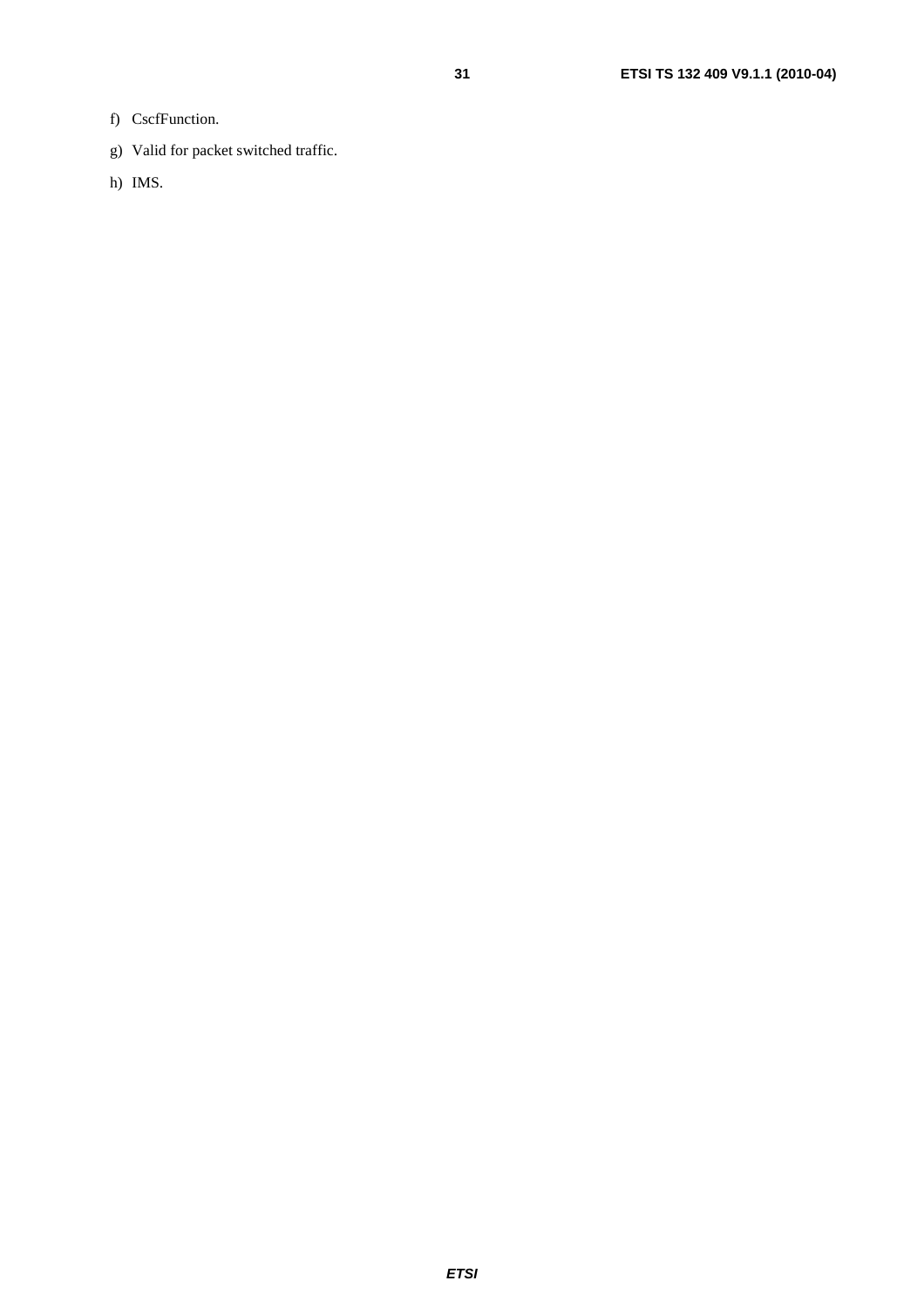# 4.1.4 Inter-network domain calling related measurements

# 4.1.4.1 Attempted session establishments from users of other network domains

- a) This measurement provides the number of attempted session establishments originated from the users (regardless of whether the user is roaming or not) who are belonging to other network domains at the CSCF in the terminating network. The measurement is split into subcounters per network domain. This measurement is only valid for the CSCF with S-CSCF and/or I-CSCF functionality.
- b) CC.
- c) On receipt by the CSCF of a SIP\_ INVITE message, and the calling party is belonging to other network domains (i.e. the domain name information of the calling party retrieved from the SIP\_INVITE message is different from the domain of this CSCF). Each session whose calling party recognized by the CSCF as belonging to a given network domain is added to the relevant per network domain measurement. The sum of all supported per network domain measurements shall equal the total number of attempted session establishments from users of other network domains. In case only a subset of per network measurements is supported, a sum subcounter will be provided first (see 3GPP TS 23.228 [7]).
- d) Each measurement is an integer value. The number of measurements is equal to the number of network domain plus a possible sum value identified by the *.sum* suffix.
- e) The measurement name has the form IC.AttSessionFromOtherNtwkDmn.*Domain* where *Domain* identifies the network domain, and it is in the format of the domain name information in the SIP messages.
- f) CscfFunction.
- g) Valid for packet switched traffic.
- h) IMS.

# 4.1.4.2 403 (Forbidden) generated for sessions from users of other network domains

- a) This measurement provides the number of SIP\_403 (Forbidden) response messages at the CSCF in the terminating network generated for the sessions from users of other network domains. The measurement is split into subcounters per network domain. This measurement is only valid for the CSCF with S-CSCF and/or I-CSCF functionality.
- b) CC.
- c) On transmission by the CSCF of SIP\_403 message corresponding to the SIP\_ INVITE message of which the calling party is belonging to other network domains received by the CSCF. Each SIP\_403 message generated by the CSCF for the session whose calling party is belonging to a given network domain is added to the relevant per network domain measurement. The sum of all supported per network domain measurements shall equal the total number of 403 (Forbidden) generated for sessions from users of other network domains. In case only a subset of per network measurements is supported, a sum subcounter will be provided first (see 3GPP TS 23.228 [7]).
- d) Each measurement is an integer value. The number of measurements is equal to the number of network domain plus a possible sum value identified by the *.sum* suffix.
- e) The measurement name has the form IC.403SessionFromOtherNtwkDmn.*Domain* where *Domain* identifies the network domain, and it is in the format of the domain name information in the SIP messages.
- f) CscfFunction.
- g) Valid for packet switched traffic.
- h) IMS.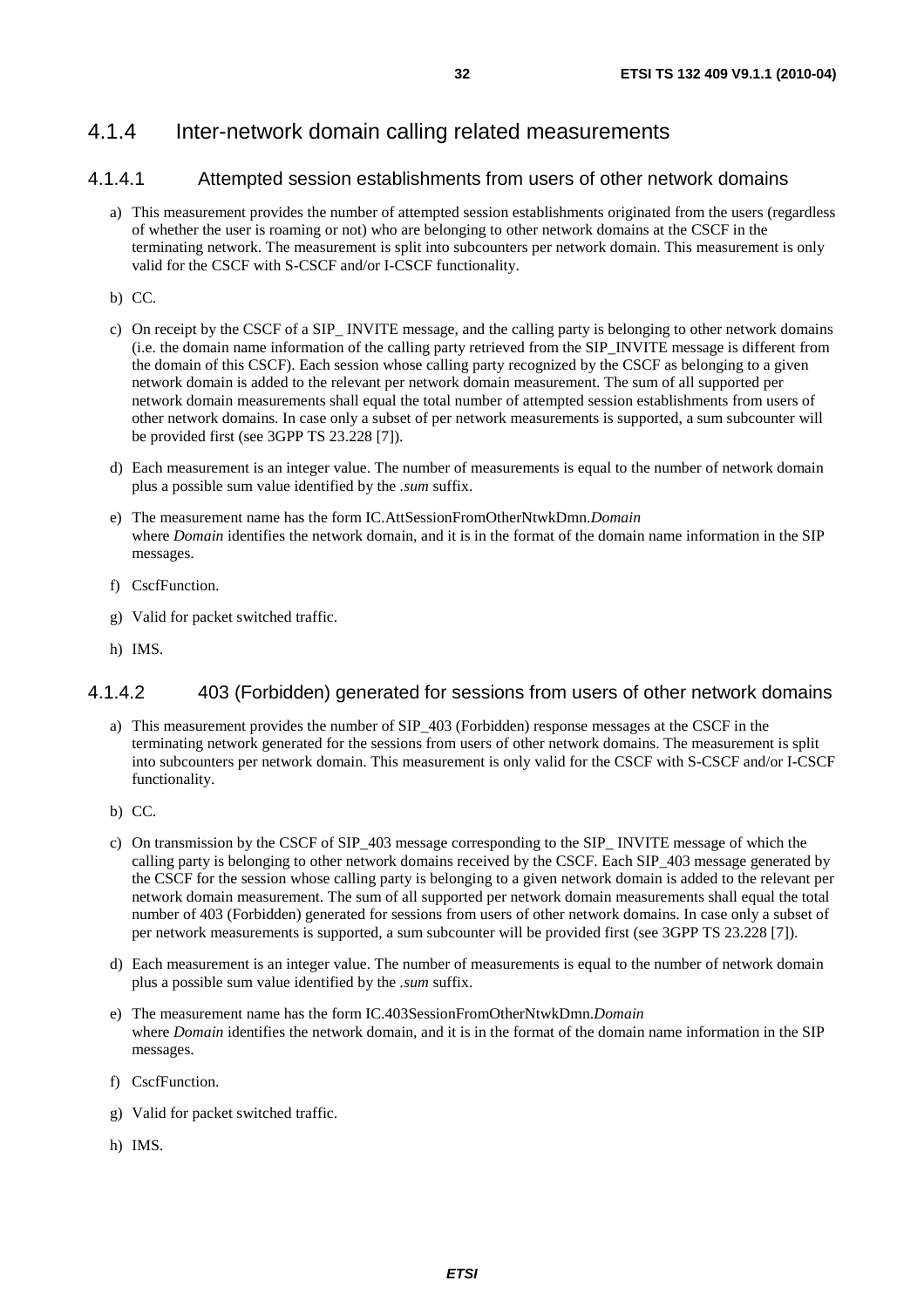# 4.1.4.3 Attempted session establishments to users of other network domains

- a) This measurement provides the number of attempted session establishments towards users (regardless of whether the user is roaming or not) who are belonging to other network domains at the CSCF in the originating network. The measurement is split into subcounters per network domain. This measurement is only valid for the CSCF with S-CSCF and/or I-CSCF functionality.
- b) CC.
- c) On transmission by the CSCF of a SIP\_ INVITE messages, and the called party is belonging to other network domains (i.e. the domain name information of the called party retrieved from the SIP\_INVITE message is different from the domain of this CSCF). Each session whose called party recognized by the CSCF as belonging to a given network domain is added to the relevant per network domain measurement. The sum of all supported per network measurements shall equal the total number of attempted session establishments to users of other network domains. In case only a subset of per network measurements is supported, a sum subcounter will be provided first (see 3GPP TS 23.228 [7]).
- d) Each measurement is an integer value. The number of measurements is equal to the number of network domain plus a possible sum value identified by the *.sum* suffix.
- e) The measurement name has the form IC.AttSessionToOtherNtwkDmn.*Domain* where *Domain* identifies the network domain, and it is in the format of the domain name information in the SIP messages.
- f) CscfFunction.
- g) Valid for packet switched traffic.
- h) IMS.

# 4.1.4.4 403 (Forbidden) received for sessions to users of other network domains

- a) This measurement provides the number of SIP\_403 (Forbidden) response messages received for sessions to users of other network domains at the CSCF in the originating network. The measurement is split into subcounters per network domain. This measurement is only valid for the CSCF with S-CSCF and/or I-CSCF functionality.
- b) CC.
- c) On receipt by the CSCF of SIP\_403 message corresponding to the SIP\_ INVITE message corresponding to the SIP\_ INVITE message of which the called party is belonging to other network domains transmitted by the CSCF. Each SIP\_403 message received by the CSCF for the session whose called party is belonging to a given network domain is added to the relevant per network domain measurement. The sum of all supported per network domain measurements shall equal the total number of 403 (Forbidden) received for sessions to users of other network domains. In case only a subset of per network measurements is supported, a sum subcounter will be provided first (see 3GPP TS 23.228 [7]).
- d) Each measurement is an integer value. The number of measurements is equal to the number of network domain plus a possible sum value identified by the *.sum* suffix.
- e) The measurement name has the form IC.403SessionToOtherNtwkDmn.*Domain* where *Domain* identifies the network domain, and it is in the format of the domain name information in the SIP messages.
- f) CscfFunction
- g) Valid for packet switched traffic.
- h) IMS.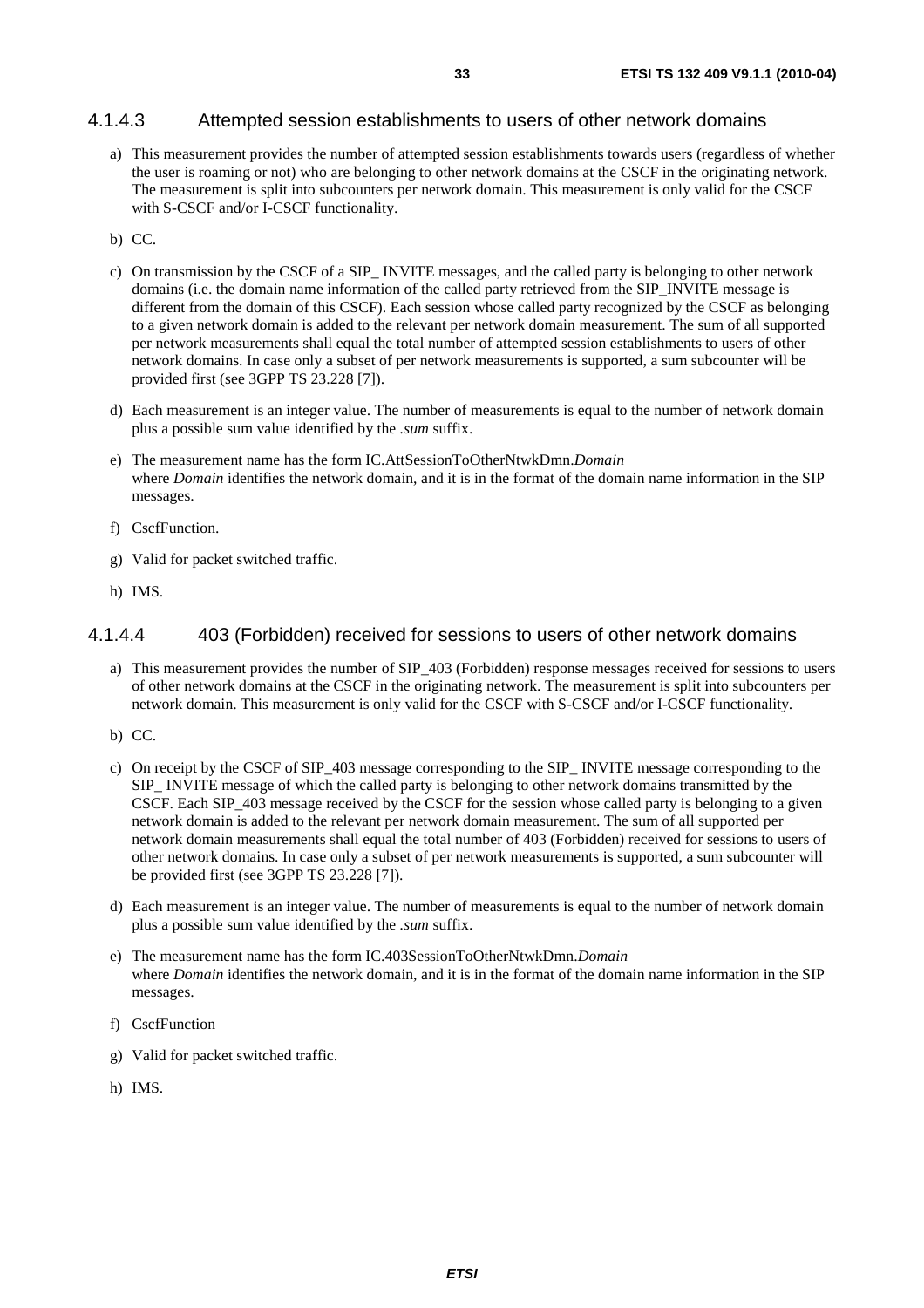# 4.1.5.1 Initial registrations of visiting users from other IMS network domains

- a) This measurement provides number of initial registrations of users accessing the visited IMS network but are belonging other IMS network domains. The measurement is split into subcounters per IMS network domain. This measurement is only valid for the CSCF with P-CSCF functionality.
- b) CC.
- c) On receipt by the P-CSCF of the SIP\_REGISTER message from the UE who is belonging to other network domains (i.e. the domain name information of the roamer retrieved from the SIP\_REGISTER message is different from the domain of this CSCF) for the initial registration. Each roamer recognized by the P-CSCF as belonging to a given IMS network domain is added to the relevant per IMS network domain measurement. The sum of all supported per IMS network domain measurements shall equal the total number of visiting users. In case only a subset of per IMS network domain measurements is supported, a sum subcounter will be provided first (see 3GPP TS 23.228 [7]).
- d) Each measurement is an integer value. The number of measurements is equal to the number of IMS network domain plus a possible sum value identified by the *.sum* suffix.
- e) The measurement name has the form RU.AttInitRegOfVisitUsers.*Domain* where *Domain* identifies the network domain, and it is in the format of the domain name information in the SIP messages.
- f) CscfFunction.
- g) Valid for packet switched traffic.
- h) IMS.

# 4.1.5.2 Number of SIP 403 (Forbidden) messages for the roamers

- a) This measurement provides the number of 403-Forbidden response messages generated to UEs who are belonging to other IMS network domains with whom there are roaming agreements for the registration procedures. The measurement is split into subcounters per network domain. This measurement is only valid for the CSCF with P-CSCF functionality.
- b) CC.
- c) On transmission by the P-CSCF of a SIP\_403 (Forbidden) response message to the UE who is belonging to other IMS networks for the initial registration procedure. Each SIP\_403 message transmitted by the P-CSCF for the roamer who is belonging to a given network domain is added to the relevant per network domain measurement. The sum of all supported per network domain measurements shall equal the total number of 403 (Forbidden) generated for the roamers who are belonging to other IMS network domains. In case only a subset of per network measurements is supported, a sum subcounter will be provided first (see 3GPP TS 23.228 [7]).
- d) Each measurement is an integer value. The number of measurements is equal to the number of IMS network domain plus a possible sum value identified by the *.sum* suffix.
- e) The measurement name has the form RU.Nbr403InitRegOfVisitUsers.*Domain*  where *Domain* identifies the network domain, and it is in the format of the domain name information in the SIP messages.
- f) CscfFunction.
- g) Valid for packet switched traffic.
- h) IMS.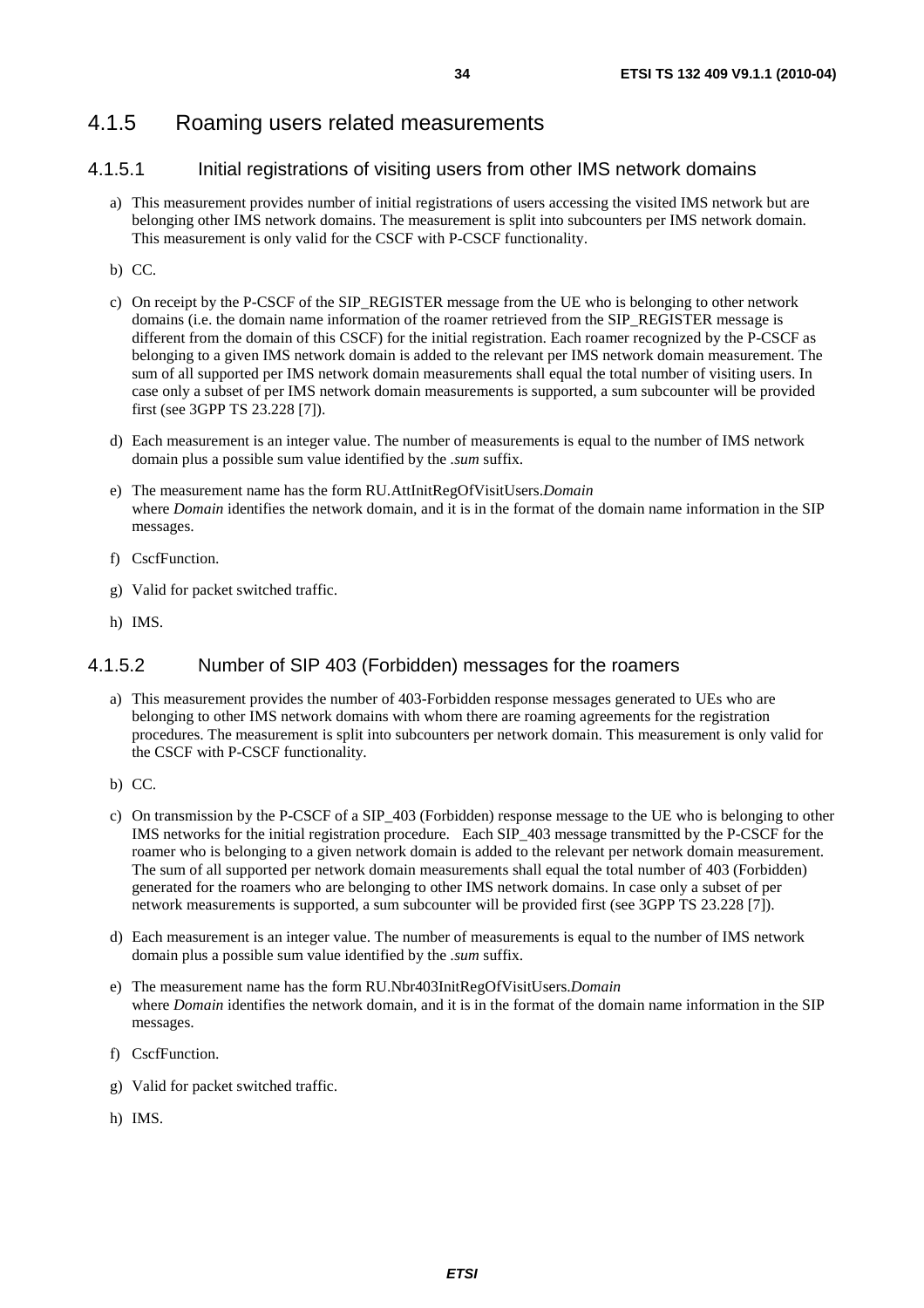# 4.1.5.3 Roaming users to other IMS network domains

- a) This measurement provides the number of the roamers visiting other IMS network domains. This measurement is only valid for the CSCF with S-CSCF functionality.
- b) CC.
- c) On receipt by the S-CSCF of a SIP\_REGISTER message from the P-CSCF which is belonging to other IMS network domains.
- d) A single integer value.
- e) RU.RmgUsersOut.
- f) CscfFunction.
- g) Valid for packet switched traffic.
- h) IMS.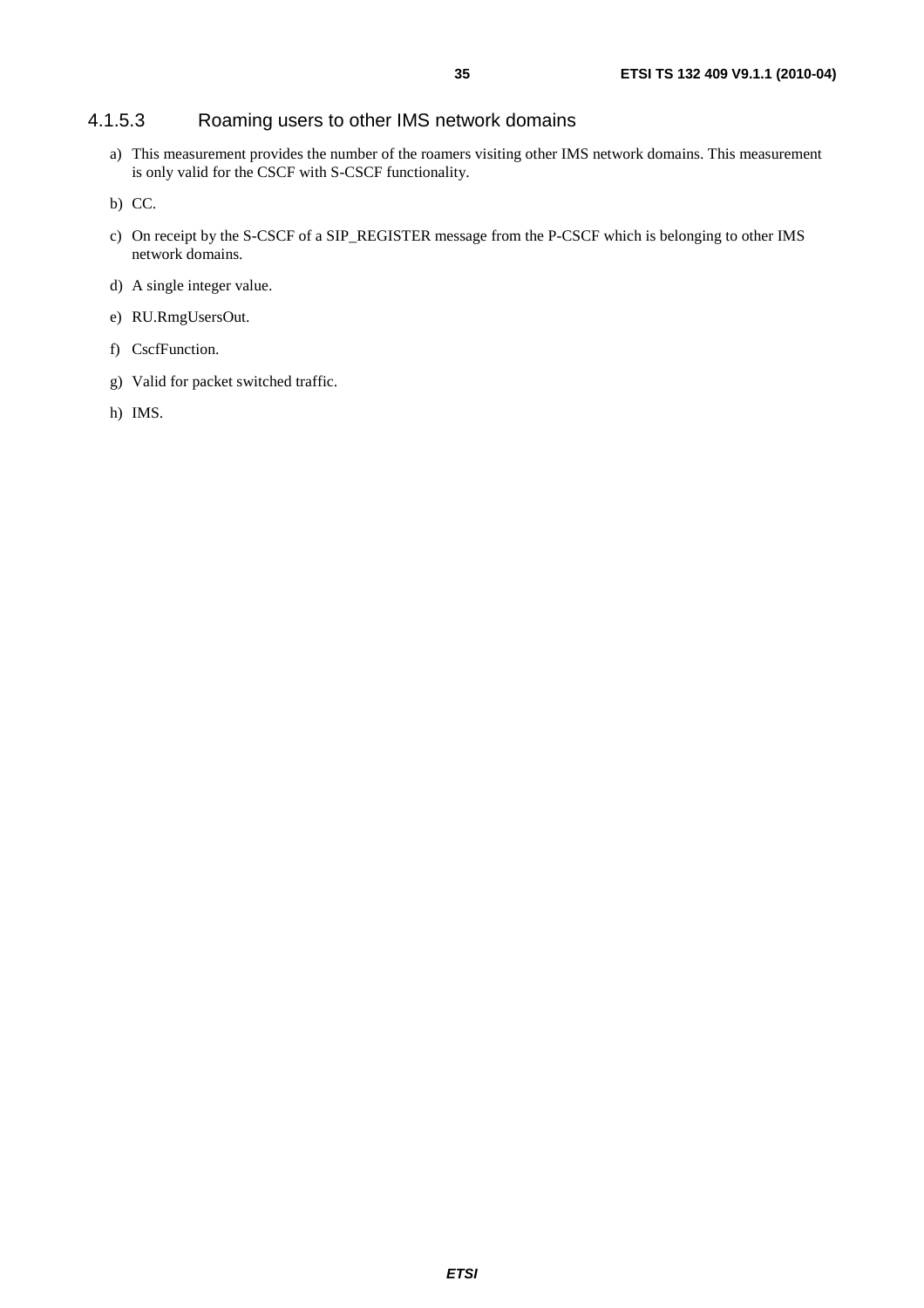# 4.1.6 Authentication related measurements

The measurements defined in this subclause are subject to the "2 out of 3 approach".

## 4.1.6.1 Attempted Authentication procedures

a) This measurement provides number of attempted Authentication procedures. This measurement is only valid for the CSCF with S-CSCF functionality.

b) CC.

- c) On transmission by the S-CSCF of a Multimedia-Authentication-Request Diameter command to the HSS (see 3GPP TS 29.228 [9]).
- d) A single integer value.
- e) MA.AttMAR.
- f) CscfFunction.
- g) Valid for packet switched traffic.
- h) IMS.

## 4.1.6.2 Successful Authentication procedures

- a) This measurement provides number of successful Authentication procedures. This measurement is only valid for the CSCF with S-CSCF functionality.
- b) CC.
- c) On receipt by the S-CSCF of a Multimedia-Authentication-Answer Diameter command from the HSS indicating a successful authentication procedure (see 3GPP TS 29.228 [9]).
- d) A single integer value.
- e) MA.SuccMAA.
- f) CscfFunction.
- g) Valid for packet switched traffic.
- h) IMS.

## 4.1.6.3 Failed Authentication procedures

- a) This measurement provides number of failed Authentication procedures. The measurement is split into subcounters per failure cause. This measurement is only valid for the CSCF with S-CSCF functionality.
- b) CC.
- c) On receipt by the S-CSCF of a Multimedia-Authentication-Answer Diameter command from HSS indicating the authentication procedure is failed for the specific cause, each failed authentication procedure is added to the relevant measurement according to the failure cause. Possible failure causes are included in 3GPP TS 29.229 [10].

And each expected Multimedia-Authentication-Answer Diameter command not received by the S-CSCF is added into failure cause 'No Reply' (not specified in 3GPP TS 29.229 [10]).

The sum of all supported per cause measurements shall equal the total number of failed authentication procedures. In case only a subset of per cause measurements is supported, a sum subcounter will be provided first.

d) Each measurement is an integer value. The number of measurements is equal to the number of causes plus a possible sum value identified by the .*sum* suffix.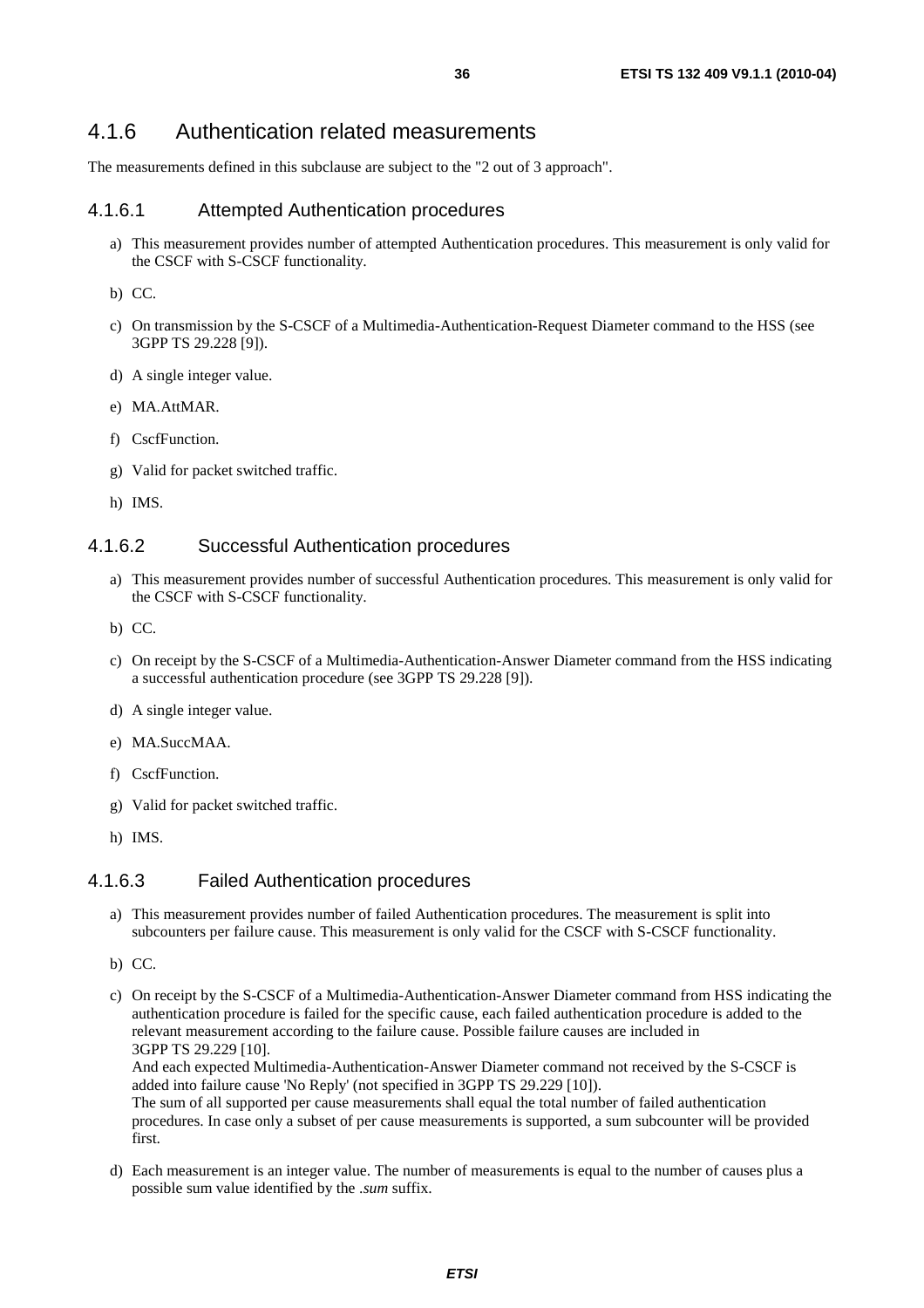- e) The measurement name has the form MA.FailMAA.*Cause*  where *Cause* identifies the failure cause. The cause 'No Reply' is identified by the *.NoReply* suffix.
- f) CscfFunction.
- g) Valid for packet switched traffic.
- h) IMS.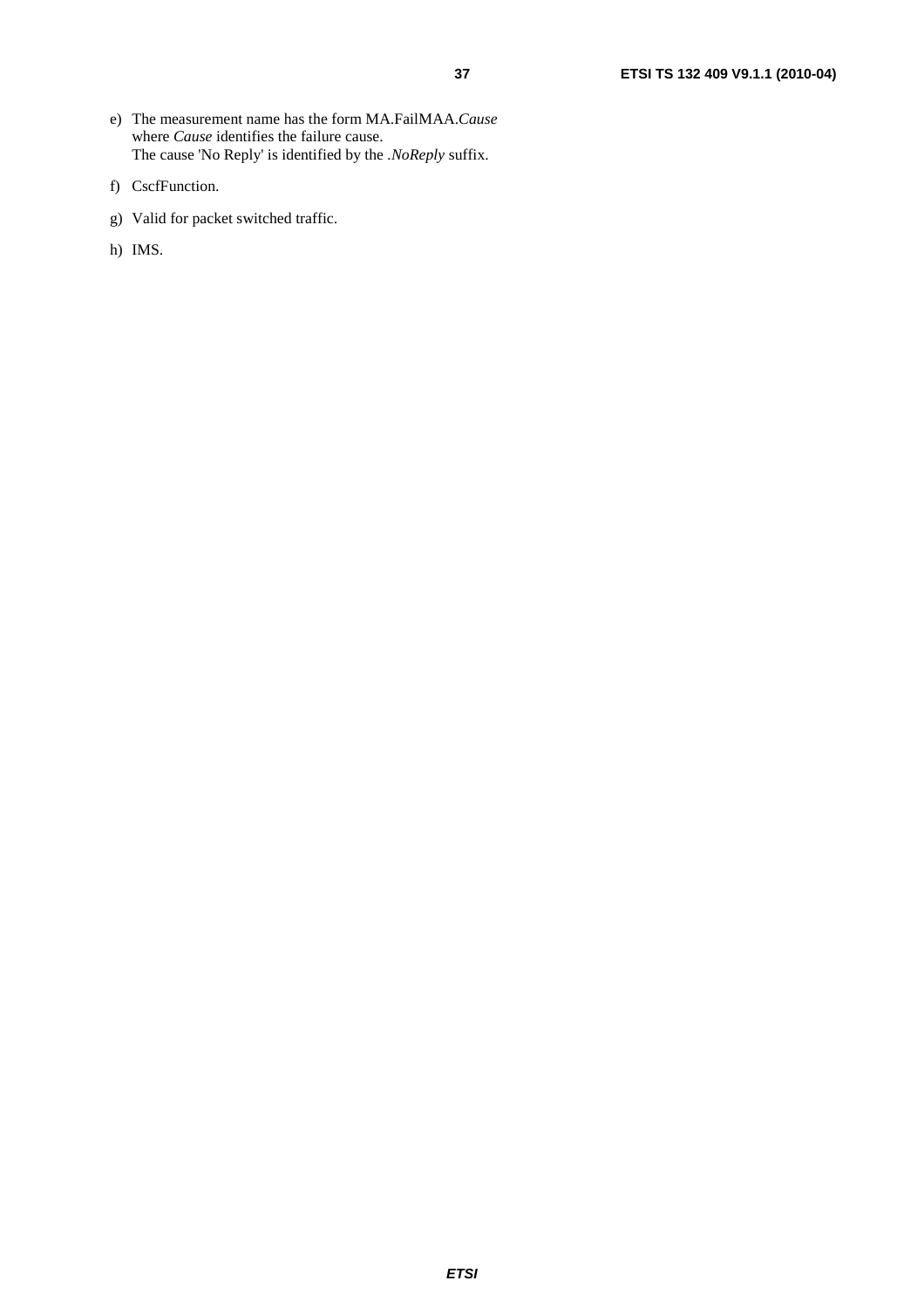# 4.1.7 HSS initiated update of User Profile related measurements

The measurements defined in this subclause are subject to the "2 out of 3 approach".

## 4.1.7.1 Attempted HSS initiated User Profile Update procedures

a) This measurement provides number of attempted HSS initiated user profile update procedures. This measurement is only valid for the CSCF with S-CSCF functionality.

b) CC.

- c) On receipt by the S-CSCF of a Push-Profile-Request Diameter command from the HSS (see 3GPP TS 29.228 [9]).
- d) A single integer value.
- e) UP.AttPPR.
- f) CscfFunction.
- g) Valid for packet switched traffic.
- h) IMS.

## 4.1.7.2 Successful HSS initiated User Profile Update procedures

- a) This measurement provides number of successful HSS initiated user profile update procedures. This measurement is only valid for the CSCF with S-CSCF functionality.
- b) CC.
- c) On transmission by the S-CSCF to the HSS of a Push-Profile-Answer Diameter command indicating a successful user profile update procedure (see 3GPP TS 29.228 [9]).
- d) A single integer value.
- e) UP.SuccPPA.
- f) CscfFunction.
- g) Valid for packet switched traffic.
- h) IMS.

### 4.1.7.3 Failed HSS initiated user profile update procedures

- a) This measurement provides number of failed HSS initiated user profile update procedures. The measurement is split into subcounters per failure cause. This measurement is only valid for the CSCF with S-CSCF functionality.
- b) CC.
- c) On transmission by the S-CSCF to the HSS of a Push-Profile-Answer Diameter command indicating the user profile update procedure is failed for the specific cause, each failed user profile update procedure is added to the relevant measurement according to the failure cause. Possible failure causes are included in 3GPP TS 29.229 [10]. The sum of all supported per cause measurements shall equal the total number of failed user profile update procedures. In case only a subset of per cause measurements is supported, a sum subcounter will be provided first.
- d) Each measurement is an integer value. The number of measurements is equal to the number of causes plus a possible sum value identified by the .*sum* suffix.
- e) The measurement name has the form UP.FailPPA.*Cause*  where *Cause* identifies the failure cause.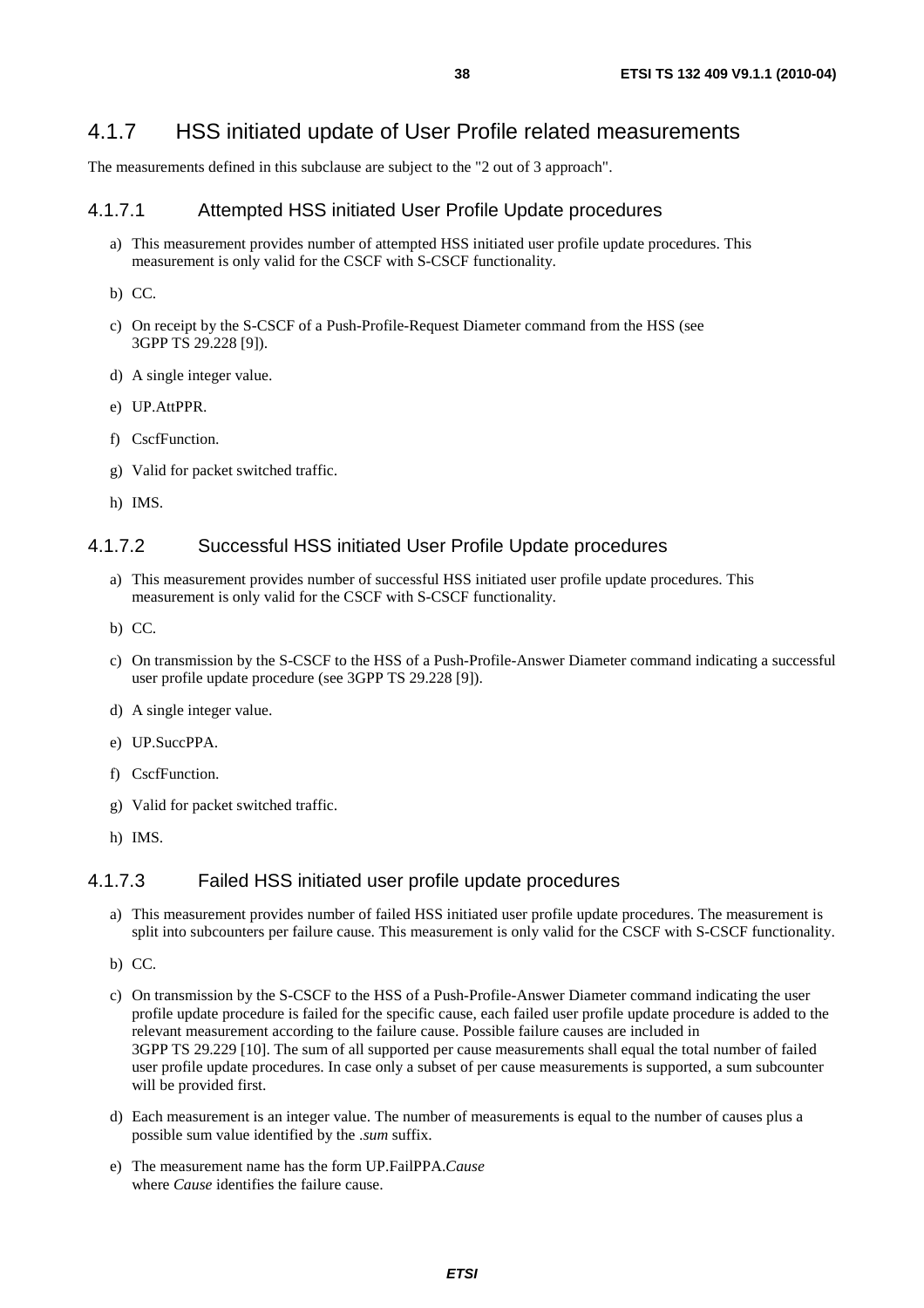- f) CscfFunction.
- g) Valid for packet switched traffic.
- h) IMS.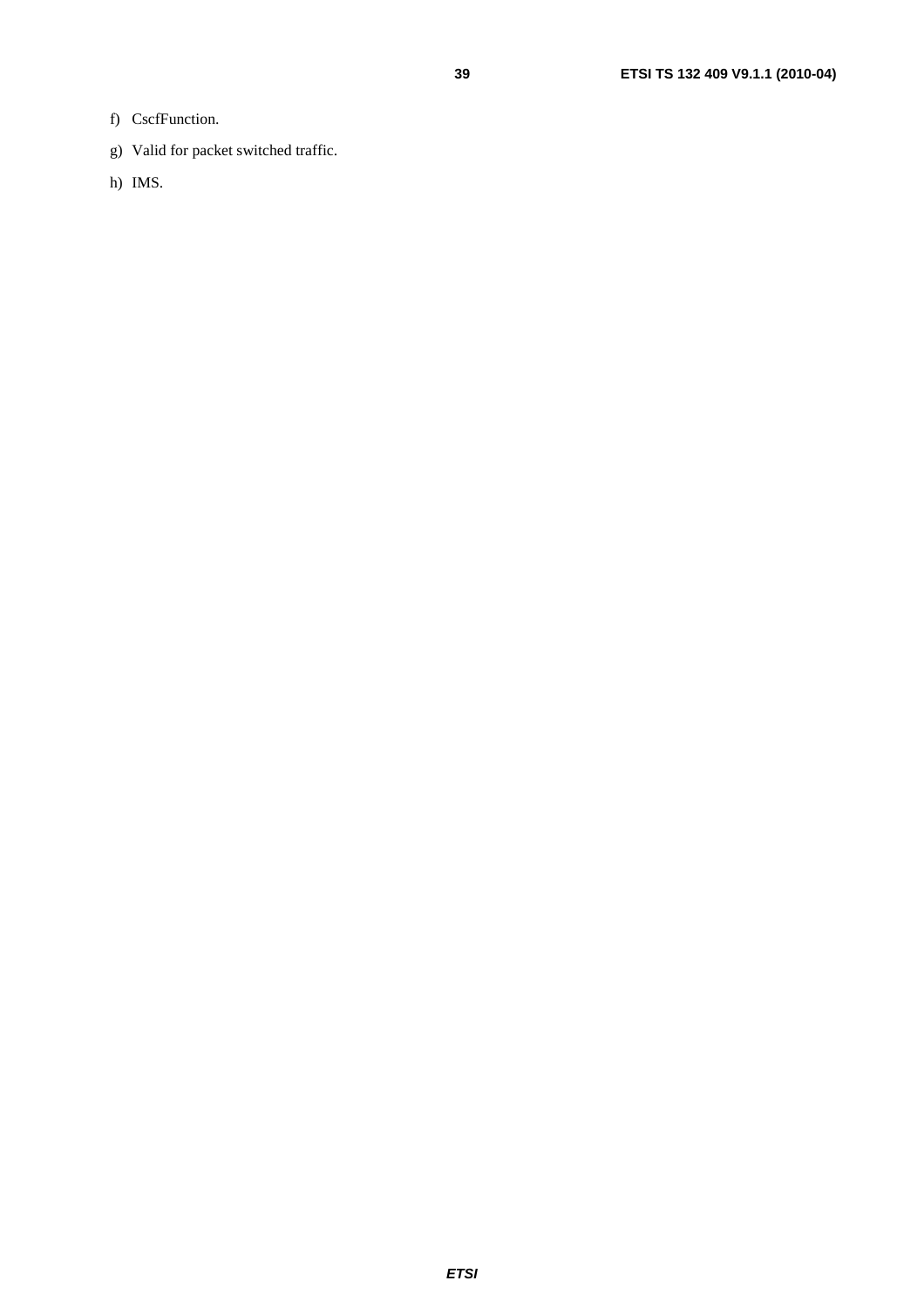# 4.1.8 Subscription procedure related measurements

The measurements defined in this subclause are subject to the "2 out of 3 approach".

# 4.1.8.1 Number of attempted Subscription procedures

- a) This measurement provides the number of initial subscriptions attempted at the CSCF with S-CSCF functionality.
- b) CC.
- c) On receipt by the CSCF of an initial SIP\_SUBSCRIBE message (see TS 24.229 [8]).
- d) A single integer value.
- e) SUB.AttSubscribe.
- f) CscfFunction.
- g) Valid for packet switched traffic.
- h) IMS.

## 4.1.8.2 Number of successful Subscription procedures

- a) This measurement provides the number of successful subscription establishments received at the CSCF with S-CSCF functionality.
- b) CC.
- c) On transmission by the CSCF of a response message with a response code (e.g. SIP\_200\_OK) indicating a successful subscription setup corresponding to the initial SIP\_SUBSCRIBE message (see TS 24.229 [8]).
- d) A single integer value.
- e) SUB.SuccSubscribe.
- f) CscfFunction.
- g) Valid for packet switched traffic.
- h) IMS.

# 4.1.8.3 Number of failed Subscription procedures

- a) This measurement provides the number of failed subscription establishments at the CSCF. The measurement is split into subcounters per response codes.
- b) CC.
- c) On transmission by the CSCF of a response message with a response code (e.g. SIP\_430) indicating a failed subscription establishment corresponding to the initial SIP\_SUBSCRIBE message (see TS 24.229 [8]), each failed subscription establishment trial is added to the relevant measurement according to the message type. In case only a subset of per message type measurements is supported, a sum subcounter will be provided first.
- d) Each measurement is an integer value. The number of measurements is equal to the number of message types plus a possible sum value identified by the .sum suffix.
- e) The measurement name has the form SUB.FailedSubscribe.*Cause* where *Cause* identifies the response code.
- f) CscfFunction.
- g) Valid for packet switched traffic.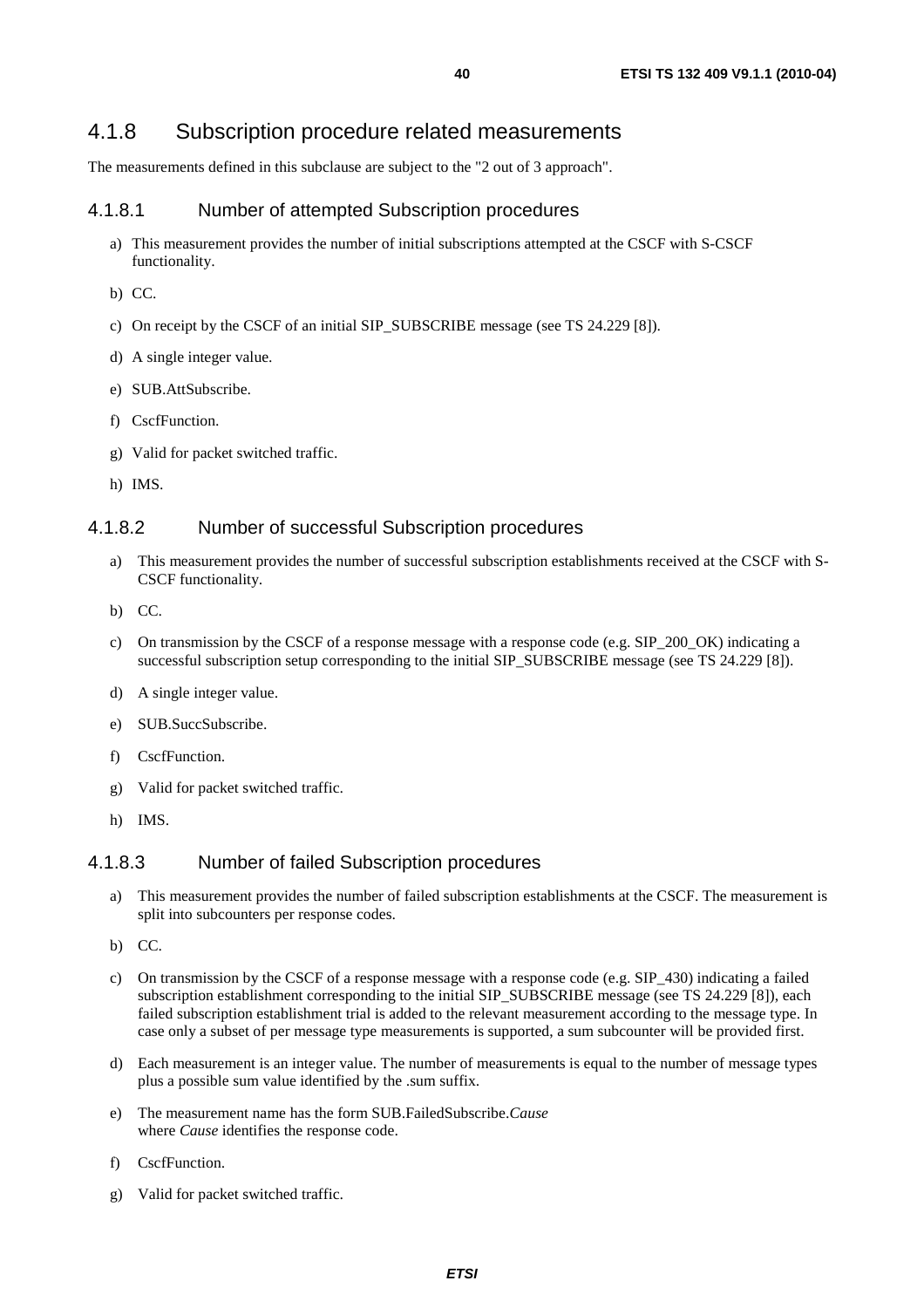h) IMS.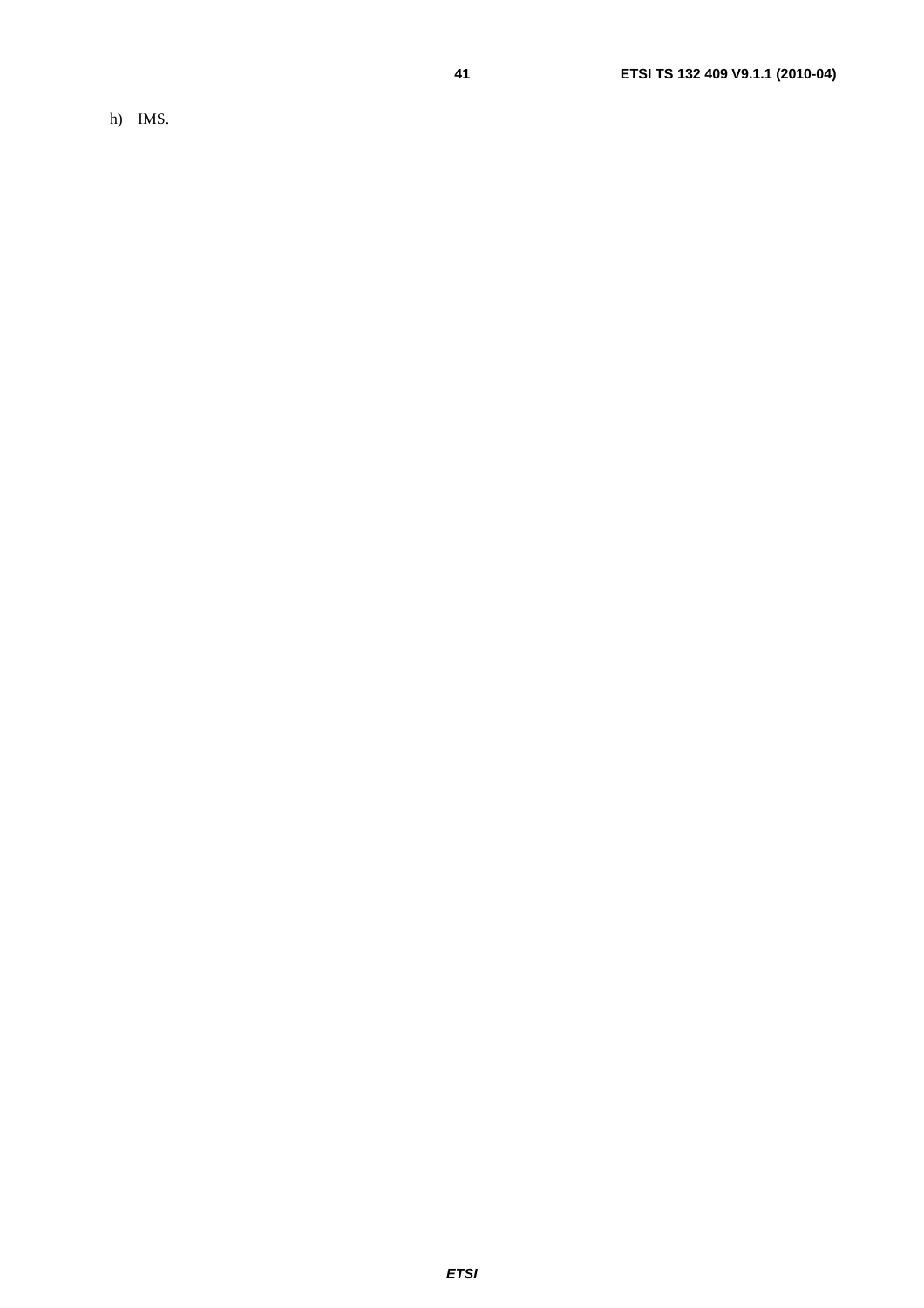# 4.1.9 Notify procedure related measurements

The measurements defined in this subclause are subject to the "2 out of 3 approach".

## 4.1.9.1 Number of emitted Notify procedures

- a) This measurement provides the number of emitted Notify SIP messages at the CSCF with S-CSCF functionality.
- b) CC.
- c) On transmission by the CSCF of a SIP\_NOTIFY message (see TS 24.229 [8]).
- d) A single integer value.
- e) NOTIF.EmittedNotify.
- f) CscfFunction.
- g) Valid for packet switched traffic.
- h) IMS.

## 4.1.9.2 Number of successful Notify procedures

- a) This measurement provides the number of successful Notify messages at the CSCF with S-CSCF functionality.
- b) CC.
- c) On receipt by the CSCF of a response message with response code (e.g. SIP\_200\_OK) indicating a successful response corresponding to the emited SIP\_NOTIFY message (see TS 24.229 [8]).
- d) A single integer value.
- e) NOTIF.SuccNotify.
- f) CscfFunction.
- g) Valid for packet switched traffic.
- h) IMS.

## 4.1.9.3 Number of failed Notify procedures

- a) This measurement provides the number of failed Notify messages at the CSCF with S-CSCF functionality. The measurement is split into subcounters per response codes.
- b) CC.
- c) On receipt by the CSCF of a response message with response code (e.g. SIP\_430) indicating a failed response corresponding to the SIP\_NOTIFY message (see TS 24.229 [8]), each failed Notify message trial is added to the relevant measurement according to the message type. In case only a subset of per message type measurements is supported, a sum subcounter will be provided first.
- d) Each measurement is an integer value. The number of measurements is equal to the number of message types plus a possible sum value identified by the .sum suffix.
- e) The measurement name has the form NOTIF.FailedNotify.*Cause* where *Cause* identifies the response code.
- f) CscfFunction.
- g) Valid for packet switched traffic.
- h) IMS.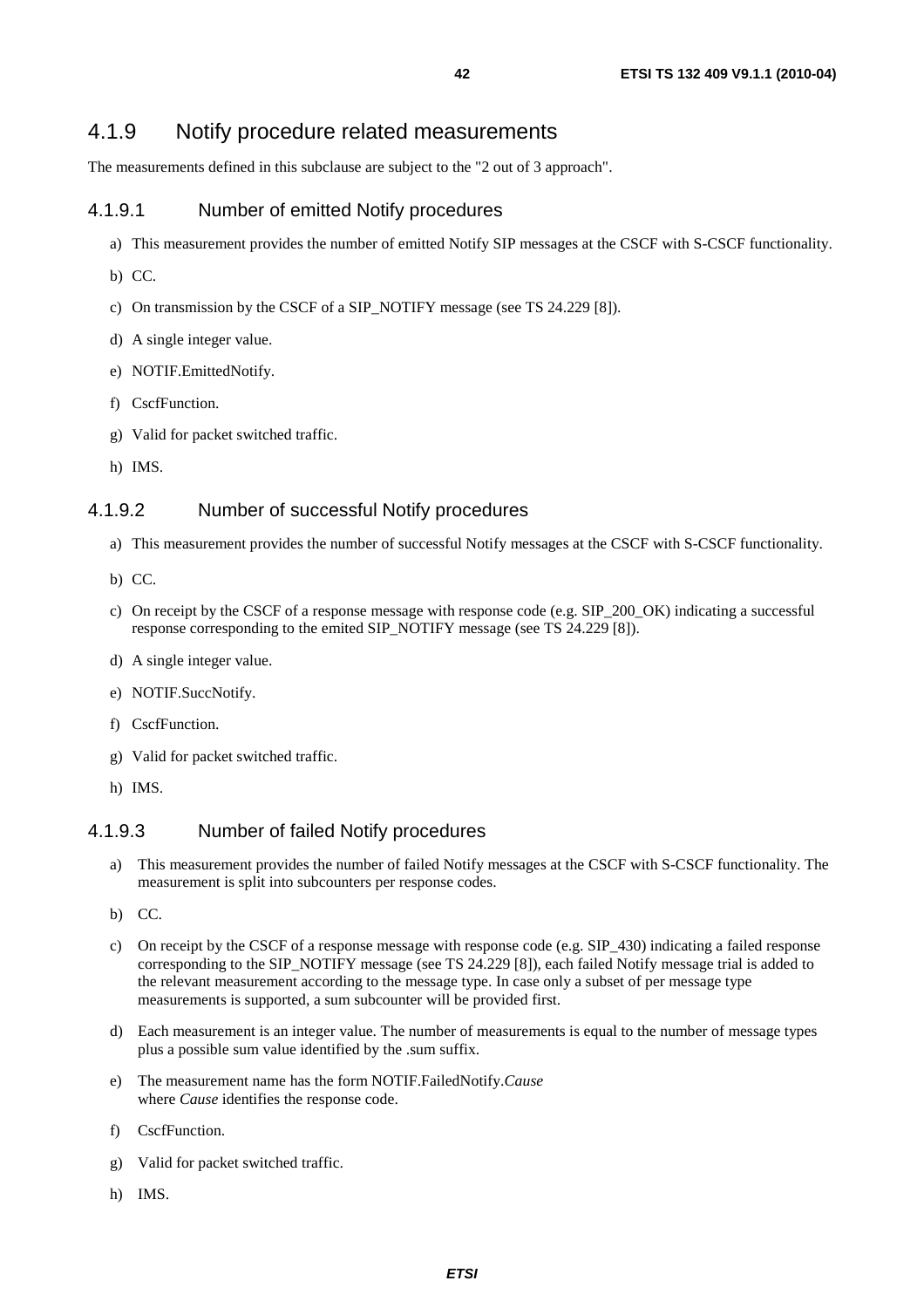# 4.1.10 Immediate Messaging related measurements

The three measure types defined in this subclause are subject to the "2 out of 3 approach".

## 4.1.10.1 Attempted Immediate Messaging procedures

- a) This measurement provides the number of attempted immediate messaging procedures at CSCF.
- b) CC.
- c) On receipt by the CSCF of a SIP\_MESSAGE request message for the Immediate Messaging (see 3GPP TS 23.228 [7]).
- d) A single integer value.
- e) SC. AttImMsg.
- f) CscfFunction.
- g) Valid for packet switching.
- h) IMS.

### 4.1.10.2 Successful Immediate Messaging procedures

- a) This measurement provides the number of successful immediate messaging procedures at CSCF.
- b) CC.
- c) On transmission by the CSCF of a response message with a response code (e.g. SIP\_200\_OK) indicating a successful response corresponding to the SIP\_MESSAGE request message (see TS 24.229 [8]).
- d) A single integer value.
- e) SC. SuccImMsg.
- f) CscfFunction.
- g) Valid for packet switching.
- h) IMS.

## 4.1.10.3 Failed Immediate Messaging procedures

- a) This measurement provides the number of failed immediate messaging procedures at CSCF.
- b) CC
- c) On transmission by the CSCF of a response message with response code (e.g. SIP\_430) indicating a failed response corresponding to the SIP\_MESSAGE request message (see TS 24.229 [8]), each failed SIP\_MESSAGE request message trial is added to the relevant measurement according to the response message type. In case only a subset of per message type measurements is supported, a sum subcounter will be provided first.
- d) Each measurement (as defined in e) is an integer value. The number of measurements is equal to the number of causes supported plus a possible sum value identified by the .sum suffix.
- e) SC.FailImMsg.*Cause* where Cause identifies the cause of failure.
- f) CscfFunction
- g) Valid for packet switching.
- h) IMS.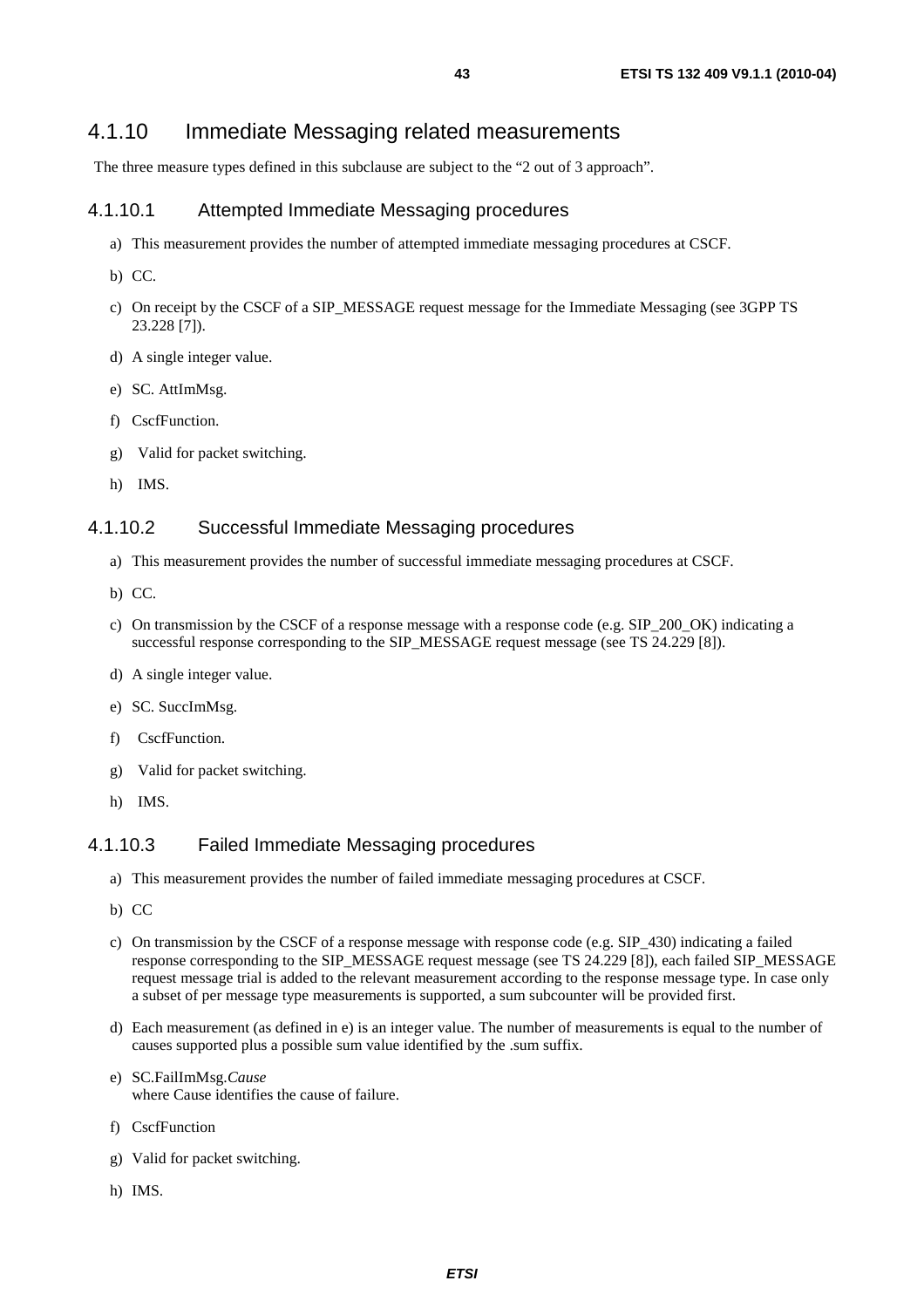# 4.2 Measurements related to HSS

# 4.2.1 HSS database usage related measurements

## 4.2.1.1 Provisioning related measurements

## 4.2.1.1.1 Number of provisioned IMS subscriptions currently stored in a HSS

- a) This measurement provides the number of provisioned IMS subscriptions currently stored in a HSS.
- b) Gauge.
- c) Incremented when a IMS subscription (3GPP TS 23.228 [7]) is provisioned in the HSS and decremented when a subscription is removed from the HSS.
- d) A single integer value.
- e) DBU.NbrImsSubscription.
- f) HssFunction.
- g) Valid for Circuit switching traffic and packet switching traffic.
- h) IMS.

## 4.2.1.1.2 Number of provisioned Private User Identity stored in a HSS

- a) This measurement provides the number of provisioned Private User Identity currently stored in a HSS.
- b) Gauge.
- c) Incremented when a Private User Identity is provisioned in the HSS and decremented when a Private User Identity is removed from the HSS (3GPP TS 23.008 [16]).
- d) A single integer value.
- e) DBU.NbrPriUserId.
- f) HssFunction.
- g) Valid for Circuit switching traffic and packet switching traffic.
- h) IMS.

### 4.2.1.1.3 Number of provisioned Public User Identities with SIP URI format stored in a HSS

- a) This measurement provides the number of provisioned Public User Identities with SIP URI format stored in a HSS.
- b) Gauge.
- c) Incremented when a Public User Identity with SIP URI format (3GPP TS 23.008 [16]) is provisioned in the HSS and decremented when a Public User Identity with SIP URI format is removed from the HSS.
- d) A single integer value.
- e) DBU.NbrSipPubUserId.
- f) HssFunction.
- g) Valid for Circuit switching traffic and packet switching traffic.
- h) IMS.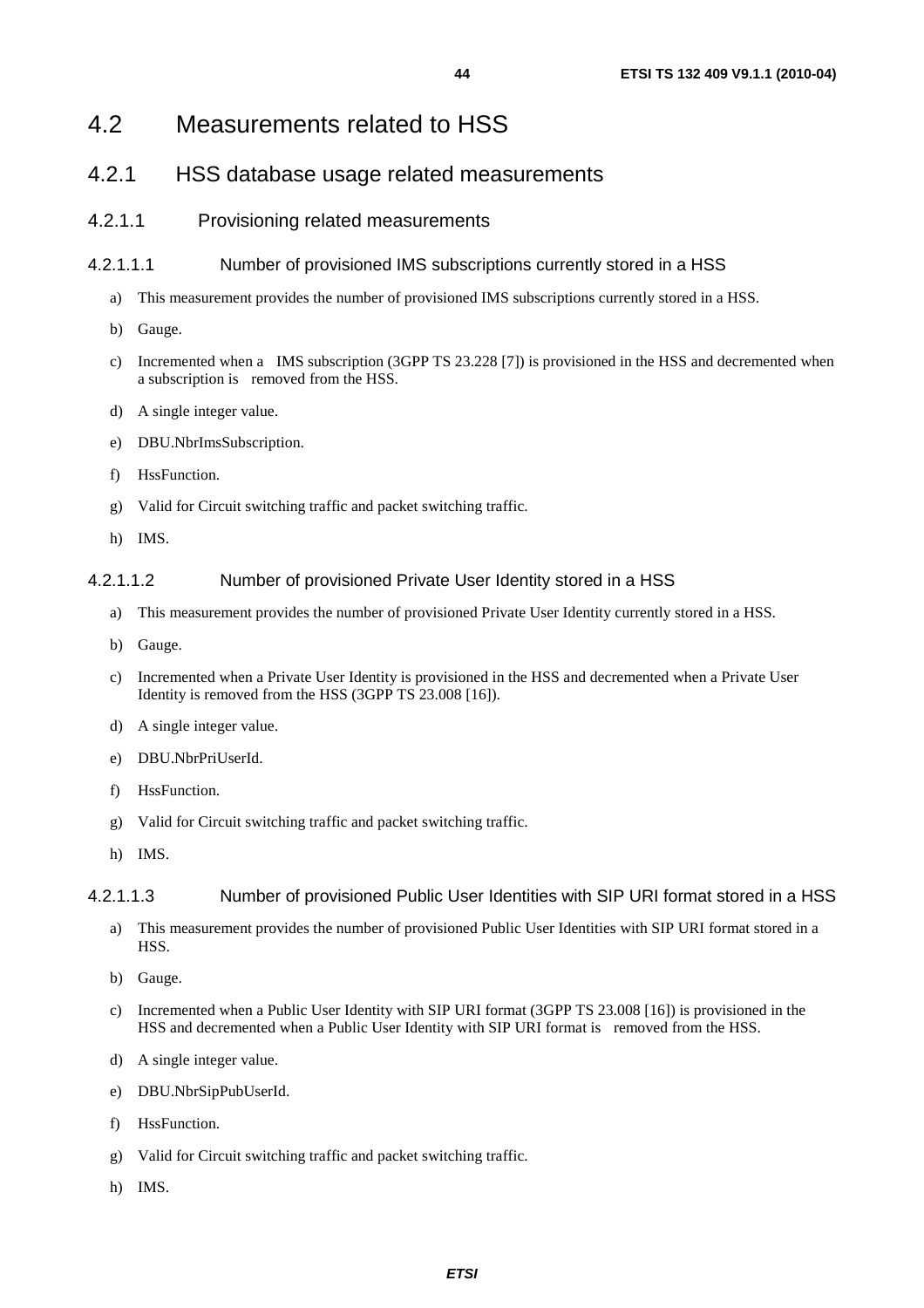#### 4.2.1.1.4 Number of provisioned Public User Identities with TEL URI format stored in a **HSS**

- a) This measurement provides the number of provisioned Public User Identities with TEL URI format stored in a HSS.
- b) Gauge.
- c) Incremented when a Public User Identity with TEL URI format (3GPP TS 23.008 [16]) is provisioned in the HSS and decremented when a Public User identity with TEL URI format is removed from the HSS.
- d) A single integer value.
- e) DBU.NbrTelPubUserId.
- f) HssFunction.
- g) Valid for Circuit switching traffic and packet switching traffic.
- h) IMS.

#### 4.2.1.1.5 Number of Private Service Identities stored in a HSS

- a) This measurement provides the number of Private Service Identities currently stored in a HSS.
- b) Gauge.
- c) Incremented when a Private Service Identity (3GPP TS 23.008 [16]) is provisioned in the HSS and decremented when a Private Service Identity is removed from the HSS.
- d) A single integer value.
- e) DBU.NbrPriSrvId.
- f) HssFunction.
- g) Valid for Circuit switching traffic and packet switching traffic.
- h) IMS.

#### 4.2.1.1.6 Number of Public Service Identities with SIP URI format stored in a HSS

- a) This measurement provides the number of Public Service Identities with SIP URI format stored in a HSS.
- b) Gauge.
- c) Incremented when a Public Service Identity with SIP URI format (3GPP TS 23.008 [16]) is provisioned in the HSS and decremented when a Public Service Identity with SIP URI format is removed from the HSS.
- d) A single integer value.
- e) DBU.NbrSipPubSrvId.
- f) HssFunction.
- g) Valid for Circuit switching traffic and packet switching traffic.
- h) IMS.

### 4.2.1.1.7 Number of Public Service Identities with TEL URI format stored in a HSS

- a) This measurement provides the number of Public Service Identities with TEL URI format stored in a HSS.
- b) Gauge.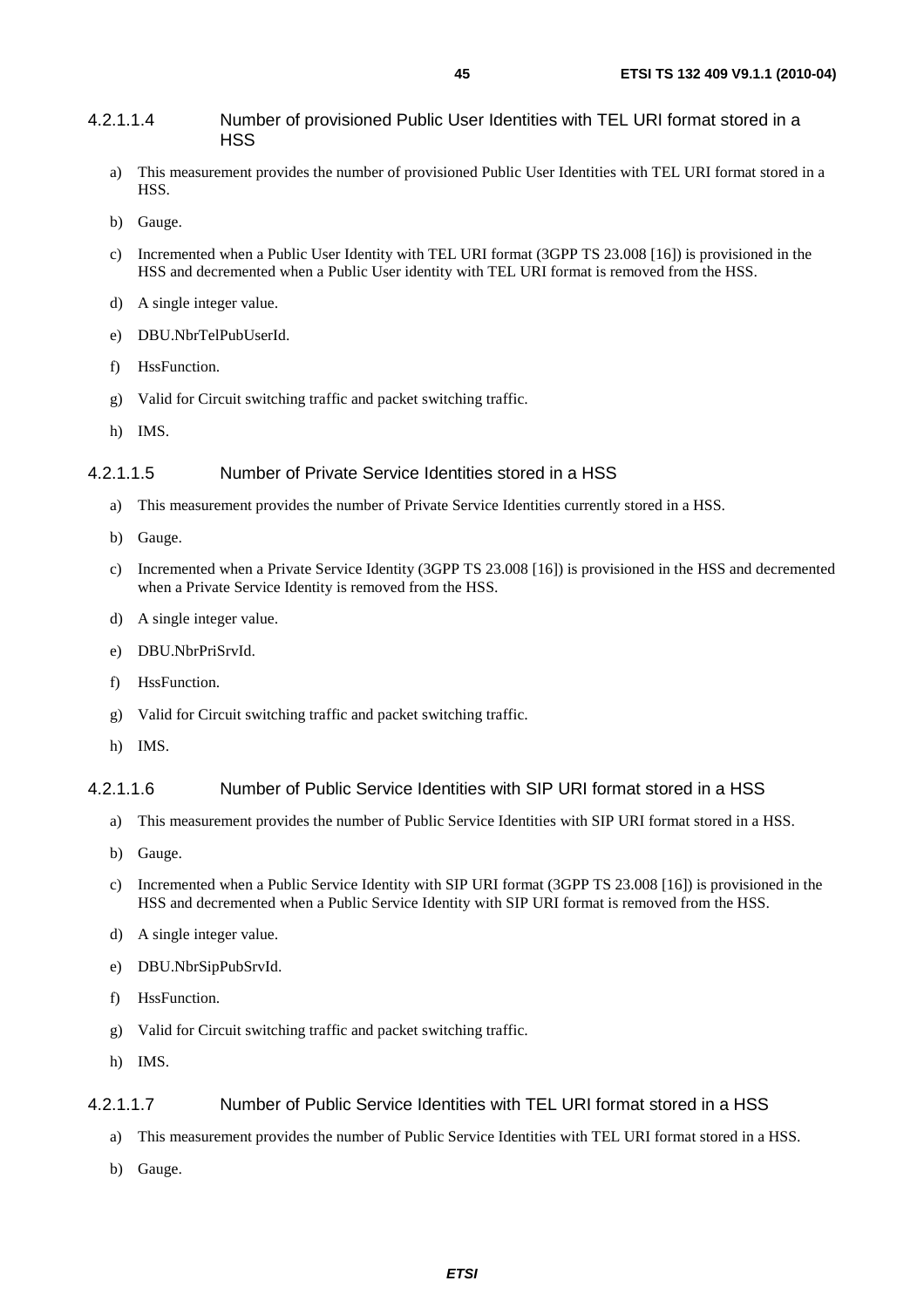- c) Incremented when a Public Service Identity with TEL URI format (3GPP TS 23.008 [16]) is provisioned in the HSS and decremented when a Public Service Identity with TEL URI format is removed from the HSS.
- d) A single integer value.
- e) DBU.NbrTelPubSrvId.
- f) HssFunction.
- g) Valid for Circuit switching traffic and packet switching traffic.
- h) IMS.

#### 4.2.1.2 Registration Status related measurements

#### 4.2.1.2.1 Number of Public User Identities in registered state

- a) This measurement provides the number of Public User Identities in registered state stored in a HSS. The measurement is split into subcounters per visited network domain.
- b) Gauge.
- c) Incremented when a Public User Identity's Registration Status changes to "registered", and decremented when a Public User Identity's Registration Status changes from "registered".
- d) An integer value.
- e) DBU.NbrRegPubUserId.*RoamingDomain*  where *RoamingDomain* identifies the Domain Name of the visited network that a registration is initiated from.
- f) HssFunction.
- g) Valid for Circuit switching traffic and packet switching traffic.
- h) IMS.

#### 4.2.1.2.2 Number of Public User Identities in unregistered state

- a) This measurement provides the number of Public User Identities in unregistered state stored in a HSS.
- b) Gauge.
- c) Incremented when a Public User Identity's Registration Status changes to "unregistered" and decremented when a Public User Identity's Registration Status changes from "unregistered".
- d) An integer value.
- e) DBU.NbrUnregPubUserId.
- f) HssFunction.
- g) Valid for Circuit switching traffic and packet switching traffic.
- h) IMS.

#### 4.2.1.2.3 Number of Private User Identities in registered state

- a) This measurement provides the number of Private User Identities that have been used in the registration of one or more currently registered Public User Identities stored in a HSS.
- b) Gauge.
- c) Incremented on the emergence of the first registered Public User Identity associated with a Private User Identity and decremented on the deregistration of the last registered Public User Identity associated with a Private User Identity.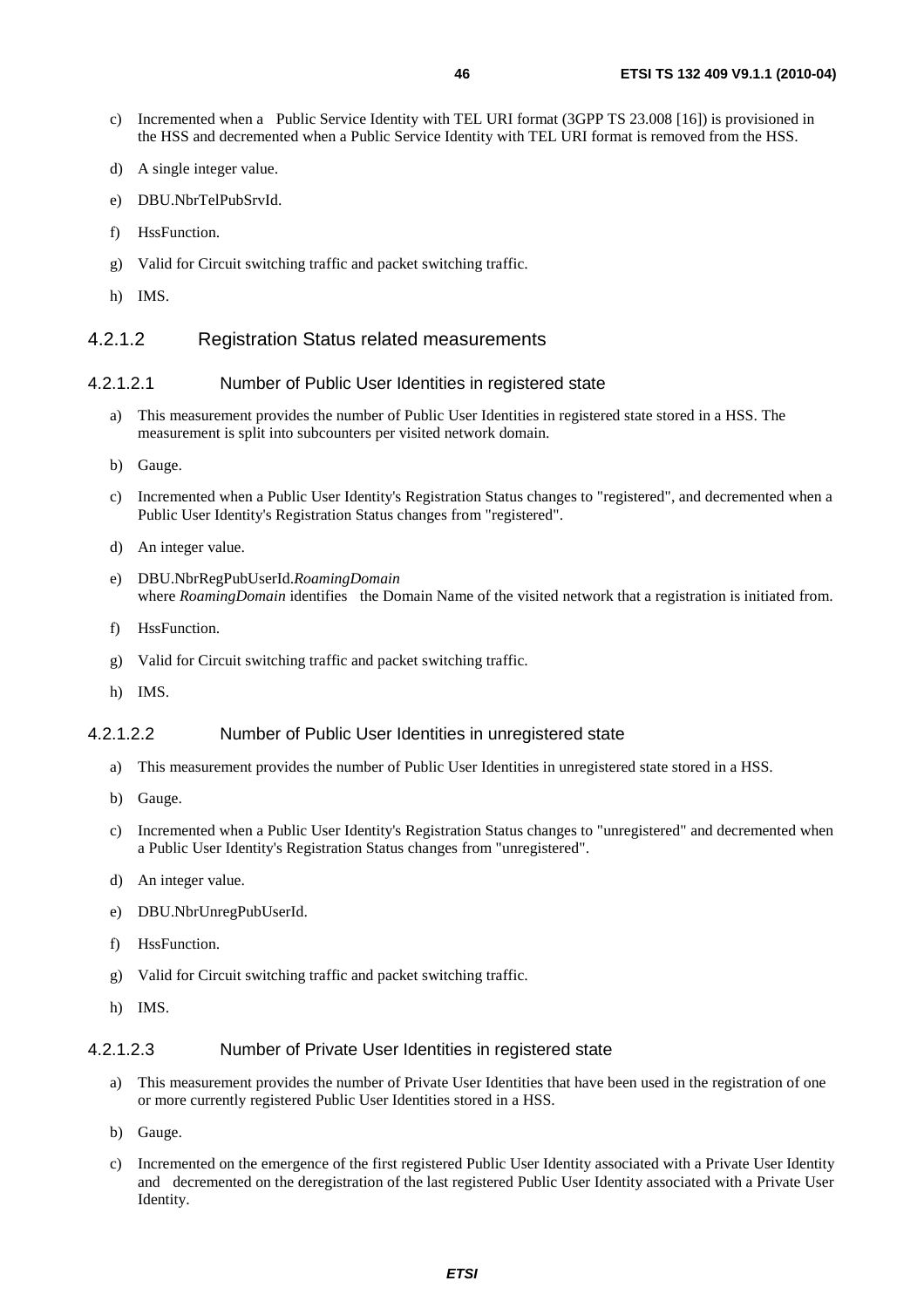- d) An integer value.
- e) DBU.NbrRegPriUsrId.
- f) HssFunction.
- g) Valid for Circuit switching traffic and packet switching traffic.
- h) IMS.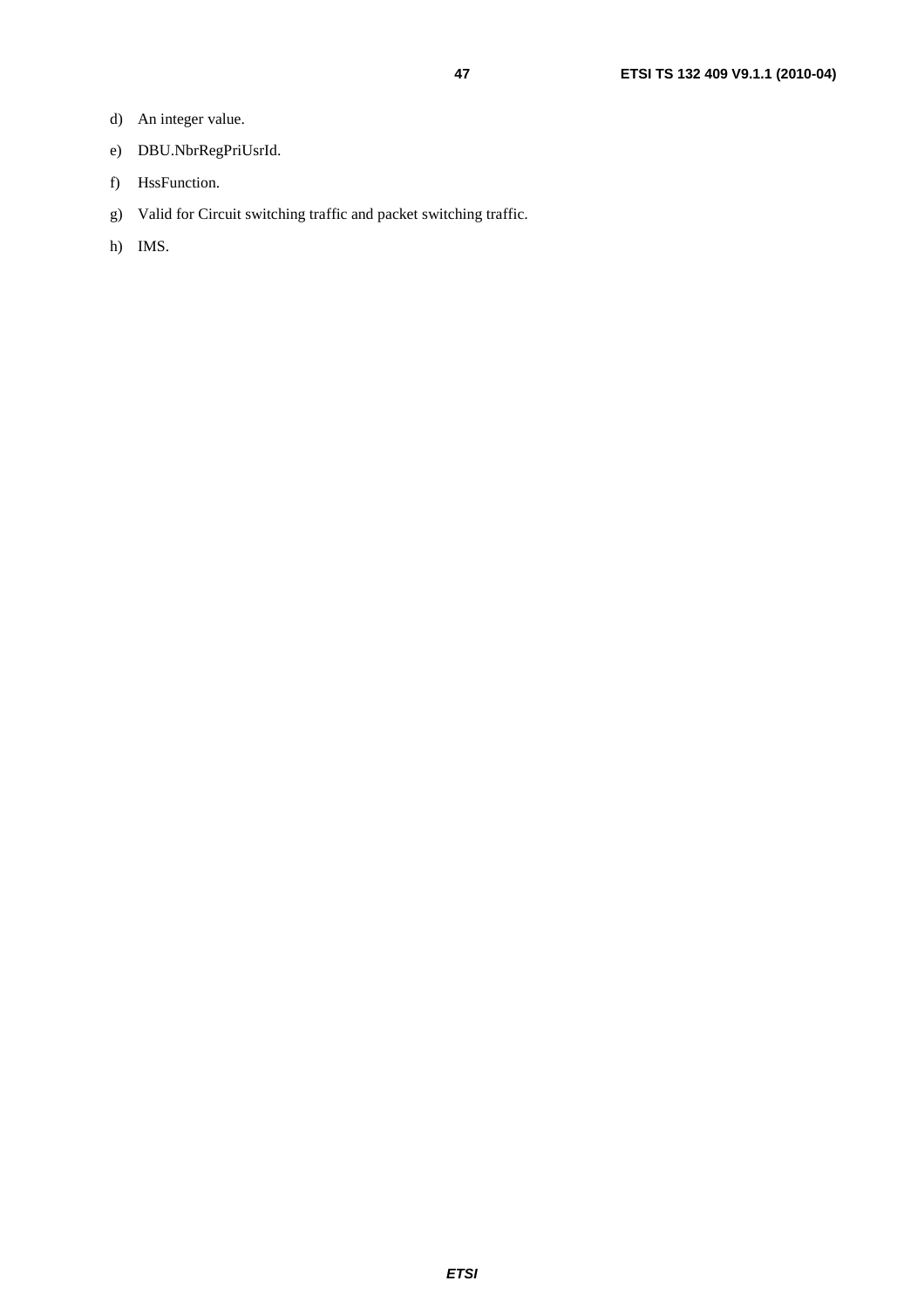# 4.2.2 User registration status query related measurements

The measurements defined in this subclause are subject to the "2 out of 3 approach".





### 4.2.2.1 Attempted user registration status queries

- a) This measurement provides the number of attempted user registration status queries received by a HSS from the I-CSCF.
- b) CC.
- c) On receipt of a Diameter command User-Authorization-Request (UAR) by the HSS from the I-CSCF. (3GPP TS 29.228 [9]).
- d) A single integer value.
- e) UR.AttUAR.
- f) HssFunction.
- g) Valid for Circuit Switching traffic and packet switching traffic.
- h) IMS.

### 4.2.2.2 Successful user registration status queries

- a) This measurement provides the number of successfully performed user registration status queries by a HSS. The measurement can be split into subcounters per the success cause.
- b) CC.
- c) On transmission by HSS of Diameter command User-Authorization-Answer (UAA) with Result Code of either DIAMETER\_SUCCESS, DIAMETER\_SUBSEQUENT\_REGISTRATION or DIAMETER\_FIRST\_REGISTRATION to the I-CSCF (3GPP TS 29.228 [9], 3GPP TS 29.229 [10]), each failed user registration status query procedure is added to the relevant measurement according to the success cause. The sum of all supported per cause measurements shall equal the total number of successful User registration status query procedures. In case only a subset of per cause measurements is supported, a sum subcounter will be provided first.
- d) A single integer value per measurement type defined in e).
- e) The measurement name has the form UR.SuccUAA.*Cause* where *Cause* identifies the successful cause. The *Cause* shall be the cause code of one of the three success causes defined in bullet c) when constructing the measurement name,
- f) HssFunction.
- g) Valid for Circuit Switching traffic and packet switching traffic.
- h) IMS.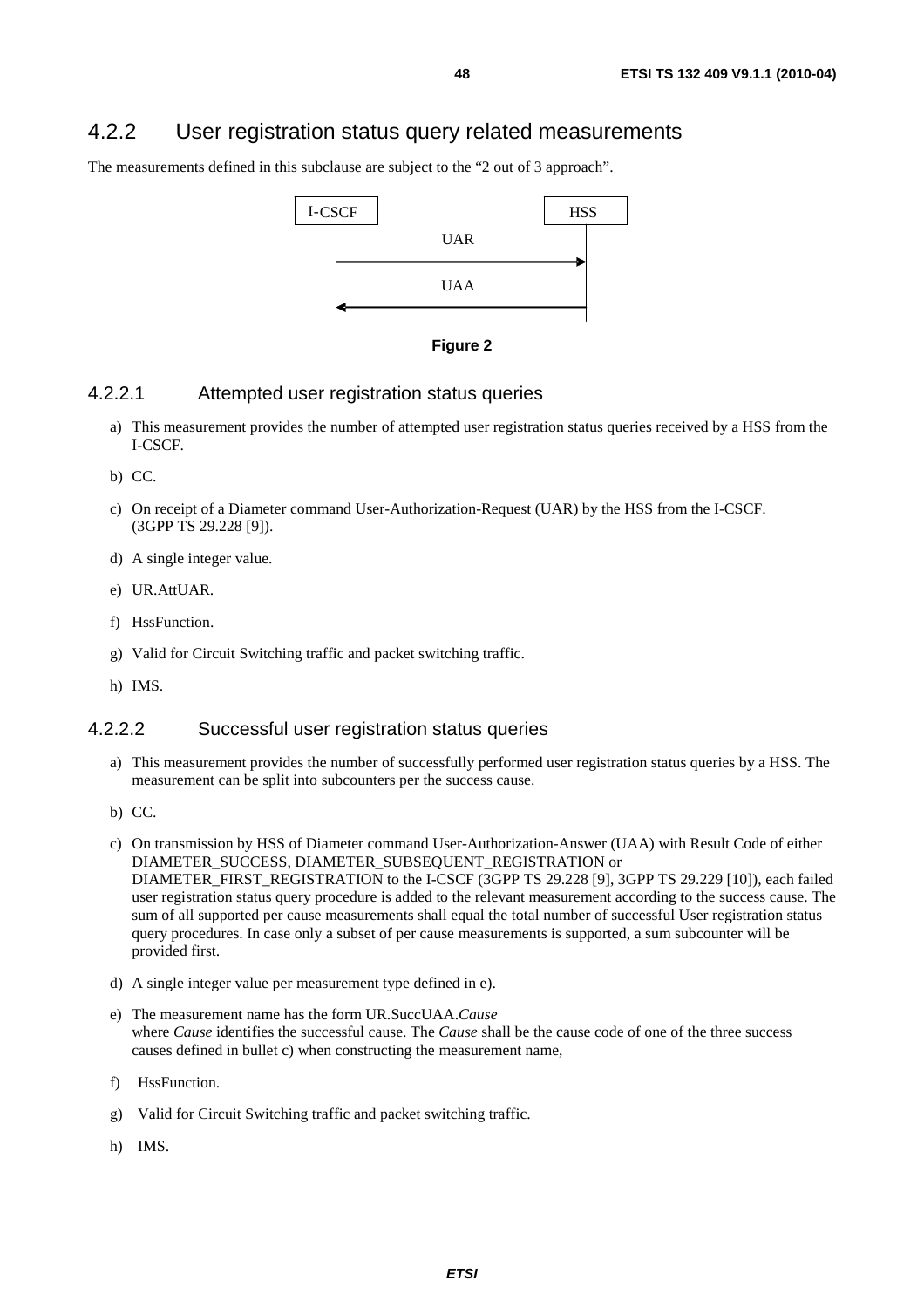## 4.2.2.3 Failed user registration status queries

a) This measurement provides the number of failed user registration status query procedures processed by a HSS. The measurement is split into subcounters per the failure cause.

#### b) CC

- c) On transmission by the HSS of Diameter command User-Authorization-Answer (UAA) with a Result Code other than DIAMETER\_SUCCESS, DIAMETER\_SUBSEQUENT\_REGISTRATION or DIAMETER\_FIRST\_REGISTRATION (3GPP TS 29.228 [9]) to the I-CSCF, each failed user registration status query procedure is added to the relevant measurement according to the failure cause. Possible failure causes are included in 3GPP TS 29.229 [10]. The sum of all supported per cause measurements shall equal the total number of failed User registration status query procedures. In case only a subset of per cause measurements is supported, a sum subcounter will be provided first.
- d) Each measurement (as defined in e) is an integer value. The number of measurements is equal to the number of causes supported plus a possible sum value identified by the *.sum* suffix.
- e) The measurement name has the form UR.FailUAA.*Cause* where *Cause* identifies the failure.cause.
- f) HssFunction.
- g) Valid for Circuit Switching traffic and packet switching traffic.
- h) IMS.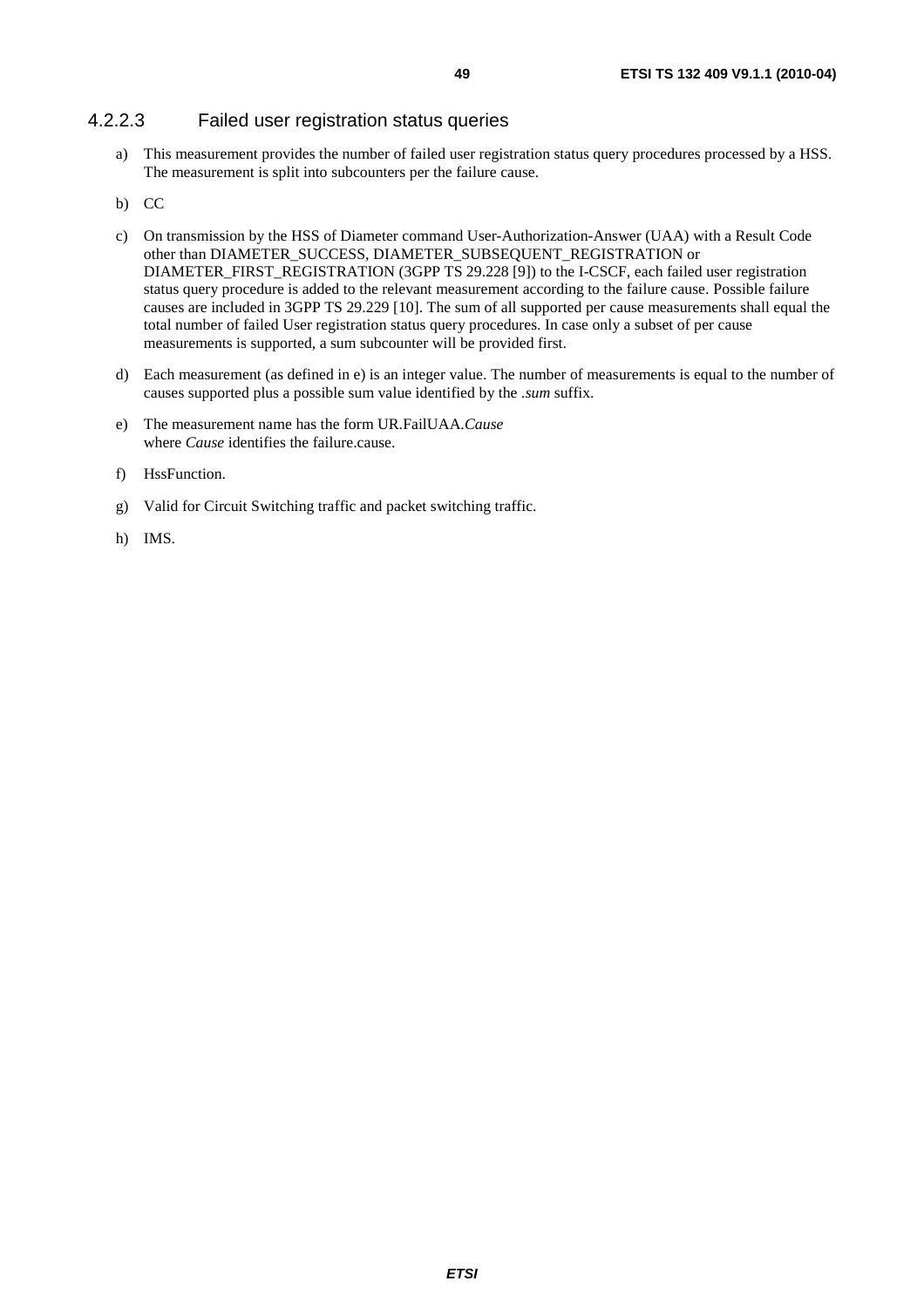# 4.2.3 S-CSCF registration/de-registration notification related measurements

The measurements defined in this subclause are subject to the "2 out of 3 approach".





## 4.2.3.1 Attempted S-CSCF registration/de-registration notifications

- a) This measurement provides the number of attempted S-CSCF registration/deregistration notifications received by a HSS.
- b) CC.
- c) On receipt of Diameter command Server-Assignment-Request (SAR) by the HSS from the S-CSCF (3GPP TS 29.228 [9]).
- d) A single integer value.
- e) UR.AttSAR.
- f) HssFunction.
- g) Valid for circuit switching traffic and packet switching traffic.
- h) IMS.

## 4.2.3.2 Successful S-CSCF registration/de-registration notifications

a) This measurement provides the number of successfully performed S-CSCF registration/deregistration notifications by a HSS.

b) CC.

- c) On transmission by HSS of Diameter command Server-Assignment-Answer (UAA) with Result Code of DIAMETER\_SUCCESS (3GPP TS 29.228 [9]) to the S-CSCF.
- d) A single integer value.
- e) UR.SuccSAA.
- f) HssFunction.
- g) Valid for circuit switching traffic and packet switching traffic.
- h) IMS.

### 4.2.3.3 Failed S-CSCF registration/de-registration notifications

- a) This measurement provides the number of failed S-CSCF registration/deregistration notification procedures by a HSS with the S-CSCF. The measurement is split into subcounters per the failure cause.
- b) CC.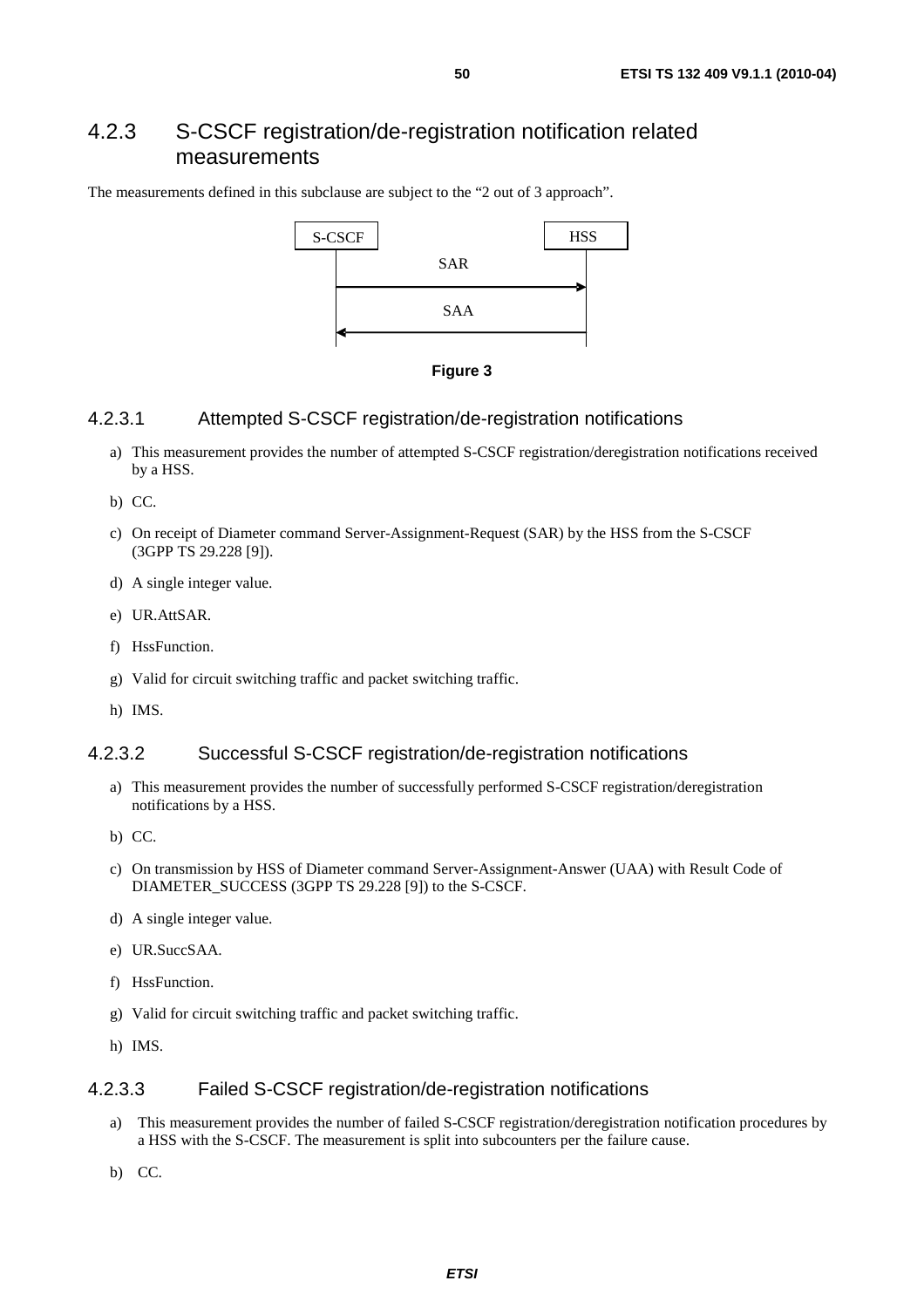- c) On transmission by the HSS of Diameter command Server-Assignment-Answer (UAA) with a Result Code other than DIAMETER\_SUCCESS (3GPP TS 29.228 [9]) to the S-CSCF, each S-CSCF Registration/Deregistration notification procedure is added to the relevant measurement according to the failure cause. Possible failure causes are included in 3GPP TS 29.229 [10]. The sum of all supported per cause measurements shall equal the total number of failed S-CSCF Registration/Deregistration notification procedures. In case only a subset of per cause measurements is supported, a sum subcounter will be provided first.
- d) Each measurement (as defined in e) is an integer value. The number of measurements is equal to the number of causes supported plus a possible sum value identified by the *.sum* suffix.
- e) The measurement name has the form UR.FailSAA.*Cause*  where *Cause* identifies the failure cause.
- f) HssFunction.
- g) Valid for circuit switching traffic and packet switching traffic.
- h) IMS.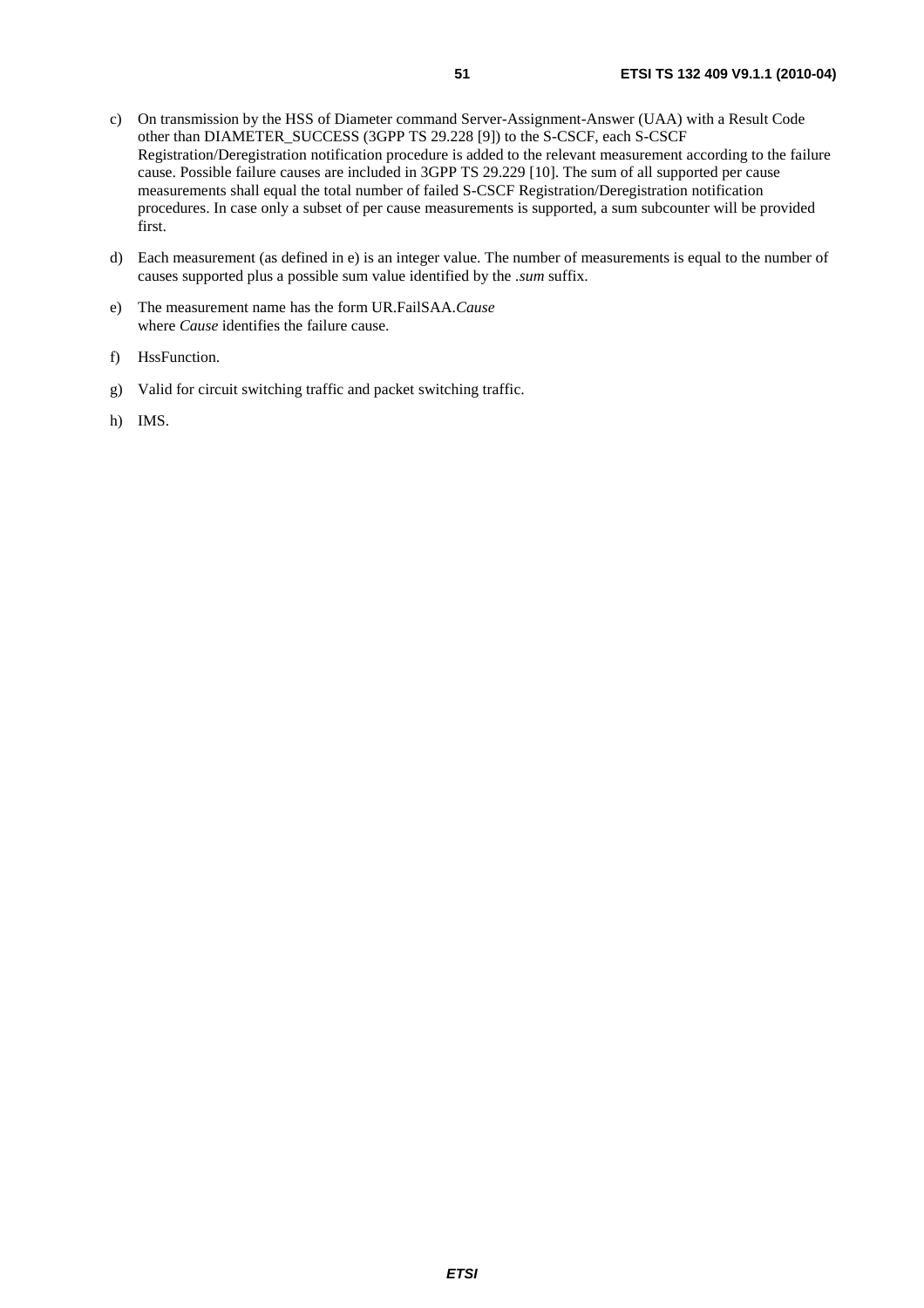# 4.2.4 Network initiated de-registration by the HSS related measurements

The measurements defined in this subclause are subject to the "2 out of 3 approach".





#### 4.2.4.1 Attempted network initiated de-registrations by HSS

- a) This measurement provides the number of attempted network initiated de-registration procedures by a HSS.
- b) CC.
- c) On transmission of Diameter command Registration-Termination-Request (RTR) by the HSS to the S-CSCF (3GPP TS 29.228 [9]).
- d) A single integer value.
- e) UR.AttRTR.
- f) HssFunction.
- g) Valid for circuit switching traffic and packet switching traffic.
- h) IMS.

## 4.2.4.2 Successful network initiated de-registrations by HSS

- a) This measurement provides the number of successfully performed network initiated de-registration by a HSS.
- b) CC.
- c) On receipt by HSS of Diameter command Registration-Termination-Anser (RTA) with Result Code of DIAMETER\_SUCCESS (3GPP TS 29.228 [9]) from the S-CSCF.
- d) A single integer value.
- e) UR.SuccRTA.
- f) HssFunction.
- g) Valid for Circuit switching traffic and packet switching traffic.
- h) IMS.

#### 4.2.4.3 Failed network initiated de-registrations by HSS

- a) This measurement provides the number of failed network initiated de-registration procedures perceived by a HSS from the S-CSCF. The measurement is split into subcounters per the failure cause.
- b) CC.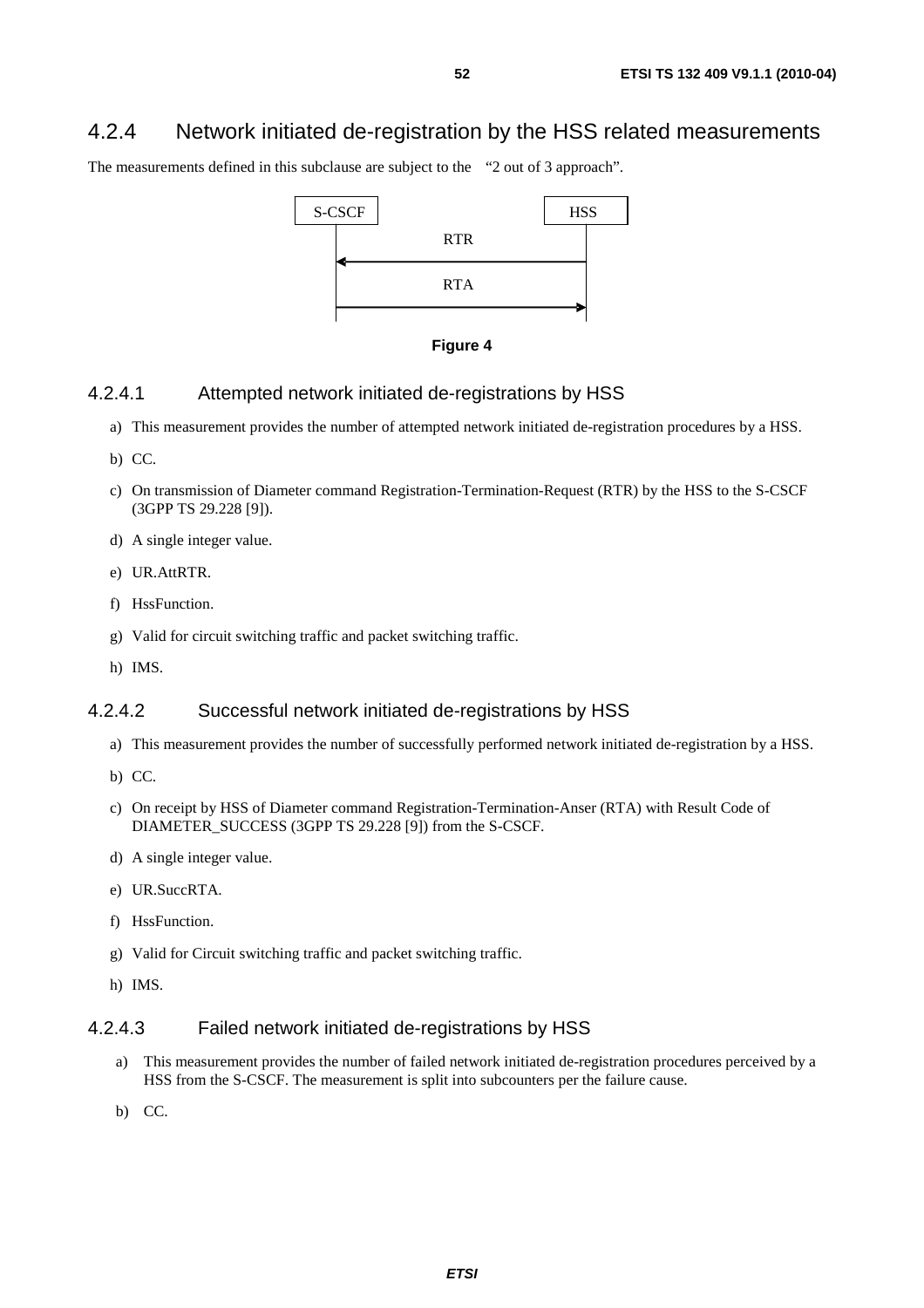The sum of all supported per cause measurements shall equal the total number of failed network initiated deregistrations. In case only a subset of per cause measurements is supported, a sum subcounter will be provided first.

- d) Each measurement (as defined in e) is an integer value. The number of measurements is equal to the number of causes supported plus a possible sum value identified by the *.sum* suffix.
- e) The measurement name has the form UR.FailRTA.*Cause*: where *Cause* identifies the failure cause. The cause 'No Reply' is identified by the *.NoReply* suffix.
- f) HssFunction.
- g) Valid for Circuit switching traffic and packet switching traffic.
- h) IMS.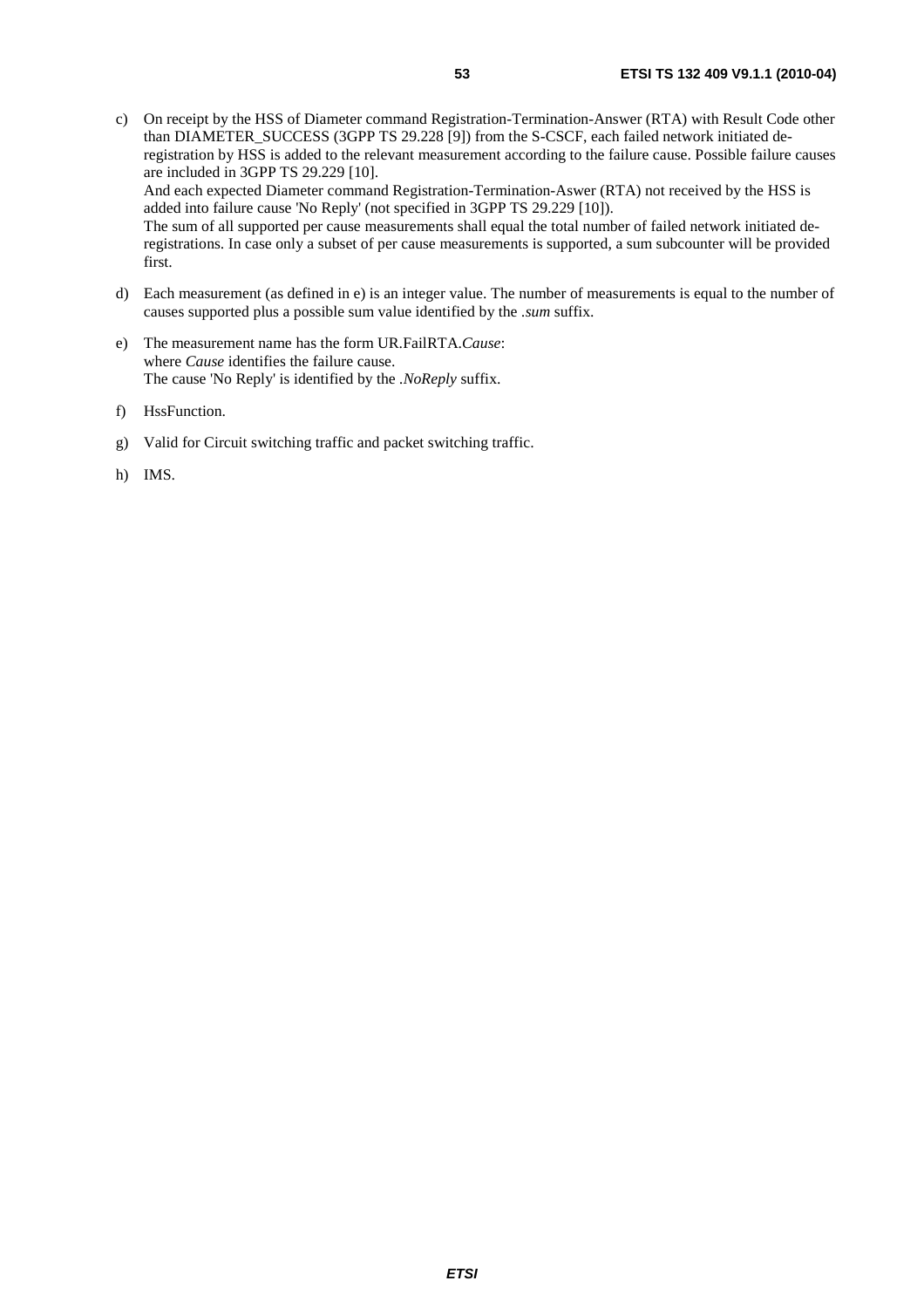# 4.2.5 User location query related measurements

The measurements defined in this subclause are subject to the "2 out of 3 approach".





## 4.2.5.1 Attempted user location queries

- a) This measurement provides the number of attempted user location queries received by a HSS from the I-CSCF.
- b) CC.
- c) On receipt of Diameter command Location-Info-Request (LIR) by the HSS from the I-CSCF (3GPP TS 29.228 [9]).
- d) A single integer value.
- e) LIQ.AttLIR.
- f) HssFunction.
- g) Valid for Circuit switching traffic and packet switching traffic.
- h) IMS.

## 4.2.5.2 Successful user location queries

- a) This measurement provides the number of successfully performed user location queries by a HSS from the I-CSCF.
- b) CC.
- c) On transmission by HSS of Diameter command Location-Info-Answer (LIA) with Result Code of DIAMETER\_SUCCESS (3GPP TS 29.228 [9]) to the I-CSCF.
- d) A single integer value.
- e) LIQ.SuccLIA.
- f) HssFunction.
- g) Valid for Circuit switching traffic and packet switching traffic.
- h) IMS.

### 4.2.5.3 Failed user location queries

- a) This measurement provides the number of failed user location queries procedures by a HSS with the I-CSCF. The measurement is split into subcounters per the failure cause.
- b) CC.
- c) On transmission by the HSS of Diameter command Location-Info-Answer (LIA) with a Result Code other than DIAMETER\_SUCCESS (3GPP TS 29.228 [9]) to the I-CSCF, each failed user location query procedure is added to the relevant measurement according to the failure cause. Possible failure causes are included in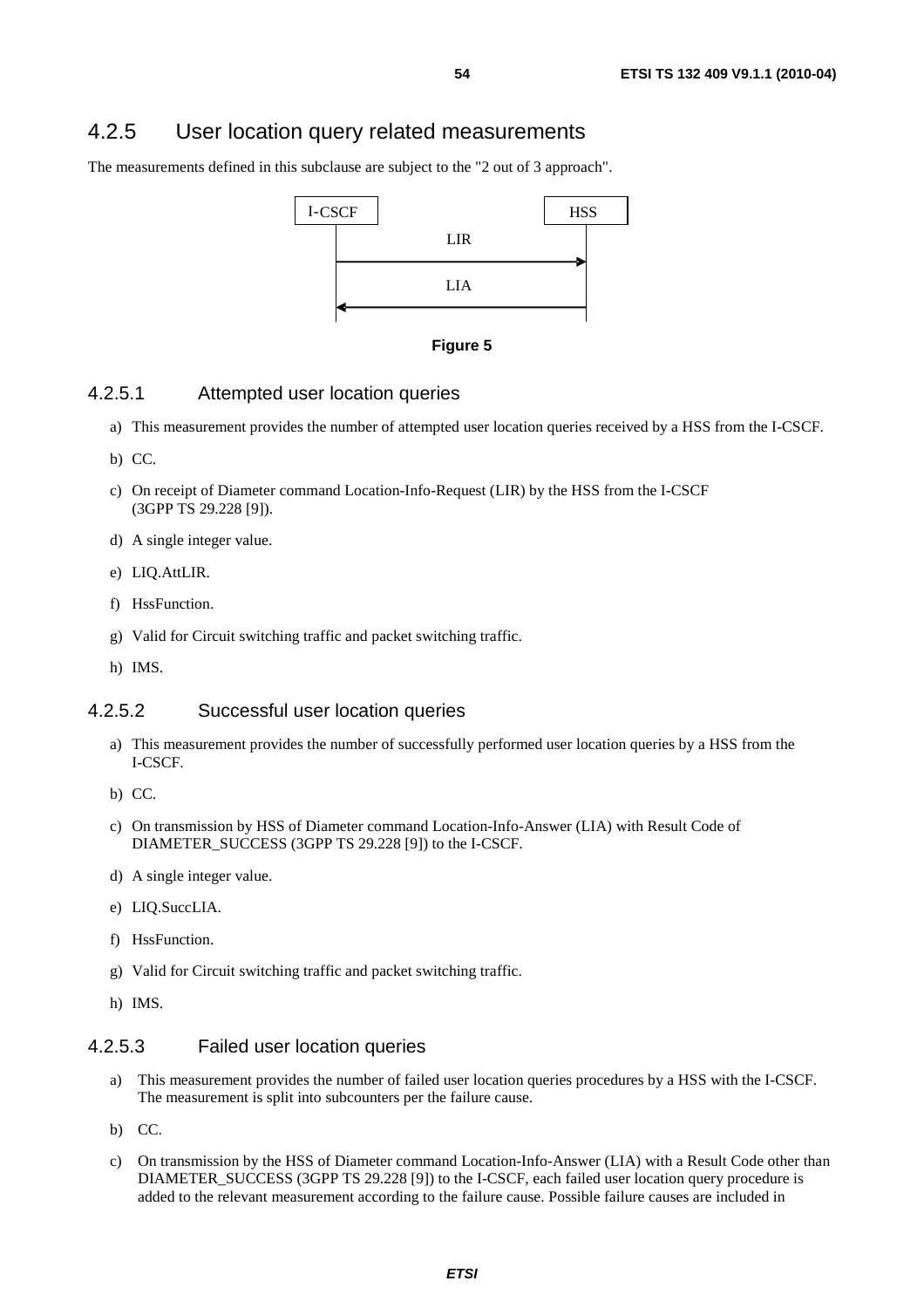3GPP TS 29.229 [10]. The sum of all supported per cause measurements shall equal the total number of failed user location query procedures. In case only a subset of per cause measurements is supported, a sum subcounter will be provided first.

- d) Each measurement (as defined in e) is an integer value. The number of measurements is equal to the number of causes supported plus a possible sum value identified by the *.sum* suffix.
- e) The measurement name has the form LIQ.FailLIA.*Cause*  where *Cause* identifies the failure cause.
- f) HssFunction
- g) Valid for Circuit switching traffic and packet switching traffic
- h) IMS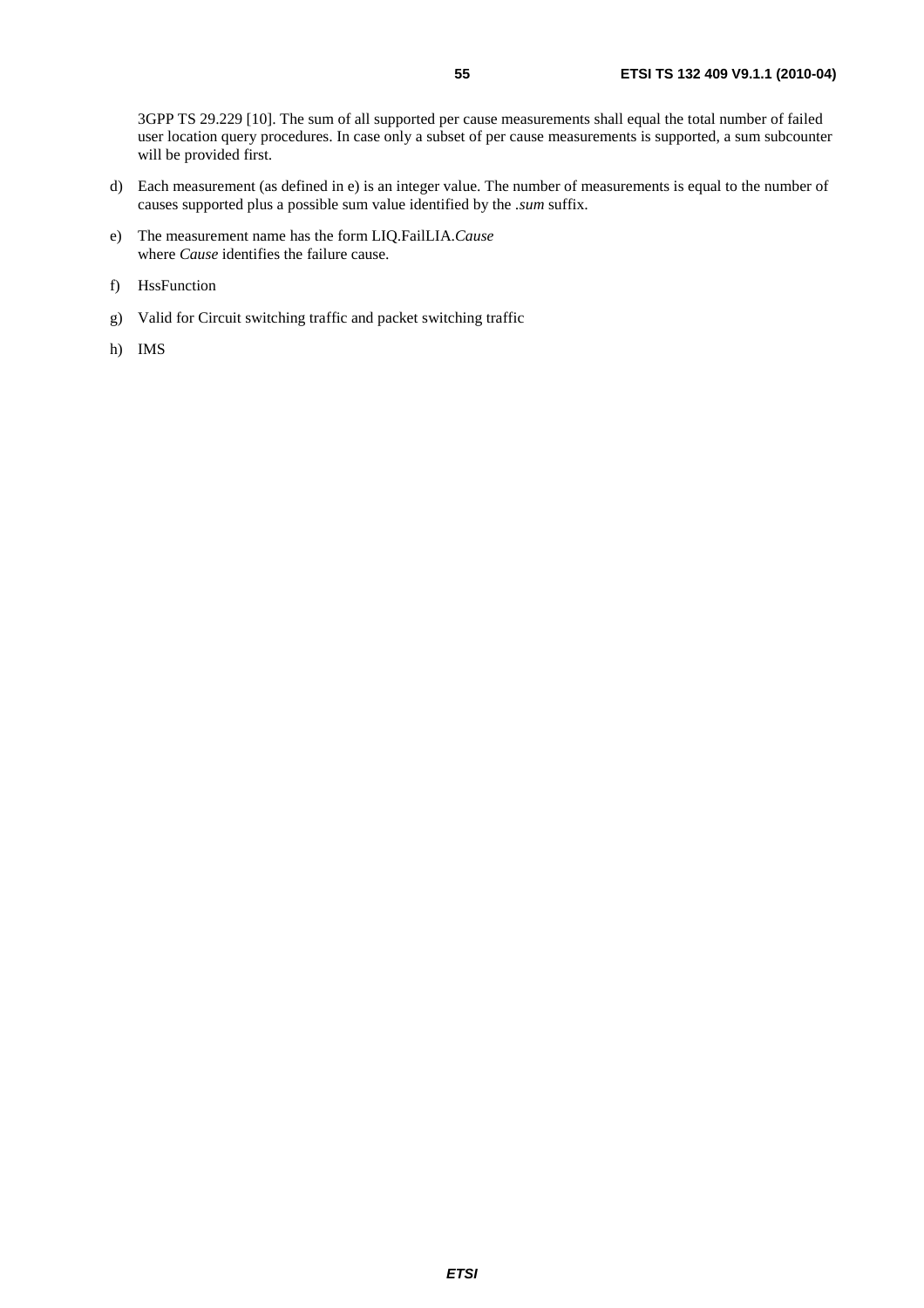# 4.2.6 HSS initiated update of user profile related measurements

The measurements defined in this subclause are subject to the "2 out of 3 approach".





#### 4.2.6.1 Attempted HSS initiated updates of user profile

- a) This measurement provides the number of attempted HSS initiated update of User Profile by a HSS to the S-CSCF.
- b) CC.
- c) On transmission of Diameter command Push-Profile-Request (PPR) by the HSS to the S-CSCF (3GPP TS 29.228 [9]).
- d) A single integer value.
- e) UP.AttPPR.
- f) HssFunction.
- g) Valid for Circuit switching traffic and packet switching traffic.
- h) IMS.

## 4.2.6.2 Successful HSS initiated updates of user profile

- a) This measurement provides the number of successfully performed HSS initiated update of User Profile by a HSS to the S-CSCF.
- b) CC.
- c) On receipt by HSS of Diameter command Push-Profile-Answer (PPA) with Result Code of DIAMETER\_SUCCESS (3GPP TS 29.228 [9]) from the S-CSCF.
- d) A single integer value.
- e) UP.SuccPPA.
- f) HssFunction.
- g) Valid for Circuit switching traffic and packet switching traffic.
- h) IMS.

### 4.2.6.3 Failed HSS initiated updates of user profile

- a) This measurement provides the number of failed HSS initiated update of User Profile procedures by a HSS with the S-CSCF. The measurement is split into subcounters per the failure cause.
- b) CC.
- c) On receipt by the HSS of Diameter command Push-Profile-Answer (PPA) with a Result Code other than DIAMETER\_SUCCESS (3GPP TS 29.228 [9]) from the S-CSCF, each failed HSS initiated updates of User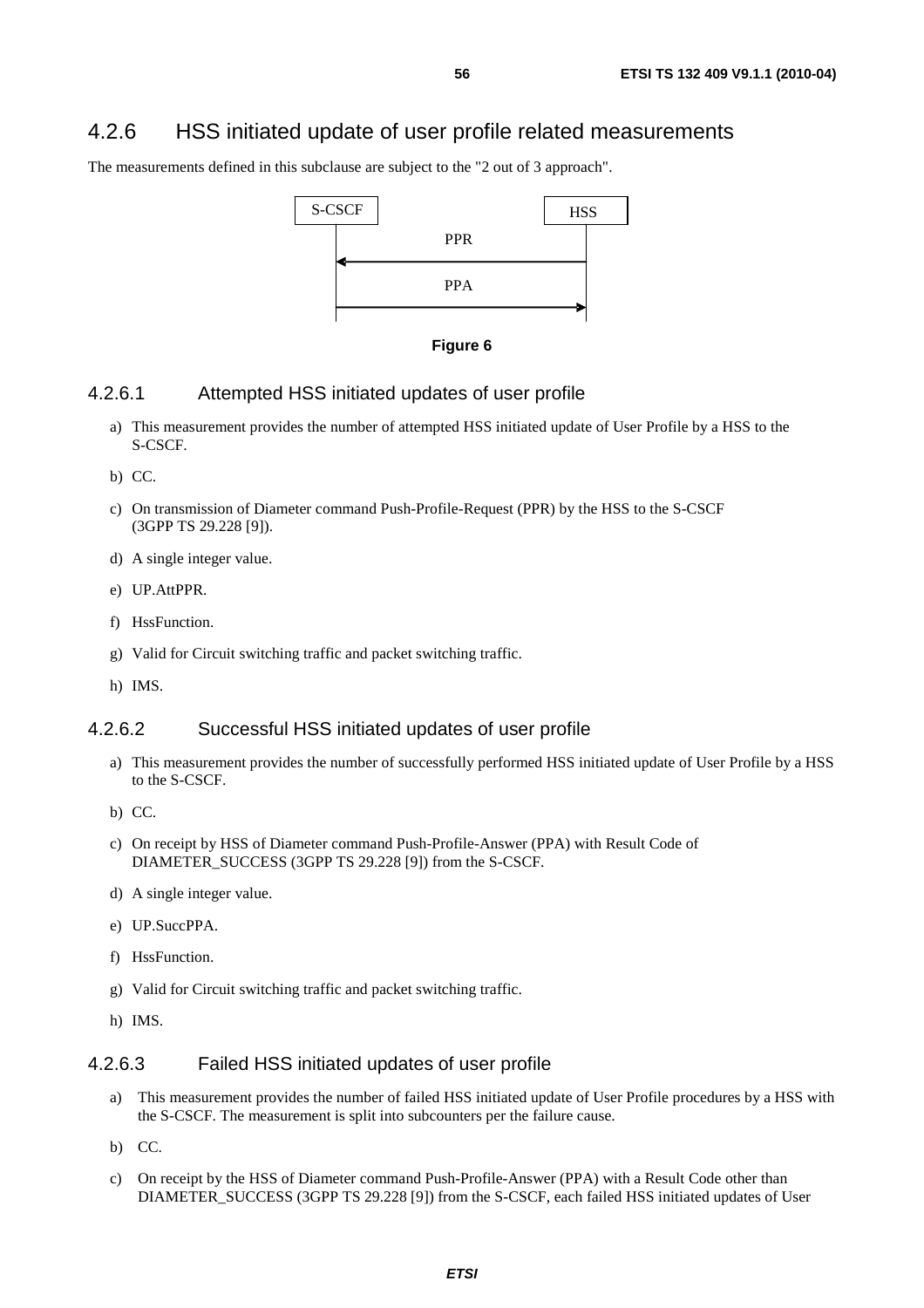Profile procedure is added to the relevant measurement according to the failure cause. Possible failure causes are included in 3GPP TS 29.229 [10].

And each expected Diameter command Push-Profile-Answer (PPA) not received by the HSS is added into failure cause 'No Reply' (not specified in 3GPP TS 29.229 [10]).

The sum of all supported per cause measurements shall equal the total number of failed HSS initiated updates of User Profile procedures. In case only a subset of per cause measurements is supported, a sum subcounter will be provided first.

- d) Each measurement (as defined in e) is an integer value. The number of measurements is equal to the number of causes supported plus a possible sum value identified by the *.sum* suffix.
- e) The measurement name has the form UP.FailPPA.*Cause* where *Cause* identifies the failure cause. The cause 'No Reply' is identified by the *.NoReply* suffix.
- f) HssFunction.
- g) Valid for Circuit switching traffic and packet switching traffic.
- h) IMS.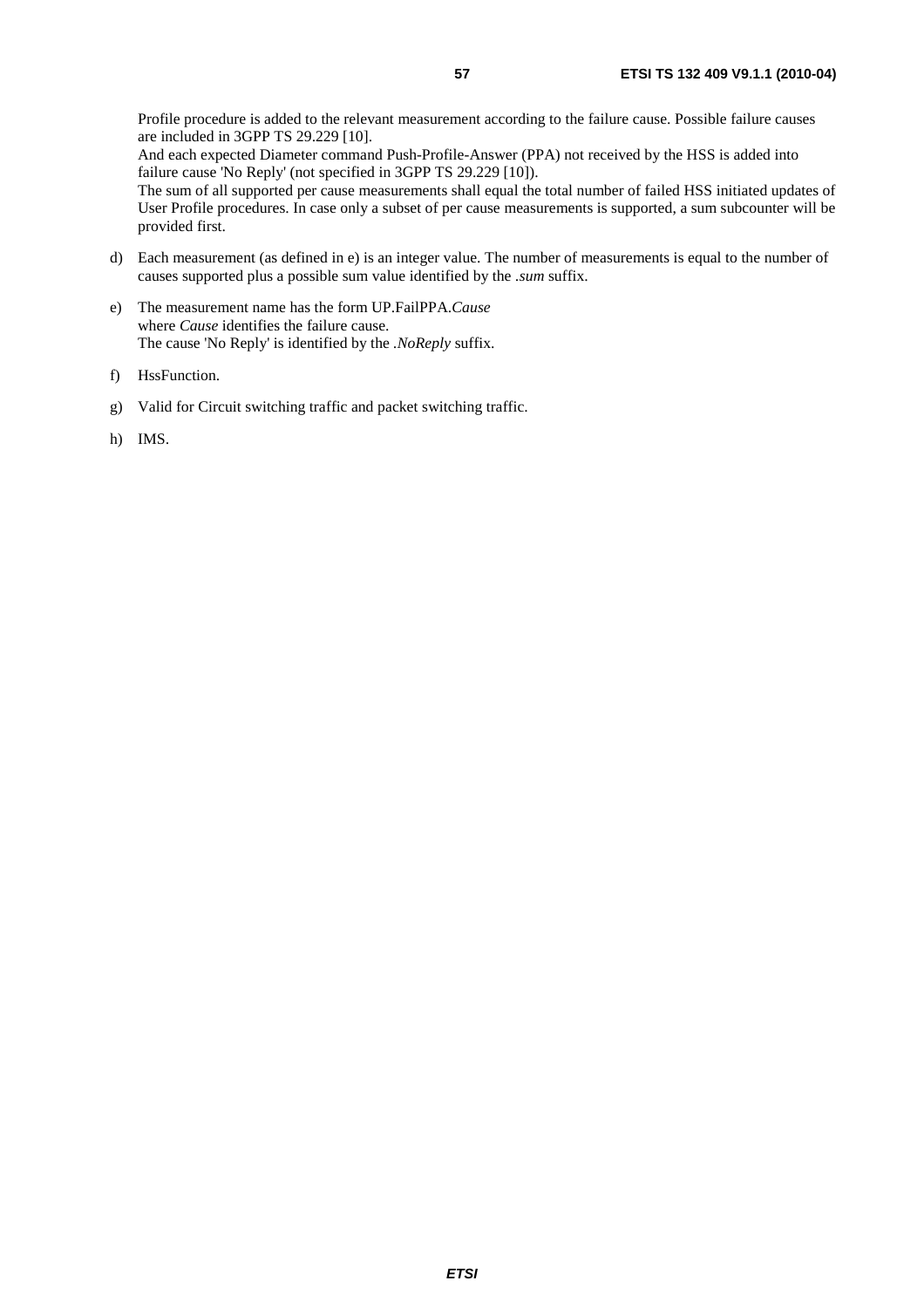# 4.2.7 Authentication procedure related measurements

The measurements defined in this subclause are subject to the "2 out of 3 approach".





### 4.2.7.1 Attempted authentication procedures

- a) This measurement provides the number of attempted authentication procedures received by a HSS from the S-CSCF.
- b) CC.
- c) On receipt of Diameter command Multimedia-Auth-Request (MAR) by the HSS from the S-CSCF (3GPP TS 29.228 [9]).
- d) A single integer value.
- e) MA.AttMAR.
- f) HssFunction.
- g) Valid for Circuit switching traffic and packet switching traffic.
- h) IMS.

## 4.2.7.2 Successful authentication procedures

- a) This measurement provides the number of successfully performed authentication procedures by a HSS with the S-CSCF (3GPP TS 33.203 [28]).
- b) CC.
- c) On transmission by HSS of Diameter command Multimedia-Auth-Answer (MAA) with Result Code of DIAMETER\_SUCCESS (3GPP TS 29.228 [9]) to the S-CSCF.
- d) A single integer value.
- e) MA.SuccMAA.
- f) HssFunction.
- g) Valid for Circuit switching traffic and packet switching traffic.
- h) IMS.

#### 4.2.7.3 Failed authentication procedures

- a) This measurement provides the number of failed authentication procedures by a HSS with the S-CSCF (3GPP TS 33.203 [28]). The measurement is split into subcounters per the failure cause.
- b) CC.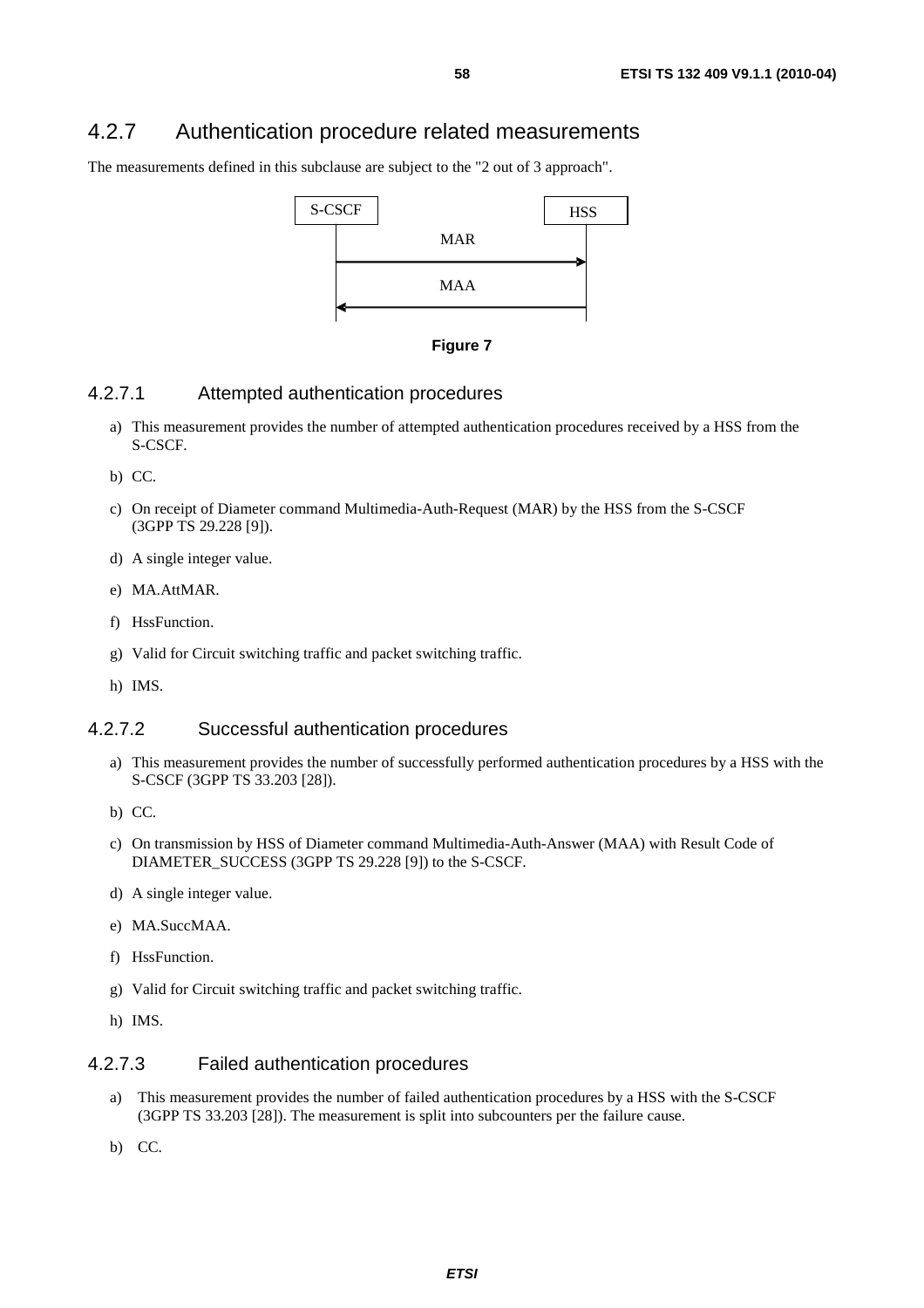- c) On transmission by the HSS of Diameter command Multimedia-Auth-Answer (MAA) with a Result Code other than DIAMETER\_SUCCESS (3GPP TS 29.228 [9]) to the S-CSCF, each failed authentication procedure is added to the relevant measurement according to the failure cause. Possible failure causes are included in 3GPP TS 29.229 [10]. The sum of all supported per cause measurements shall equal the total number of failed authentication procedures. In case only a subset of per cause measurements is supported, a sum subcounter will be provided first.
- d) Each measurement (as defined in e) is an integer value. The number of measurements is equal to the number of causes supported plus a sum value identified by the *.sum* suffix.
- e) The measurement name has the form MA.FailMAA.*Cause* where *Cause* identifies the failure cause.
- f) HssFunction.
- g) Valid for Circuit switching traffic and packet switching traffic.
- h) IMS.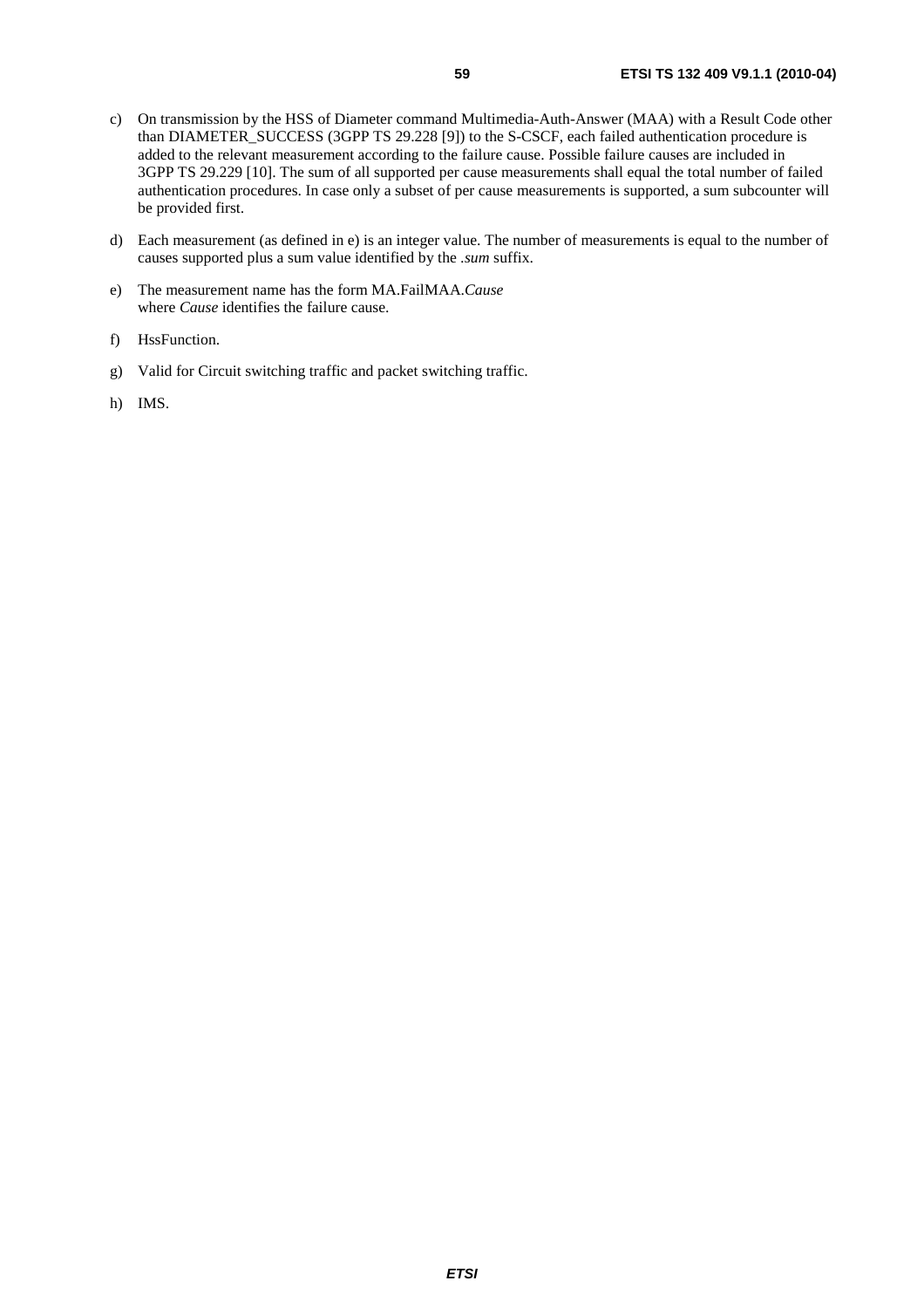# 4.2.8 Data read (Sh-Pull) procedure related measurements

The measurements defined in this subclause are subject to the "2 out of 3 approach".





#### 4.2.8.1 Attempted data read (Sh-Pull) procedures

- a) This measurement provides the number of attempted Data read (Sh-Pull) procedures by a HSS from the AS.
- b) CC.
- c) On receipt of Diameter command User-Data-Request (UDR) by the HSS from the AS. (3GPP TS 29.328 [17]).
- d) A single integer value.
- e) DTR.AttUDR.
- f) HssFunction.
- g) Valid for Circuit switching traffic and packet switching traffic.
- h) IMS.

#### 4.2.8.2 Successful data read (Sh-Pull) procedures

- a) This measurement provides the number of successfully Data read (Sh-Pull) procedures by a HSS with the AS.
- b) CC.
- c) On transmission by HSS of Diameter command User-Data-Answer (UDA) to the AS with the result code indicating successful execution of a Data read (Sh-Pull) procedure (3GPP TS 29.329 [18]).
- d) A single integer value.
- e) DTR.SuccUDA.
- f) HssFunction.
- g) Valid for Circuit switching traffic and packet switching traffic.
- h) IMS.

## 4.2.8.3 Failed data read (Sh-Pull) procedures

- a) This measurement provides the number of failed Data read (Sh-Pull) procedures by a HSS with the AS. The measurement is split into subcounters per the failure cause.
- b) CC.
- c) On transmission by the HSS of Diameter command User-Data-Answer (UDA) to the AS with the result code indicating a failure (3GPP TS 29.328 [17]), each failed data read procedure is added to the relevant measurement according to the failure cause. Possible failure causes are included in 3GPP TS 29.329 [18]. The sum of all supported per cause measurements shall equal the total number of failed data read procedures. In case only a subset of per cause measurements is supported, a sum subcounter will be provided first.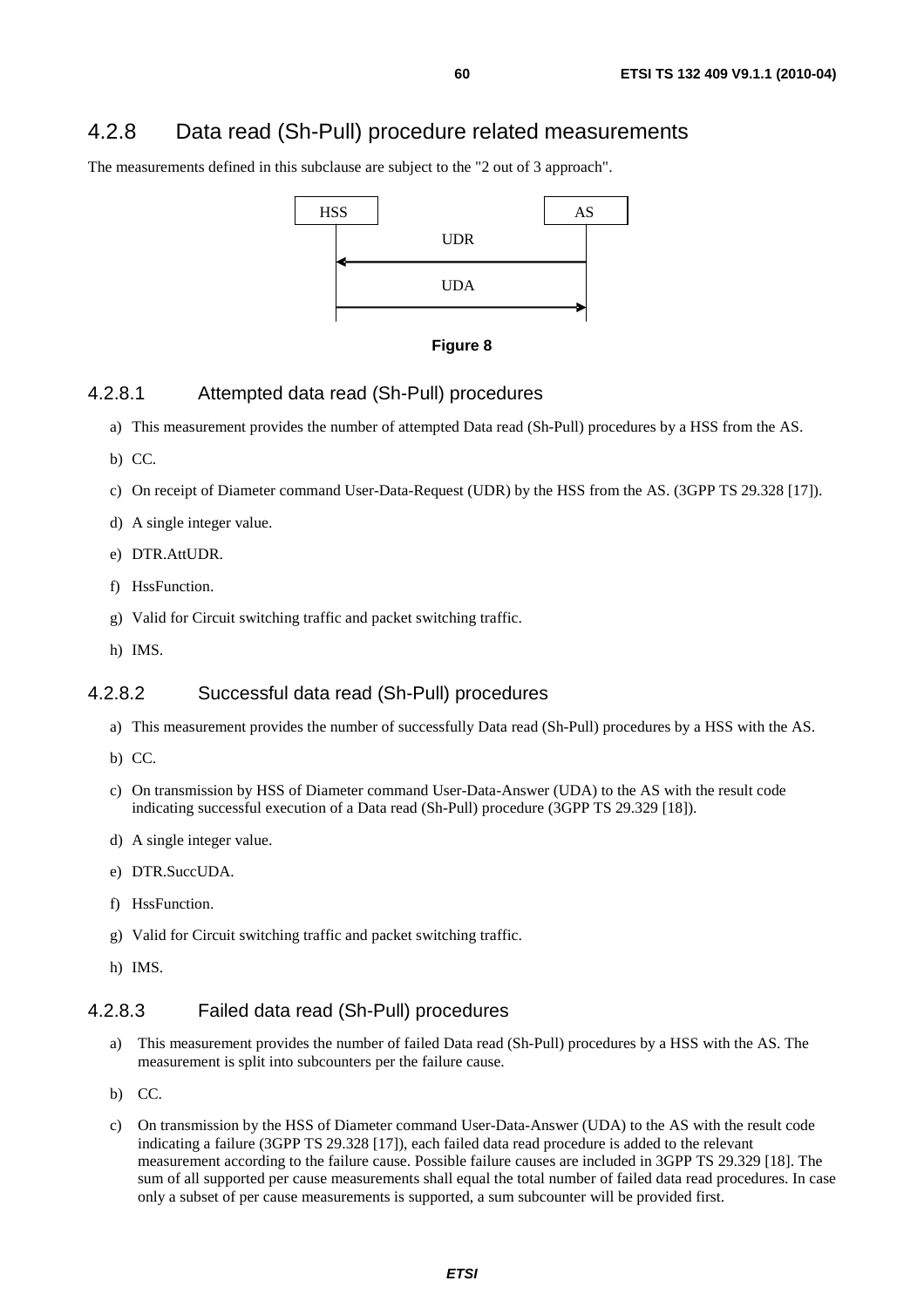- d) Each measurement is an integer value. The number of measurements is equal to the number of causes supported plus a possible sum value identified by the *.sum* suffix.
- e) The measurement name has the form DTR.FailUDA.*Cause* where *Cause* identifies the failure cause.
- f) HssFunction.
- g) Valid for Circuit switching traffic and packet switching traffic.
- h) IMS.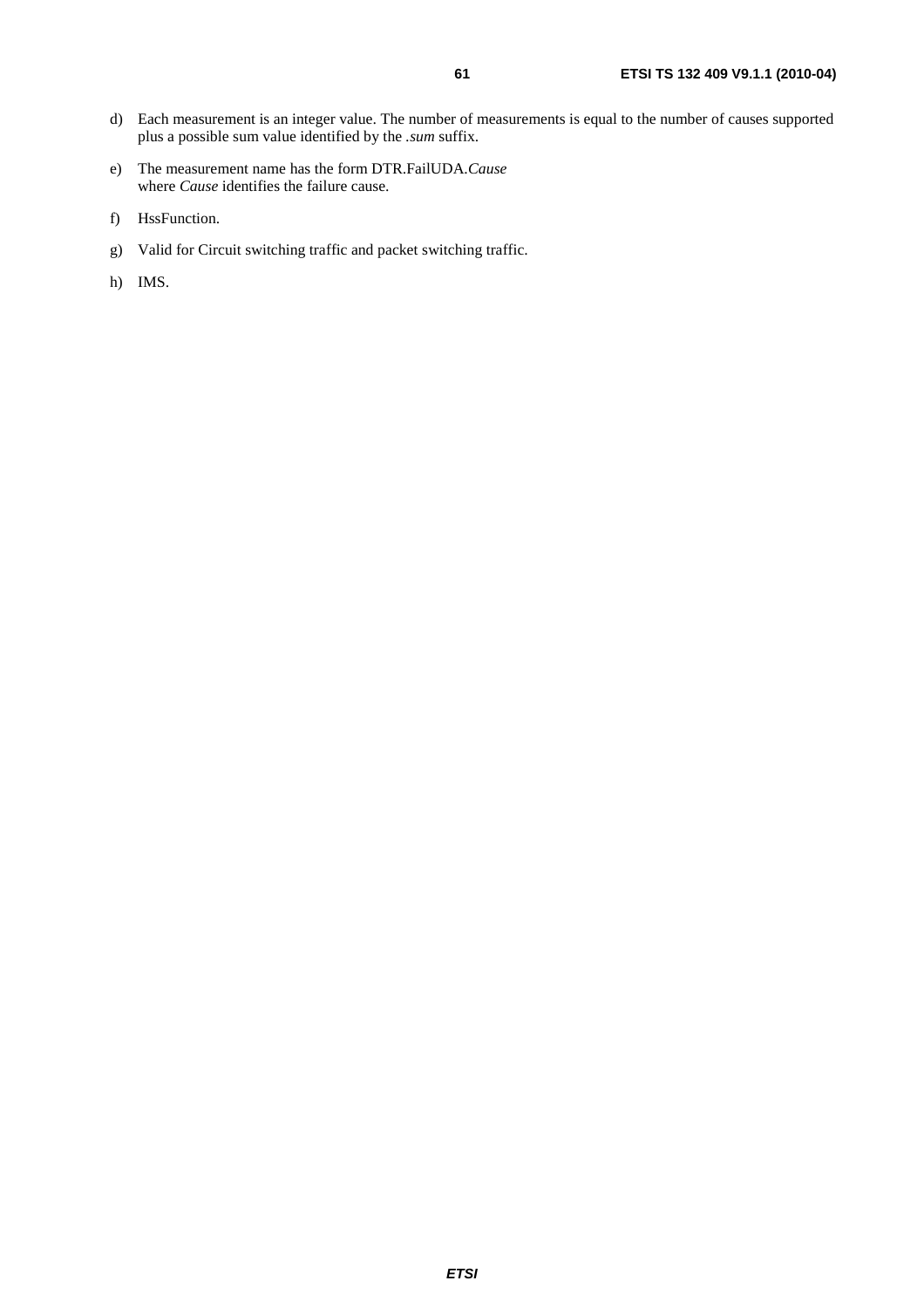# 4.2.9 Data update (Sh-Update) procedure related measurements

The measurements defined in this subclause are subject to the "2 out of 3 approach".





### 4.2.9.1 Attempted data update (Sh-Update) procedures

- a) This measurement provides the number of attempted Data update (Sh-Update) procedures by a HSS from the AS.
- b) CC.
- c) On receipt of Diameter command Profile-Update-Request (PUR) by the HSS from the AS (3GPP TS 29.328 [17]).
- d) A single integer value.
- e) DTU.AttPUR.
- f) HssFunction.
- g) Valid for Circuit switching traffic and packet switching traffic.
- h) IMS.

## 4.2.9.2 Successful data update (Sh-Update) procedures

- a) This measurement provides the number of successfully Data update (Sh-Update) procedures by a HSS with the AS.
- b) CC.
- c) On transmission by HSS of Diameter command Profile-Update-Answer (PUA) to the AS with the result code indicating successful execution of a data update (Sh-Update) procedure (3GPP TS 29.329 [18]).
- d) A single integer value.
- e) DTU.SuccPUA.
- f) HssFunction.
- g) Valid for Circuit switching traffic and packet switching traffic.
- h) IMS.

#### 4.2.9.3 Failed data update (Sh-Update) procedures

- a) This measurement provides the number of failed data update (Sh-Update) procedures by a HSS with the AS. The measurement is split into subcounters per the failure cause.
- b) CC.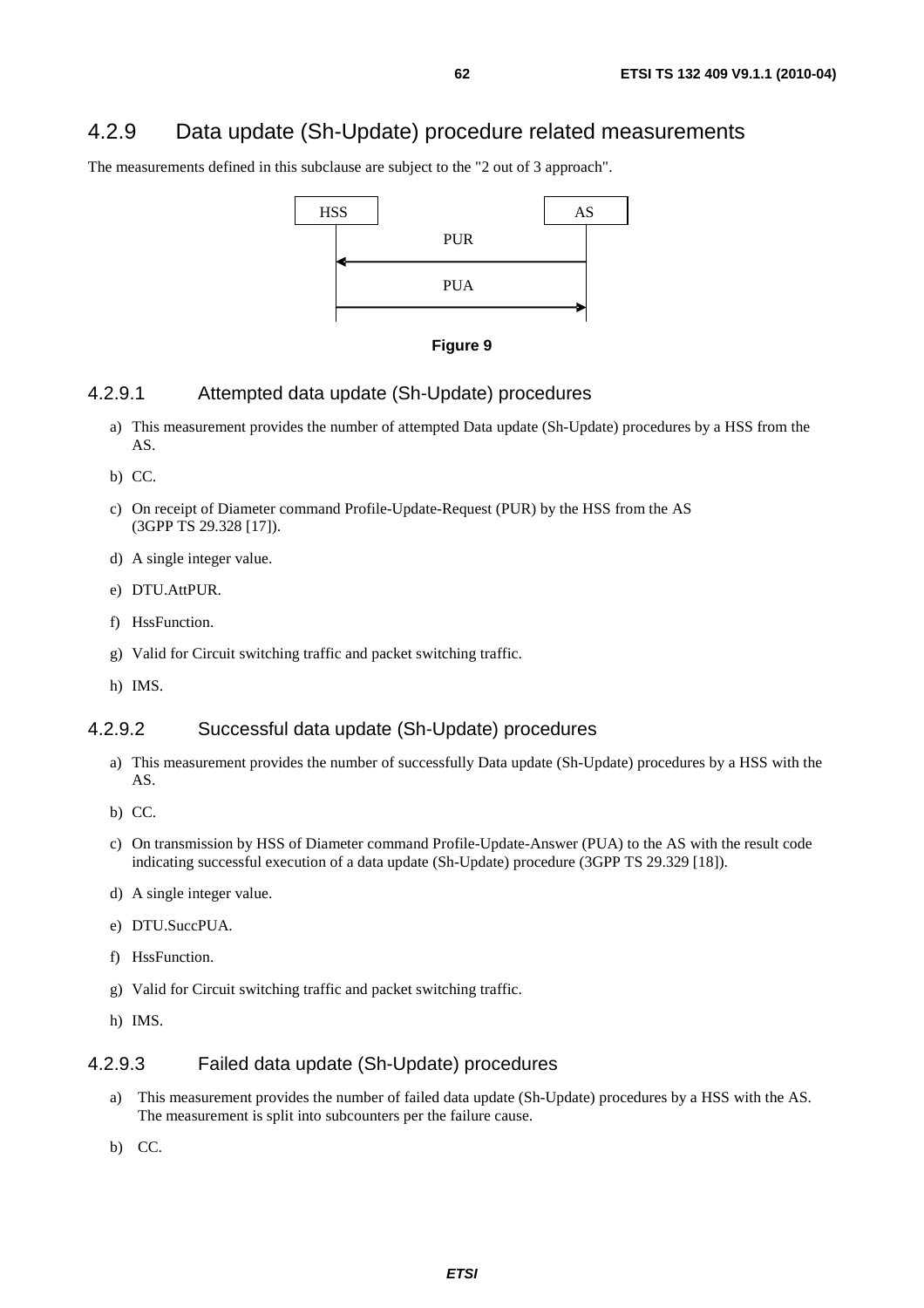- c) On transmission by the HSS of Diameter command Profile-Update-Answer (PUA) to the AS with the result code indicating a failure (3GPP TS 29.328 [17]), each failed data update procedure is added to the relevant measurement according to the failure cause. Possible failure causes are included in 3GPP TS 29.329 [18]. The sum of all supported per cause measurements shall equal the total number of failed data update procedures. In case only a subset of per cause measurements is supported, a sum subcounter will be provided first.
- d) Each measurement is an integer value. The number of measurements is equal to the number of causes supported plus a possible sum value identified by the *.sum* suffix.
- e) The measurement name has the form DTU.FailPUA.*Cause* where *Cause* identifies the failure cause.
- f) HssFunction.
- g) Valid for Circuit switching traffic and packet switching traffic.
- h) IMS.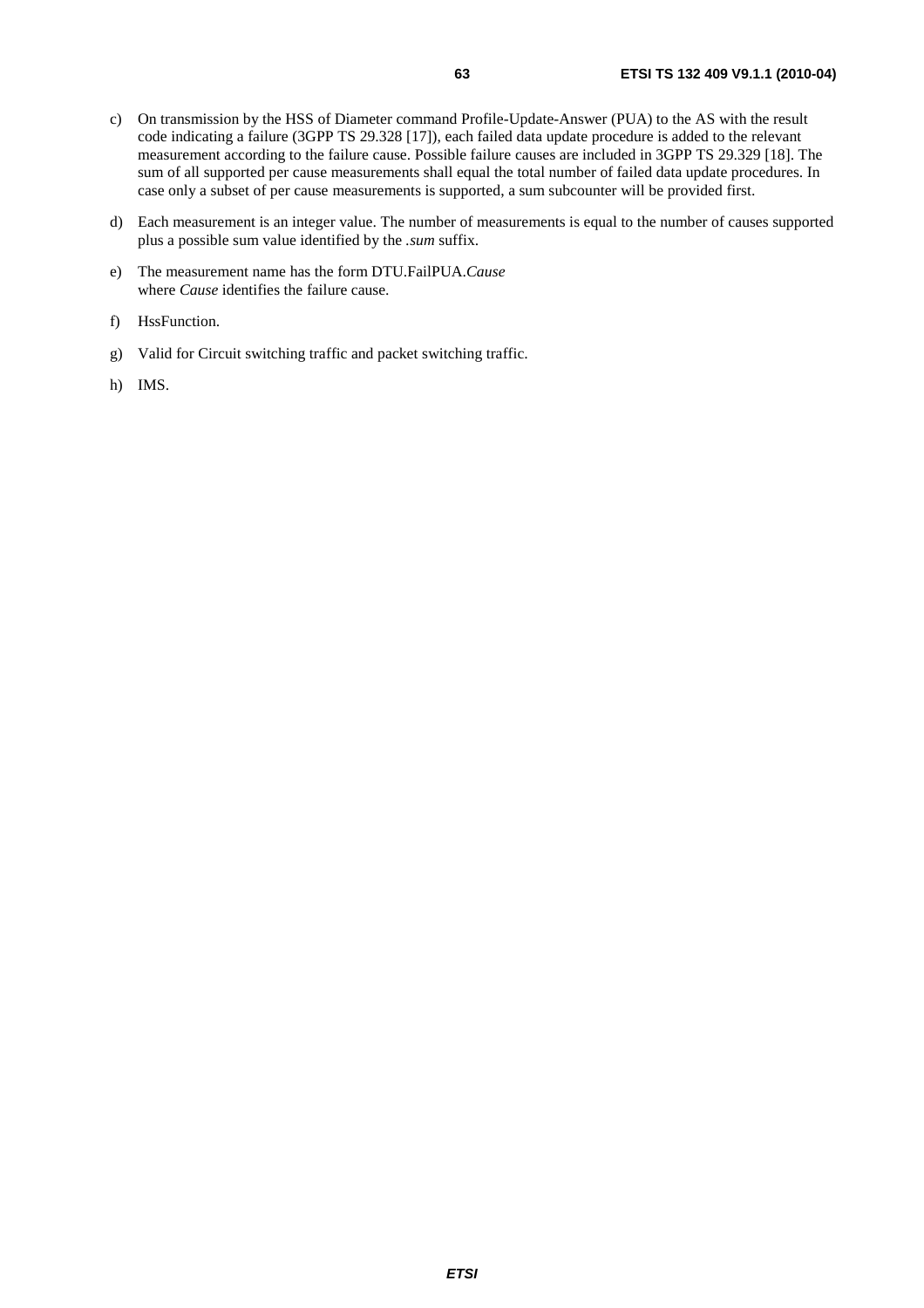# 4.2.10 Subscription to notifications (Sh-Subs-Notif) procedure related measurements

The measurements defined in this subclause are subject to the "2 out of 3 approach".



**Figure 10** 

### 4.2.10.1 Attempted subscription to notifications (Sh-Subs-Notif) procedures

- a) This measurement provides the number of attempted subscription to notifications (Sh-Subs-Notif) procedures by a HSS from the AS.
- b) CC.
- c) On receipt of Diameter command Subscribe-Notifications-Request (SNR) by the HSS from the AS (3GPP TS 29.328 [17]).
- d) A single integer value.
- e) SUB.AttSNR.
- f) HssFunction.
- g) Valid for Circuit switching traffic and packet switching traffic.
- h) IMS.

### 4.2.10.2 Successful subscription to notifications (Sh-Subs-Notif) procedures

- a) This measurement provides the number of successfully subscription to notifications (Sh-Subs-Notif) procedures by a HSS with the AS.
- b) CC.
- c) On transmission by HSS of Diameter Subscribe-Notifications-Answer (SNA) to the AS with the result code indicating successful execution of a subscription to notifications (Sh-Subs-Notif) procedure (3GPP TS 29.329 [18]).
- d) A single integer value.
- e) SUB.SuccSNA.
- f) HssFunction.
- g) Valid for Circuit switching traffic and packet switching traffic.
- h) IMS.

### 4.2.10.3 Failed subscription to notifications (Sh-Subs-Notif) procedures

- a) This measurement provides the number of failed subscription to notifications (Sh-Subs-Notif) procedures by a HSS with the AS. The measurement is split into subcounters per the failure cause.
- b) CC.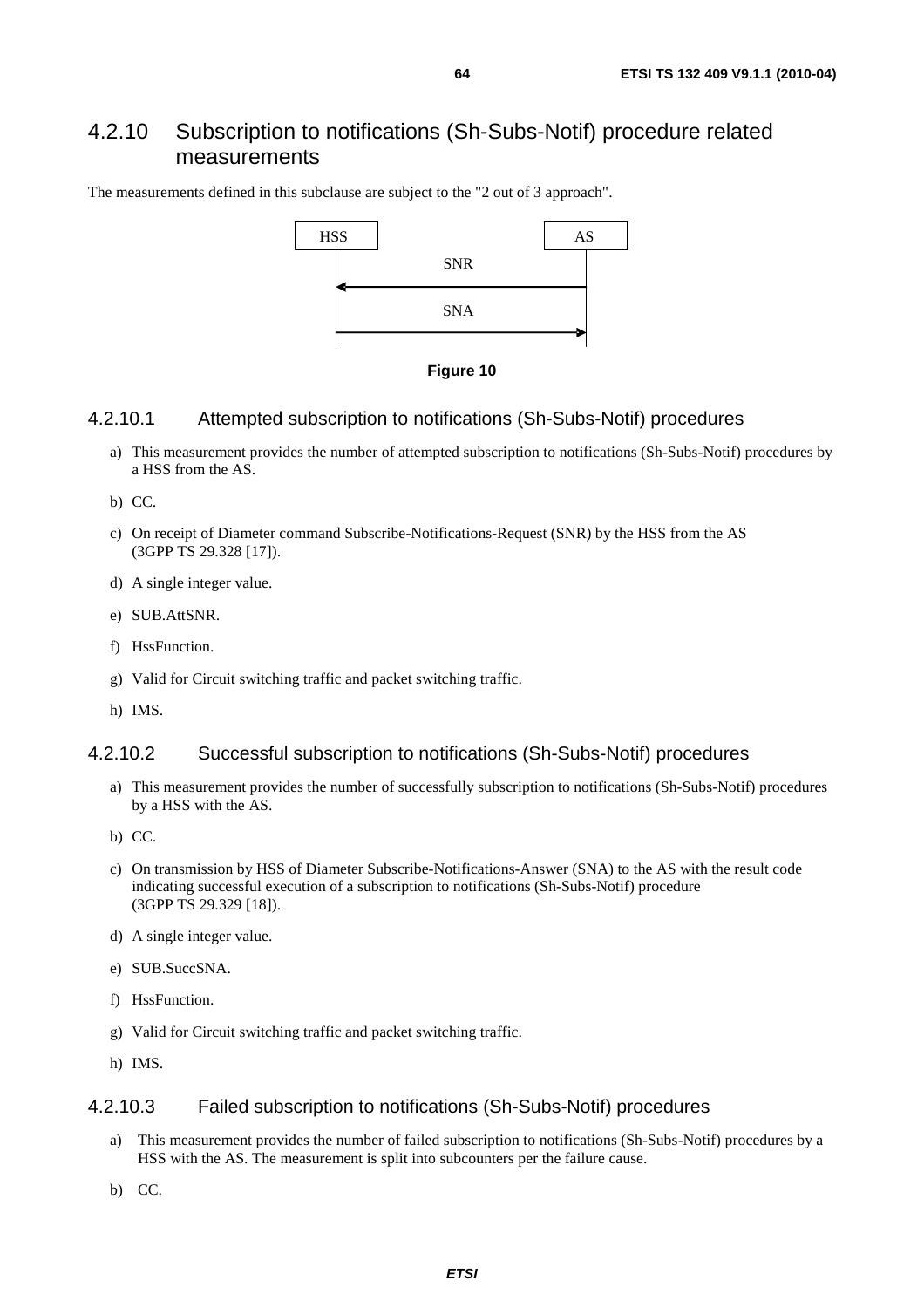- c) On transmission by the HSS of Diameter command Subscribe-Notifications-Answer (SNA) to the AS with the result code indicating a failure (3GPP TS 29.328 [17]), each failed subscription to notifications procedure is added to the relevant measurement according to the failure cause. Possible failure causes are included in 3GPP TS 29.329 [18]. The sum of all supported per cause measurements shall equal the total number of failed subscription to notifications procedures. In case only a subset of per cause measurements is supported, a sum subcounter will be provided first.
- d) Each measurement (as defined in e) is an integer value. The number of measurements is equal to the number of causes supported plus a possible sum value identified by the *.sum* suffix.
- e) The measurement name has the form SUB.FailSNA.*Cause* where *Cause* identifies the failure cause.
- f) HssFunction.
- g) Valid for Circuit switching traffic and packet switching traffic.
- h) IMS.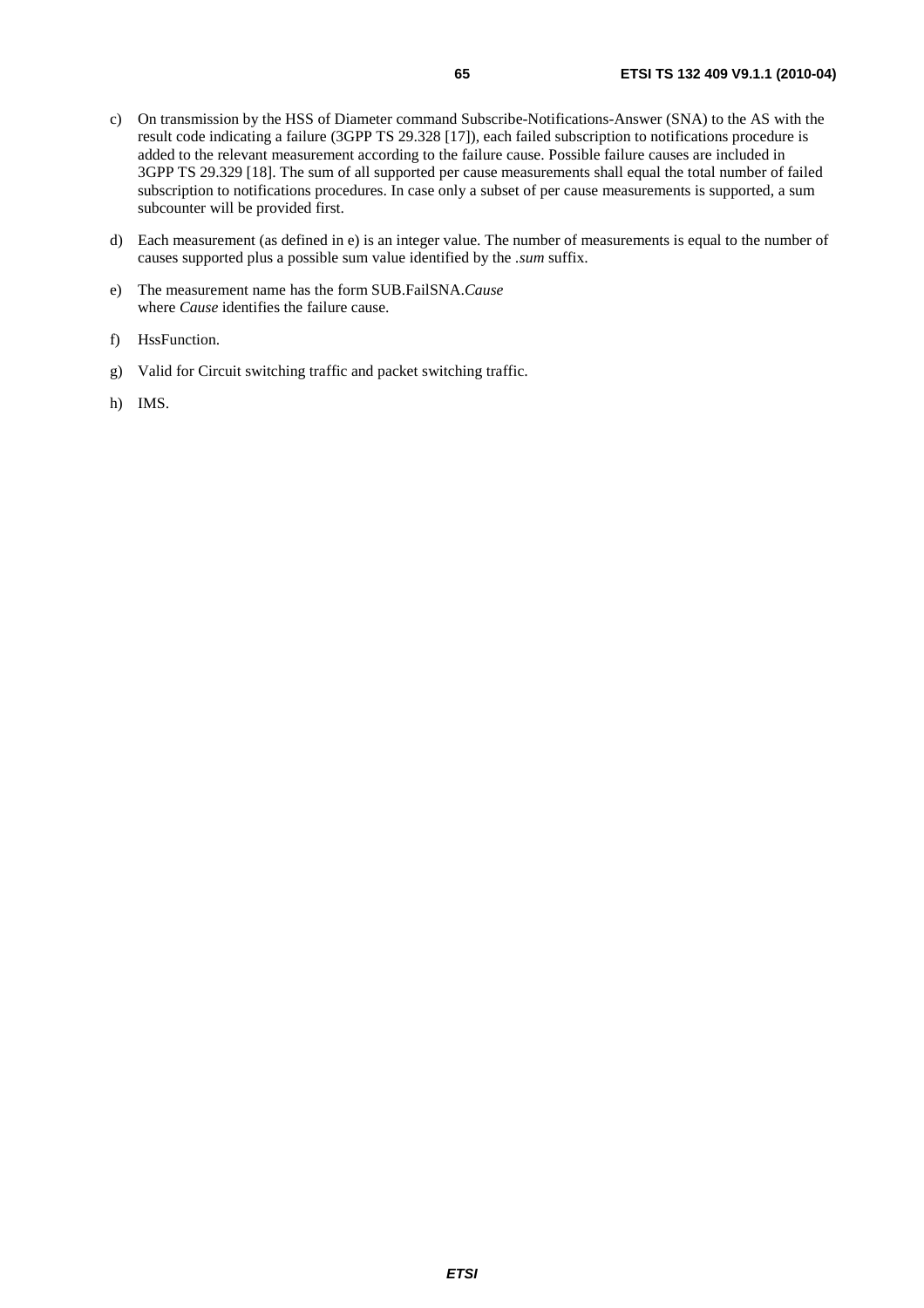# 4.2.11 Notification (Sh-Notif) procedure related measurements

The measurements defined in this subclause are subject to the "2 out of 3 approach".



**Figure 11** 

### 4.2.11.1 Attempted notification (Sh-Notif) procedures

- a) This measurement provides the number of attempted notification (Sh-Notif) procedures by a HSS to the AS.
- b) CC.
- c) On transmission of Diameter command Push-Notification-Request (PNR) by the HSS to the AS (3GPP TS 29.328 [17]).
- d) A single integer value.
- e) NOTIF.AttPNR.
- f) HssFunction.
- g) Valid for Circuit switching traffic and packet switching traffic.
- h) IMS.

## 4.2.11.2 Successful notification (Sh-Notif) procedures

- a) This measurement provides the number of successfully performed Notification (Sh-Notif) procedures by a HSS to the AS.
- b) CC.
- c) On receipt by HSS of Diameter command Push-Notification -Answer (PNA) with the result code indicating successful execution of a notification (Sh-Notif) procedure (3GPP TS 29.329 [18]) from the AS.
- d) A single integer value.
- e) NOTIF.SuccPNA.
- f) HssFunction.
- g) Valid for Circuit switching traffic and packet switching traffic.
- h) IMS.

## 4.2.11.3 Failed notification (Sh-Notif) procedures

- a) This measurement provides the number of failed notification (Sh-Notif) procedures by a HSS with the AS. The measurement is split into subcounters per the reject cause failure cause.
- b) CC.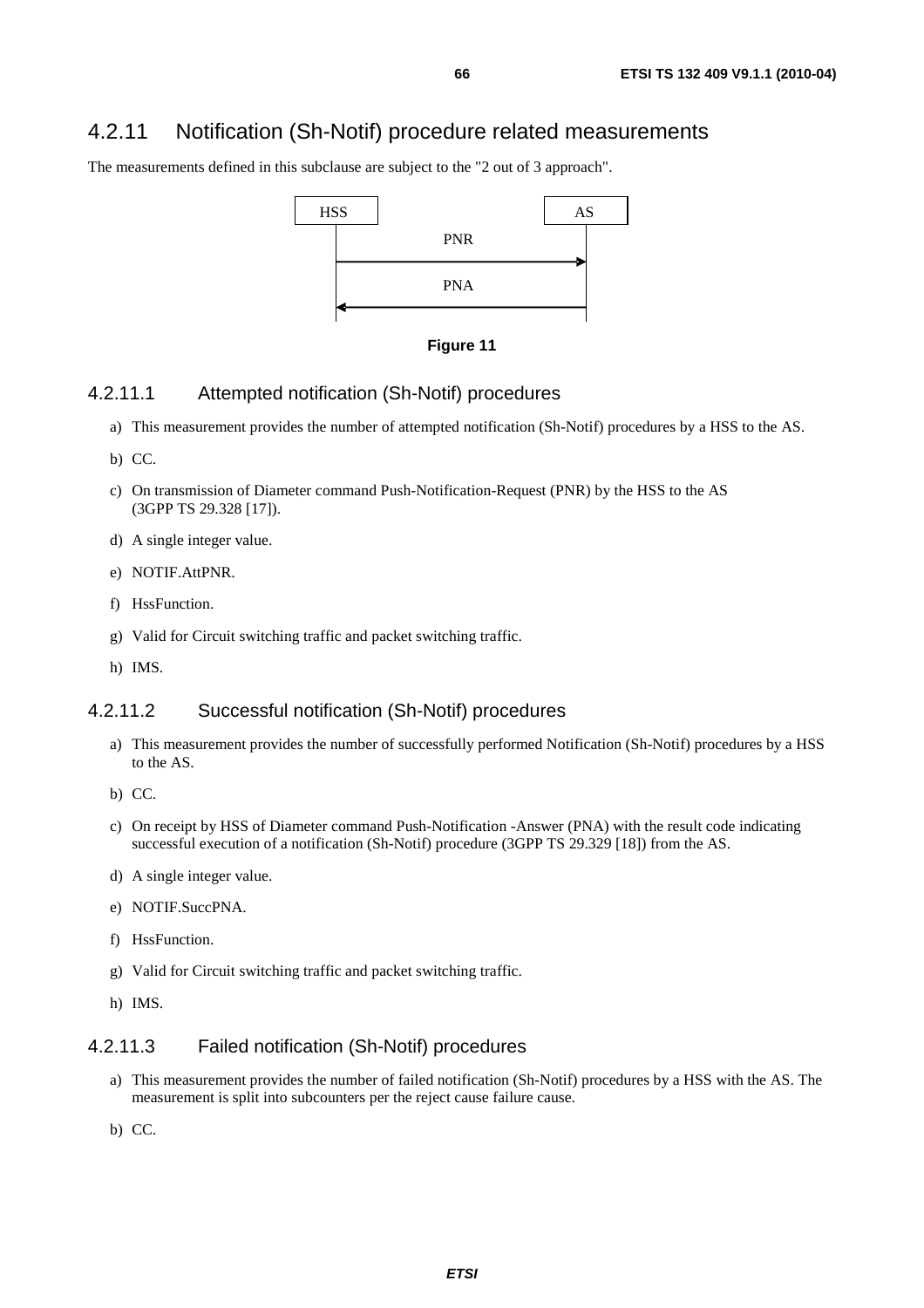- d) Each measurement (as defined in e) is an integer value. The number of measurements is equal to the number of causes supported plus a possible sum value identified by the .sum suffix.
- e) The measurement name has the form NOTIF.FailPNA.*Cause*: where *Cause* identifies the failure cause. The cause 'No Reply' is identified by the *.NoReply* suffix.
- f) HssFunction.
- g) Valid for Circuit switching traffic and packet switching traffic.
- h) IMS.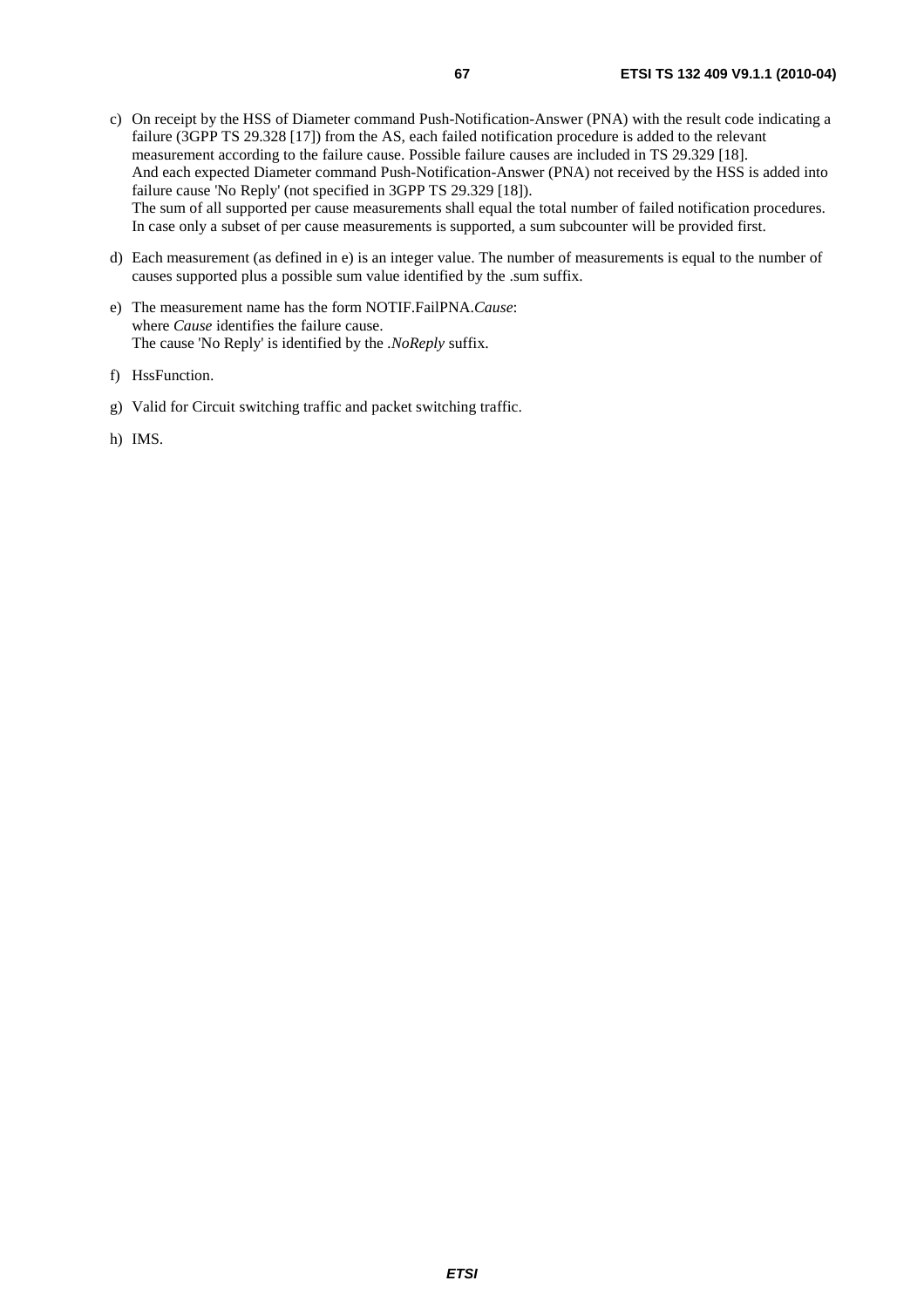# 4.3.1 Session Control related measurements

## 4.3.1.1 Overview

The performance measurements defined in subclause 4.3.1 are related to the procedures that BGCF forwards session to the selected network.

Based on the procedures described in 3GPP TS 23.228 [7] and 3GPP TS 24.229 [8], when the BGCF receives a request, the BGCF shall forward the request:

- to an MGCF within its own network for calls routing to PSTN/CS domain in the same network; or
- to another BGCF in the selected network for calls routing to PSTN/CS domain in another network; or
- to an I-CSCF in the selected network for sessions routing to another IMS network ; or
- to an IBCF in its own network for sessions routing to another IMS network or other SIP-based multimedia networks, if local policy requires IBCF capabilities towards another network.

## 4.3.1.2 Attempted sessions at BGCF

- a) This measurement provides the number of attempted sessions at the BGCF when network breakout is to occur.
- b) CC.
- c) On receipt by the BGCF of an initial SIP\_INVITE message (see 3GPP TS 23.228 [7]).
- d) A single integer value.
- e) SC.AttSession.
- f) BgcfFunction.
- g) Valid for packet switched traffic.
- h) IMS.

### 4.3.1.3 Attempted sessions forwarded to MGCF

- a) This measurement provides the number of attempted sessions forwarded to the MGCF within the same network at the BGCF for calls routing to PSTN/CS domain in the same network.
- b) CC.
- c) On transmission by the BGCF of an initial SIP\_INVITE message to the MGCF within the same network (see 3GPP TS 23.228 [7]).
- d) A single integer value.
- e) SC.AttSessionFwdToMGCF.
- f) BgcfFunction.
- g) Valid for packet switched traffic.
- h) IMS.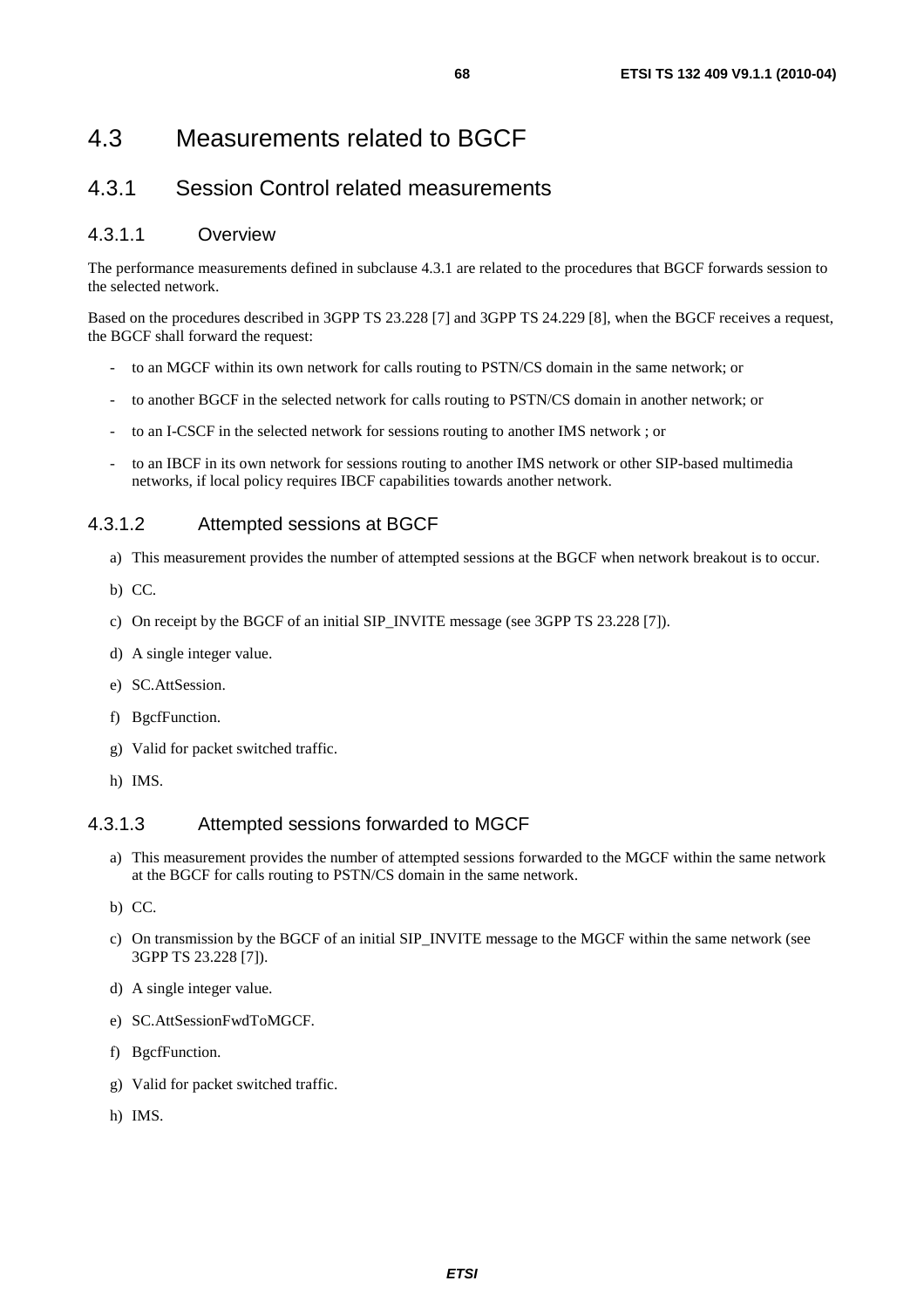## 4.3.1.4 Attempted sessions forwarded to BGCF

a) This measurement provides the number of attempted sessions forwarded to the BGCF in the selected network for calls routing to PSTN/CS domain in another network.

b) CC.

- c) On transmission by the BGCF of an initial SIP\_INVITE message to the BGCF in a different network (see 3GPP TS 23.228 [7]).
- d) A single integer value.
- e) SC.AttSessionFwdToBGCF.
- f) BgcfFunction.
- g) Valid for packet switched traffic.
- h) IMS.

## 4.3.1.4a Attempted sessions forwarded to I-CSCF

a) This measurement provides the number of attempted sessions forwarded to the I-CSCF in the selected network for sessions routing to another IMS network.

b) CC.

- c) On transmission by the BGCF of an initial SIP\_INVITE message to the I-CSCF in a different network (see 3GPP TS 23.228 [7]).
- d) A single integer value.
- e) SC.AttSessionFwdToCSCF.
- f) BgcfFunction.
- g) Valid for packet switched traffic.
- h) IMS.

#### 4.3.1.4b Attempted sessions forwarded to IBCF

a) This measurement provides the number of attempted sessions forwarded to the IBCF in its own network for sessions routing to another IMS network or other SIP-based multimedia networks, if local policy requires IBCF capabilities towards another network.

b) CC.

- c) On transmission by the BGCF of an initial SIP\_INVITE message to the IBCF in a different network (see 3GPP TS 23.228 [7]).
- d) A single integer value.
- e) SC.AttSessionFwdToIBCF.
- f) BgcfFunction.
- g) Valid for packet switched traffic.
- h) IMS.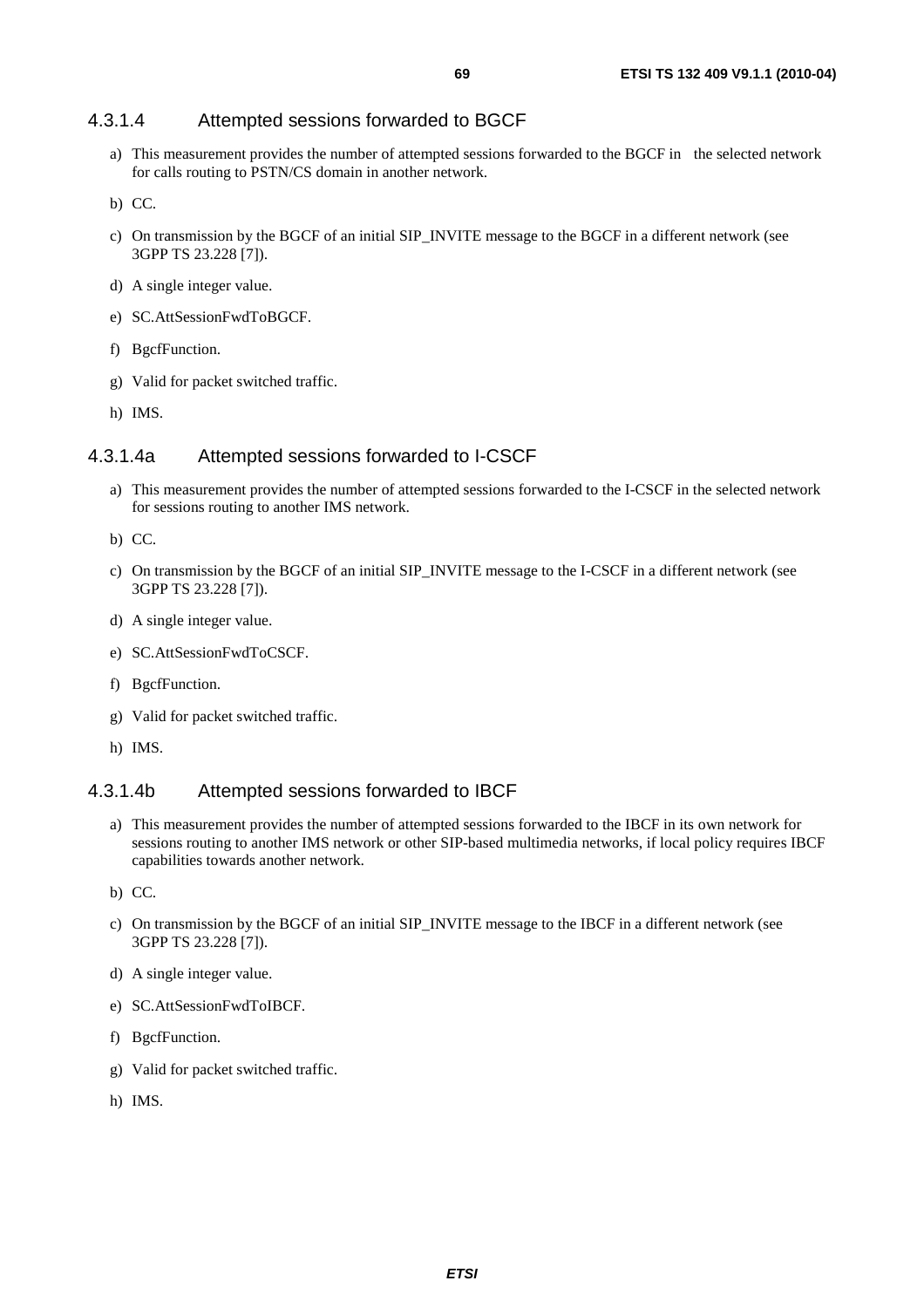## 4.3.1.5 Successful sessions forwarded to MGCF

- a) This measurement provides the number of successful sessions forwarded to the MGCF at the BGCF for calls routing to PSTN or CS domain in the same network.
- b) CC.
- c) On receipt by the BGCF of a response message (e.g. SIP\_180 or SIP\_200) indicating a successful session from the MGCF in the same network, corresponding to the transmitted initial SIP\_INVITE message (see 3GPP TS 23.228 [7]). Each successful session forwarded to MGCF is added to the relevant measurement according to the message type. The sum of all supported per message type measurements shall equal the total number of successful sessions forwarded to MGCF. In case only a subset of per message type measurements is supported, a sum subcounter will be provided first.
- d) Each measurement is an integer value. The number of measurements is equal to the number of message types plus a possible sum value identified by the .*sum* suffix.
- e) SC.SuccSessionFwdToMGCF.*type*  where *type* identifies the message type.

The following subcounters with specific message types are the samples of this measurement: SC.SuccSessionFwdToMGCF.180 Message type: SIP\_180 SC.SuccSessionFwdToMGCF.200 Message type: SIP\_200\_OK only if the SIP\_180 has not been received for this session.

- f) BgcfFunction.
- g) Valid for packet switched traffic.
- h) IMS.

### 4.3.1.6 Successful sessions forwarded to BGCF

- a) This measurement provides the number of successful forwarded sessions to the BGCF in the selected network for calls routing to PSTN/CS domain in another network.
- b) CC.
- c) On receipt by the BGCF of a response message (e.g. SIP\_180 or SIP\_200<sup>c</sup> indicating a successful session from the BGCF in another network, corresponding to the transmitted initial SIP\_INVITE message (see 3GPP TS 23.228 [2]). Each successful session forwarded to BGCF is added to the relevant measurement according to the message type. The sum of all supported per message type measurements shall equal the total number of successful sessions forwarded to BGCF. In case only a subset of per message type measurements is supported, a sum subcounter will be provided first.
- d) Each measurement is an integer value. The number of measurements is equal to the number of message types plus a possible sum value identified by the .*sum* suffix.
- e) SC.SuccSessionFwdToBGCF.*type*  where *type* identifies the message type

The following subcounters with specific message types are the samples of this measurement: SC.SuccSessionFwdToBGCF.180 Message type: SIP\_180 SC.SuccSessionFwdToBGCF.200 Message type: SIP\_200\_OK only if the SIP\_180 has not been received for this session.

- f) BgcfFunction.
- g) Valid for packet switched traffic.
- h) IMS.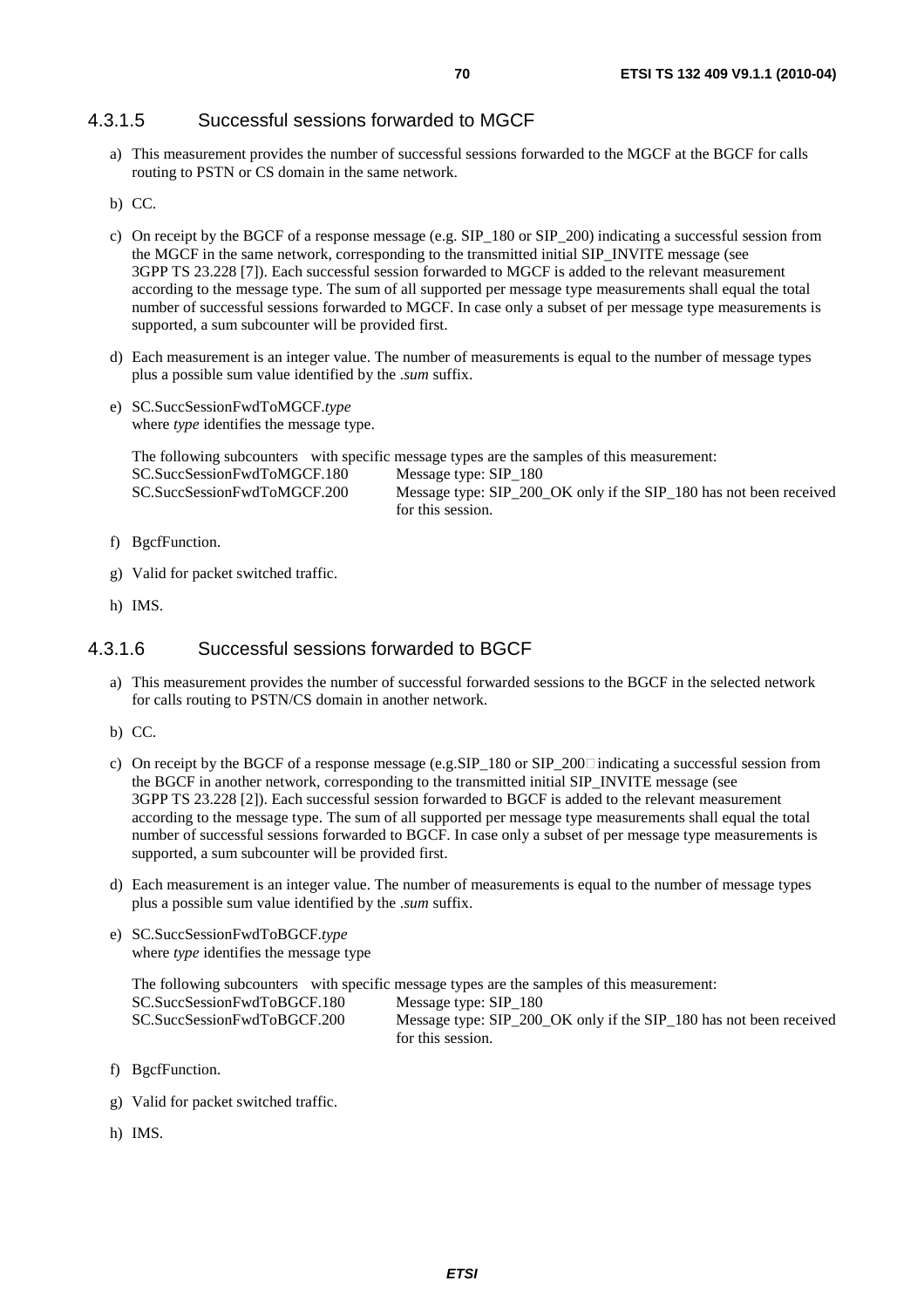## 4.3.1.7 Successful sessions forwarded to I-CSCF

- a) This measurement provides the number of successful sessions forwarded to the I-CSCF in the selected network for sessions routing to another IMS network.
- b) CC.
- c) On receipt by the BGCF of a response message (e.g. SIP\_180 or SIP\_200) indicating a successful session from the I-CSCF in a different network, corresponding to the transmitted initial SIP\_INVITE message (see 3GPP TS 23.228 [7]). Each successful session forwarded to I-CSCF is added to the relevant measurement according to the message type. The sum of all supported per message type measurements shall equal the total number of successful sessions forwarded to I-CSCF. In case only a subset of per message type measurements is supported, a sum subcounter will be provided first.
- d) Each measurement is an integer value. The number of measurements is equal to the number of message types plus a possible sum value identified by the .*sum* suffix.
- e) SC.SuccSessionFwdToCSCF.*type*  where *type* identifies the message type.
- f) The following subcounters with specific message types are the samples of this measurement: SC.SuccSessionFwdToCSCF.180 Message type: SIP\_180 SC.SuccSessionFwdToCSCF.200 Message type: SIP\_200\_OK only if the SIP\_180 has not been received for this session.
- g) BgcfFunction.
- h) Valid for packet switched traffic.
- i) IMS.

## 4.3.1.8 Successful sessions forwarded to IBCF

- a) This measurement provides the number of successful forwarded sessions to the IBCF in its own network for sessions routing to another IMS network or other SIP-based multimedia networks, if local policy requires IBCF capabilities towards another network..
- b) CC.
- c) On receipt by the IBCF of a response message (e.g.SIP 180 or SIP 200) indicating a successful session from the IBCF in another network, corresponding to the transmitted initial SIP\_INVITE message (see 3GPP TS 23.228 [7]). Each successful session forwarded to IBCF is added to the relevant measurement according to the message type. The sum of all supported per message type measurements shall equal the total number of successful sessions forwarded to IBCF. In case only a subset of per message type measurements is supported, a sum subcounter will be provided first.
- d) Each measurement is an integer value. The number of measurements is equal to the number of message types plus a possible sum value identified by the .*sum* suffix.
- e) SC.SuccSessionFwdToIBCF.*type*  where *type* identifies the message type
- f) The following subcounters with specific message types are the samples of this measurement: SC.SuccSessionFwdToIBCF.180 Message type: SIP\_180<br>SC.SuccSessionFwdToIBCF.200 Message type: SIP\_200 Message type: SIP\_200\_OK only if the SIP\_180 has not been received for this session.
- g) BgcfFunction.
- h) Valid for packet switched traffic.
- i) IMS.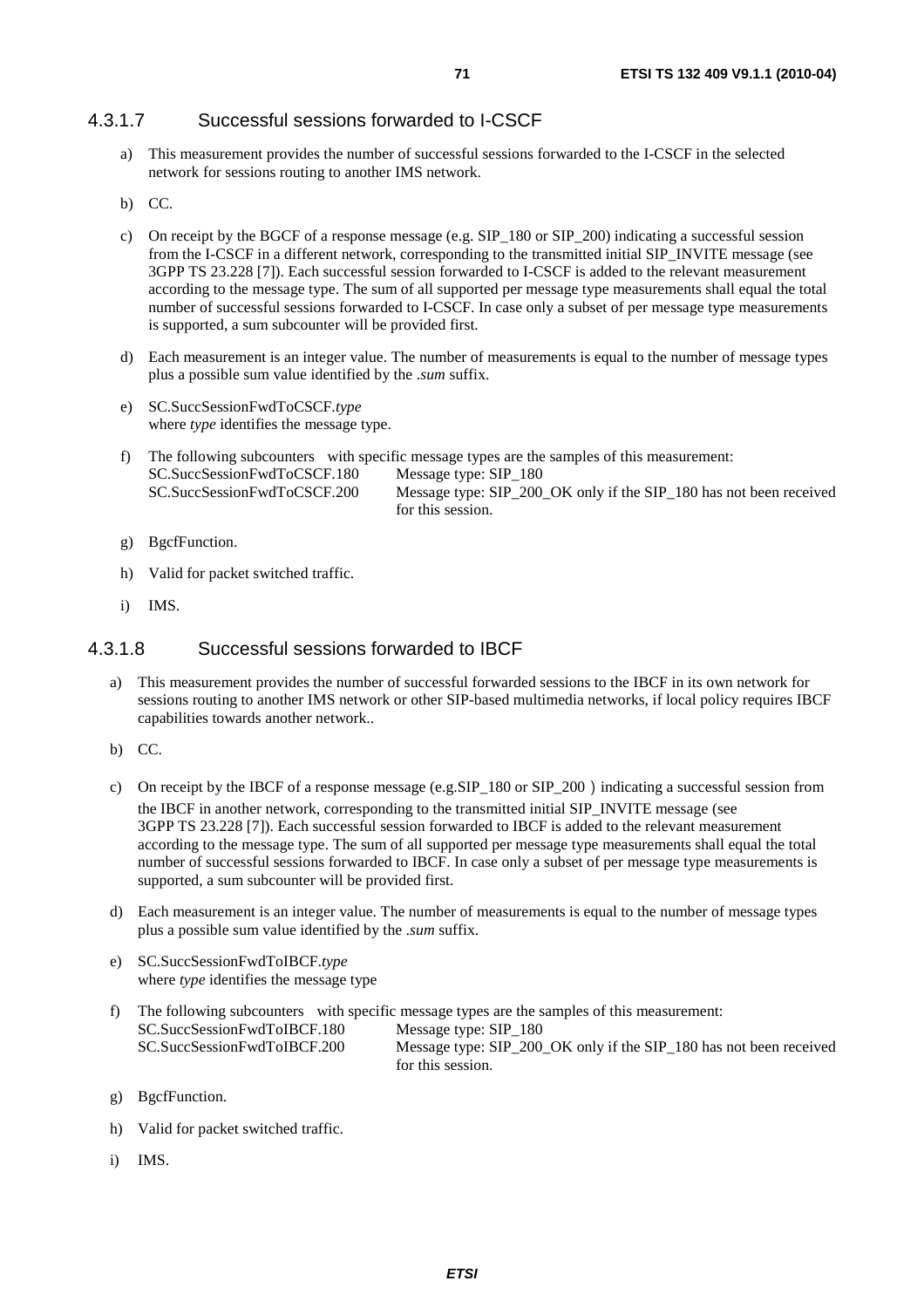# 4.4 Measurements related to MGCF

# 4.4.1 Call control related measurements

## 4.4.1.1 Call control related measurements, CS network originated

The measurements defined in subclauses 4.4.1.1.2, 4.4.1.1.3 and 4.4.1.1.5 are subject to the "2 out of 3 approach".

### 4.4.1.1.1 Overview

The performance measurements defined in this subclause are related to the CS network originated call that is intentionally routed to IM CN subsystem.



**Figure 14: CS network originated, IM CN terminated call procedure**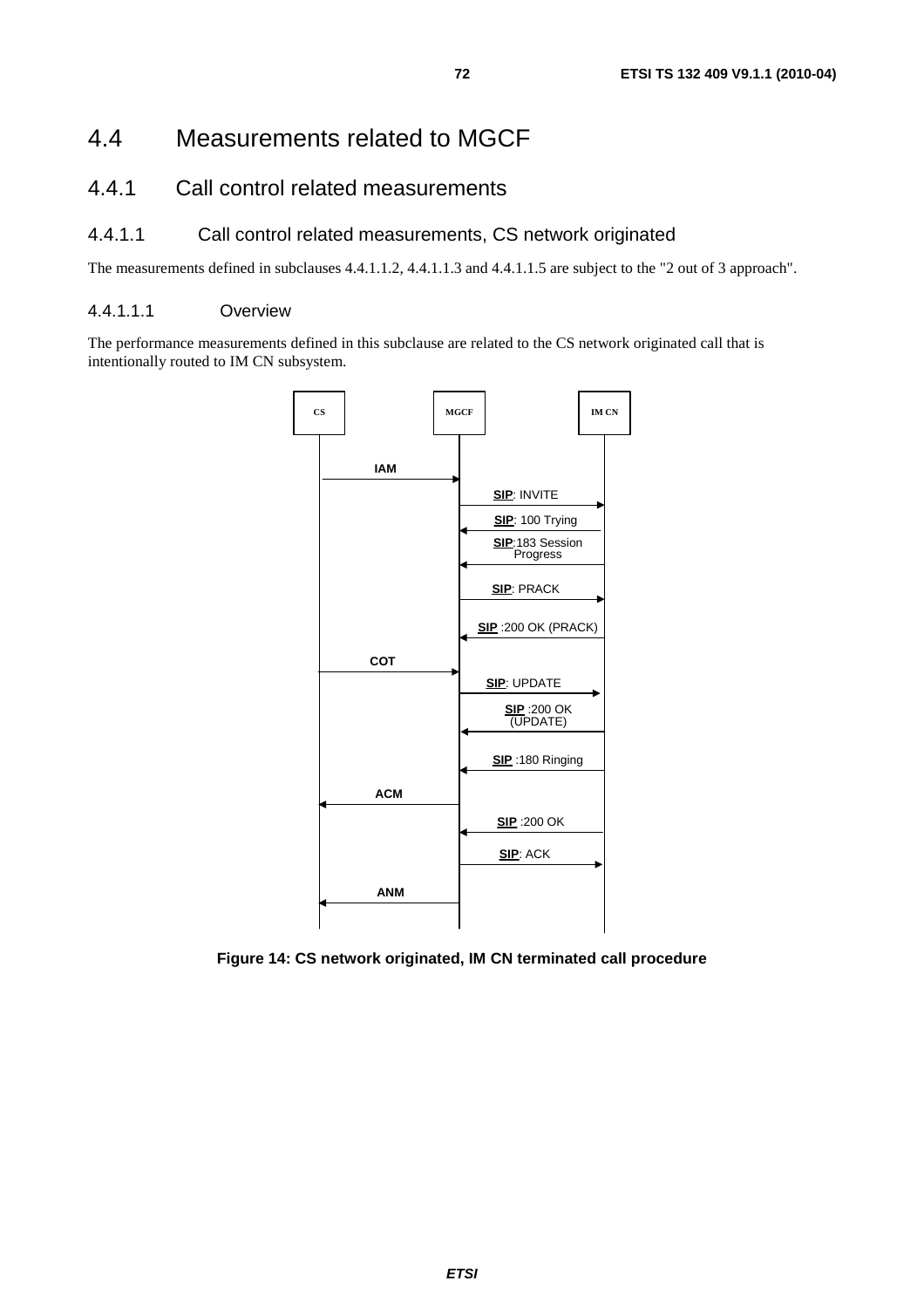#### 4.4.1.1.2 Attempted calls, CS network originated

- a) This measurement provides the number of attempted calls from CS network.
- b) CC.
- c) On receipt by the MGCF of an "IAM" message(see 3GPP TS 29.163 [11]).
- d) A single integer value.
- e) CC.AttCallCsOrig.
- f) MgcfFunction.
- a) Valid for circuit switched traffic.
- g) IMS.

#### 4.4.1.1.3 Successful calls, CS network originated

- a) This measurement provides the number of successful calls from CS network.
- b) CC.
- c) On transmission by the MGCF of an "ACM" or "CON" message (see 3GPP TS 29.163 [11]).

NOTE: If ACM message is not sent, the "CON" message shall be the trigger.

- d) A single integer value.
- e) CC.SuccCallCsOrig.
- f) MgcfFunction.
- g) Valid for circuit switched traffic.
- h) IMS.

#### 4.4.1.1.4 Answered calls, CS network originated

- a) This measurement provides the number of answered calls from CS network.
- b) CC.
- c) On transmission by the MGCF of an "ANM" or "CON" message (see 3GPP TS 29.163 [11]).
- d) A single integer value.
- e) CC.AnsCallCsOrig.
- f) MgcfFunction.
- g) Valid for circuit switched traffic.
- h) IMS.

### 4.4.1.1.5 Failed calls, CS network originated

- a) This measurement provides number of failed calls (the calls are originated from CS network).
- b) CC.
- c) Before MGCF sends "ACM" or "CON" message (see 3GPP TS 29.163 [11]), the call is released..
- d) A single integer value.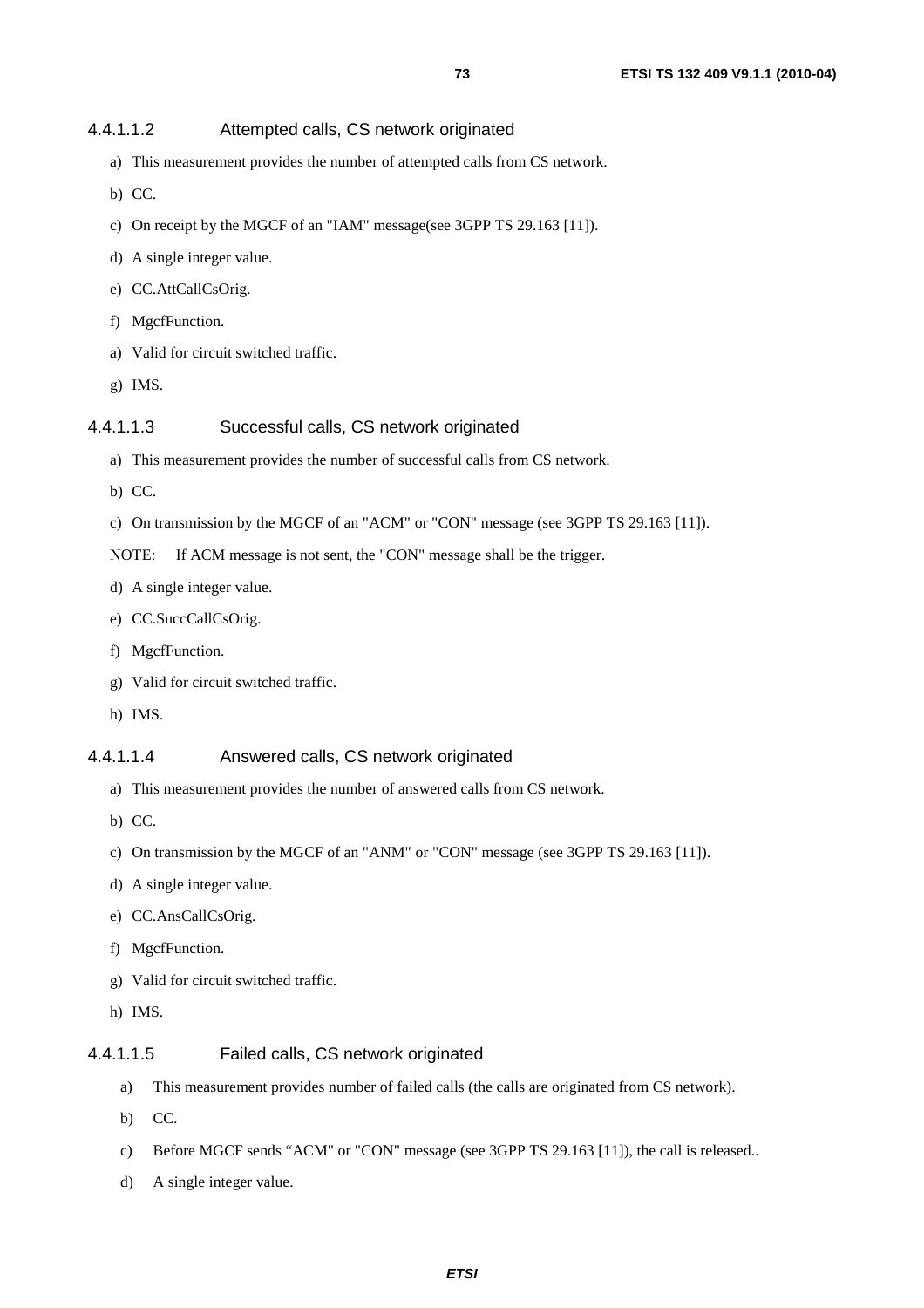- e) CC.FailCallCsOrig.
- f) MgcfFunction.
- g) Valid for circuit switched traffic.
- h) IMS.

#### 4.4.1.1.6 Call set-up time (Mean), CS network originated

- a) This measurement provides the mean setup time of the successful CS network originated calls.
- b) DER (n=1).
- c) This measurement is obtained by accumulating the time intervals for every successful CS network originated calls between the receipt of "IAM" message and the transmission of the corresponding "ACM" message or "CON" message if the "ACM" message is not sent over a granularity period using DER (see 3GPP TS 29.163 [11]). The end value of this time will then be divided by the number of successful CS network originated calls observed in the granularity period to give the arithmetic mean, the accumulator shall be reinitialised at the beginning of each granularity period.
- d) A single integer value (in milliseconds).
- e) CC.SetupTimeCsOrigMean.
- f) MgcfFunction.
- g) Valid for circuit switched traffic.
- h) IMS.

## 4.4.1.2 Call control related measurements, IM CN originated

The measurements defined in subclauses 4.4.1.2.2, 4.4.1.2.3 and 4.4.1.2.5 are subject to the "2 out of 3 approach".

#### 4.4.1.2.1 Overview

The performance measurements defined in this subclause is related to the IM CN subsystem originated call that is intentionally routed to CS network.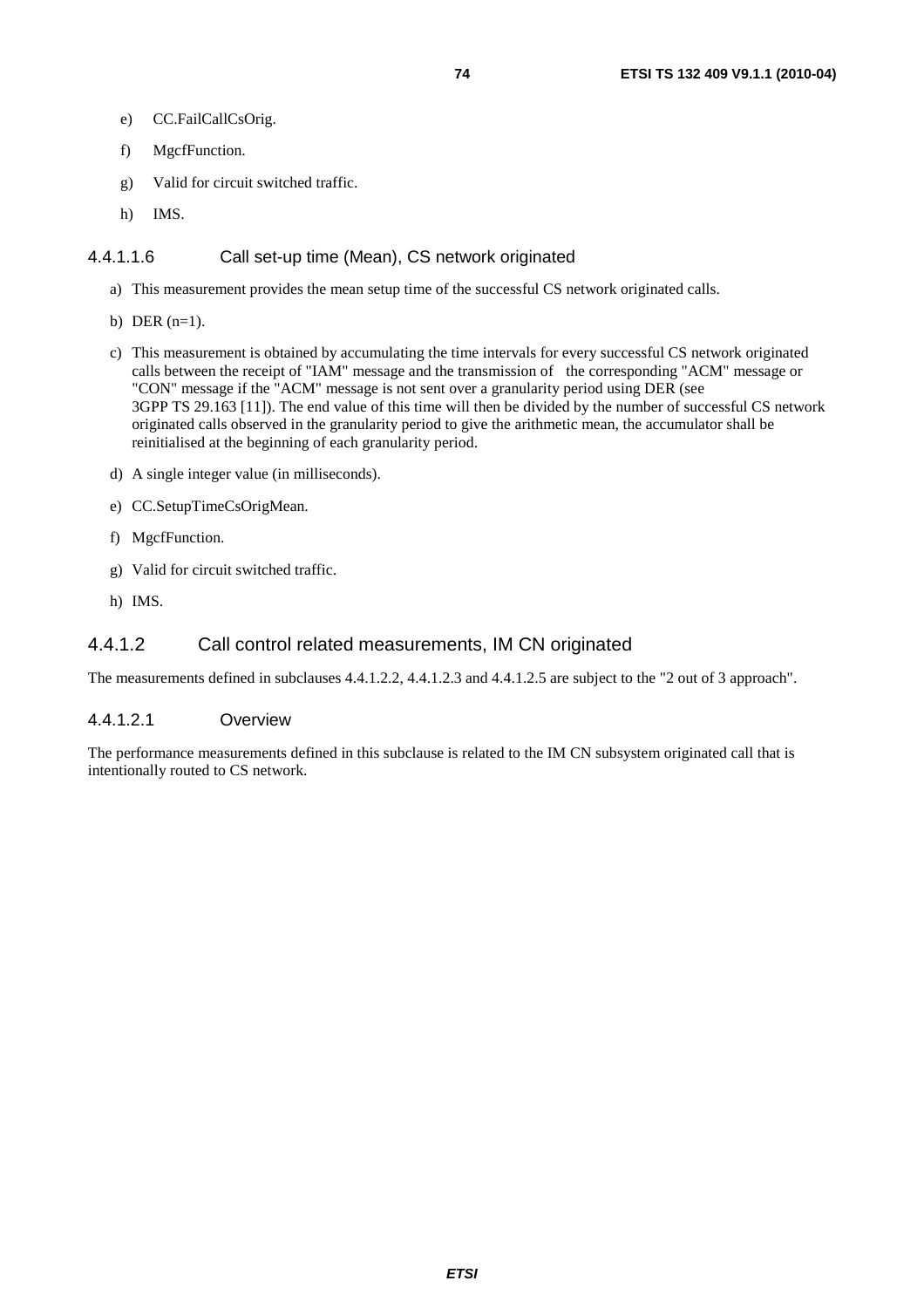

#### **Figure 15: IM CN originated, CS network terminated call procedure**

## 4.4.1.2.2 Attempted calls, IM CN originated

- a) This measurement provides the number of attempted calls from IM CN subsystem.
- b) CC.
- c) On receipt by the MGCF of an initial SIP\_INVITE message (see 3GPP TS 29.163 [11]).
- d) A single integer value.
- e) CC.AttCallImOrig.
- f) MgcfFunction.
- g) Valid for packet switched traffic.
- h) IMS.

### 4.4.1.2.3 Successful calls, IM CN originated

- a) This measurement provides the number of successful calls from IM CN subsystem. The measurement is split into subcounters per message type (e.g. SIP\_180) indicating the successful IM CN originated call.
- b) CC.
- c) On transmission by the MGCF of a response message (e.g. SIP\_180) indicating a successful IM CN subsystem originated call corresponding to the initial SIP\_INVITE message (see 3GPP TS 29.163 [11]), each successful IM CN originated call is added to the relevant measurement according to the message type, the possible response message types are identified in 3GPP TS 24.229 [8]. The sum of all supported per message type measurements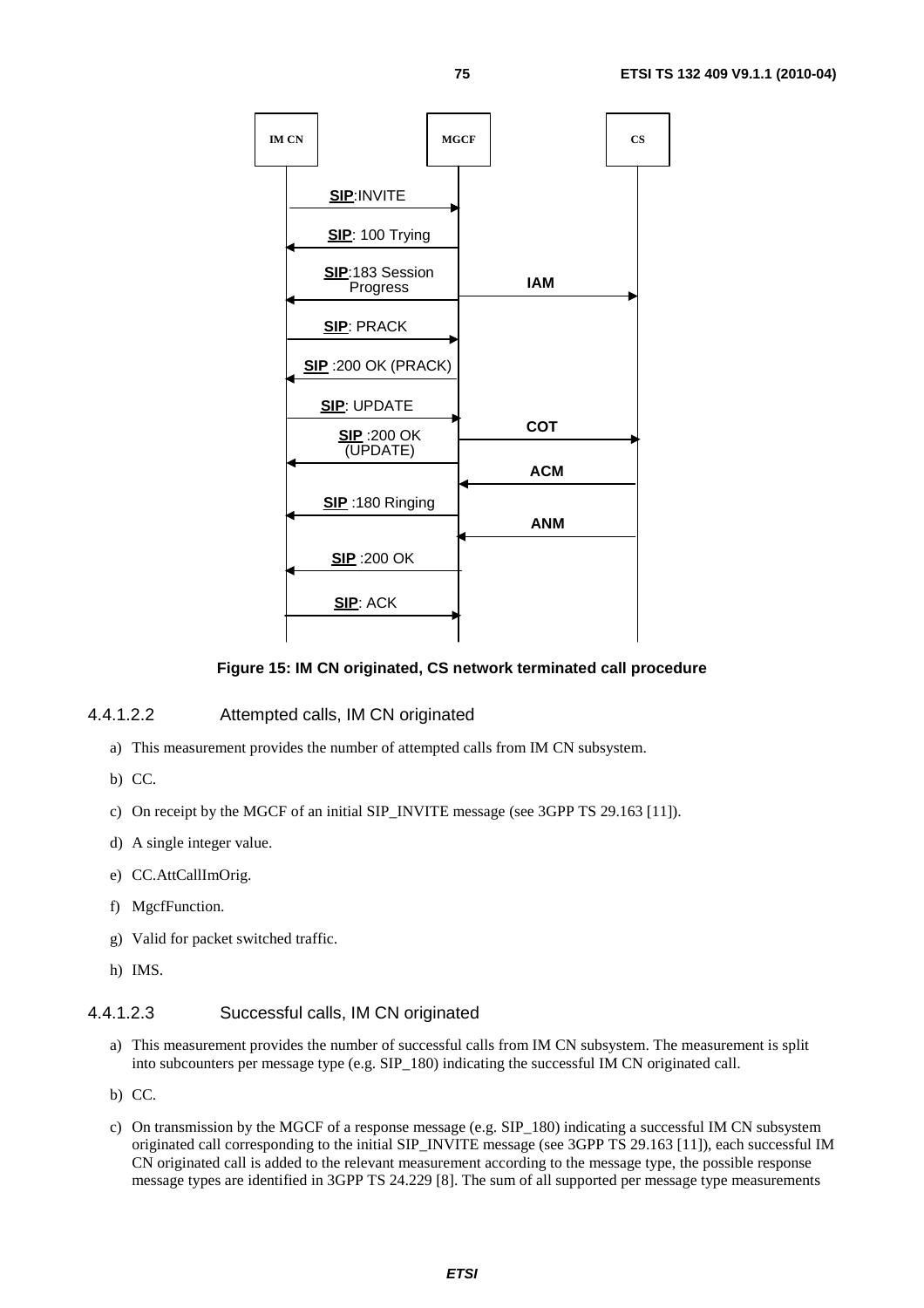shall equal the total number of successful IM CN subsystem originated calls. In case only a subset of per message type measurements is supported, a sum subcounter will be provided first.

- d) Each measurement is an integer value. The number of measurements is equal to the number of message types plus a possible sum value identified by the .*sum* suffix.
- e) The measurement name has the form CC.SuccCallImOrig.*type*  where *type* identifies the message type.

The following subcounters with specific message types are the samples of this measurement: CC.SuccCallImorig.180 Message type: SIP\_180. MGCF sends SIP\_180. CC.SuccCallImorig.200 Message type: SIP\_200. MGCF sends SIP\_200\_OK after receiving CON message instead of ACM message.

- f) MgcfFunction.
- g) Valid for packet switched traffic.
- h) IMS.

#### 4.4.1.2.4 Answered calls, IM CN originated

- a) This measurement provides the number of answered calls from IM CN subsystem.
- b) CC.
- c) On transmission by the MGCF of a SIP\_200\_OK message corresponding to an initial SIP\_INVITE message. (see 3GPP TS 29.163 [11]).
- d) A single integer value.
- e) CC.AnsCallImOrig.
- f) MgcfFunction.
- g) Valid for packet switched traffic.
- h) IMS.

#### 4.4.1.2.5 Failed calls, IM CN originated

- a) This measurement provides number of failed calls (the calls are originated from IM CN subsystem).
- b) CC.
- c) Before MGCF sends SIP 180 or SIP 200 without 180 (see 3GPP TS 29.163 [11]), the call is released..
- d) A single integer value.
- e) CC.FailCallImOrig.
- f) MgcfFunction.
- g) Valid for packet switched traffic.
- h) IMS.

#### 4.4.1.2.6 Call set-up time (Mean), IM CN originated

- a) This measurement provides the mean setup time of the successful IM CN subsystem originated calls.
- b) DER  $(n=1)$ .
- c) This measurement is obtained by accumulating the time intervals for every successful IM CN subsystem originated calls between the receipt of an initial SIP\_INVITE message and the transmission of corresponding SIP\_180 or SIP\_200\_OK without SIP\_180 message over a granularity period using DER (see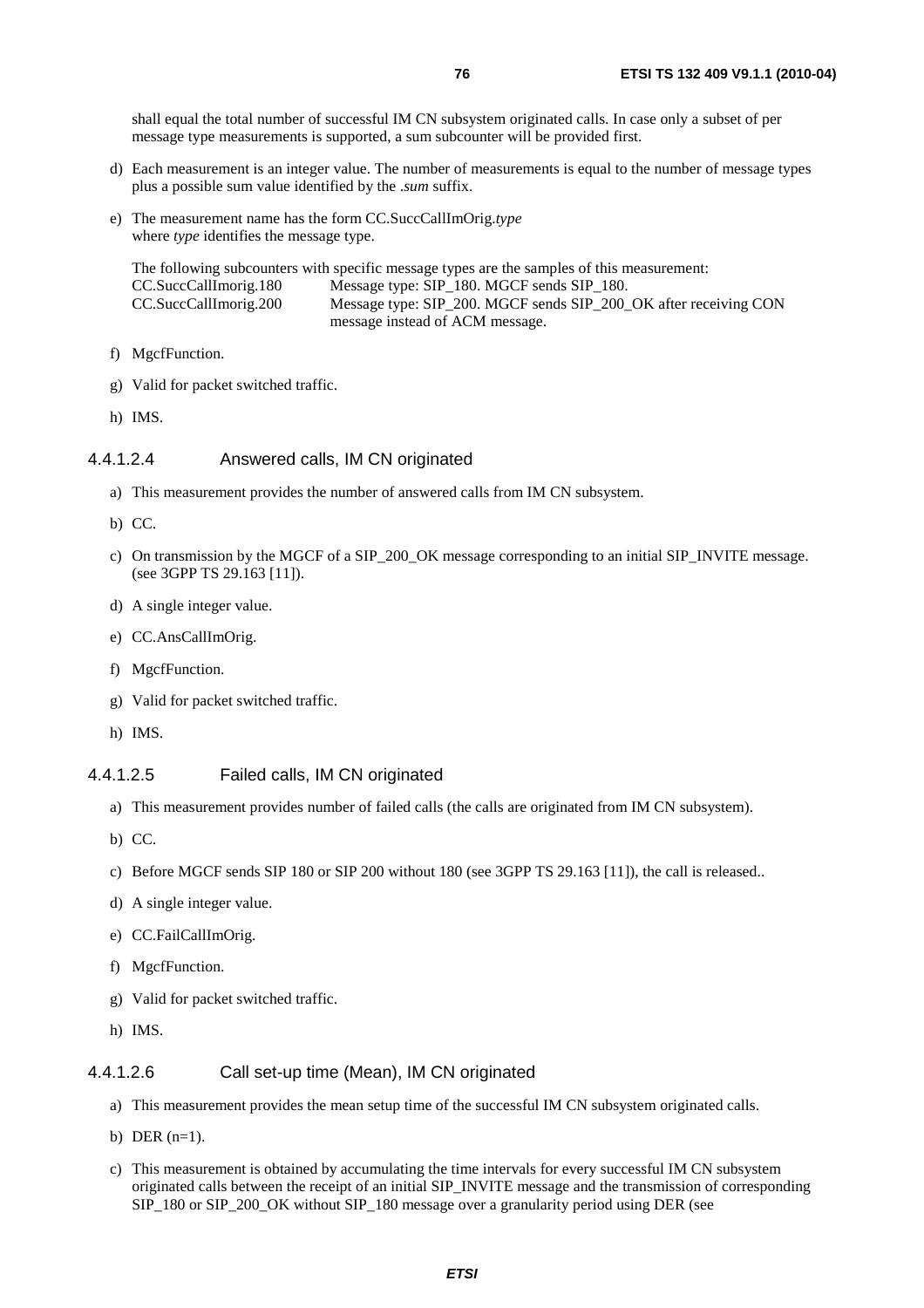3GPP TS 29.163 [11]). The end value of this time will then be divided by the number of successful IM CN subsystem originated calls observed in the granularity period to give the arithmetic mean, the accumulator shall be reinitialised at the beginning of each granularity period.

- d) A single integer value (in milliseconds).
- e) CC.SetupTimeImOrigMean.
- f) MgcfFunction.
- g) Valid for packet switched traffic.
- h) IMS.

### 4.4.1.3 Call control related measurements, call release

#### 4.4.1.3.1 Overview

The performance measurements defined in this subclause are related to the call release initiated by CS network, IM CN subsystem, MGCF itself and MGW respectively.

#### 4.4.1.3.2 Call release initiated by CS network

- a) This measurement provides the number of call release initiated by CS network with "REL" or "RSC" or "GRS" message. The measurement is split into subcounters per release message type, and per cause for the REL message.
- b) CC.
- c) On receipt by the MGCF of an ISUP/BICC "REL" or "RSC" or "GRS" message (see 3GPP TS 29.163 [11]).
- d) Each measurement is an integer value. The number of measurements is equal to the number of supported causes in ISUP/BICC "REL" message, plus two values for ISUP/BICC "RSC" and "GRS" message respectively and a possible sum value identified by the .*sum* suffix.
- e) CC.RelCallCsInit.*CauseOrMsg*.

Where *CauseOrMsg* identifies the cause in ISUP/BICC "REL" message if the call is released by ISUP/BICC "REL" message (see ITU-T Recommendation Q.850 [19]), or the message type ISUP/BICC "RSC" or "GRS" respectively if the call is released by ISUP/BICC "RSC" or "GRS" message. If the call is released by ISUP/BICC "RSC" or "GRS" message, the *CauseOrMsg* shall be the constant string "RSC" or "GRS" respectively when constructing the measurement name.

- f) MgcfFunction.
- g) Valid for circuit switched traffic.
- h) IMS.

### 4.4.1.3.3 Call release initiated by IM CN subsystem

- a) This measurement provides the number of call release initiated by IM CN subsystem. The measurement is split into subcounters per message type.
- b) CC.
- c) On receipt by the MGCF of a SIP\_BYE or SIP\_CANCEL or SIP\_3XX or SIP\_4XX or SIP\_5XX or SIP\_6XX message (see 3GPP TS 29.163 [11]).
- d) 6 single integer values.
- e) CC.RelCallsImInit.BYE CC.RelCallsCsInit.CANCEL CC.RelCallsCsInit.3XX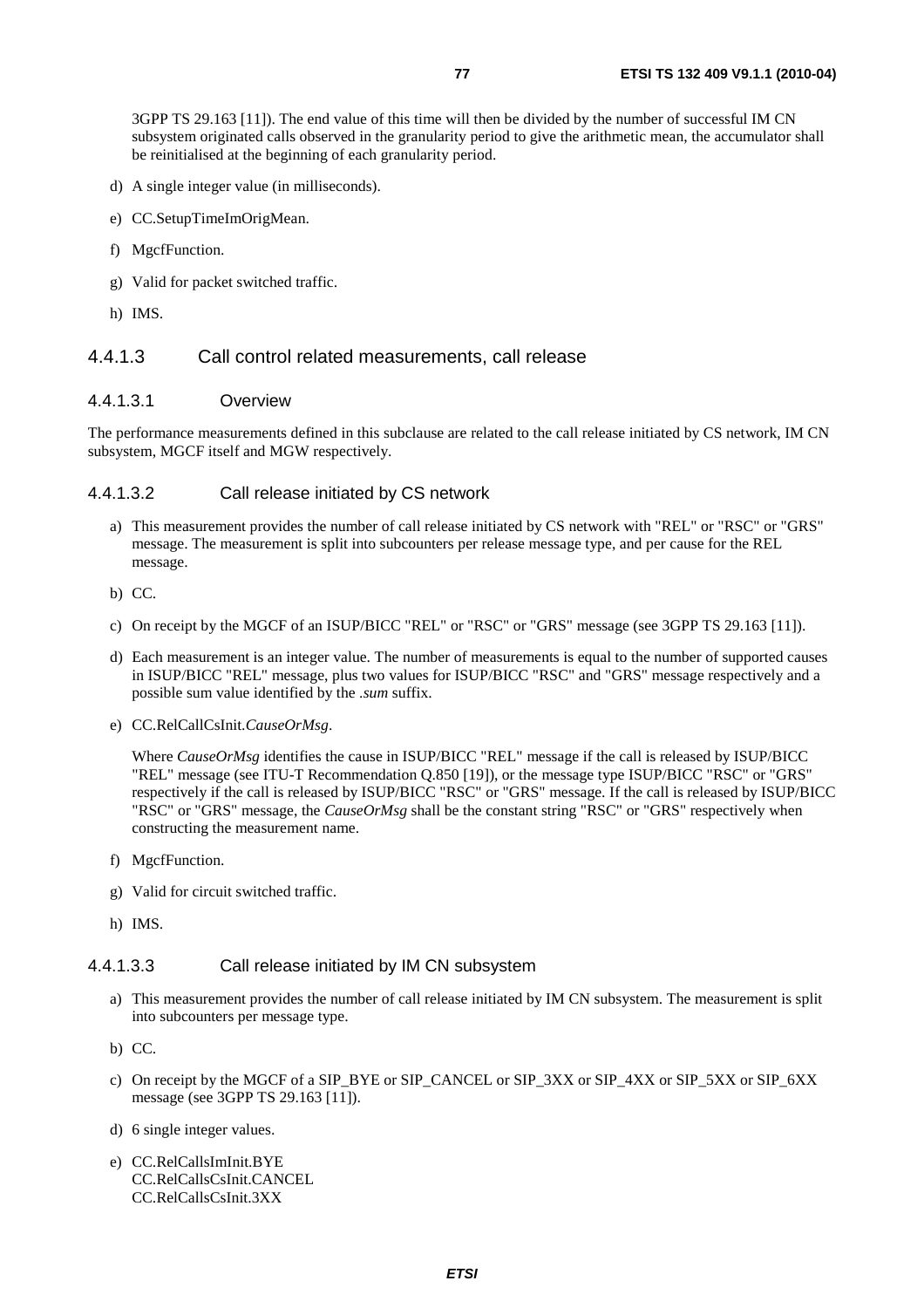- f) MgcfFunction.
- g) Valid for packet switched traffic.

h) IMS.

#### 4.4.1.3.4 Call release initiated by MGCF

a) This measurement provides the number of autonomous call release initiated by MGCF itself. The measurement is split into subcounters per message type.

b) CC.

- c) On transmission of call release message by MGCF due to autonomous call releases (see 3GPP TS 29.163 [11]).
- NOTE: MGCF sends call release message to CS network and IM CN subsystem respectively for one call, just count once.
- d) 8 single integer values.
- e) CC.RelCallsMgcfInit.484Imgcf CC.RelCallsMgcfInit.480Imgcf CC.RelCallsMgcfInit.488Imgcf CC.RelCallsMgcfInit.500Imgcf CC.RelCallsMgcfInit.CotOmgcf CC.RelCallsMgcfInit.47Omgcf CC.RelCallsMgcfInit.IsupBiccOmgcf CC.RelCallsMgcfInit.SipOmgcf.

The corresponding scenario for these 2 measurements are:

| I-MGCF initiates call release by sending SIP 484 Address Incomplete.        |
|-----------------------------------------------------------------------------|
| I-MGCF initiates call release by sending SIP 480 Temporarily                |
| Unavailable.                                                                |
| I-MGCF initiates call release by sending SIP 488 Not Acceptable Here.       |
| I-MGCF initiates call release by sending SIP 500 Server Internal Error.     |
| O-MGCF initiates call release on reception of COT with the Continuity       |
| Indicators parameter set to " <i>continuity check failed</i> " or expiry of |
| ISUP/BICC T8.                                                               |
| O-MGCF initiates call release by sending ISUP/BICC "REL" with               |
| cause value (resource unavailable or unspecified).                          |
| O-MGCF initiates call release by ISUP/BICC procedure.                       |
| O-MGCF initiates call release by SIP procedure.                             |
|                                                                             |

f) MgcfFunction.

g) Valid for circuit switched and packet switched traffic.

h) IMS.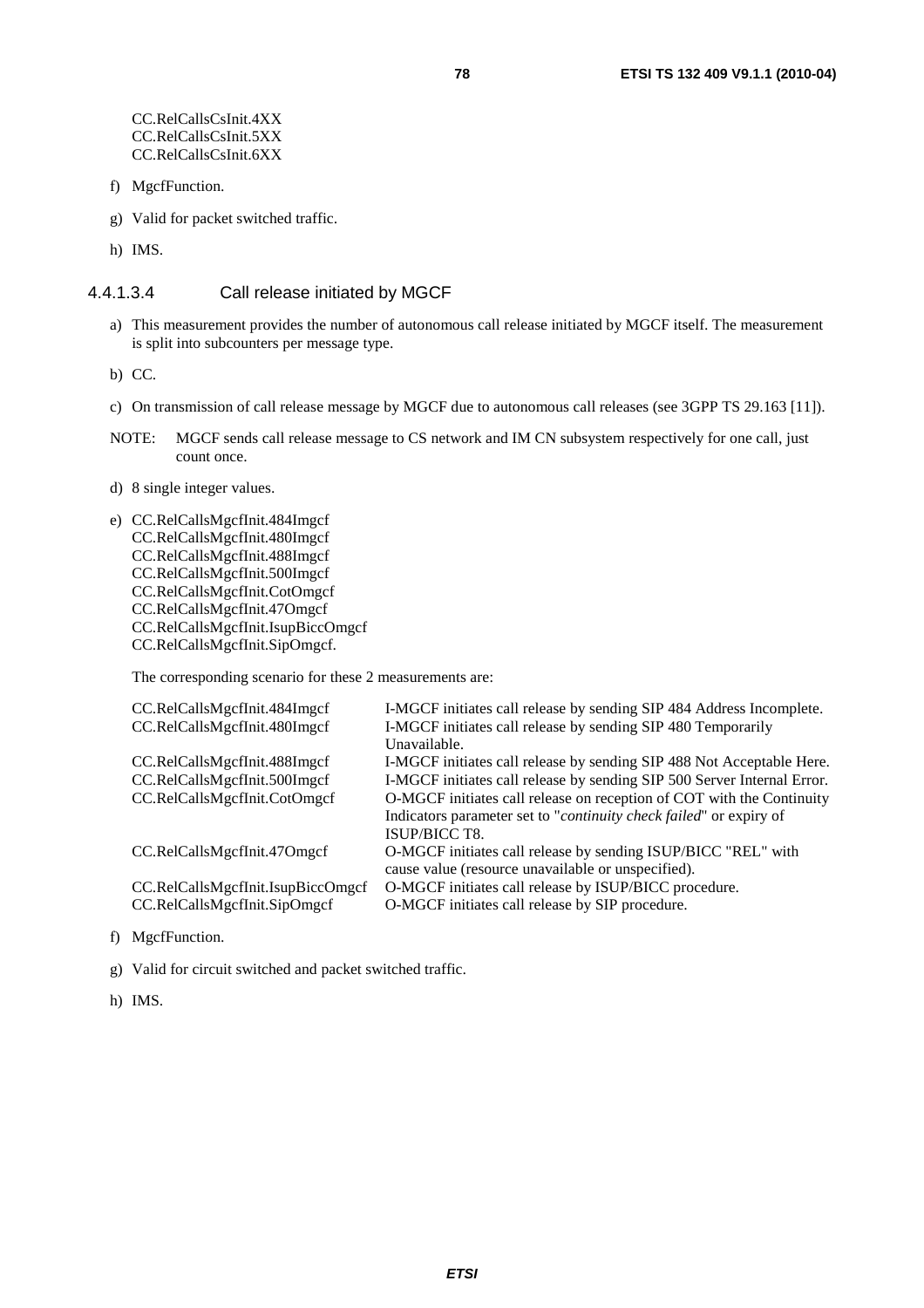#### 4.4.1.3.5 Call release initiated by MGW

a) This measurement provides the number of call release initiated by MGW. The measurement is split into subcounters per H248 error code and H248 service change reason.

b) CC.

- c) On receipt by the MGCF of a H248 message which triggers call release (see ITU-T Recommendation H.248.1 [20]).
- d) Each measurement is an integer value. The number of measurements is equal to the number of causes plus a possible sum value identified by the .*sum* suffix.
- e) CC.RelCallsMgwInit.C*ause.*  Where *Cause* identifies the H248 error code or H248 service change reason.(see ITU-T Recommendation H.248.8 [21]).
- f) MgcfFunction.
- g) Valid for packet switched traffic.
- h) IMS.

### 4.4.1.4 Number of simultaneous online and answered calls (Maximum)

- a) This measurement provides the maximum number of simultaneous online calls which have been answered in the MGCF.
- b) SI.
- a) This measurement is obtained by sampling at a pre-defined interval the number of simultaneous online calls which have been answered and then taking the maximum.
- b) A single integer value.
- c) CC.NbrAnsCallMax.
- d) MgcfFunction.
- e) Valid for circuit switched traffic.
- f) IMS.

#### 4.4.1.5 Number of simultaneous online and answered calls (mean)

- a) This measurement provides the mean number of simultaneous online calls which have been answered in the MGCF.
- b) SI.
- c) This measurement is obtained by sampling at a pre-defined interval the number of simultaneous online calls which have been answered and then taking the arithmetic mean.
- d) A single integer value.
- e) CC.NbrAnsCallMean.
- f) MgcfFunction.
- g) Valid for circuit switched traffic.
- h) IMS.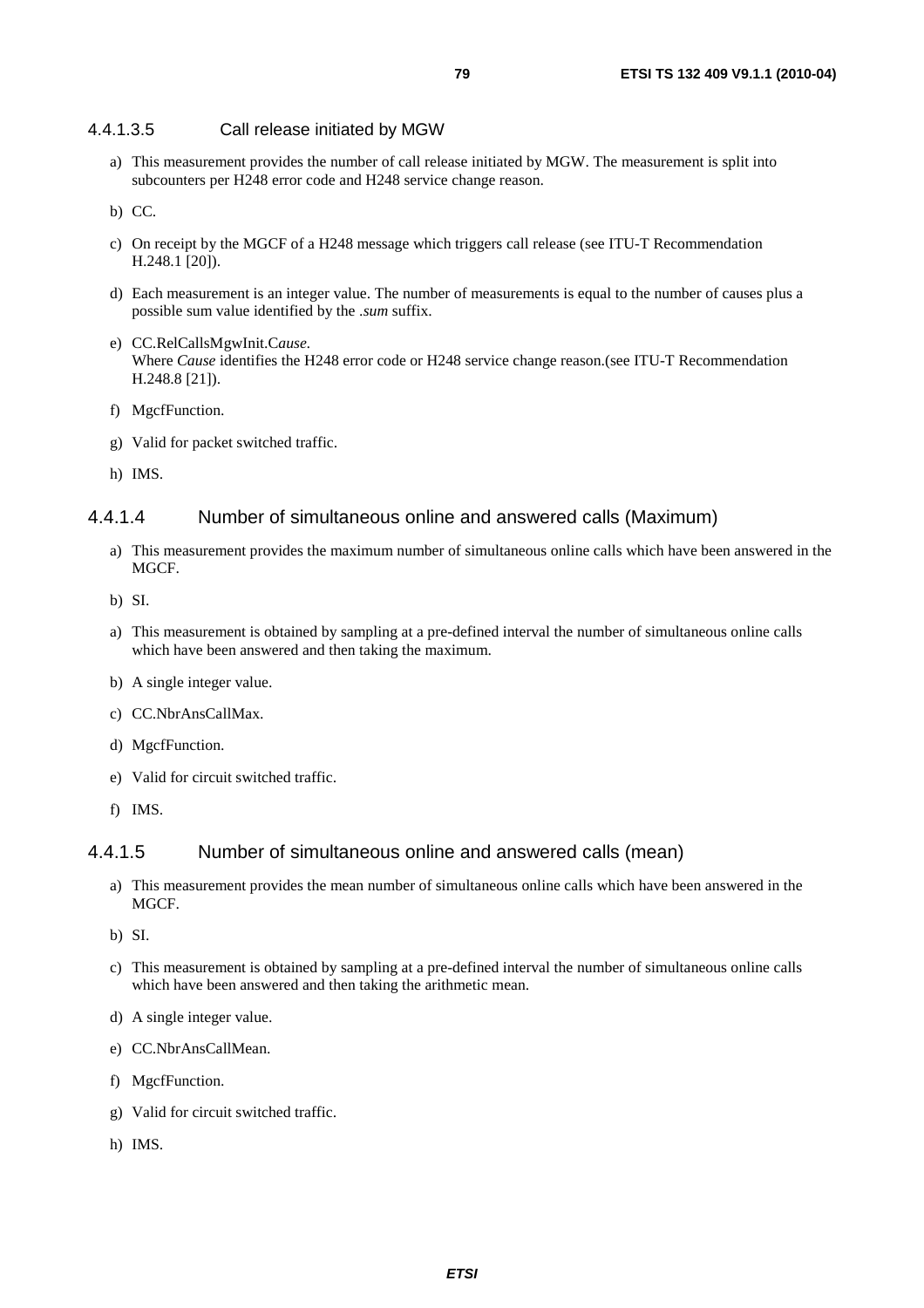The measurements related to IM-MGW is the same with CS MGW defined in 3GPP TS 32.407[29].

# 4.6 Measurements related to MRFC

## 4.6.1 Session control related measurements

The measurements defined in subclauses 4.6.1.1, 4.6.1.2 and 4.6.1.4 are subject to the "2 out of 3 approach".

## 4.6.1.1 Attempted session establishments

- a) This measurement provides the number of attempted session establishments at MRFC.
- b) CC.
- c) On receipt by the MRFC of an initial SIP\_INVITE message (see 3GPP TS 23.228 [7]).
- d) A single integer value.
- e) SC.AttSession.
- f) MrfcFunction.
- g) Valid for packet switched traffic.
- h) IMS.

## 4.6.1.2 Successful session establishments

- a) This measurement provides the number of successful session establishments at the MRFC. The measurement is split into subcounters per message type (e.g. SIP 180) indicating the successful session establishments.
- b) CC.
- c) On transmission by the MRFC of a response message (e.g. SIP\_180) indicating a successful session establishment corresponding to the initial SIP\_INVITE message (see 3GPP TS 23.228 [7]), each successful session is added to the relevant measurement according to the message type, the possible response message types are identified in 3GPP TS 24.229 [8]. The sum of all supported per message type measurements shall equal the total number of successful session establishments. In case only a subset of per message type measurements is supported, a sum subcounter will be provided first.
- d) Each measurement is an integer value. The number of measurements is equal to the number of message types plus a possible sum value identified by the .*sum* suffix.
- e) SC.SuccSession.*type*  where *type* identifies the message type.

The following subcounters with specific message types are the samples of this measurement: SC.SuccSession.180 Message type: SIP\_180<br>SC.SuccSession.200 Message type: SIP\_200 Message type: SIP\_200\_OK only if the SIP\_180 has not been sent for this session.

- f) MrfcFunction.
- g) Valid for packet switched traffic.
- h) IMS.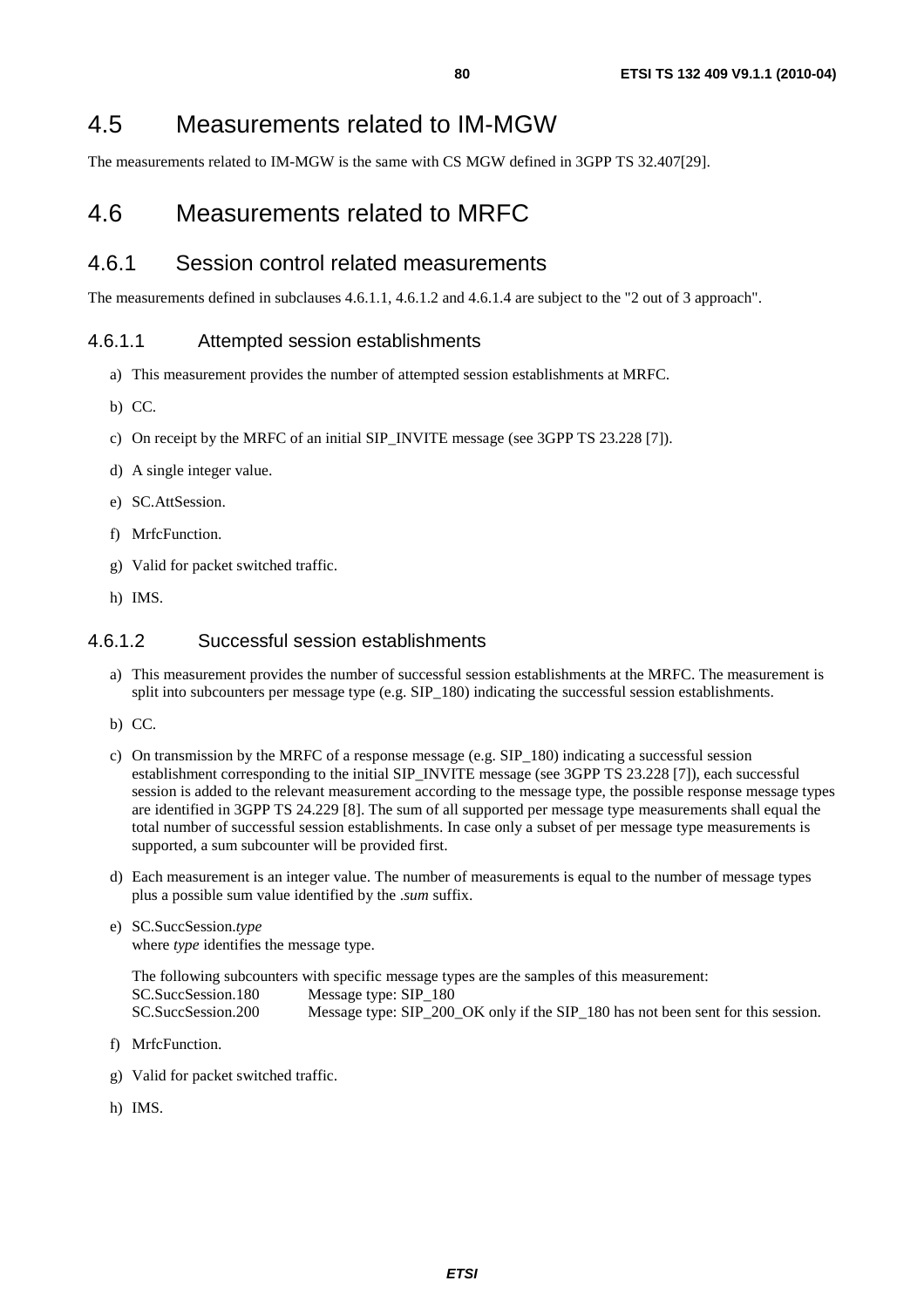#### 4.6.1.3 Answered session establishments

- a) This measurement provides the number of answered session establishments at the MRFC.
- b) CC.
- c) On transmission by the MRFC of a SIP\_200\_OK response message corresponding to the initial SIP\_INVITE messages (see 3GPP TS 23.228 [7]).
- d) A single integer value.
- e) SC.AnsSession.
- f) MrfcFunction.
- g) Valid for packet switched traffic.
- h) IMS.

#### 4.6.1.4 Failed session establishments

- a) This measurement provides the number of failed session establishments at the MRFC. The measurement is split into subcounters per response status codes.
- b) CC.
- c) On transmission by the MRFC of a response message (e.g. SIP\_430) indicating a failed session establishment corresponding to the initial SIP\_INVITE messages (see 3GPP TS 23.228 [7]), each failed session establishment is added to the relevant measurement according to the status code. The sum of all supported per status code measurements shall equal the total number of failed session establishments. In case only a subset of per cause measurements is supported, a sum subcounter will be provided first.
- d) Each measurement is an integer value. The number of measurements is equal to the number of status codes plus a possible sum value identified by the .*sum* suffix.
- e) The measurement name has the form SC.FailSession.*Cause*  where *Cause* identifies the status code.
- f) MrfcFunction.
- g) Valid for packet switched traffic.
- h) IMS.

## 4.6.2 Multi-party sessions related measurements

The measurements defined in subclauses 4.6.2.1, 4.6.2.2 and 4.6.2.4 are subject to the "2 out of 3 approach".

The measurements defined in subclauses 4.6.2.5, 4.6.2.6 and 4.6.2.7 are subject to the "2 out of 3 approach".

#### 4.6.2.1 Attempted session establishments for multi-party sessions

- a) This measurement provides the number of attempted session establishments for multi-party sessions at MRFC.
- b) CC.
- c) On receipt by the MRFC of an initial SIP\_INVITE message for the multi-party sessions service (see 3GPP TS 23.228 [7]).
- d) A single integer value.
- e) SC.AttMultipartySession.
- f) MrfcFunction.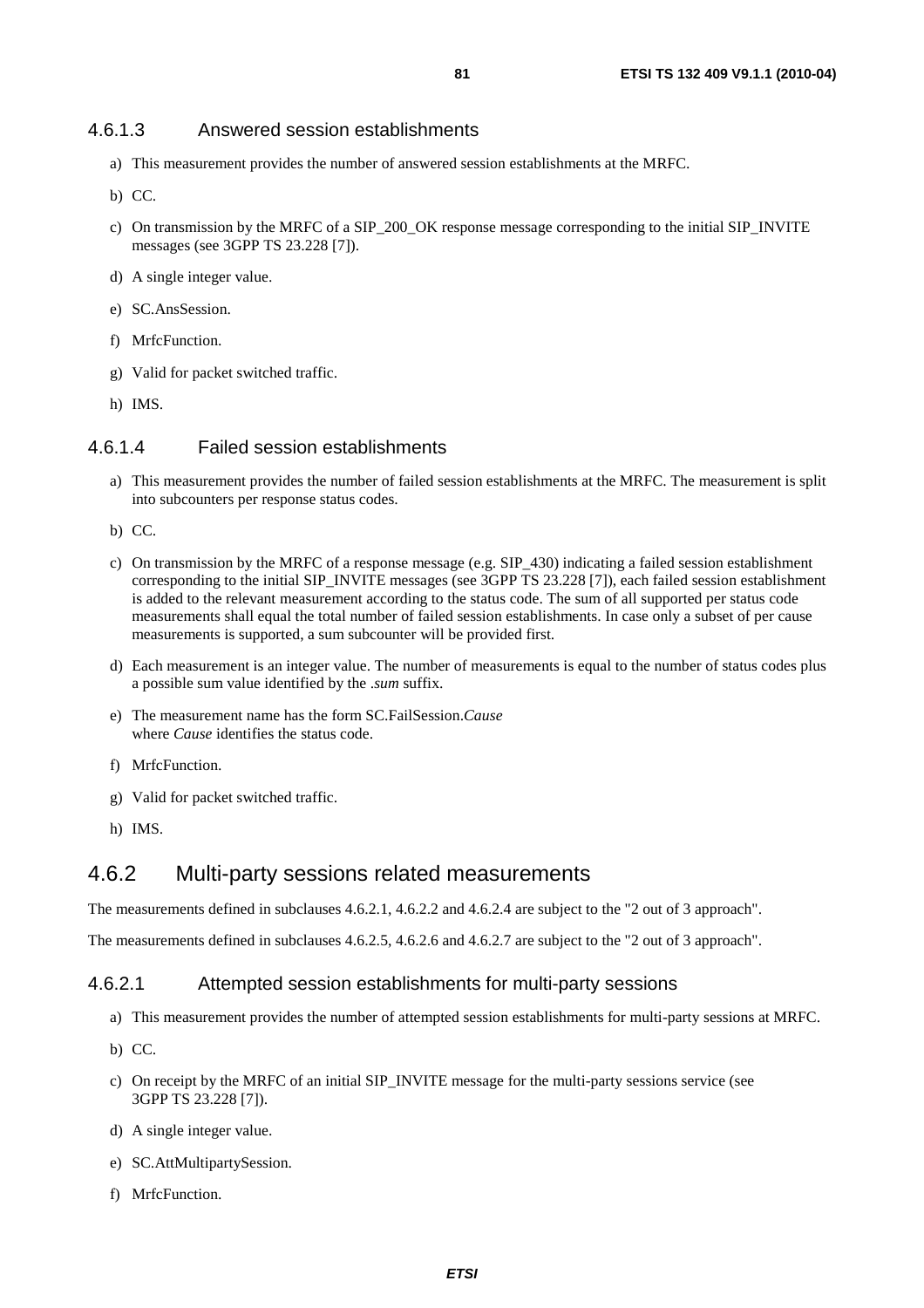- g) Valid for packet switched traffic.
- h) IMS.

#### 4.6.2.2 Successful session establishments for multi-party sessions

a) This measurement provides the number of successful session establishments for multi-party sessions at the MRFC. The measurement is split into subcounters per message type (e.g. SIP\_180) indicating the successful session establishments for multi-party sessions.

b) CC.

- c) On transmission by the MRFC of a response message (e.g. SIP 180) indicating a successful session establishment corresponding to the initial SIP\_INVITE message for the multi-party sessions service (see 3GPP TS 23.228 [7]), each successful session is added to the relevant measurement according to the message type, the possible response message types are identified in 3GPP TS 24.229 [8]. The sum of all supported per message type measurements shall equal the total number of successful session establishments for multi-party sessions. In case only a subset of per message type measurements is supported, a sum subcounter will be provided first.
- d) Each measurement is an integer value. The number of measurements is equal to the number of message types plus a possible sum value identified by the .*sum* suffix.
- e) SC.SuccMultipartySession.*type*  where *type* identifies the message type.

The following subcounters with specific message types are the samples of this measurement: SC.SuccSession.180 Message type: SIP\_180<br>SC.SuccSession.200 Message type: SIP\_200 Message type: SIP\_200\_OK only if the SIP\_180 has not been sent for this session.

- f) MrfcFunction.
- g) Valid for packet switched traffic.
- h) IMS.

### 4.6.2.3 Answered session establishments for multi-party sessions

- a) This measurement provides the number of answered session establishments for multi-party sessions at the MRFC.
- b) CC.
- c) On transmission by the MRFC of a SIP\_200\_OK response message corresponding to the initial SIP\_INVITE messages for the multi-party sessions service (see 3GPP TS 23.228 [7]).
- d) A single integer value.
- e) SC.AnsMultipartySession.
- f) MrfcFunction.
- g) Valid for packet switched traffic.
- h) IMS.

#### 4.6.2.4 Failed session establishments for multi-party sessions

- a) This measurement provides the number of failed session establishments for multi-party sessions at the MRFC. The measurement is split into subcounters per response status codes.
- b) CC.
- c) On transmission by the MRFC of a response message (e.g. SIP\_430) indicating a failed session establishment corresponding to the initial SIP\_INVITE message for the multi-party session service (see 3GPP TS 23.228 [7]),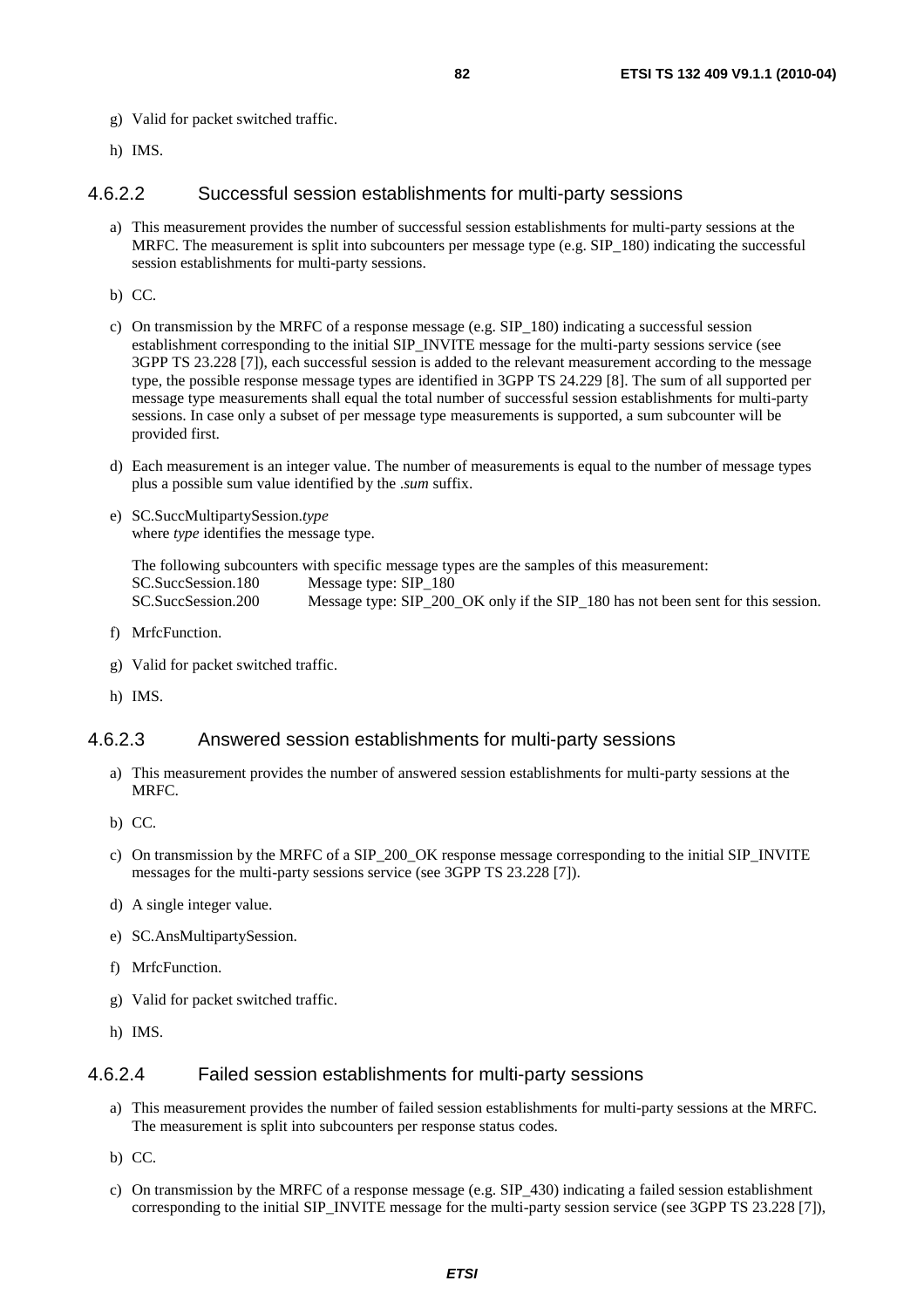each failed session establishment is added to the relevant measurement according to the status code. The sum of all supported per status code measurements shall equal the total number of failed session establishments for the multi-party sessions. In case only a subset of per cause measurements is supported, a sum subcounter will be provided first.

- d) Each measurement is an integer value. The number of measurements is equal to the number of status codes plus a possible sum value identified by the .*sum* suffix.
- e) The measurement name has the form SC.FailMultipartySession.*Cause*  where *Cause* identifies the status code.
- f) MrfcFunction.
- g) Valid for packet switched traffic.
- h) IMS.

## 4.6.2.5 Attempted event subscription procedures for multi-party sessions

- a) This measurement provides the number of attempted event subscription procedures for multi-party sessions at MRFC.
- b) CC.
- c) On receipt by the MRFC of a SIP\_SUBSCRIBE message for the multi-party sessions service (see 3GPP TS 23.228 [7] and RFC3265[22]).
- d) A single integer value.
- e) SC.AttSubscribe.
- f) MrfcFunction.
- g) Valid for packet switched traffic.
- h) IMS.

## 4.6.2.6 Successful event subscription procedures for multi-party sessions

- a) This measurement provides the number of successful event subscription procedures for multi-party sessions at MRFC.
- b) CC.
- c) On transmission by the MRFC of a SIP\_200\_OK message corresponding to the SIP\_SUBSCRIBE message for the multi-party sessions service (see 3GPP TS 23.228 [7] and RFC3265[22]).
- d) A single integer value.
- e) SC.SuccSubscribe.
- f) MrfcFunction.
- g) Valid for packet switched traffic.
- h) IMS.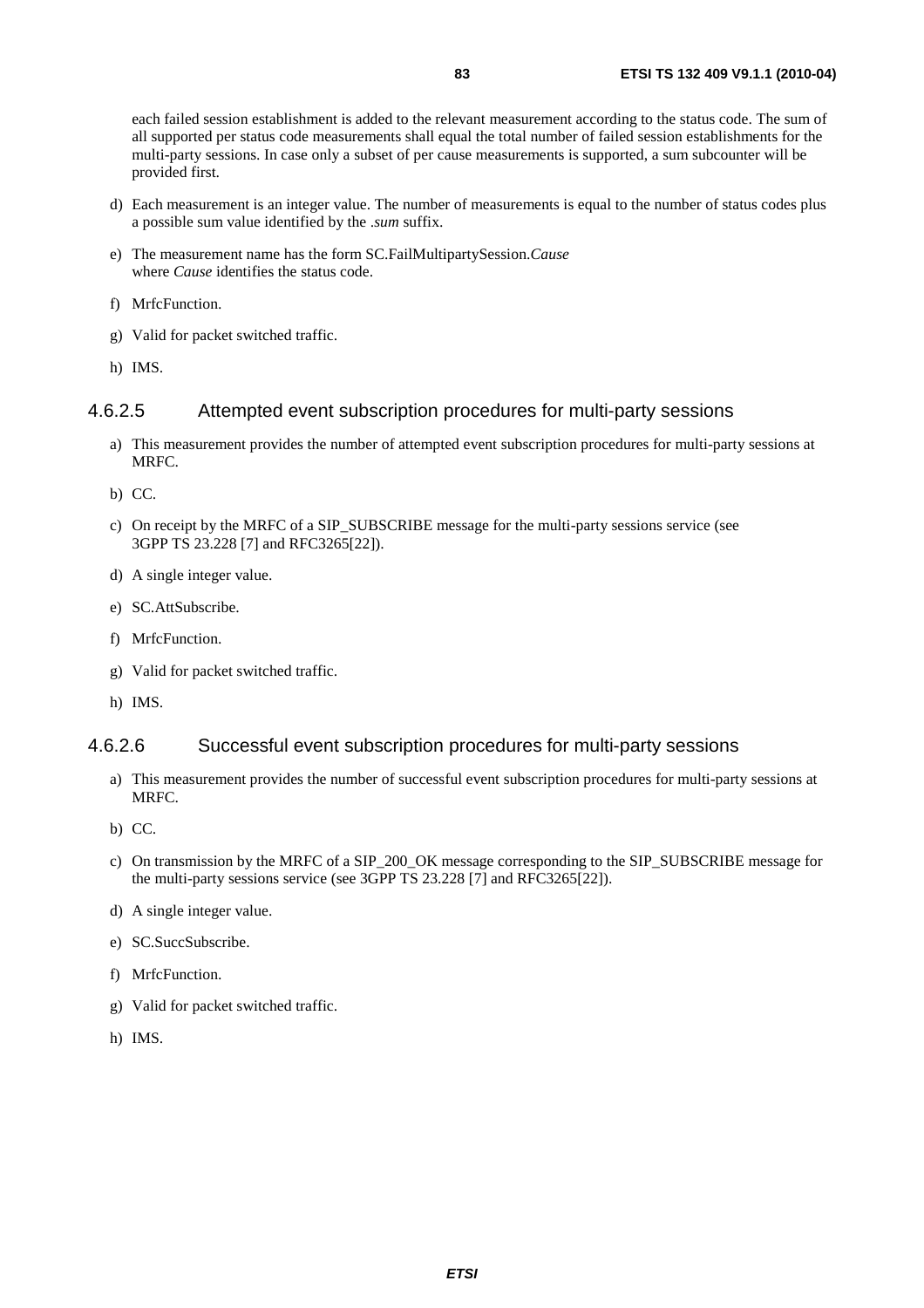## 4.6.2.7 Failed event subscription procedures for multi-party sessions

a) This measurement provides the number of failed event subscription procedures for multi-party sessions at MRFC. The measurement is split into subcounters per response status codes.

- c) On transmission by the MRFC of a response message (e.g. SIP\_430) indicating a failed event subscription procedure corresponding to the initial SIP\_SUBSCRIBE message for the multi-party session service (see 3GPP TS 23.228 [7] and RFC3265[22]), each failed event subscription procedures is added to the relevant measurement according to the status code. The sum of all supported per status code measurements shall equal the total number of failed event subscription procedures for the multi-party sessions. In case only a subset of per cause measurements is supported, a sum subcounter will be provided first.
- d) Each measurement is an integer value. The number of measurements is equal to the number of status codes plus a possible sum value identified by the .*sum* suffix.
- e) The measurement name has the form SC.FailSubscribe.*Cause*  where *Cause* identifies the status code.
- f) MrfcFunction.
- g) Valid for packet switched traffic.
- h) IMS.

## 4.6.3 Announcement service related measurements

The measurements defined in subclauses 4.6.3.1, 4.6.3.2 and 4.6.3.4 are subject to the "2 out of 3 approach".

#### 4.6.3.1 Attempted session establishments for announcements

- a) This measurement provides the number of attempted session establishments for announcements at MRFC.
- b) CC.
- c) On receipt by the MRFC of an initial SIP\_INVITE message for the announcement service (see 3GPP TS 23.228 [7]).
- d) A single integer value.
- e) SC.AttAnnounce.
- f) MrfcFunction.
- g) Valid for packet switched traffic.
- h) IMS.

#### 4.6.3.2 Successful session establishments for announcements

- a) This measurement provides the number of successful session establishments for announcements at the MRFC. The measurement is split into subcounters per message type (e.g. SIP 180) indicating the successful session establishments for announcements.
- b) CC.
- c) On transmission by the MRFC of a response message (e.g. SIP\_180) indicating a successful session establishment corresponding to the initial SIP\_INVITE message for the announcement service (see 3GPP TS 23.228 [7]), each successful session is added to the relevant measurement according to the message type, the possible response message types are identified in 3GPP TS 24.229 [8]. The sum of all supported per message type measurements shall equal the total number of successful session establishments for announcements. In case only a subset of per message type measurements is supported, a sum subcounter will be provided first.

b) CC.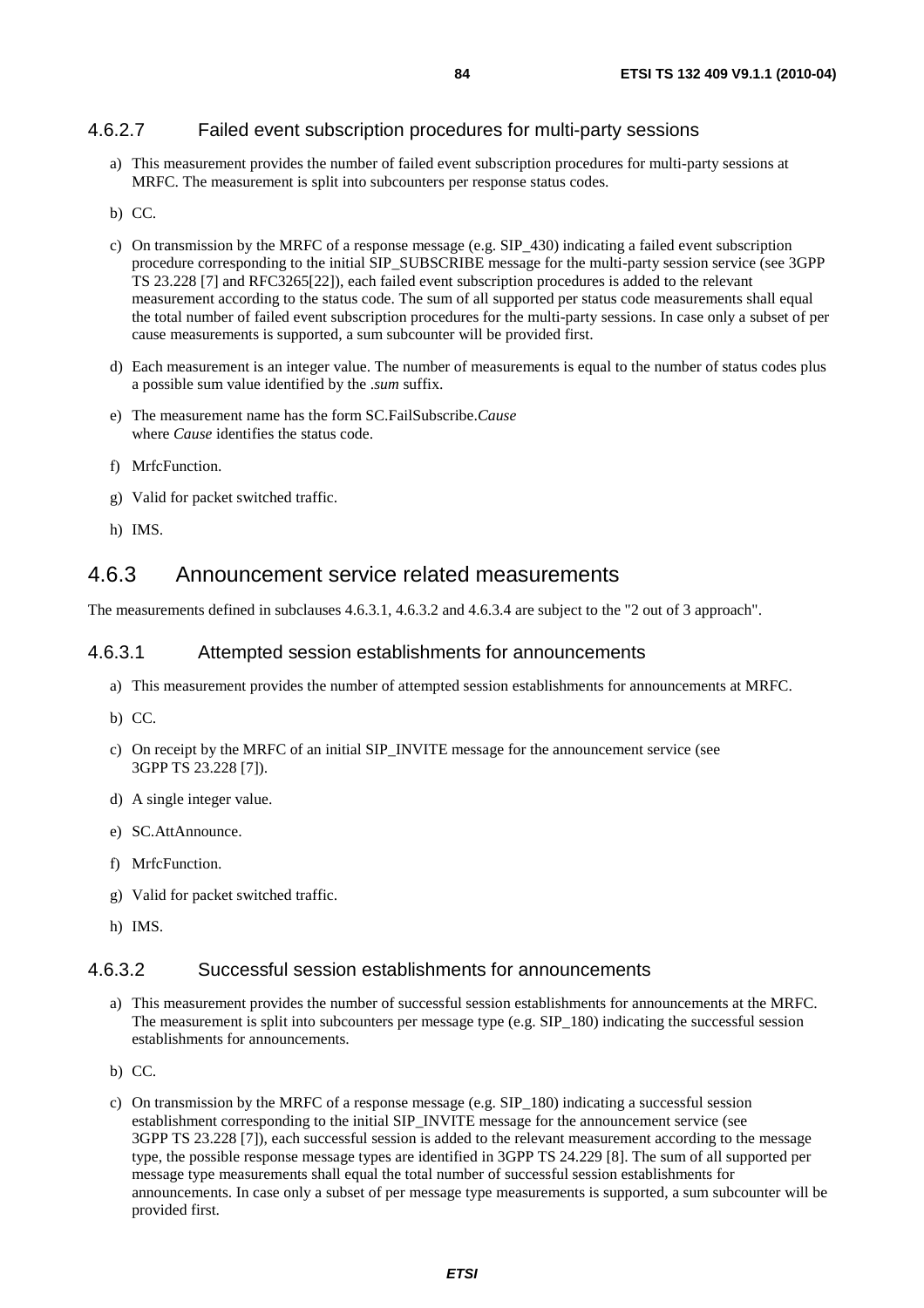- d) Each measurement is an integer value. The number of measurements is equal to the number of message types plus a possible sum value identified by the .*sum* suffix.
- e) SC.SuccAnnounce.*type*  where *type* identifies the message type.

The following subcounters with specific message types are the samples of this measurement: SC.SuccSession.180 Message type: SIP\_180 SC.SuccSession.200 Message type: SIP\_200\_OK only if the SIP\_180 has not been sent for this session.

- f) MrfcFunction.
- g) Valid for packet switched traffic.
- h) IMS.

#### 4.6.3.3 Answered session establishments for announcements

- a) This measurement provides the number of answered session establishments for announcements at the MRFC.
- b) CC.
- c) On transmission by the MRFC of a SIP\_200\_OK response message corresponding to the initial SIP\_INVITE messages for the announcement service (see 3GPP TS 23.228 [7]).
- d) A single integer value.
- e) SC.AnsAnnounce.
- f) MrfcFunction.
- g) Valid for packet switched traffic.
- h) IMS.

## 4.6.3.4 Failed session establishments for announcements

- a) This measurement provides the number of failed session establishments for announcements at the MRFC. The measurement is split into subcounters per response status codes.
- b) CC.
- c) On transmission by the MRFC of a response message (e.g. SIP\_430) indicating a failed session establishment corresponding to the initial SIP\_INVITE message for the announcement service (see 3GPP TS 23.228 [7]), each failed session establishment is added to the relevant measurement according to the status code. The sum of all supported per status code measurements shall equal the total number of failed session establishments for the announcements. In case only a subset of per cause measurements is supported, a sum subcounter will be provided first.
- d) Each measurement is an integer value. The number of measurements is equal to the number of status codes plus a possible sum value identified by the .*sum* suffix.
- e) The measurement name has the form SC.FailAnnounce.*Cause*  where *Cause* identifies the status code.
- f) MrfcFunction.
- g) Valid for packet switched traffic.
- h) IMS.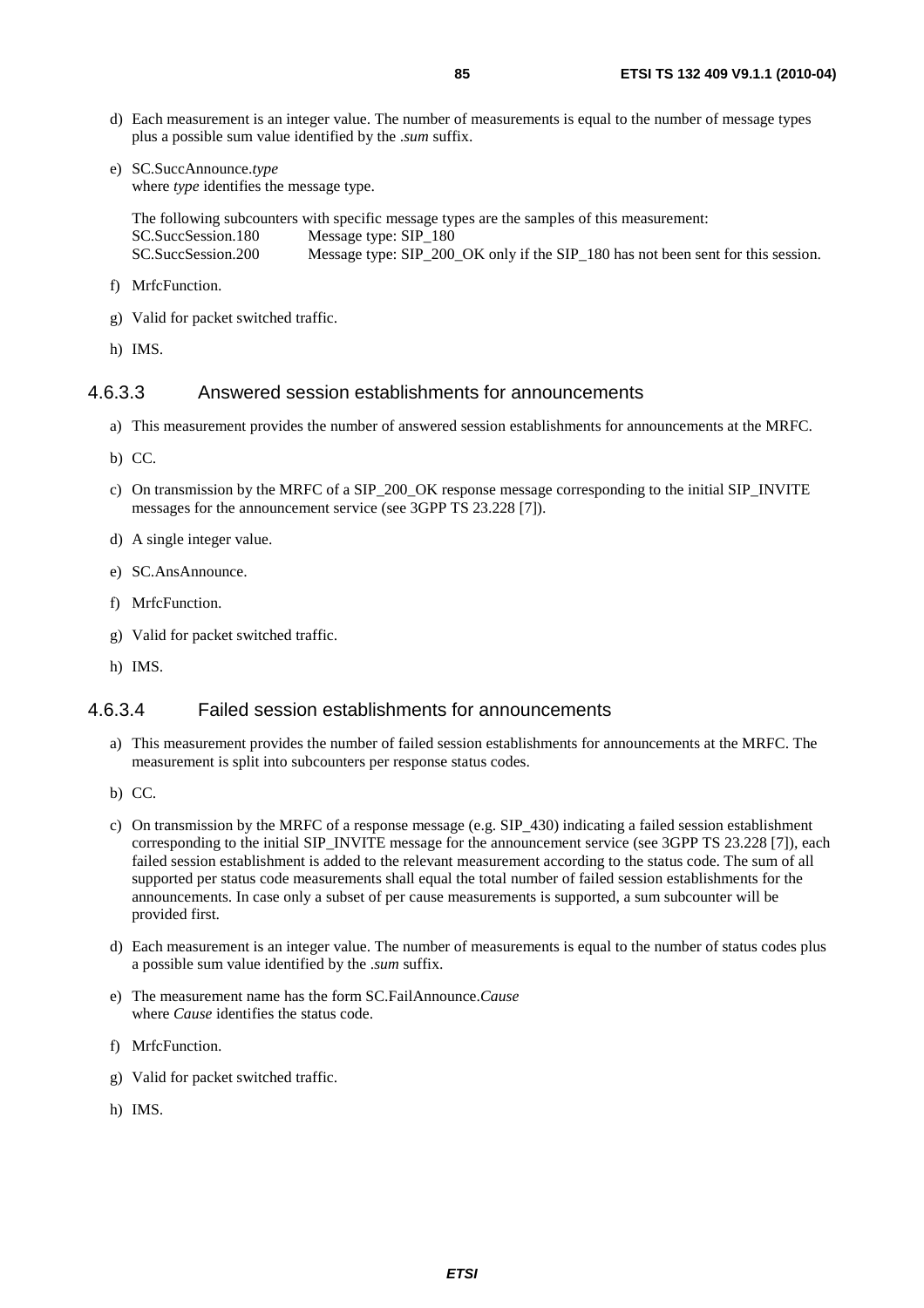## 4.6.4 Transcoding service related measurements

The measurements defined in subclauses 4.6.4.1, 4.6.4.2 and 4.6.4.4 are subject to the "2 out of 3 approach".

## 4.6.4.1 Attempted session establishments for transcoding service

- a) This measurement provides the number of attempted session establishments for transcoding service at MRFC.
- b) CC.
- c) On receipt by the MRFC of an initial SIP\_INVITE message for the transcoding service (see 3GPP TS 23.228 [7]).
- d) A single integer value.
- e) SC.AttTranscoding.
- f) MrfcFunction.
- g) Valid for packet switched traffic.
- h) IMS.

## 4.6.4.2 Successful session establishments for transcoding service

- a) This measurement provides the number of successful session establishments for transcoding service at the MRFC. The measurement is split into subcounters per message type  $(e.g.$  SIP  $\,180)$  indicating the successful session establishments for transcoding service.
- b) CC.
- c) On transmission by the MRFC of a response message (e.g. SIP\_180) indicating a successful session establishment corresponding to the initial SIP\_INVITE message for the transcoding service (see 3GPP TS 23.228 [7]), each successful session is added to the relevant measurement according to the message type, the possible response message types are identified in 3GPP TS 24.229 [8]. The sum of all supported per message type measurements shall equal the total number of successful session establishments for transcoding service. In case only a subset of per message type measurements is supported, a sum subcounter will be provided first.
- d) Each measurement is an integer value. The number of measurements is equal to the number of message types plus a possible sum value identified by the .*sum* suffix.
- e) SC.SuccTranscoding.*type*  where *type* identifies the message type.

The following subcounters with specific message types are the samples of this measurement: SC.SuccSession.180 Message type: SIP\_180 SC.SuccSession.200 Message type: SIP\_200\_OK only if the SIP\_180 has not been sent for this session.

- f) MrfcFunction.
- g) Valid for packet switched traffic.
- h) IMS.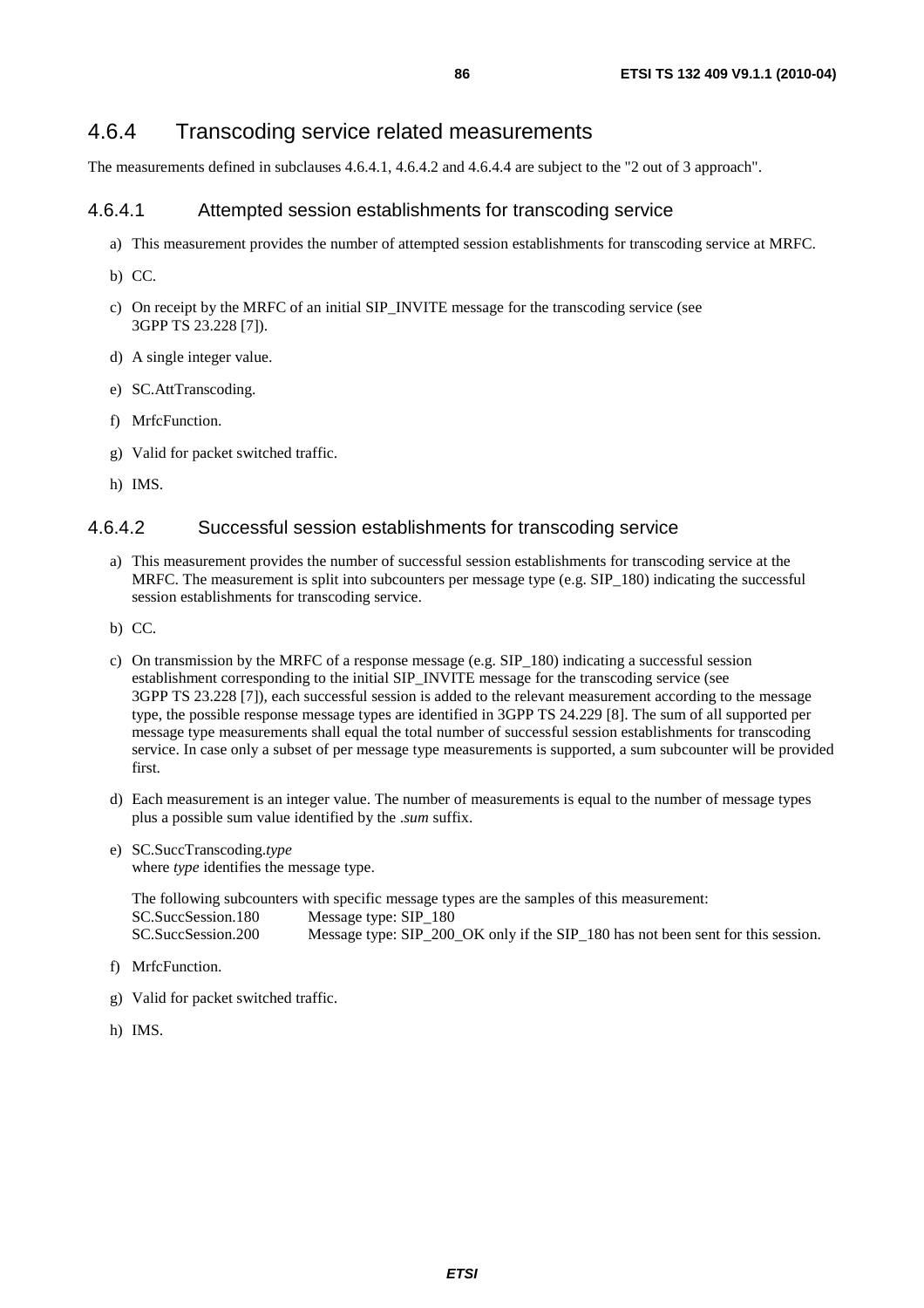#### 4.6.4.3 Answered session establishments for transcoding service

- a) This measurement provides the number of answered session establishments for transcoding service at the MRFC.
- b) CC.
- c) On transmission by the MRFC of a SIP\_200\_OK response message corresponding to the initial SIP\_INVITE messages for the transcoding service (see 3GPP TS 23.228 [7]).
- d) A single integer value.
- e) SC.AnsTranscoding.
- f) MrfcFunction.
- g) Valid for packet switched traffic.
- h) IMS.

#### 4.6.4.4 Failed session establishments for transcoding service

- a) This measurement provides the number of failed session establishments for transcoding service at the MRFC. The measurement is split into subcounters per response status codes.
- b) CC.
- c) On transmission by the MRFC of a response message (e.g. SIP\_430) indicating a failed session establishment corresponding to the initial SIP\_INVITE message for the transcoding service (see 3GPP TS 23.228 [7]), each failed session establishment is added to the relevant measurement according to the status code. The sum of all supported per status code measurements shall equal the total number of failed session establishments for the transcoding service. In case only a subset of per cause measurements is supported, a sum subcounter will be provided first.
- d) Each measurement is an integer value. The number of measurements is equal to the number of status codes plus a possible sum value identified by the .*sum* suffix.
- e) The measurement name has the form SC.FailTranscoding.*Cause*  where *Cause* identifies the status code.
- f) MrfcFunction.
- g) Valid for packet switched traffic.
- h) IMS.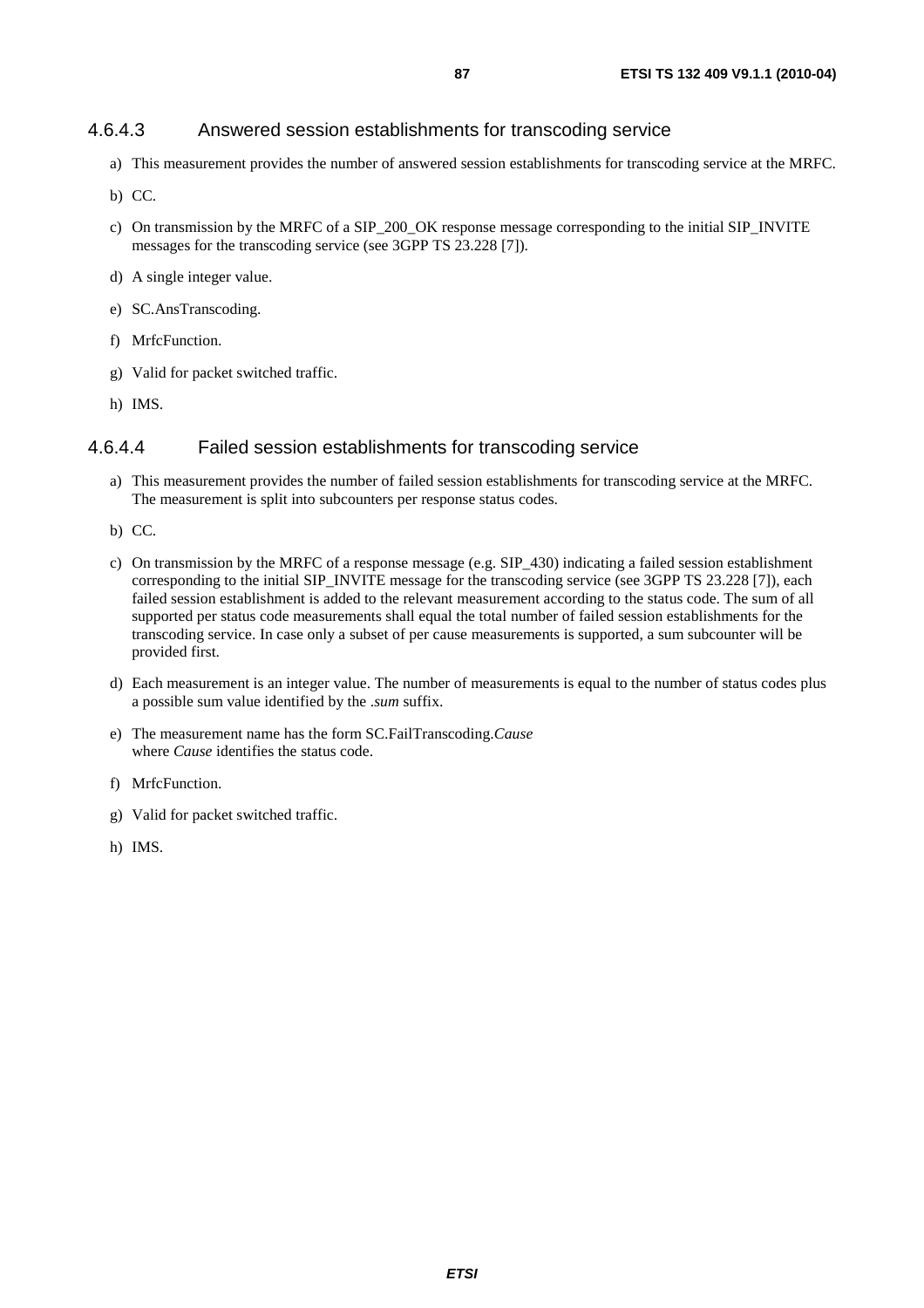# 4.7 Measurements related to MRFP

## 4.7.1 RTP related measurements

Performance Measurement definitions in this subclause are only valid if the RTP protocol is used at the MRFP.

## 4.7.1.1 Number of incoming RTP packets

- a) This measurement provides the number of incoming RTP packets at MRFP.
- b) CC.
- c) On receipt by the MRFP of a RTP packet (see RFC 3550 [23]).
- d) A single integer value.
- e) RTP.IncPacket.
- f) MrfpFunction.
- g) Valid for packet switched traffic.
- h) IMS.

## 4.7.1.2 Number of outgoing RTP packets

- a) This measurement provides the number of outgoing RTP packets at MRFP.
- b) CC.
- c) On transmission by the MRFP of a RTP packet (see RFC 3550 [23]).
- d) A single integer value.
- e) RTP.OutgPacket.
- f) MrfpFunction.
- g) Valid for packet switched traffic.
- h) IMS.

#### 4.7.1.3 Number of octets of incoming RTP packets

- a) This measurement provides the number of octets of incoming RTP packets at MRFP.
- b) DER  $(n=1)$ .
- c) This measurement is obtained by accumulating the number of incoming RTP packet octets (bytes) on receipt by the MRFP of a RTP packet (see RFC 3550 [23]).
- d) A single integer value.
- e) RTP.IncOctet.
- f) MrfpFunction.
- g) Valid for packet switched traffic.
- h) IMS.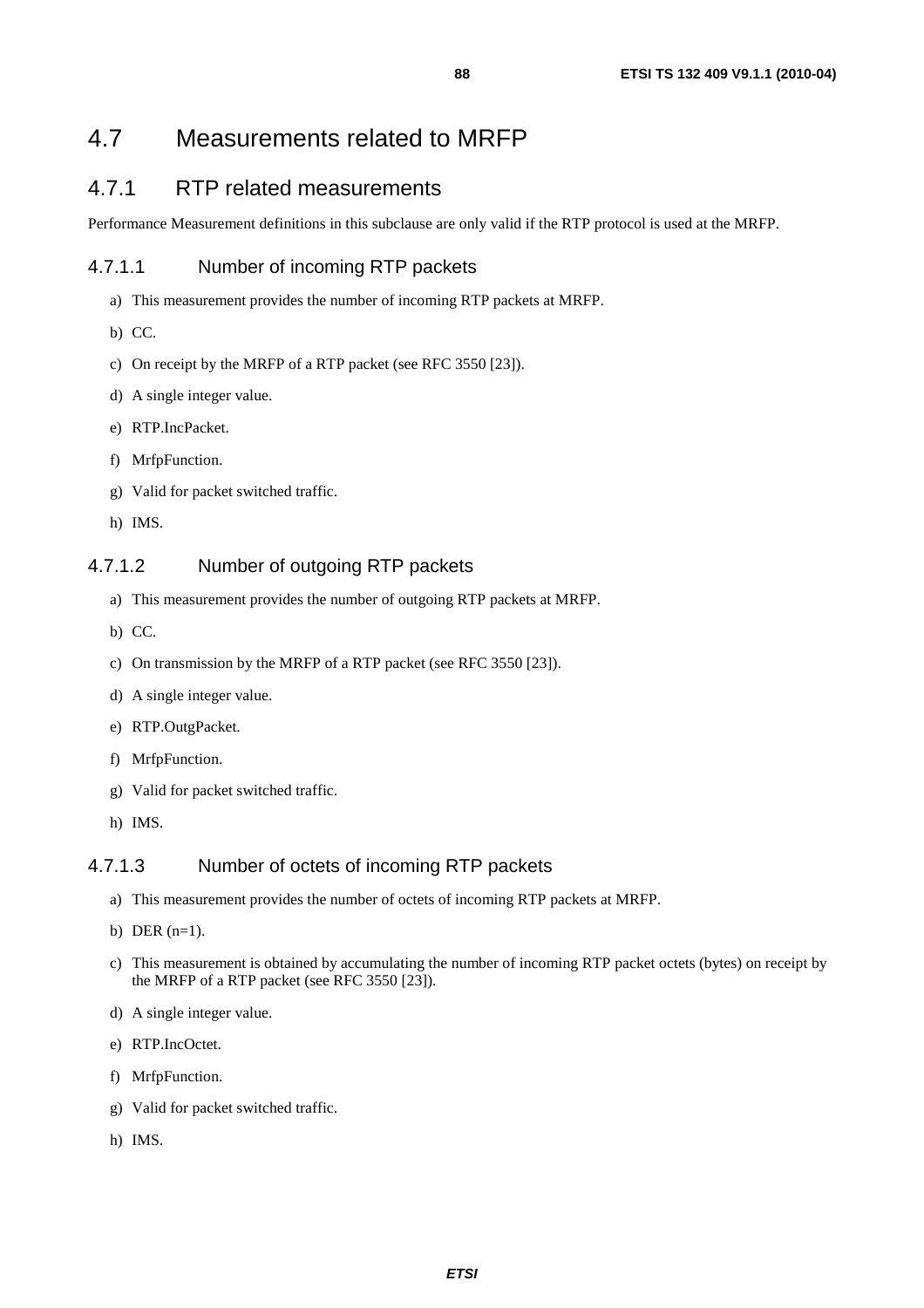## 4.7.1.4 Number of octets of outgoing RTP packets

- a) This measurement provides the number of octets of outgoing RTP packets at MRFP.
- b) DER  $(n=1)$ .
- c) This measurement is obtained by accumulating the number of outgoing RTP packet octets (bytes) on transmission by the MRFP of a RTP packet (see RFC 3550 [23]).
- d) A single integer value.
- e) RTP.OutgOctet.
- f) MrfpFunction.
- g) Valid for packet switched traffic.
- h) IMS.

## 4.7.1.5 Number of lost incoming RTP packets

- a) This measurement provides the number of lost incoming RTP packets.
- b) CC.
- c) On detection of loss of an incoming RTP packet by the MRFP (see RFC 3550 [23]).
- d) A single integer value.
- e) RTP.LostIncPacket.
- f) MrfpFunction.
- g) Valid for packet switched traffic.
- h) IMS.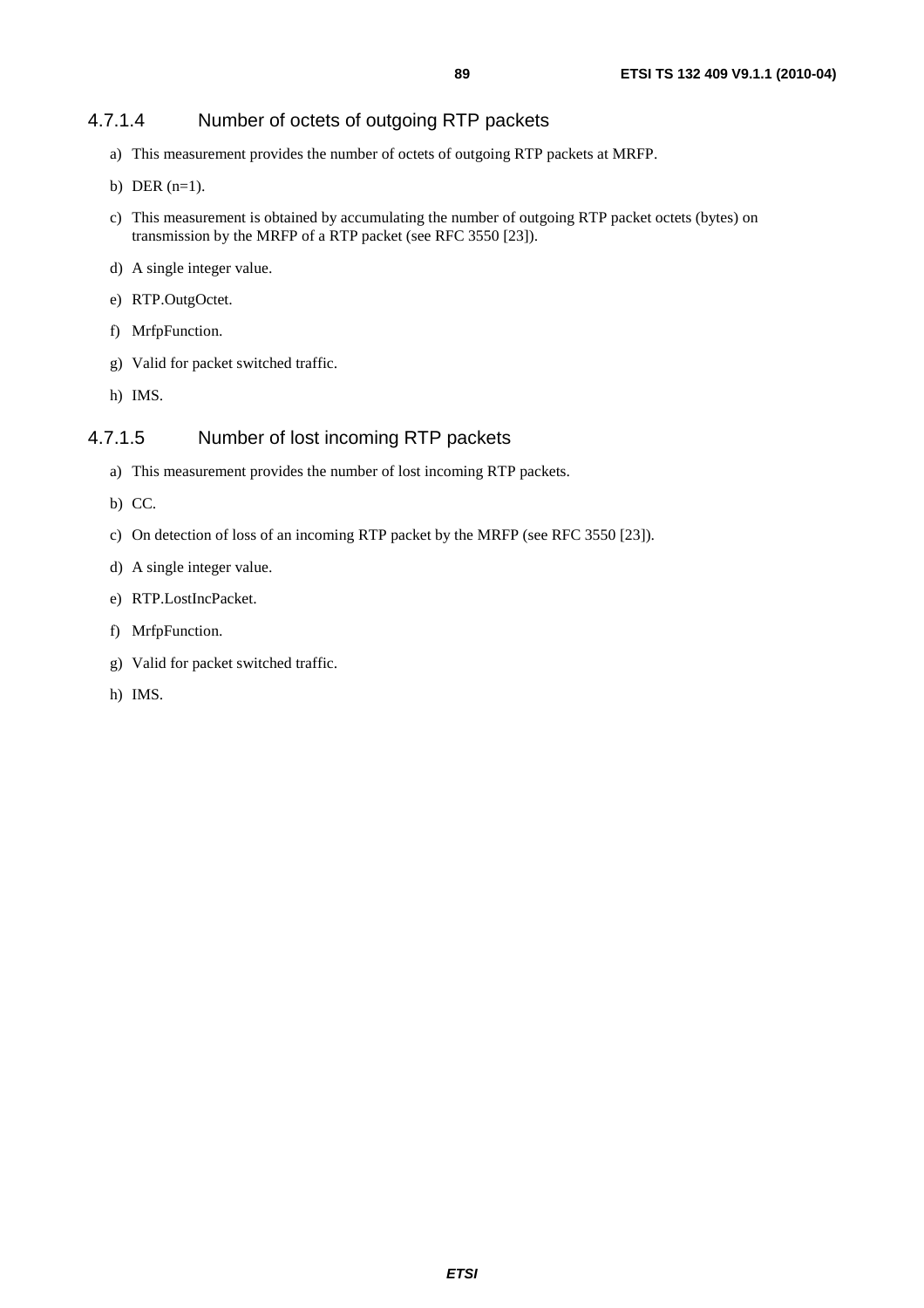# 4.8 Measurements related to PCRF

The measurements related to PDF are restricted to R6 network architecture.

Editor's note: PcrfFunction used in following text is a subject for further study of IMS NRM modelling for R7 requirements and working 3GPP/3GPP2 IMS NRM alignment.

## 4.8.1 Authorization of QoS resources related measurements

The five measurement types defined in this subclause are subject to the "4 out of 5 approach".

## 4.8.1.1 Overview

The measurements defined in subclause 4.8.1 are related to procedures of QoS resource authorization. AF initiates a Diameter transaction to PCRF for authorizing the resources in the session establishment or modification. PCRF authorizes the resources based on binding mechanism and service information.

The procedure is shown in figure 16.



**Figure 16: Resource authorization procedure**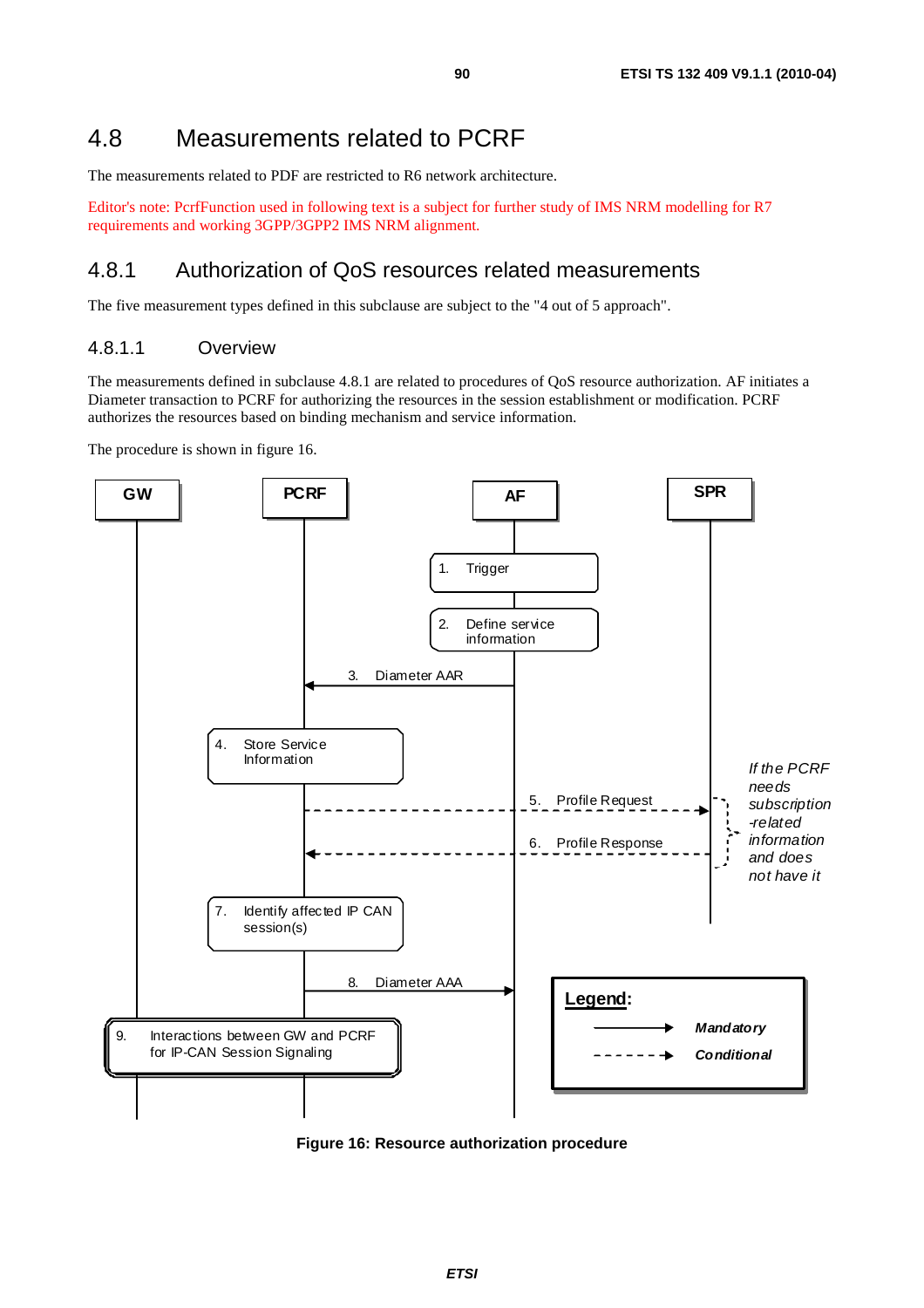### 4.8.1.2 Attempted resource authorization procedures at session establishment

a) This measurement provides the number of attempted resource authorizations initiated by AF to PCRF when establishing new sessions.

b) CC.

- c) On receipt by the PCRF of an AAR Diameter command from AF with a new session ID (see 3GPP TS 29.213[33]).
- d) A single integer value.
- e) QoS.EstabAttAARSession.
- f) PcrfFunction.
- g) Valid for packet switched traffic.
- h) IMS

### 4.8.1.3 Attempted resource authorization procedures at session modification

a) This measurement provides the number of attempted resource authorizations initiated by AF to PCRF when modifying the existing sessions.

b) CC.

- c) On receipt by the PCRF of an AAR Diameter command from AF to modify an existing session (see 3GPP TS 29.213 [33]).
- d) A single integer value.
- e) QoS.ModfAttAARSession.
- f) PcrfFunction.
- g) Valid for packet switched traffic.
- h) IMS.

#### 4.8.1.4 Successful resource authorization procedures at session establishment

- a) This measurement provides the number of successful resource authorizations initiated by AF to PCRF when establishing new sessions.
- b) CC.
- c) On transmission by the PCRF of an AAA Diameter command to AF with a new stored session ID and "2xxxx" result-code (see 3GPP TS 29.213[33], RFC 3588 [15]).
- d) A single integer value.
- e) QoS.EstabSuccAAASession.
- f) PcrfFunction.
- g) Valid for packet switched traffic.
- h) IMS.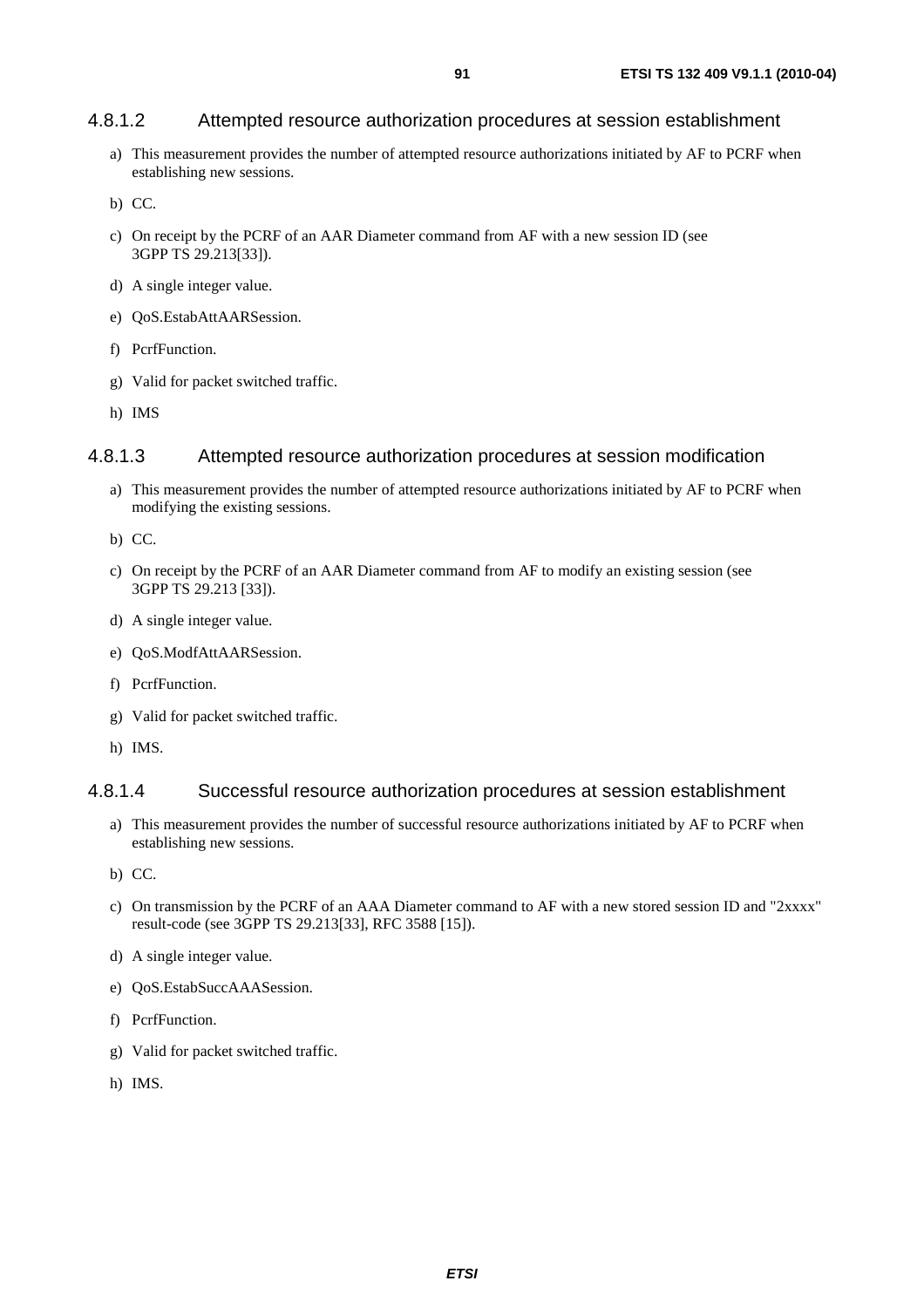#### 4.8.1.5 Successful resource authorization procedures at session modification

- a) This measurement provides the number of successful resource authorizations initiated by AF to PCRF when modifying the existing sessions.
- b) CC.
- c) On transmission by the PCRF of an AAA Diameter command to AF with an existing session ID and "2xxxx" result-code (see 3GPP TS 29.213[33], RFC 3588 [15]).
- d) A single integer value.
- e) QoS.ModfSuccAAASession.
- f) PcrfFunction.
- g) Valid for packet switched traffic.
- h) IMS.

#### 4.8.1.6 Failed resource authorization procedures

- a) This measurement provides the number of failed resource authorizations initiated by AF to PCRF.
- b) CC.
- c) On transmission by the PCRF of an AAA Diameter command to AF with non-2xxx result-code (see 3GPP TS 29.213 [33], RFC 3588 [15]). Each failed resource authorization procedure will be added to the relevant measurement according to the failure cause. Possible failure causes are included in RFC 3588 [15]. The sum of all supported per cause measurements shall equal the total number of failed resource authorization procedures. In case only a subset of per cause measurements is supported, a sum subcounter will be provided first.
- d) Each measurement is an integer value. The number of measurements is equal to the number of causes plus a possible sum value identified by the .*sum* suffix.
- e) The measurement name has the form QoS.FailAAA.*Cause* where *Cause* identifies the failure cause.
- f) PcrfFunction.
- g) Valid for packet switched traffic.
- h) IMS.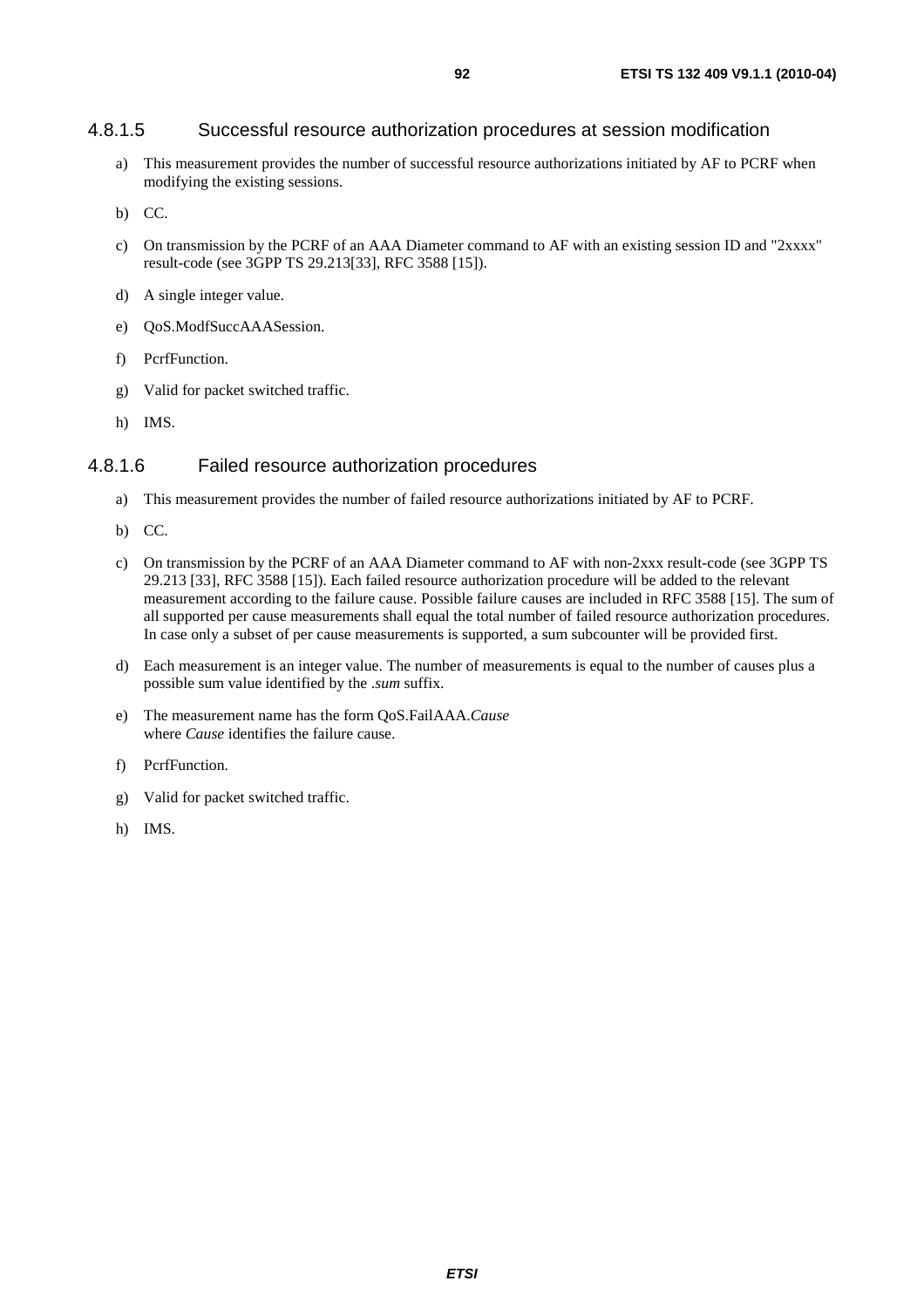## 4.8.2 Resource reservation related measurements

4.8.2.1 Void

### 4.8.2.2 Attempted resource reservation procedures

- a) This measurement provides the number of attempted resource reservation procedures initiated by GGSN to PDF.
- b) CC.
- c) On receipt by the PDF of COPS REQ message from GGSN (see 3GPP TS 29.207[13]).
- d) A single integer value.
- e) QoS.AttResRsv.
- f) PdfFunction.
- g) Valid for packet switched traffic.
- h) IMS.

## 4.8.2.3 Successful resource reservation procedures

- a) This measurement provides the number of successful resource reservation procedures initiated by GGSN to PDF.
- b) CC.
- c) On receipt by the PDF of a COPS RPT message from GGSN indicating a successful resource reservation procedure (see 3GPP TS 29.207[13]).
- d) A single integer value.
- e) QoS.SuccResRsv.
- f) PdfFunction.
- g) Valid for packet switched traffic.
- h) IMS.

#### 4.8.2.4 Failed resource reservation procedures by PDF

- a) This measurement provides the number of resource reservation failures caused by the authorization failure in PDF. This measurement is split into subcounters per failure cause.
- b) CC.
- c) On transmission by the PDF of a COPS DEC message containing both an INSTALL and a REMOVE decisions to GGSN (see 3GPP TS 29.207[13]).
- d) Three integer values.
- e) QoS.FailResRsvPdf.1 Failure cause "NoCorrespondingSession".

QoS.FailResRsvPdf.2 Failure cause "InvalidBundling".

QoS.FailResRsvPdf.3 Failure cause "AuthorisationFailure".

- f) PdfFunction.
- g) Valid for packet switched traffic.
- h) IMS.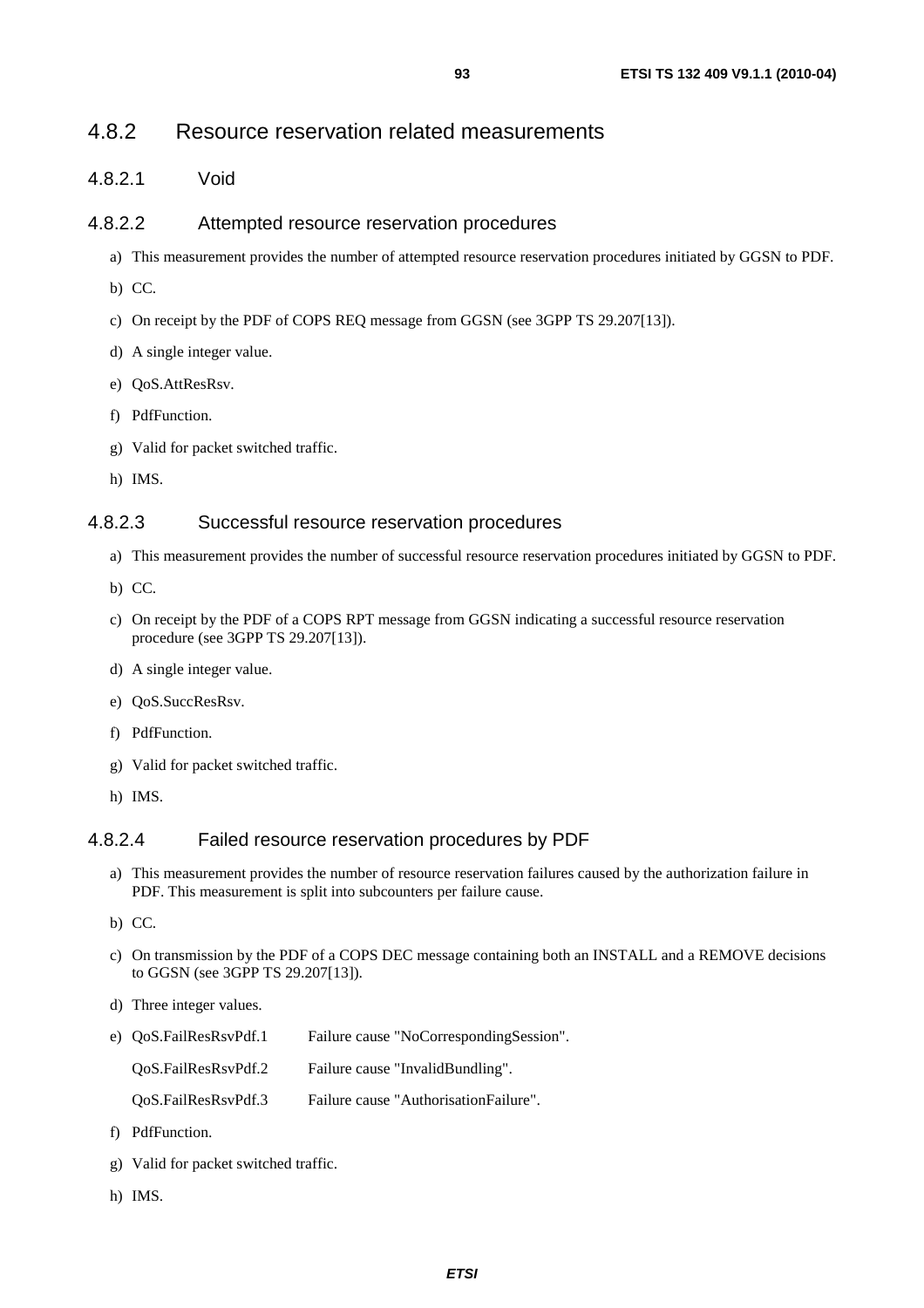## 4.8.2.5 Failed resource reservation procedures by GGSN

- a) This measurement provides the number of resource reservation failures caused by the enforcement failure in GGSN.
- b) CC.
- c) On receipt by the PDF of a COPS RPT message with a failure result from GGSN, corresponding to the transmission of the COPS DEC message containing only an INSTALL decision to GGSN (see 3GPP TS 29.207 [13]).
- d) A single integer value.
- e) QoS.FailResRsvGgsn.
- f) PdfFunction.
- g) Valid for packet switched traffic.
- h) IMS.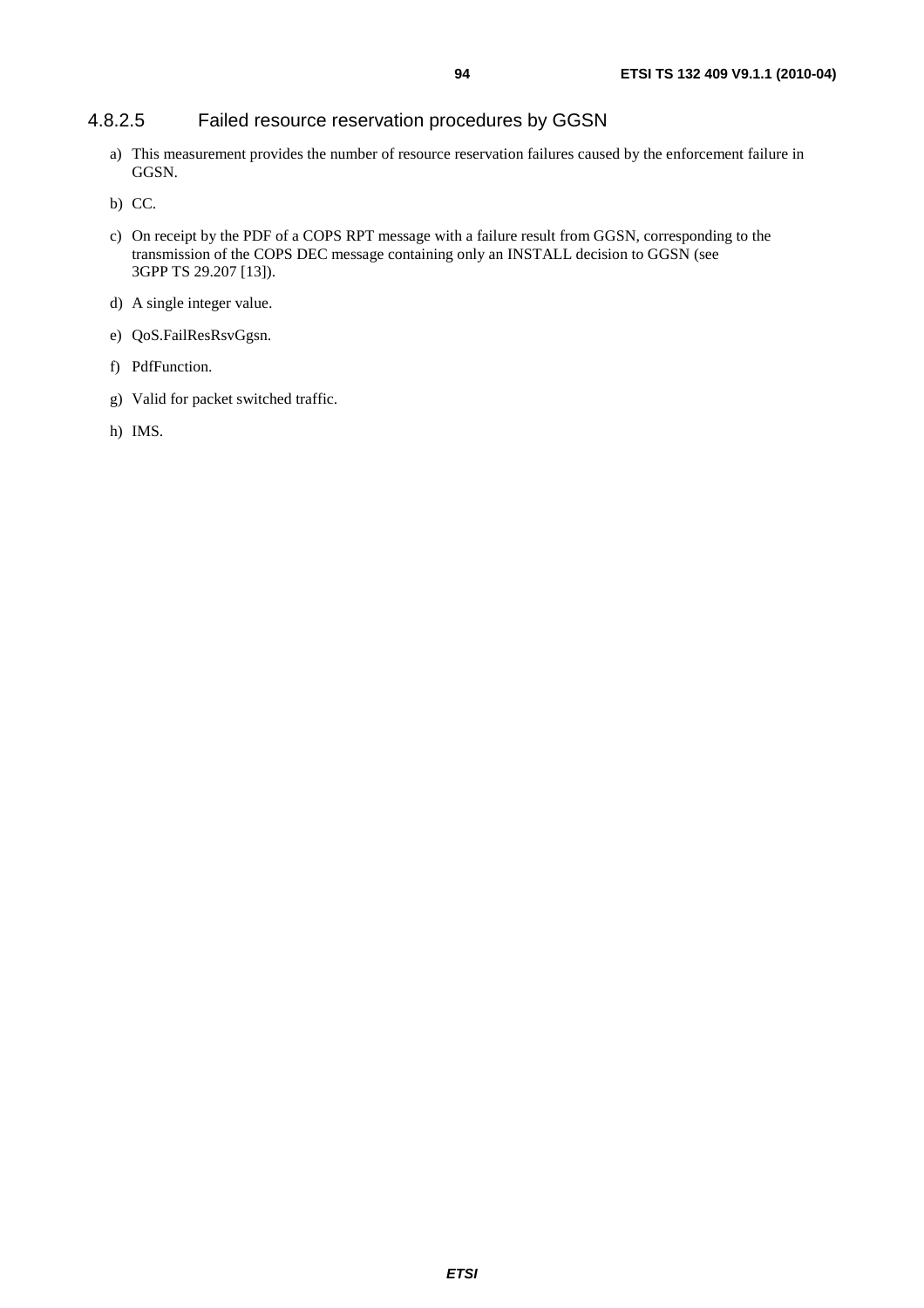## 4.8.3 IP-CAN session modification related measurements

The measurements defined in subclauses 4.8.3.1, 4.8.3.2 and 4.8.3.3 are subject to the "2 out of 3 approach".

### 4.8.3.1 Attempted IP-CAN session modification

- a) This measurement provides the number of attempted IP-CAN session modifications procedures initiated by UE.
- b) CC.
- c) On receipt by the PCRF of a Credit-Control-Request(CCR) Diameter command from PCEF to modify an existing IP-CAN session initiated by UE (PCC Rule Provisioning in PULL Mode) (see 3GPP TS 29.213 [33], 3GPP TS 29.212[32]).
- d) A single integer value.
- e) QoS.ModfAttCCR.
- f) PcrfFunction.
- g) Valid for packet switched traffic.
- h) IMS.

#### 4.8.3.2 Successful IP-CAN session modification

- a) This measurement provides the number of successful IP-CAN session modifications procedures initiated by UE.
- b) CC.
- c) On transmission by the PCRF of a Credit-Control-Answer(CCA) Diameter command to PCEF with an existing session ID and "2xxx" result-code in the UE-Initiated IP-CAN session modification procedures(PCC Rule Provisioning in PULL Mode) (see 3GPP TS 29.212[32], 3GPP TS 29.213[33], RFC 3588 [15]).
- d) A single integer value.
- e) QoS.ModfSuccCCA.
- f) PcrfFunction.
- g) Valid for packet switched traffic.
- h) IMS.

## 4.8.3.3 Failed IP-CAN session modification

- a) This measurement provides the number of failed IP-CAN session modifications procedures initiated by UE. The measurement is split into subcounters per the reject cause.
- b) CC.
- c) On transmission by the PCRF of a Credit-Control-Answer(CCA) Diameter command to PCEF with non-2xxx result-code in the UE-Initiated IP-CAN session modification procedures (PCC Rule Provisioning in PULL Mode) (see 3GPP TS 29.212 [32], 3GPP TS 29.213[33], RFC 3588 [15]). Each failed IP-CAN session modification will be added to the relevant measurement according to the failure cause. Possible failure causes are included in RFC 3588 [15]. The sum of all supported per cause measurements shall equal the total number of failed resource authorization procedures. In case only a subset of per cause measurements is supported, a sum subcounter will be provided first.
- d) Each measurement is an integer value. The number of measurements is equal to the number of causes supported plus a possible sum value identified by the .sum suffix.
- e) QoS.ModfFailCCA.*Cause*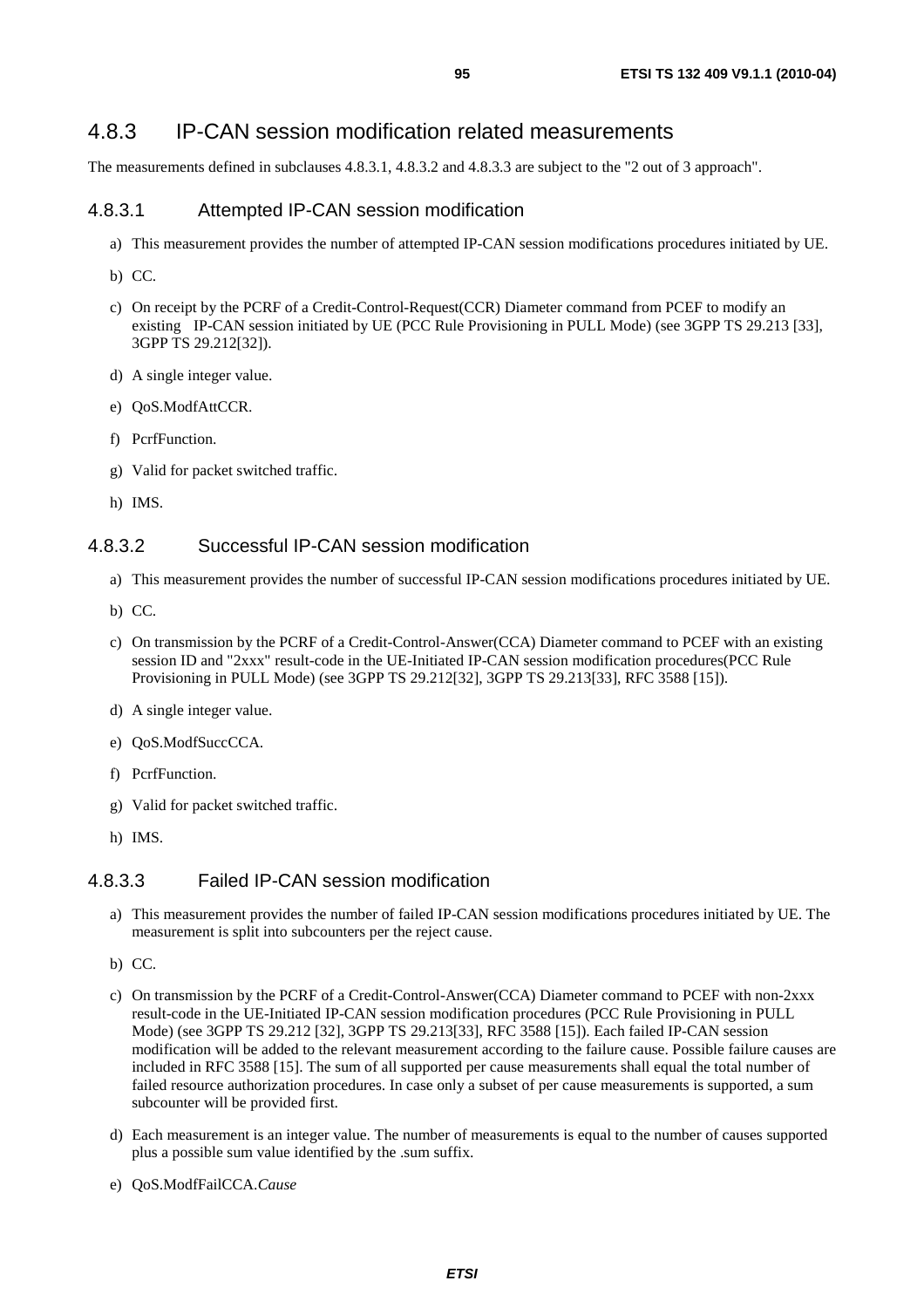- a) where *Cause* identifies the failure cause.
- f) PcrfFunction.
- g) Valid for packet switched traffic.
- h) IMS.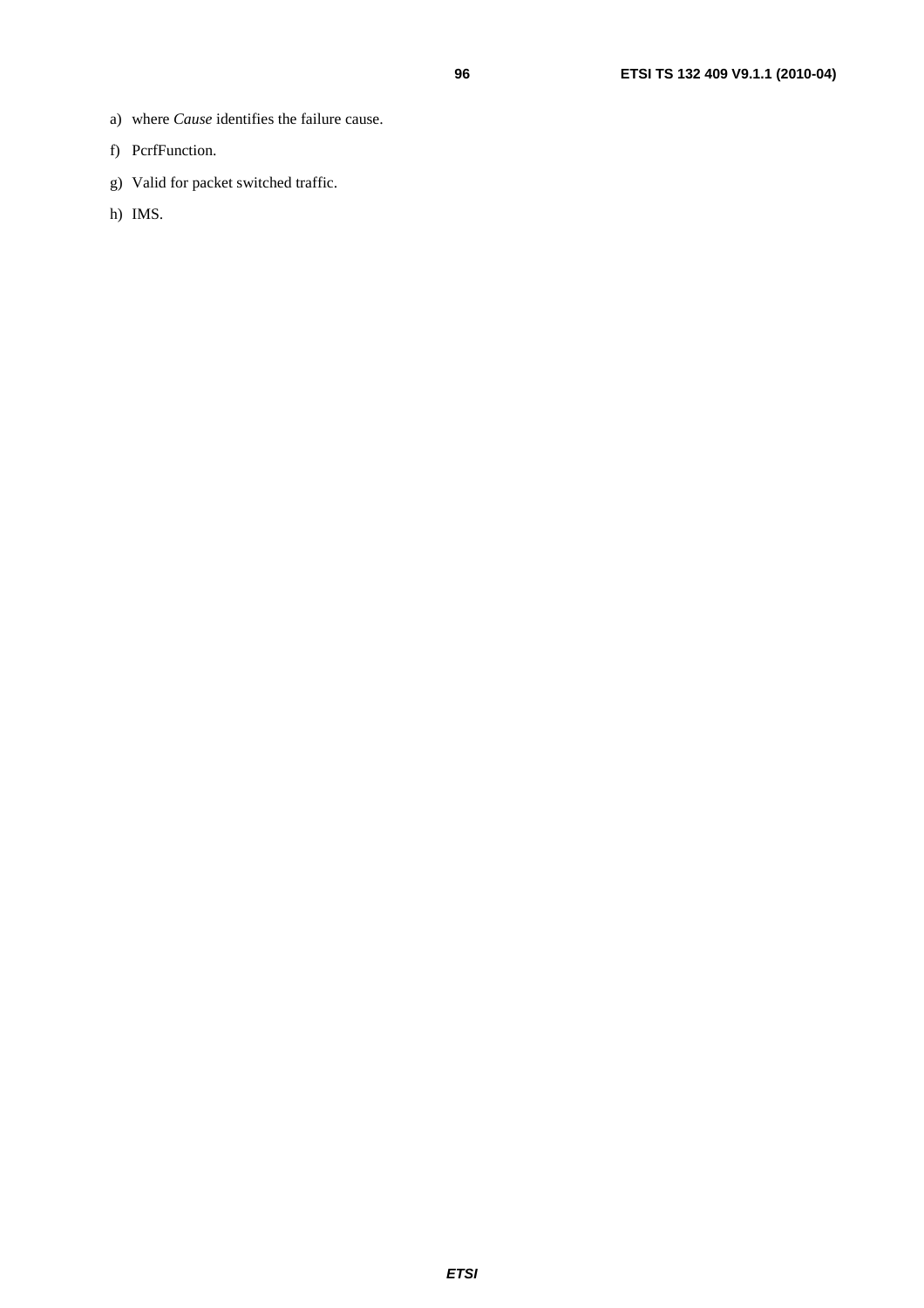## 4.8.3 PDP context modification related measurements

The measurements defined in subclauses 4.8.3.1, 4.8.3.2 and 4.8.3.3 are subject to the "2 out of 3 approach".

### 4.8.3.1 Attempted authorization of PDP context modification

- i) This measurement provides the number of attempted authorizations of PDP context modifications initiated by GGSN.
- j) CC.
- k) On receipt by the PDF of a COPS REQ message from GGSN to authorize a PDP context modification request (see 3GPP TS 29.207 [13]).
- l) A single integer value.
- m) QoS.AttPdpContextModfAuth.
- n) PdfFunction.
- o) Valid for packet switched traffic.
- p) IMS.

#### 4.8.3.2 Successful authorization of PDP context modification

- i) This measurement provides the number of successful authorizations of PDP context modifications initiated by GGSN.
- j) CC.
- k) On transmission by the PDF of a COPS DEC message containing only an INSTALL decision to GGSN, in response to a PDP context modification request from GGSN, indicating a successful authorization of PDP context modification (see 3GPP TS 29.207 [13]).
- l) A single integer value.
- m) QoS.SuccPdpContextModfAuth.
- n) PdfFunction.
- o) Valid for packet switched traffic.
- p) IMS.

#### 4.8.3.3 Failed authorization of PDP context modification

- i) This measurement provides the number of failed authorizations of PDP context modifications initiated by GGSN.
- j) CC.
- k) On transmission by the PDF of a COPS DEC message containing an INSTALL decision and a REMOVE decision to GGSN, corresponding to the receipt of the PDP context modification request from GGSN (see 3GPP TS 29.207 [13]).
- l) A single integer value.
- m) QoS.FailPDPContextModfAuth.
- n) PdfFunction.
- o) Valid for packet switched traffic.
- p) IMS.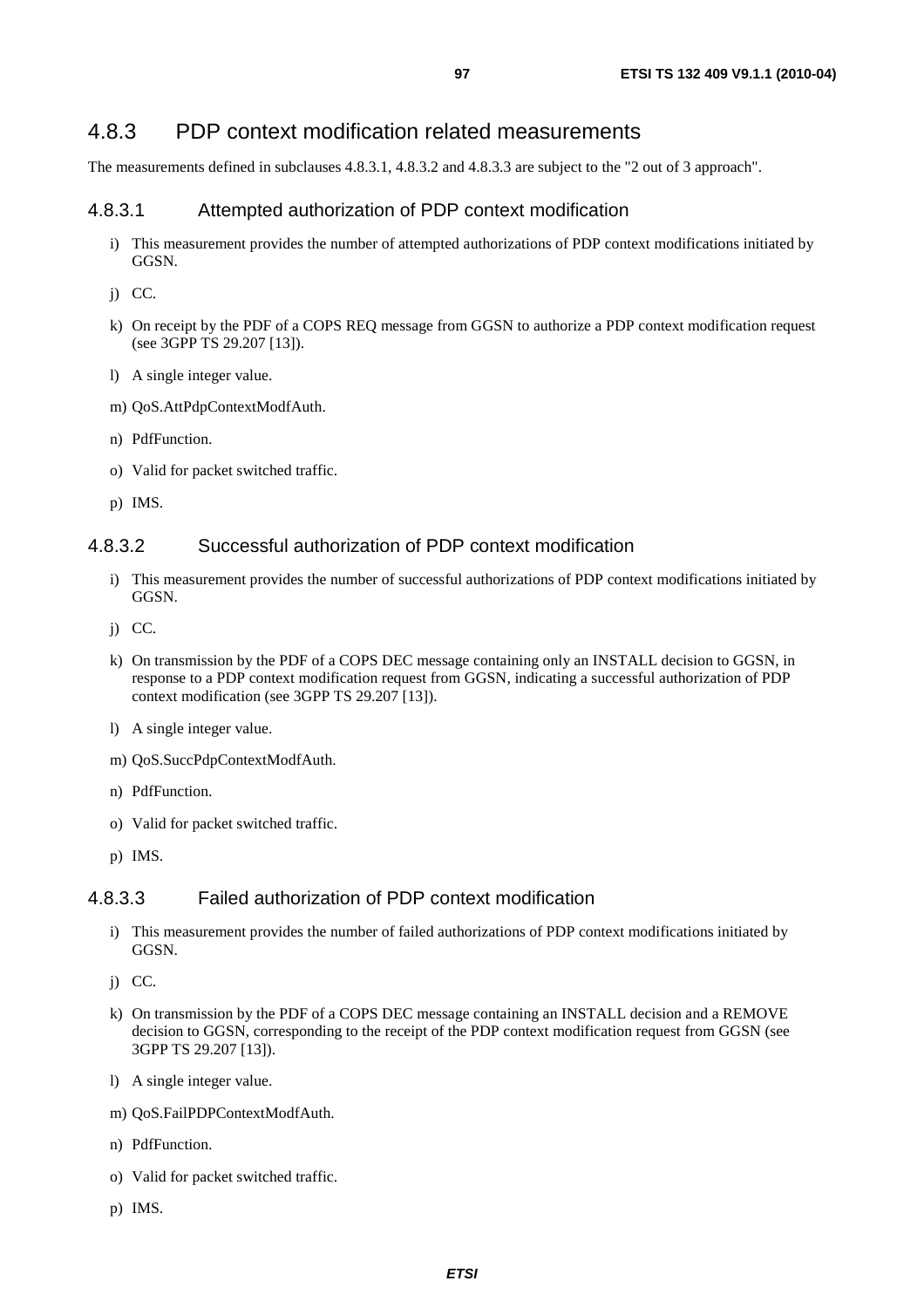## 4.8.3.4 Indication of PDP context modification

- a) This measurement provides the number of PDP context modifications to/from 0kbps initiated by GGSN.
- b) CC.
- c) On receipt by the PDF of a COPS RPT message indicating the PDP context modification to/from 0kbps from GGSN (see 3GPP TS 29.207 [13]).
- d) A single integer value.
- e) QoS.IndPdpContextModf.
- f) PdfFunction.
- g) Valid for packet switched traffic.
- h) IMS.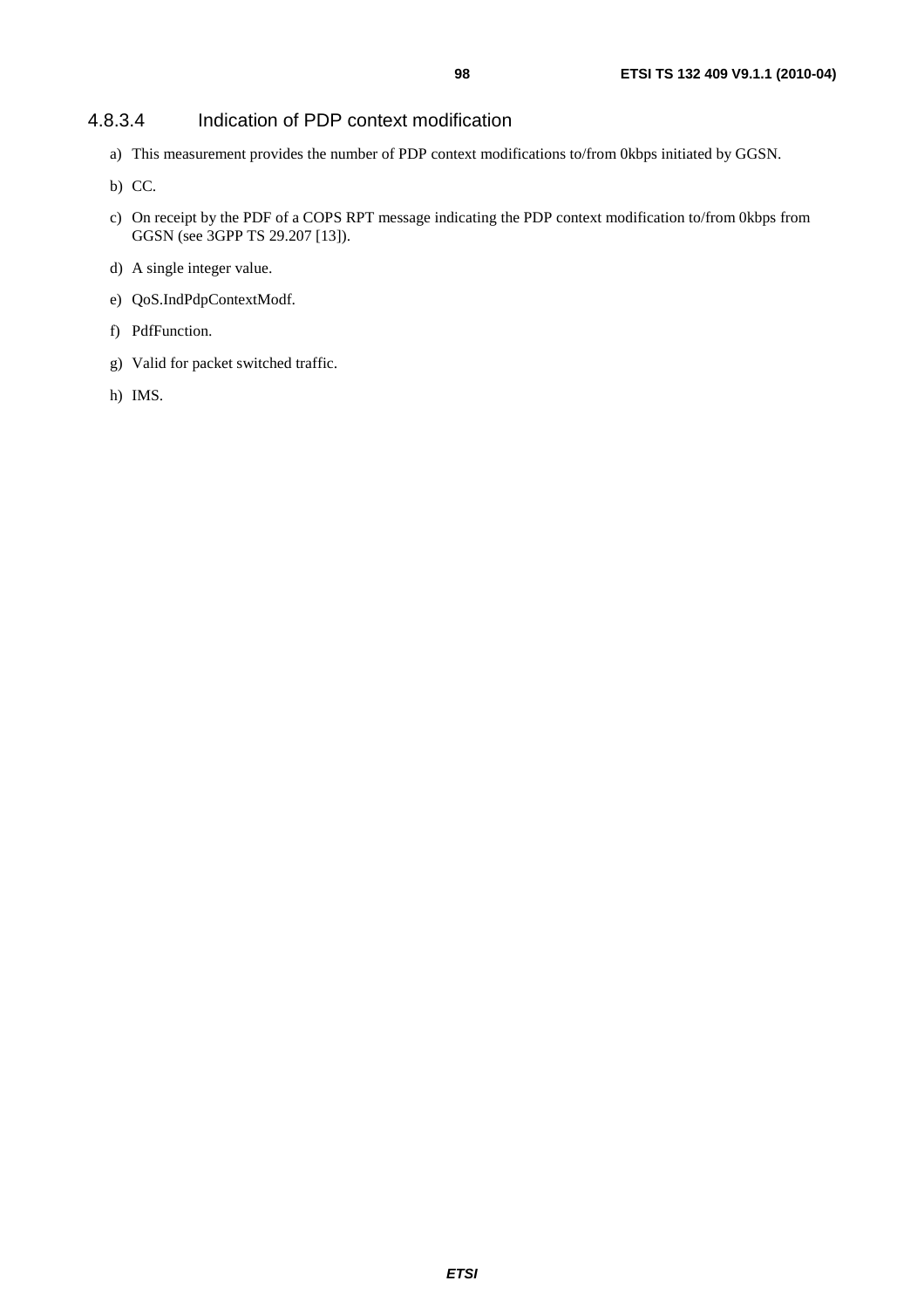# 4.9 Measurements related to SLF

## 4.9.1 All routing information interrogations related measurements

## 4.9.1.1 Attempted routing information interrogation procedures

a) This measurement provides the number of all routing information interrogation requests received by the SLF via all diameter application interfaces. The diameter interfaces can be Dx interface, Dh interface or Dw interface.

b) CC.

- c) On receipt by the SLF of a routing information interrogation request diameter message from all diameter interfaces (see 3GPP TS 23.228 [7] and RFC 3588[15]).
- d) A single integer value.
- e) RII.AttAll.
- f) SlfFunction.
- g) Valid for packet switched traffic.
- h) IMS.

## 4.9.1.2 Successful routing information interrogation procedures

- a) This measurement provides the number of all successful routing information interrogation responses sent by the SLF via all diameter application interfaces. The diameter interfaces can be Dx interface, Dh interface or Dw interface.
- b) CC.
- c) On transmission by the SLF of a routing information interrogation response diameter message with the Result-Code AVP set to DIAMETER\_REDIRECT\_INDICATION via all diameter interfaces, indicating a successful routing information interrogation (see 3GPP TS 23.228 [7] and RFC 3588 [15]).
- d) A single integer value.
- e) RII.SuccAll
- f) SlfFunction.
- g) Valid for packet switched traffic.
- h) IMS.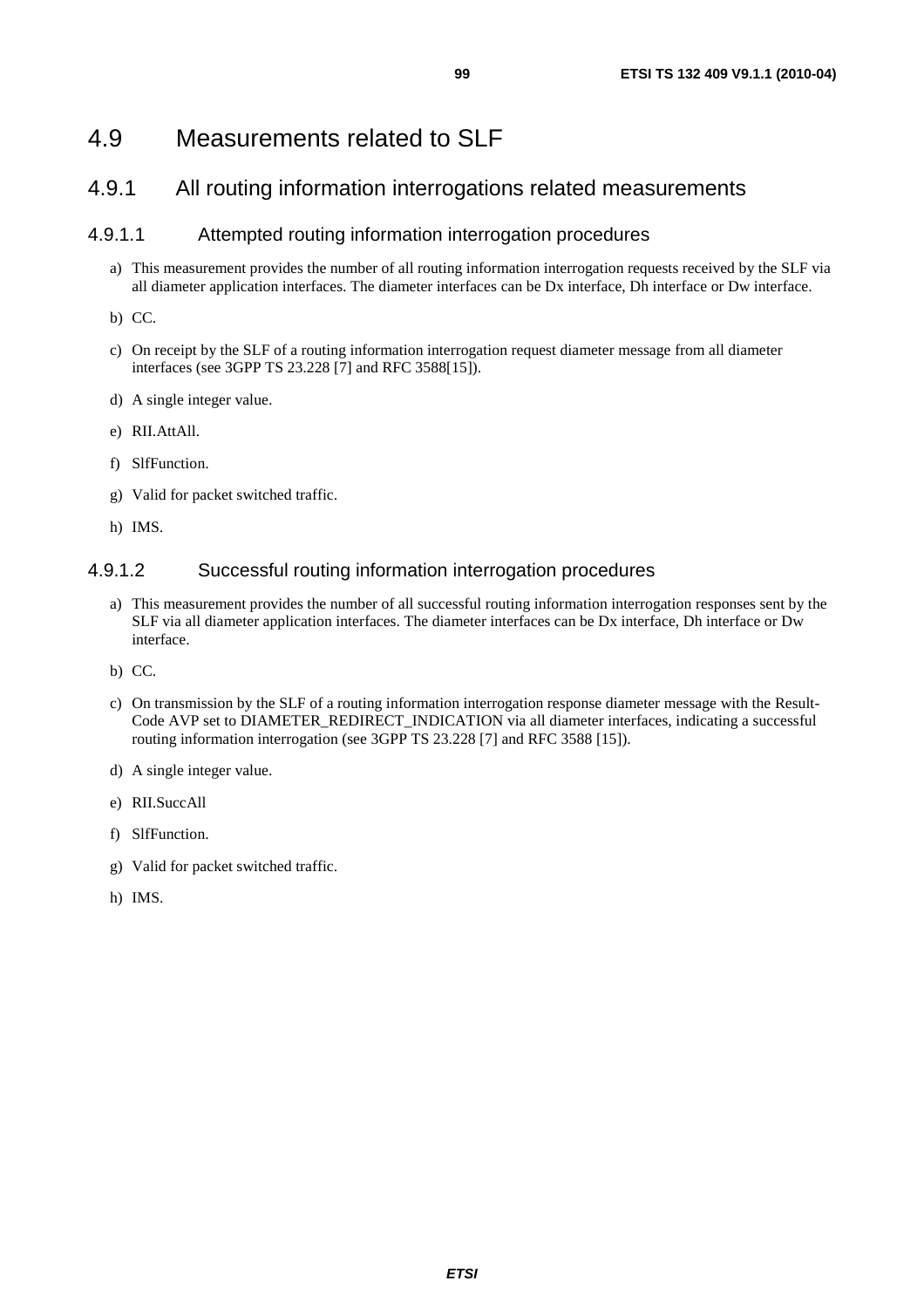## 4.9.2 Routing information interrogation from CSCF related measurements

## 4.9.2.1 Overview

The performance measurements defined in subclause 4.9.2 are related to routing information interrogations at the SLF from CSCF.



**Figure 18: Routing information interrogation procedure from CSCF** 

## 4.9.2.2 Attempted routing information interrogation procedures from CSCF

a) This measurement provides the number of routing information interrogation requests received from CSCF by the SLF.

b) CC.

- c) On receipt by the SLF of a DX\_SLF\_QUERY message from CSCF via Dx interface (see 3GPP TS 23.228 [7]).
- d) A single integer value.
- e) RII.AttFromCSCF.
- f) SlfFunction.
- g) Valid for packet switched traffic.
- h) IMS.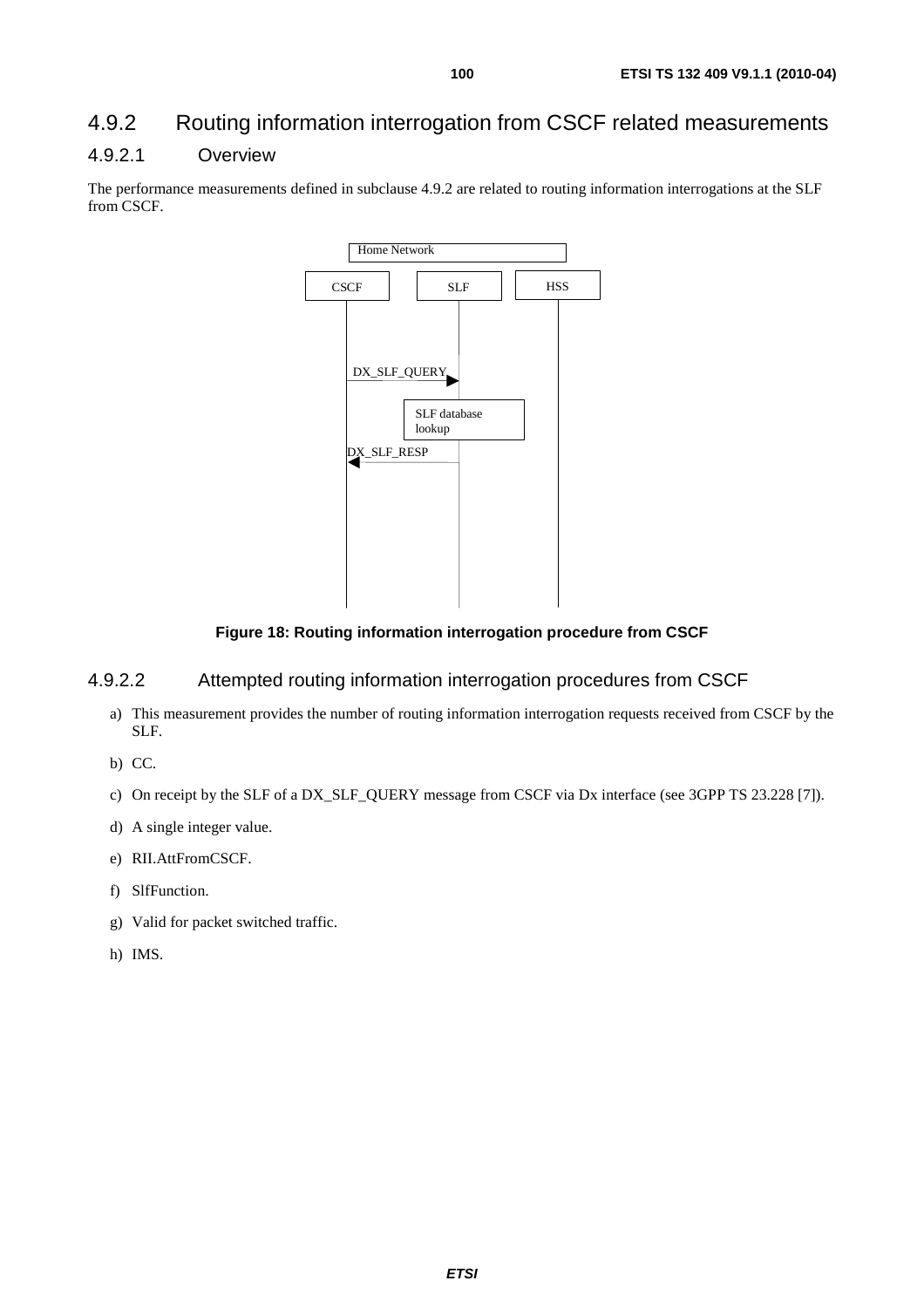## 4.9.2.3 Successful routing information interrogation procedures from CSCF

- a) This measurement provides the number of successful routing information interrogation responses sent to CSCF by the SLF.
- b) CC.
- c) On transmission by the SLF of a DX\_SLF\_RESP message with the Result-Code AVP set to DIAMETER\_REDIRECT\_INDICATION to CSCF via Dx interface (see 3GPP TS 23.228 [7] and RFC 3588[15]).
- d) A single integer value.
- e) RII.SuccFromCSCF.
- f) SlfFunction.
- g) Valid for packet switched traffic.
- h) IMS.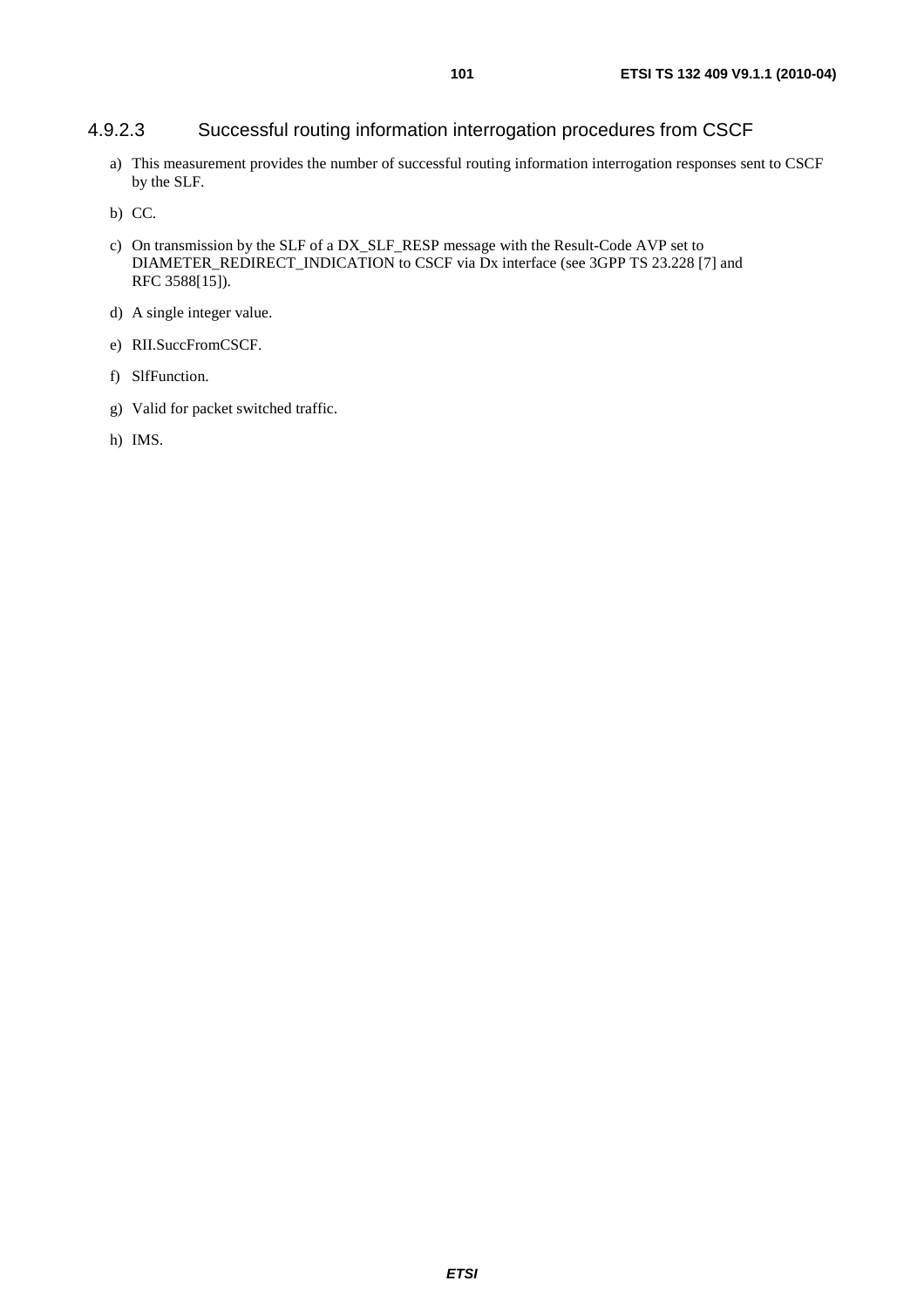## 4.9.3 Routing information interrogation from AS related measurements

## 4.9.3.1 Overview

The performance measurements defined in subclause 4.9.3 are related to routing information interrogations at the SLF from AS.



**Figure 19: Routing information interrogation procedure from AS** 

## 4.9.3.2 Attempted routing information interrogation procedures from AS

- a) This measurement provides the number of routing information interrogations requests received from AS by the SLF.
- b) CC.
- c) On receipt by the SLF of a DH\_SLF\_QUERY message from AS via Dh interface (see 3GPP TS 23.228 [7]).
- d) A single integer value.
- e) RII.AttFromAS.
- f) SlfFunction.
- g) Valid for packet switched traffic.
- h) IMS.

## 4.9.3.3 Successful routing information interrogation procedures from AS

- a) This measurement provides the number of successful routing information interrogation responses sent to AS by the SLF.
- b) CC.
- c) On transmission by the SLF of a DH\_SLF\_RESP message with the Result-Code AVP set to DIAMETER\_REDIRECT\_INDICATION to AS via Dh interface (see 3GPP TS 23.228 [7] and RFC 3588[15]).
- d) A single integer value.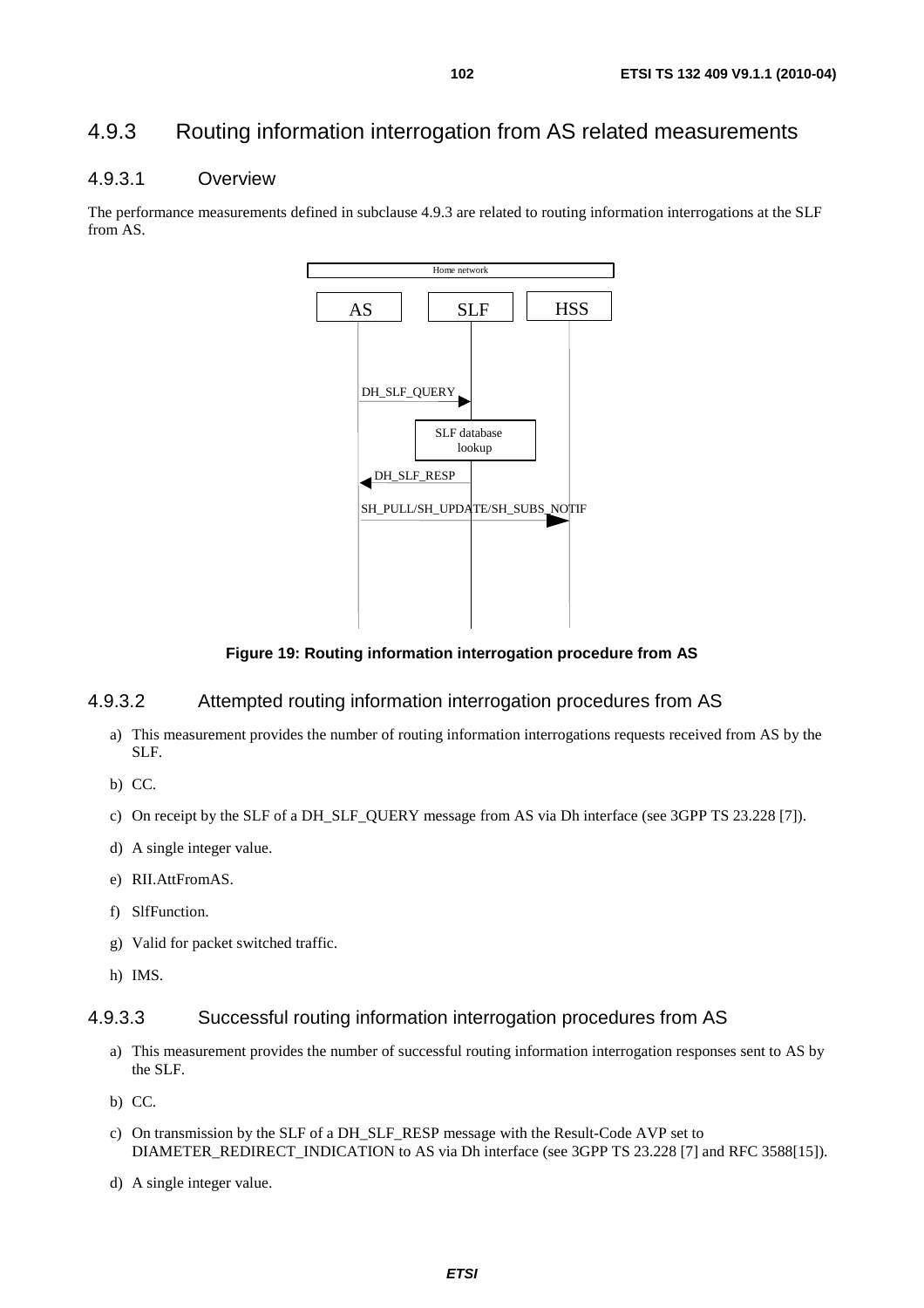- e) RII.SuccFromAS.
- f) SlfFunction.
- g) Valid for packet switched traffic.
- h) IMS.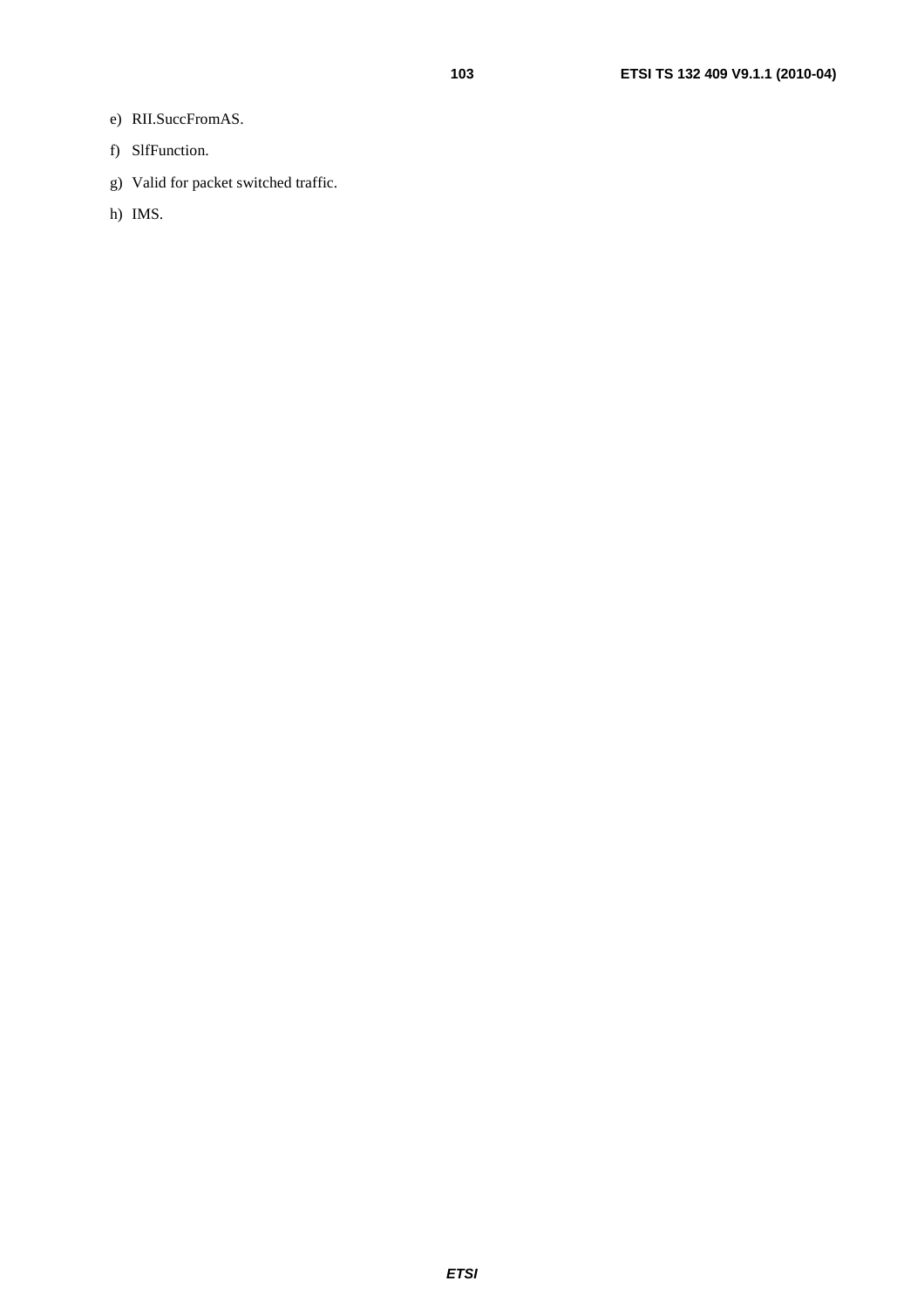## 4.10.1 Session control related measurements

## 4.10.1.1 IM CN originated session establishments

For the IM CN originated session establishments AS may act as terminating UA, redirect server, a SIP proxy, routeing B2BUA or initiating B2BUA. See 3GPP TS 24.229 [8] or 3GPP TS 23.228 [7]. The measurements defined in subclauses 4.10.1.1.1, 4.10.1.1.2 and 4.10.1.1.4 are subject to the "2 out of 3 approach".

### 4.10.1.1.1 Attempted IM CN originated session establishments

- a) This measurement provides the number of attempted session establishments originated from the IM CN.
- b) CC.
- c) On receipt by the AS of an initial SIP\_INVITE message from the IM CN (see 3GPP TS 23.228 [7]).
- d) A single integer value.
- e) SC.AttSessionImOrig.
- f) ASFunction.
- g) Valid for packet switched traffic.
- h) IMS.

### 4.10.1.1.2 Successful IM CN originated session establishments

- a) This measurement provides the number of successful session establishments originated from the IM CN.
- b) CC.
- c) On transmission by the AS of the first response message (e.g. SIP\_180, SIP\_200 or SIP\_302 etc. relating with the role of the AS) indicating a successful IM CN originated session establishment corresponding to the initial SIP\_INVITE message, each successful session establishment is added to the relevant measurement according to the message type, the possible response message types are identified in 3GPP TS 24.229 [8]. The sum of all supported per message type measurements shall equal the total number of successful IM CN originated session establishments.
- d) Each measurement is an integer value. The number of measurements is equal to the number of message types plus a possible sum value identified by the .*sum* suffix.
- e) SC.SuccSessionImOrig.*type* where *type* identifies the message type.

|                    | The following subcounters with specific message types are the samples of this measurement: |
|--------------------|--------------------------------------------------------------------------------------------|
| SC.SuccSession.180 | Message type: SIP 180                                                                      |
| SC.SuccSession.200 | Message type: SIP 200 OK only if the SIP 180 has not been sent for this session.           |

- f) ASFunction.
- g) Valid for packet switched traffic.
- h) IMS.

## 4.10.1.1.3 Answered IM CN originated session establishments

- a) This measurement provides the number of answered session establishments originated from the IM CN.
- b) CC.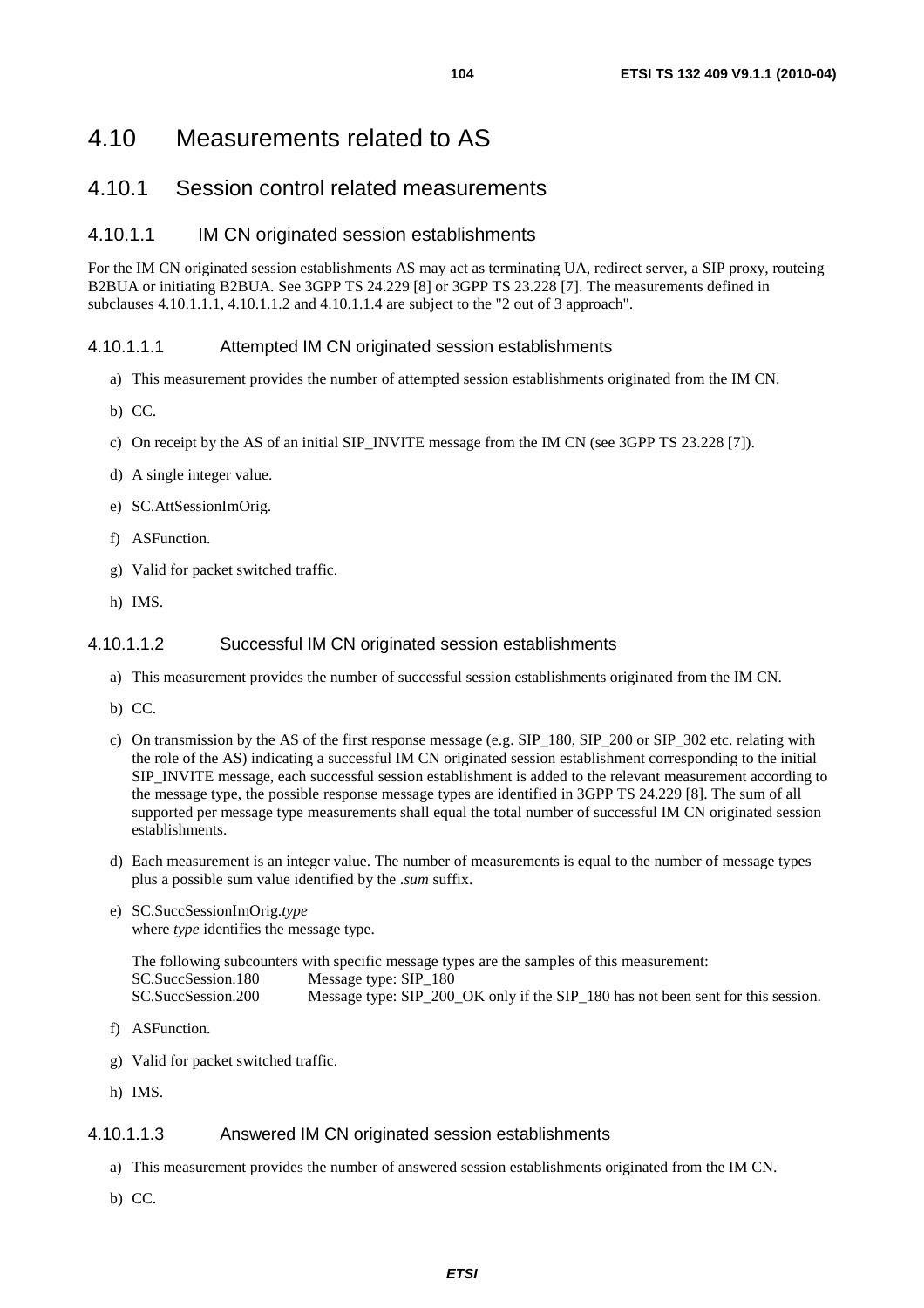- c) On transmission by the AS of a SIP\_200\_OK response message indicating an answered IM CN originated session establishment corresponding to the initial SIP\_INVITE messages (see 3GPP TS 23.228 [7]).
- d) A single integer value.
- e) SC.AnsSessionImOrig.
- f) ASFunction.
- g) Valid for packet switched traffic
- h) IMS.

#### 4.10.1.1.4 Failed IM CN originated session establishments

- a) This measurement provides the number of failed session establishments originated from the IM CN. The measurement is split into subcounters per response status codes.
- b) CC.
- c) On transmission by the AS of a response message (e.g. SIP\_430) indicating a failed session establishment originated from the IM CN corresponding to the initial SIP\_INVITE messages (see 3GPP TS 23.228 [7]), each failed session establishment originated from the IM CN is added to the relevant measurement according to the status code. The sum of all supported per status code measurements shall equal the total number of failed session establishments. In case only a subset of per cause measurements is supported, a sum subcounter will be provided first.
- d) Each measurement is an integer value. The number of measurements is equal to the number of causes plus a possible sum value identified by the .*sum* suffix.
- e) The measurement name has the form SC.FailSessionImOrig.*Cause* where *Cause* identifies the status code. (see 3GPP TS 24.229 [8] and RFC3261 [34])
- f) ASFunction.
- g) Valid for packet switched traffic.
- h) IMS.

### 4.10.1.2 AS originated session establishments

For the AS originated session establishments, AS may act as originating UA, routeing B2BUA or initiating B2BUA. See 3GPP TS 24.229 [8] or 3GPP TS 23.228[7]. The measurements defined in subclauses 4.10.1.2.1, 4.10.1.2.2 and 4.10.1.2.4 are subject to the "2 out of 3 approach".

#### 4.10.1.2.1 Attempted AS originated session establishments

- a) This measurement provides the number of attempted session establishments originated from the AS.
- b) CC.
- c) On transmission by the AS of an initial SIP\_INVITE message indicating the AS originated session establishment, each initial SIP\_INVITE message originated by the AS shall be counted as one attempted AS originated session establishment.

If the AS acts as originating UA, it initiates a session by sending a SIP\_INVITE message. If the AS acts as routeing B2BUA, it terminates the request from IM CN and initiates a new session by sending a SIP\_INVITE message.

If the AS acts as initiating B2BUA, it may initiates two new sessions by sending two SIP\_INVITE messages, or initiates one new session in the case of receiving the request from the IM CN and the new session is logically connected but unrelated to the incoming request (see 3GPP TS 24.229 [8]).

d) A single integer value.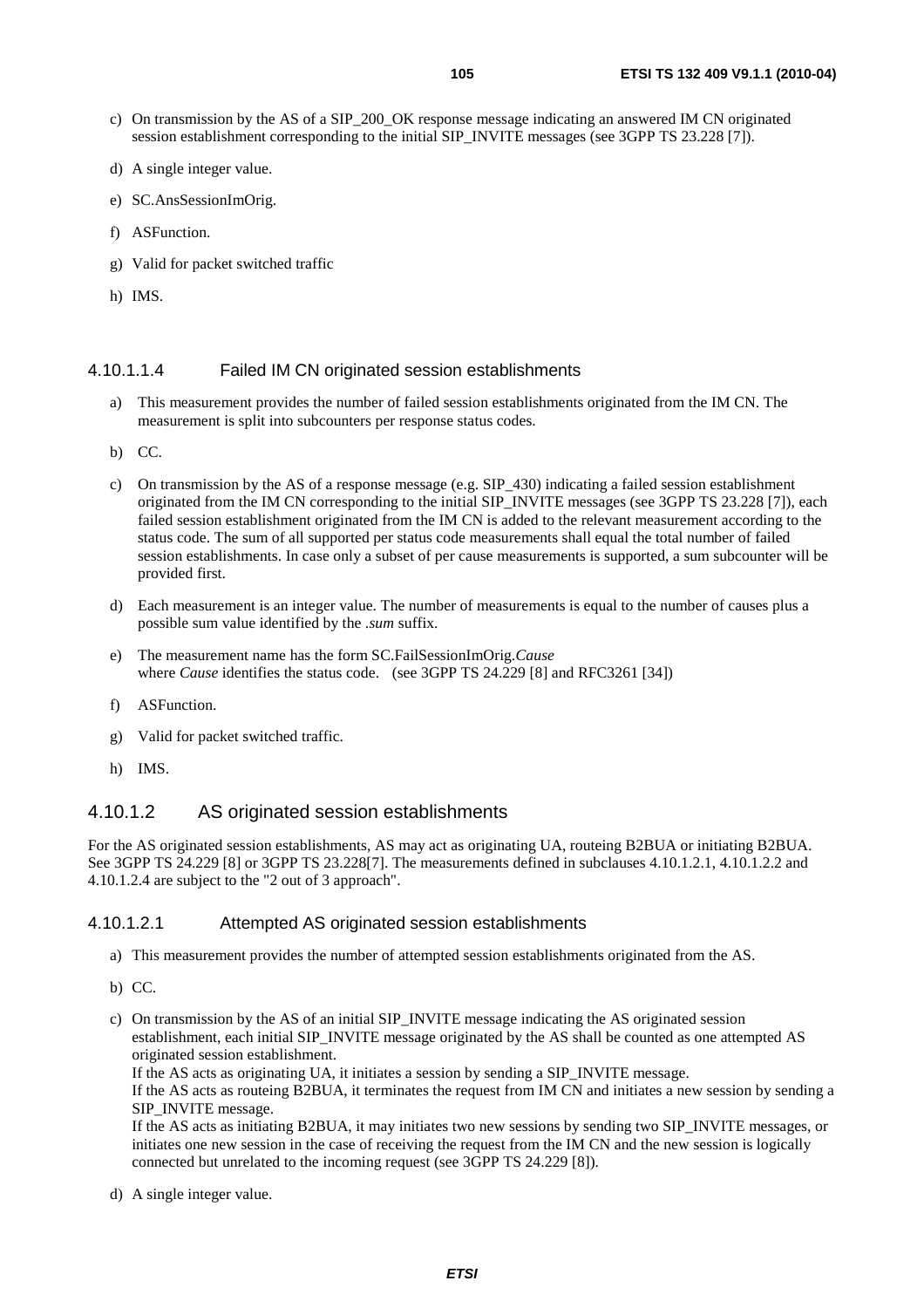- e) SC.AttSessionAsOrig.
- f) ASFunction.
- g) Valid for packet switched traffic.
- h) IMS.

#### 4.10.1.2.2 Successful AS originated session establishments

- a) This measurement provides the number of successful session establishments originated from the AS.
- b) CC.
- c) On receipt of the first response message (e.g. SIP\_180, SIP\_200, etc.) indicating a successful AS originated session establishment corresponding to the initial SIP\_INVITE message originated by the AS, each successful session establishment is added to the relevant measurement according to the message type, the possible response message types are identified in 3GPP TS 24.229 [8]. The sum of all supported per message type measurements shall equal the total number of successful AS originated session establishments.
- d) Each measurement is an integer value. The number of measurements is equal to the number of message types plus a possible sum value identified by the .*sum* suffix.

#### e) SC.SuccSessionAsOrig.*type* where *type* identifies the message type.

The following subcounters with specific message types are the samples of this measurement: SC.SuccSession.180 Message type: SIP\_180 SC.SuccSession.200 Message type: SIP\_200\_OK only if the SIP\_180 has not been received for this session.

- f) AsFunction.
- g) Valid for packet switched traffic.
- h) IMS.

## 4.10.2 Messaging service related measurements

#### 4.10.2.1 Message related measurements, Page-Mode

#### 4.10.2.1.1 Attempted incoming messages, Page-Mode

- a) This measurement provides number of attempted incoming messages received by the messaging enabler with page-mode at the AS.
- b) CC.
- c) On receipt by the AS (messaging enabler) of an initial SIP\_MESSAGE message (see 3GPP TS 23.228 [7]).
- d) A single integer value.
- e) MSG.AttIncMessagePM.
- f) AsFunction.
- g) Valid for packet switched traffic.
- h) IMS.

#### 4.10.2.1.2 Successful incoming messages, Page-Mode

- a) This measurement provides number of successful incoming messages with page-mode at the AS.
- b) CC.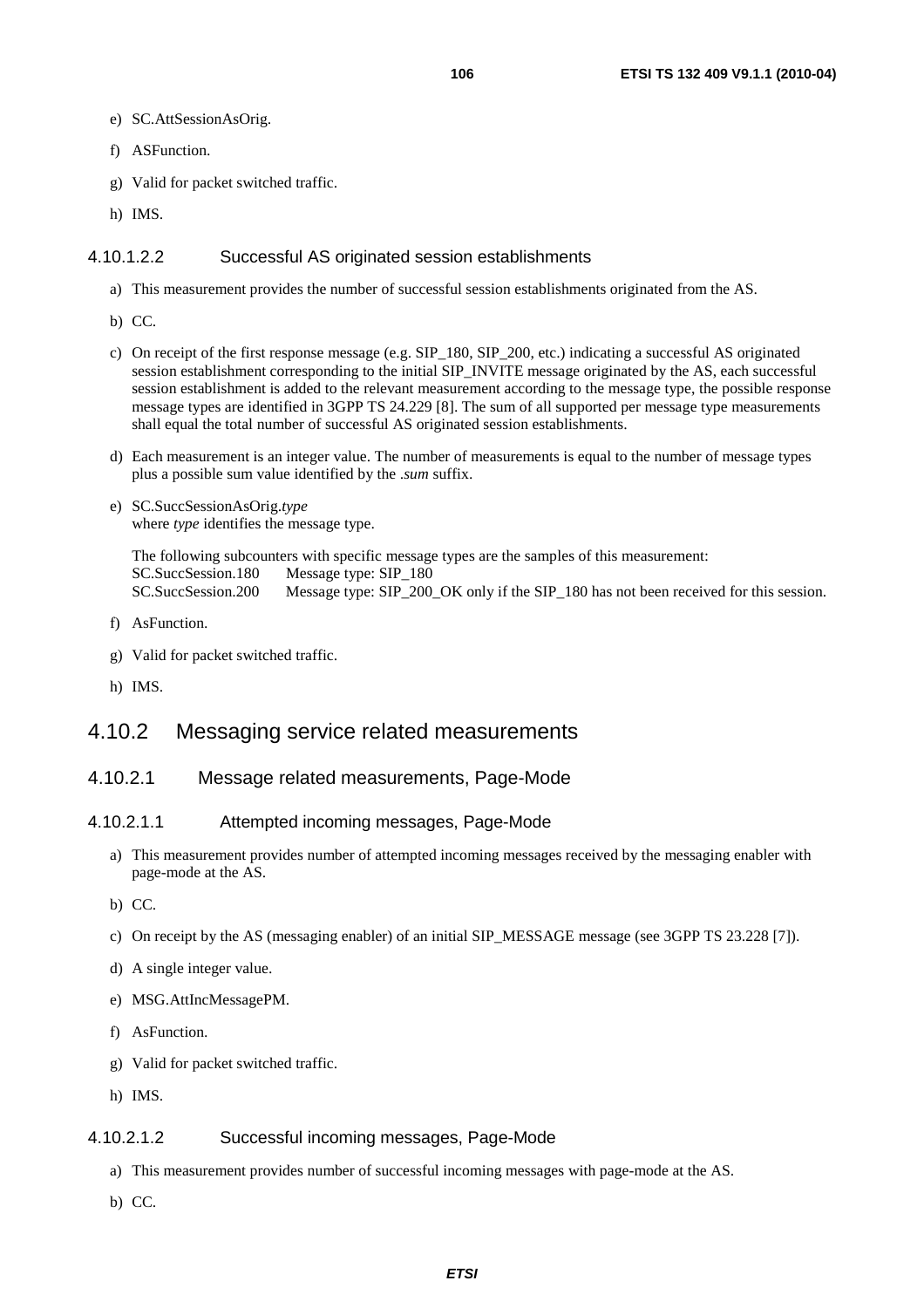- c) On transmission by the AS (messaging enabler) of a response SIP\_2XX message (see 3GPP TS 24.229 [8]) indicating the incoming message is successfully forwarded.
- d) A single integer value.
- e) MSG.SuccIncMessagePM.
- f) AsFunction.
- g) Valid for packet switched traffic.
- h) IMS.

## 4.10.2.1.3 Attempted outgoing messages, Page-Mode

- a) This measurement provides number of attempted outgoing messages transmitted by the messaging enabler with page-mode at the AS.
- b) CC.
- c) On transmission by the AS (messaging enabler) of a SIP\_MESSAGE message (see 3GPP TS 23.228 [7]).
- d) A single integer value.
- e) MSG.AttOutMessagePM.
- f) AsFunction.
- g) Valid for packet switched traffic.
- h) IMS.

#### 4.10.2.1.4 Successful outgoing messages, Page-Mode

- a) This measurement provides number of successful outgoing messages transmitted by the messaging enabler with page-mode at the AS.
- b) CC.
- c) On receipt by the AS (messaging enabler) of a response SIP\_2XX message (see 3GPP TS 24.229 [8]) indicating the message transmitted by the AS is successfully processed.
- d) A single integer value.
- e) MSG.SuccOutMessagePM.
- f) AsFunction.
- g) Valid for packet switched traffic.
- h) IMS.

## 4.10.2.2 Message related measurements, Session-Mode

#### 4.10.2.2.1 Overview

The performance measurements defined in this subclause are related to message sending with session mode. The following procedure shows the session based messaging with an intermediate AS node. See 3GPP TS 23.228 [7].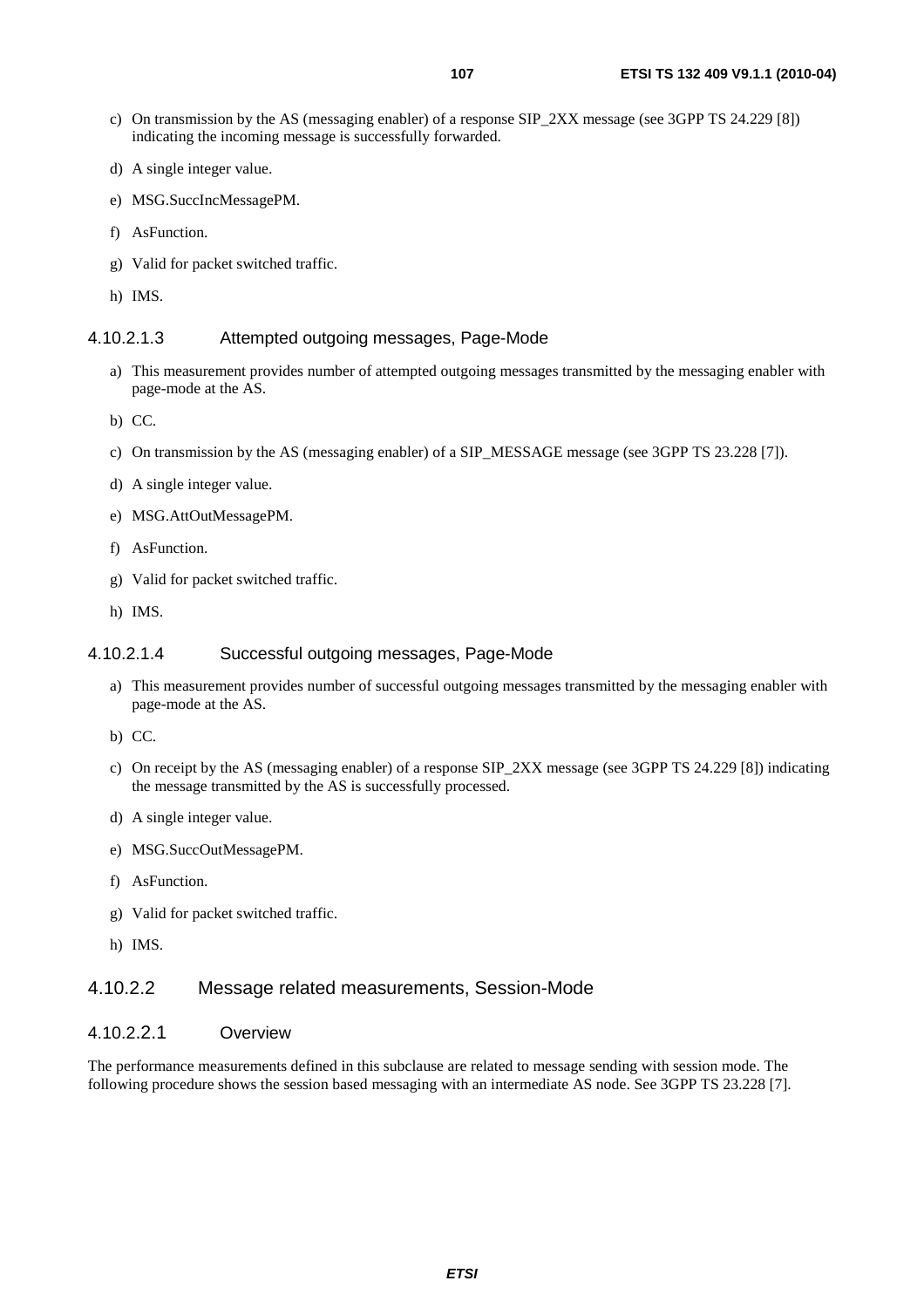

#### **Figure 20: Session based messaging with an intermediate AS node scenario**

#### 4.10.2.2.2 Attempted messaging session establishments, Session Mode

- a) This measurement provides number of attempted messaging session establishments for the two participants received by the messaging enabler with session-mode at the AS.
- b) CC.
- c) On receipt by the AS (messaging enabler) of an initial SIP\_INVITE message initiated by a participant which requests to establish sessions just for the two participants for the messaging service (see 3GPP TS 29.228 [9]).
- d) A single integer value.
- e) MSG.AttSesssionSM.
- f) AsFunction.
- g) Valid for packet switched traffic.
- h) IMS.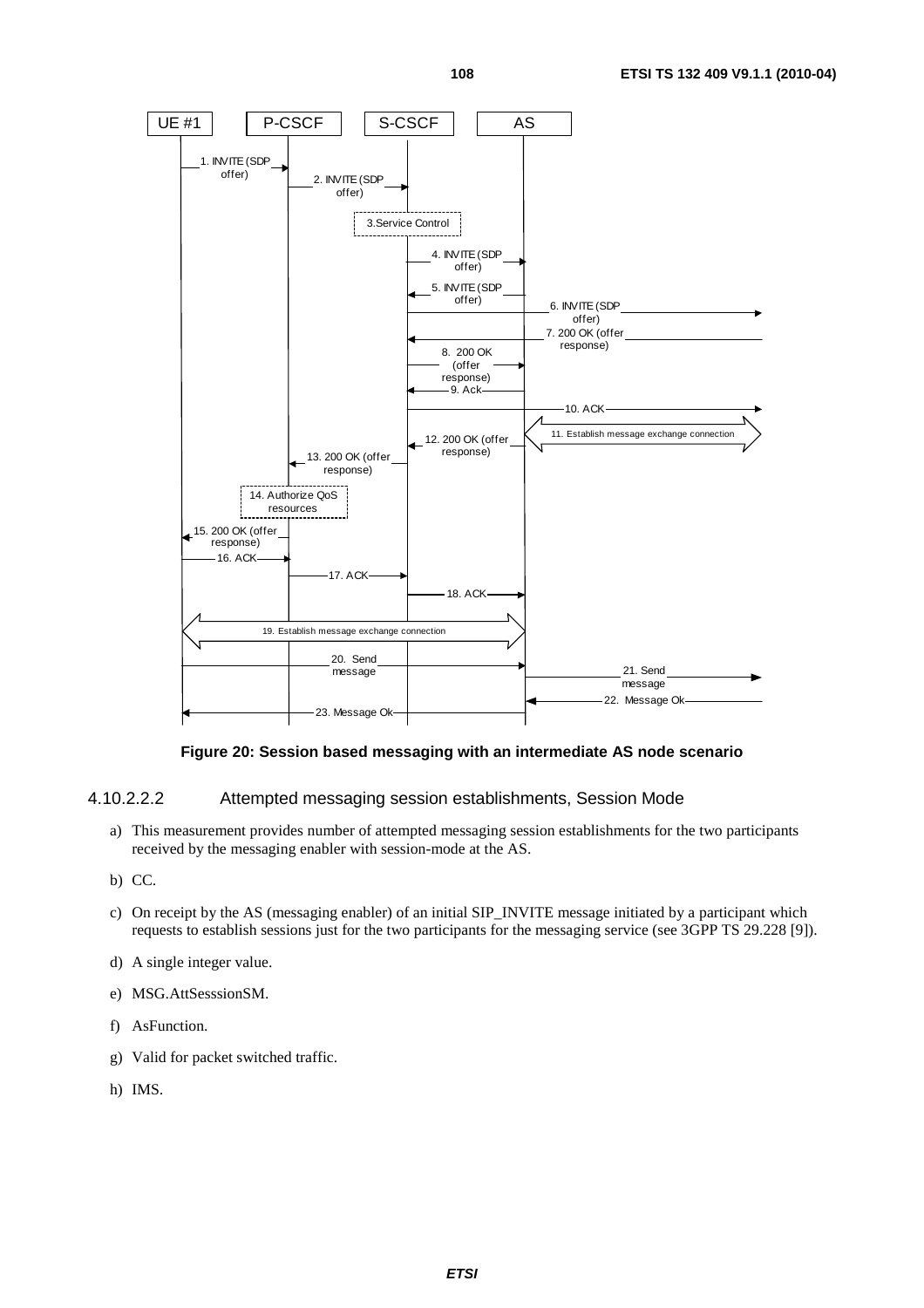#### 4.10.2.2.3 Successful messaging session establishments, Session-Mode

- a) This measurement provides number of successful messaging session establishments by the messaging enabler for the two participants with session-mode at the AS.
- b) CC.
- c) On transmission by the AS (messaging enabler) of a SIP\_200\_OK message indicating a successful messaging session establishment for the two participants of Messaging Service (see 3GPP TS 29.228 [9]).
- d) A single integer value.
- e) MSG.SuccSessionSM.
- f) AsFunction.
- g) Valid for packet switched traffic.
- h) IMS.

# 4.10.3 Conference service related measurements

### 4.10.3.1 Overview

The performance measurements defined in this subclause are related to the conference service (see 3GPP TS 24.147  $[24]$ ).

The following procedures are of interest for this purpose:

- User creating a conference;
- User joining a conference;
- AS inviting a user to a conference;
- User subscribing to the conference event package.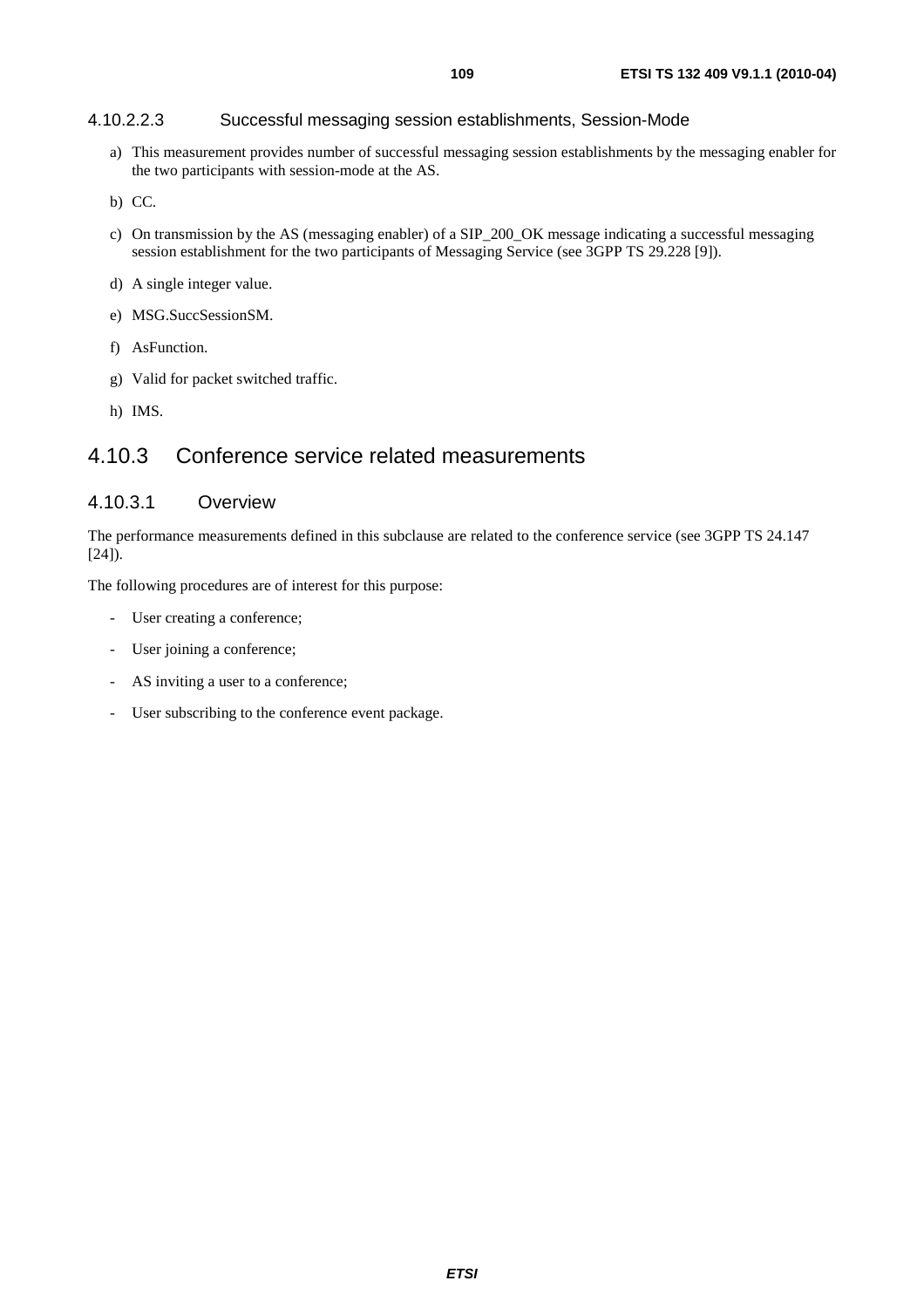

**Figure 21: User automatically creating a conference - MRFC/AS is located in user's home network**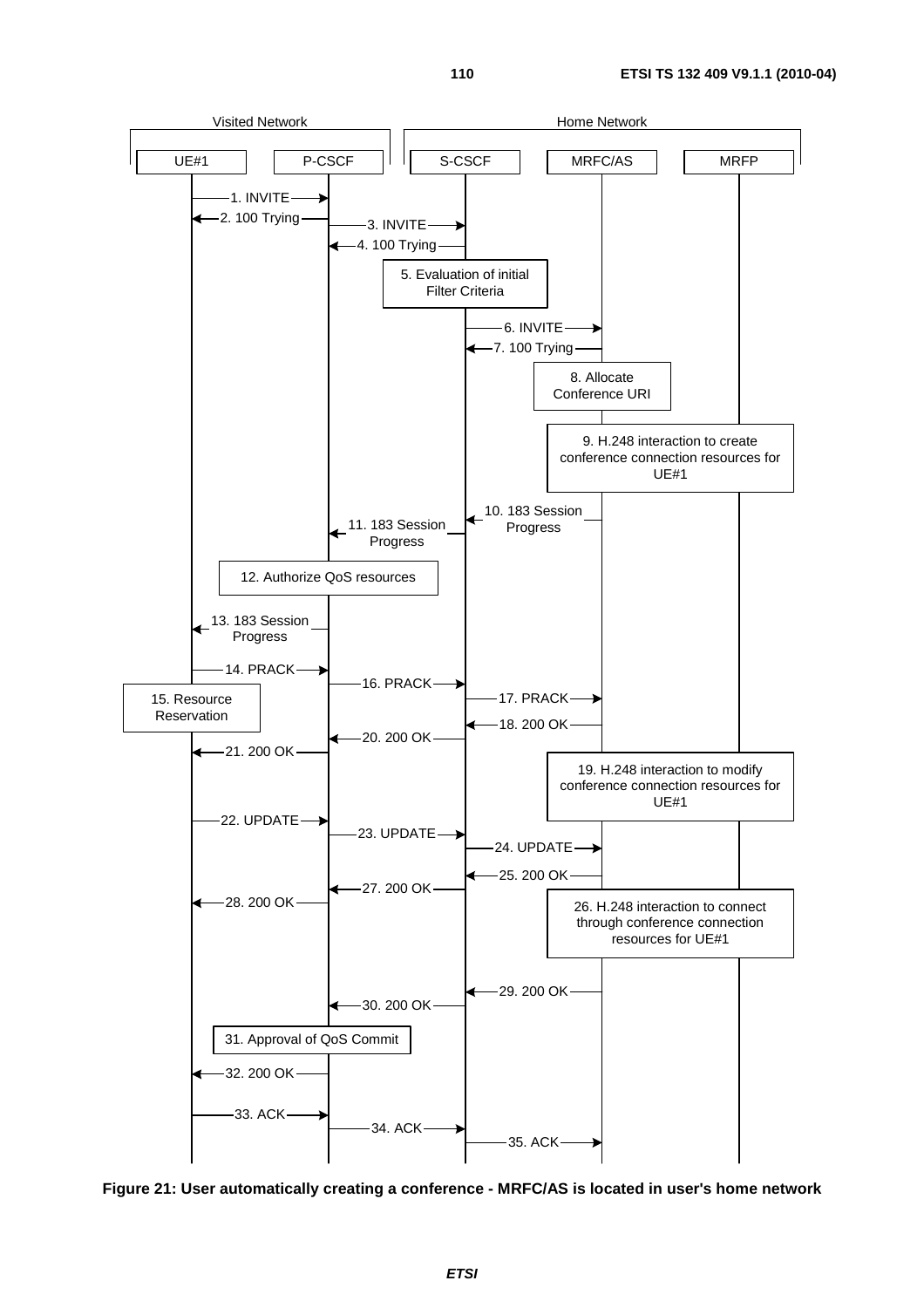

**Figure 22: User automatically creating a conference - MRFC/AS is not located in user's home network**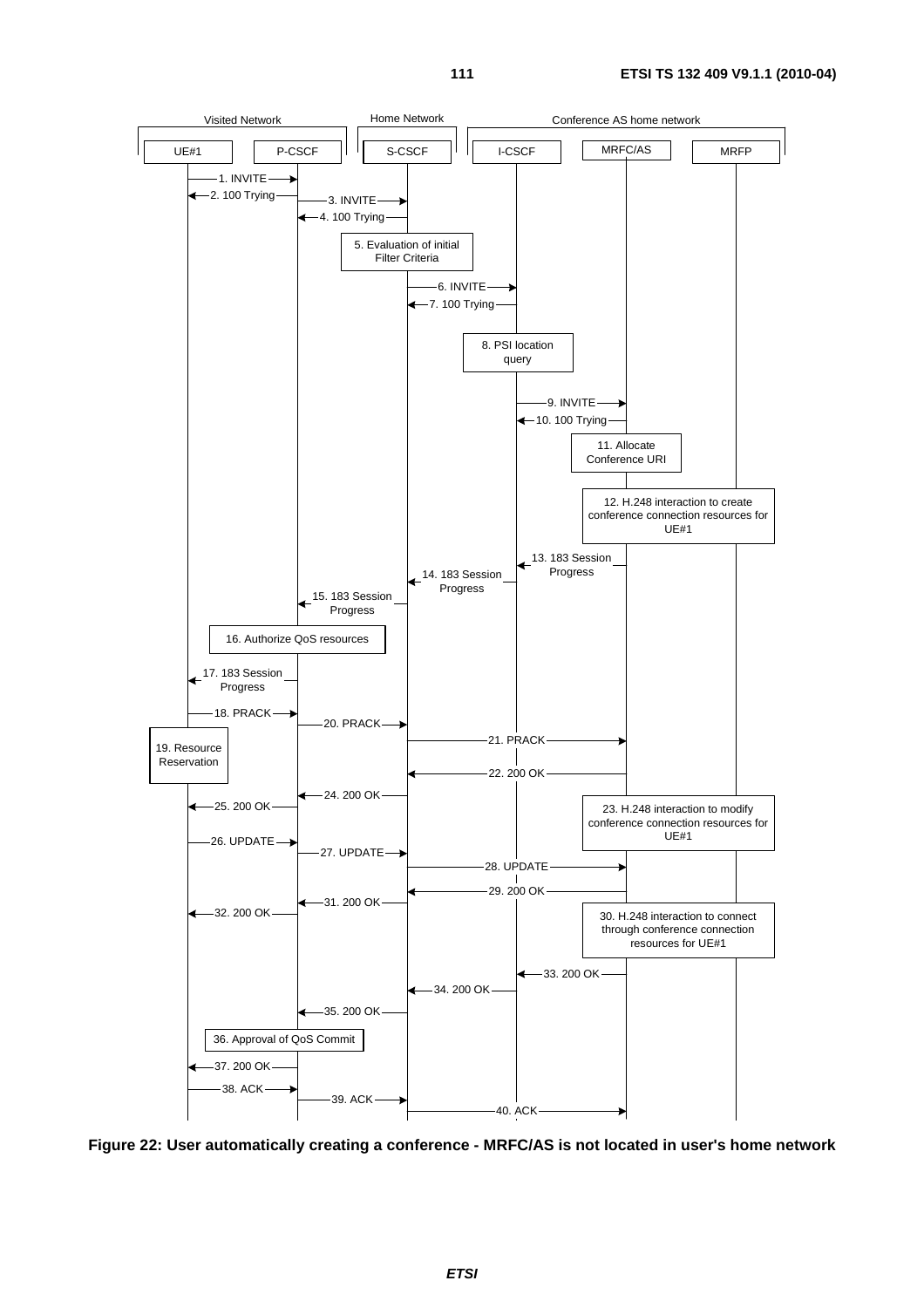

**Figure 23: User calling into a conference - network MRFC/AS is not located in user's home network conference URI resolved by the terminating home network**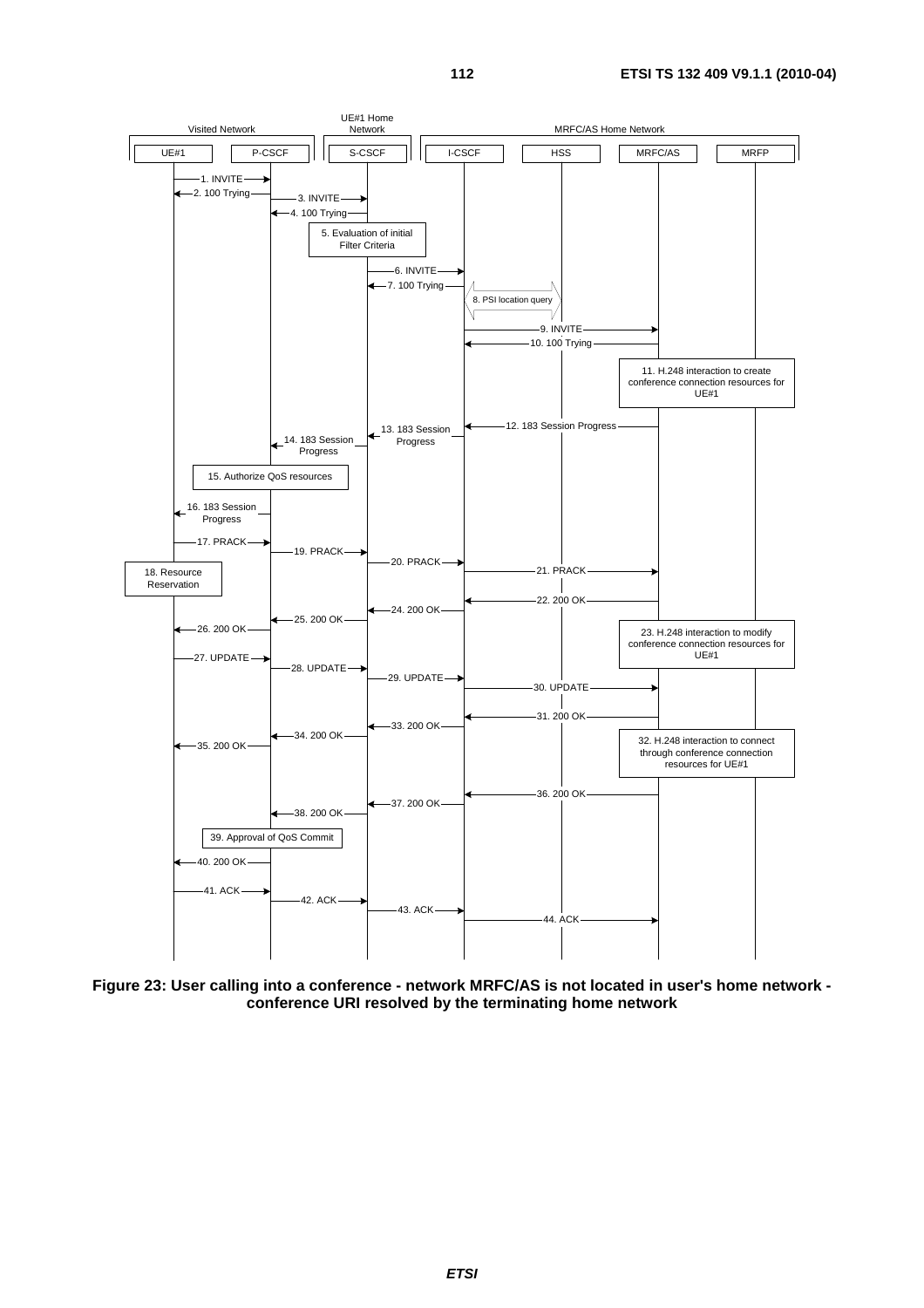

**Figure 24: User calling into a conference - MRFC/AS is not located in user's home network conference URI can be resolved by the originating home network**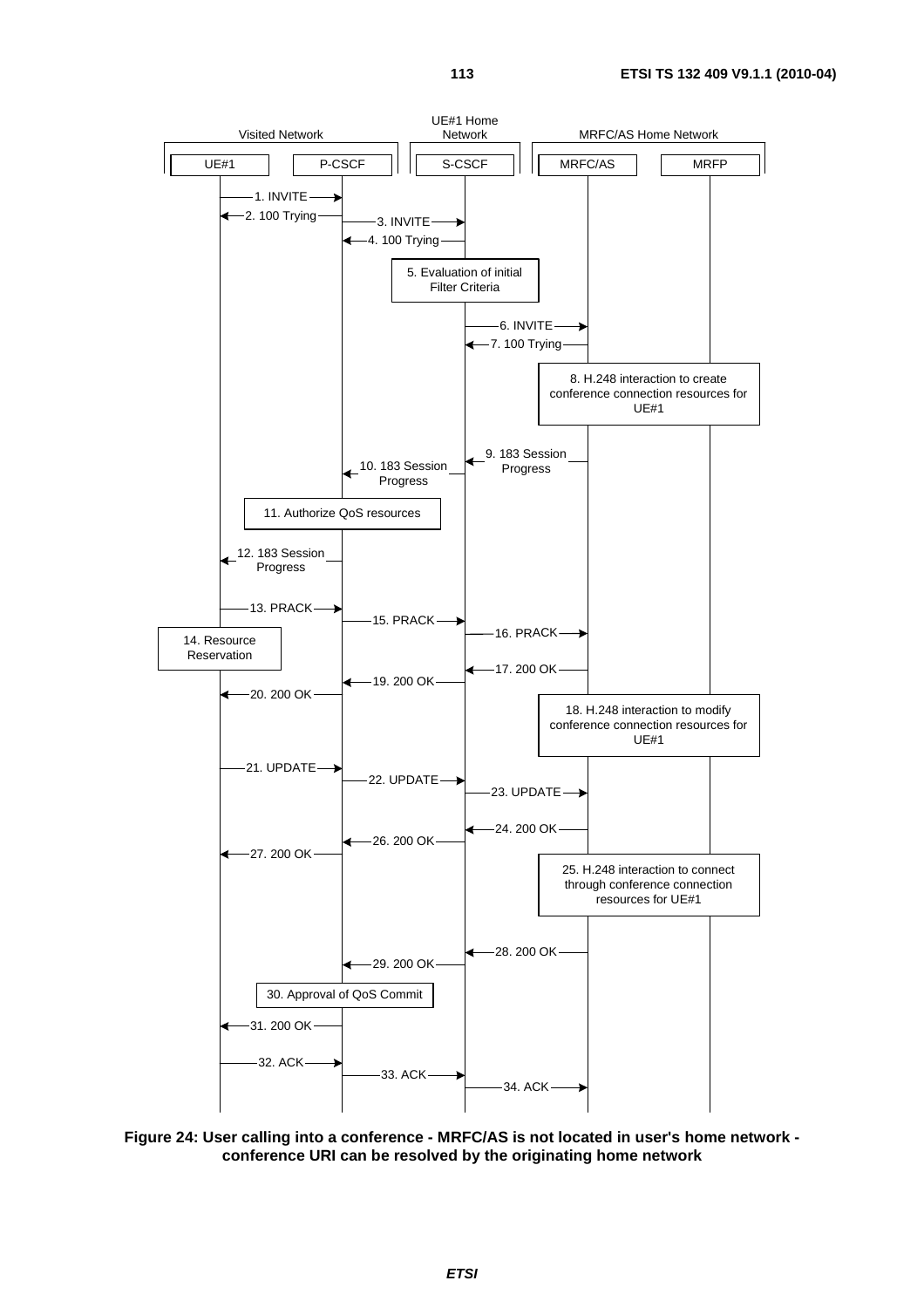

**Figure 25: User inviting another user to a conference by sending a REFER request to MRFC/AS** 

*ETSI*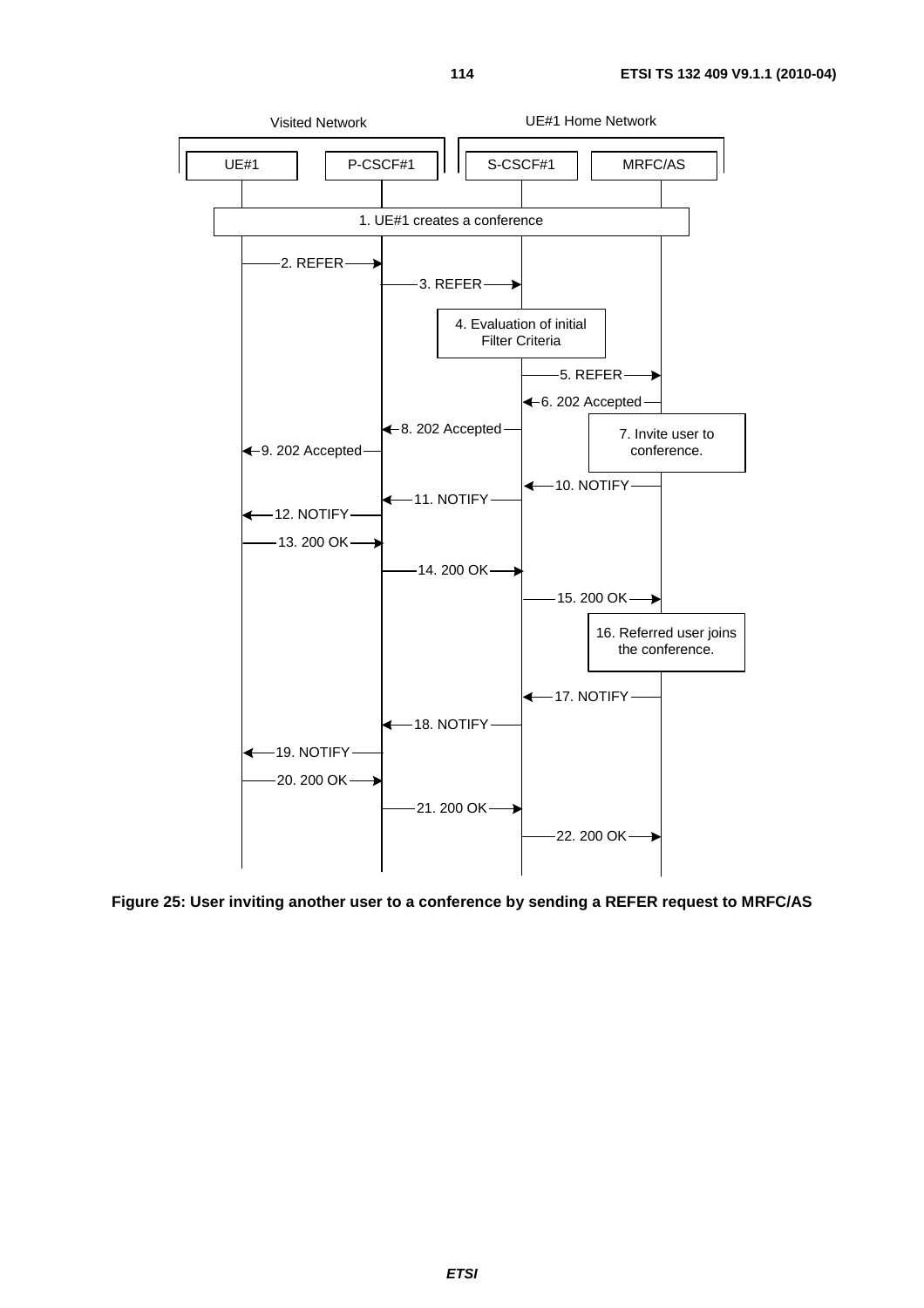

**Figure 26: MRFC/AS inviting a user to a conference - MRFC/AS routes directly to I-CSCF**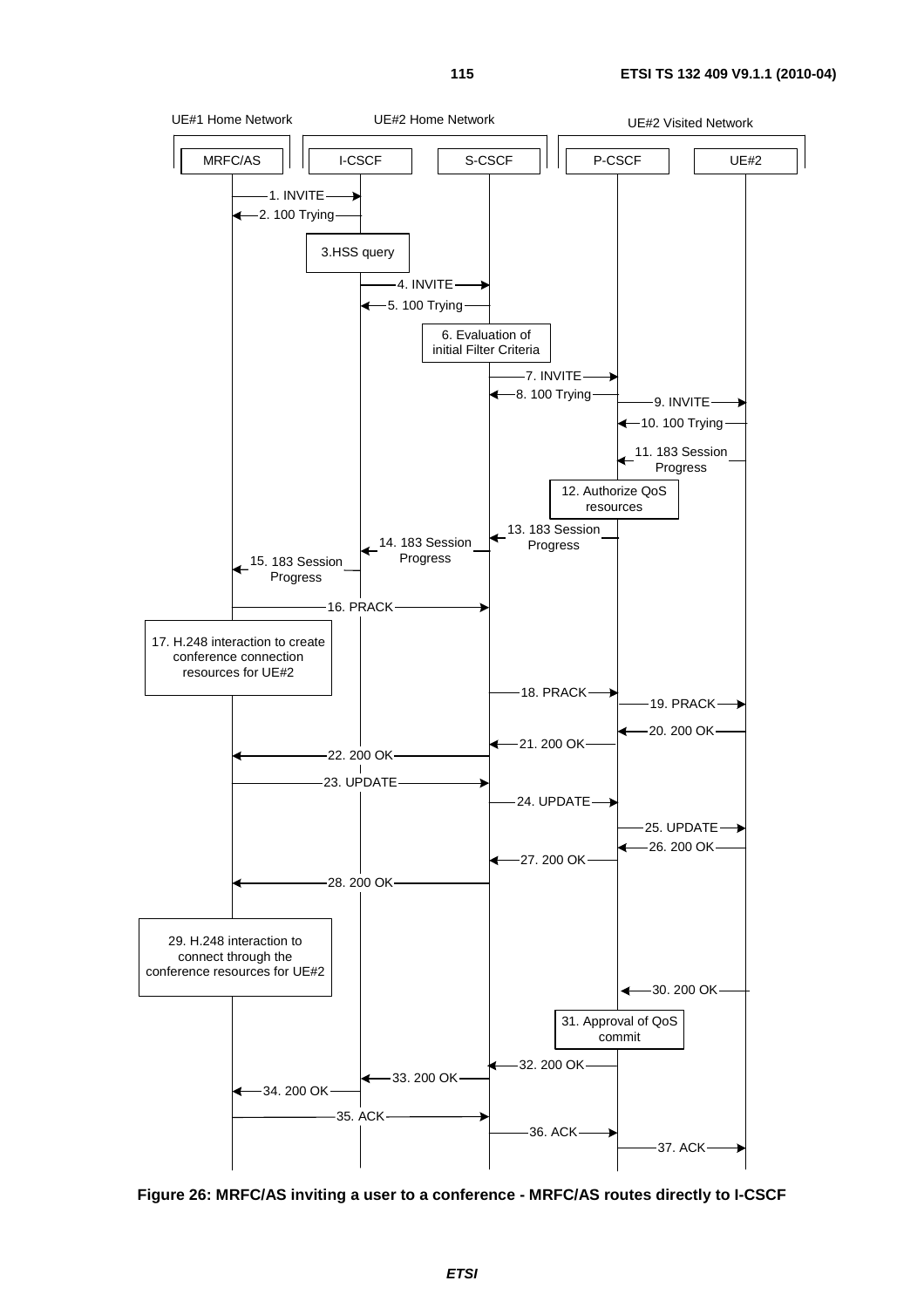

**Figure 27: MRFC/AS inviting another user to a conference by sending a REFER request to UE#2**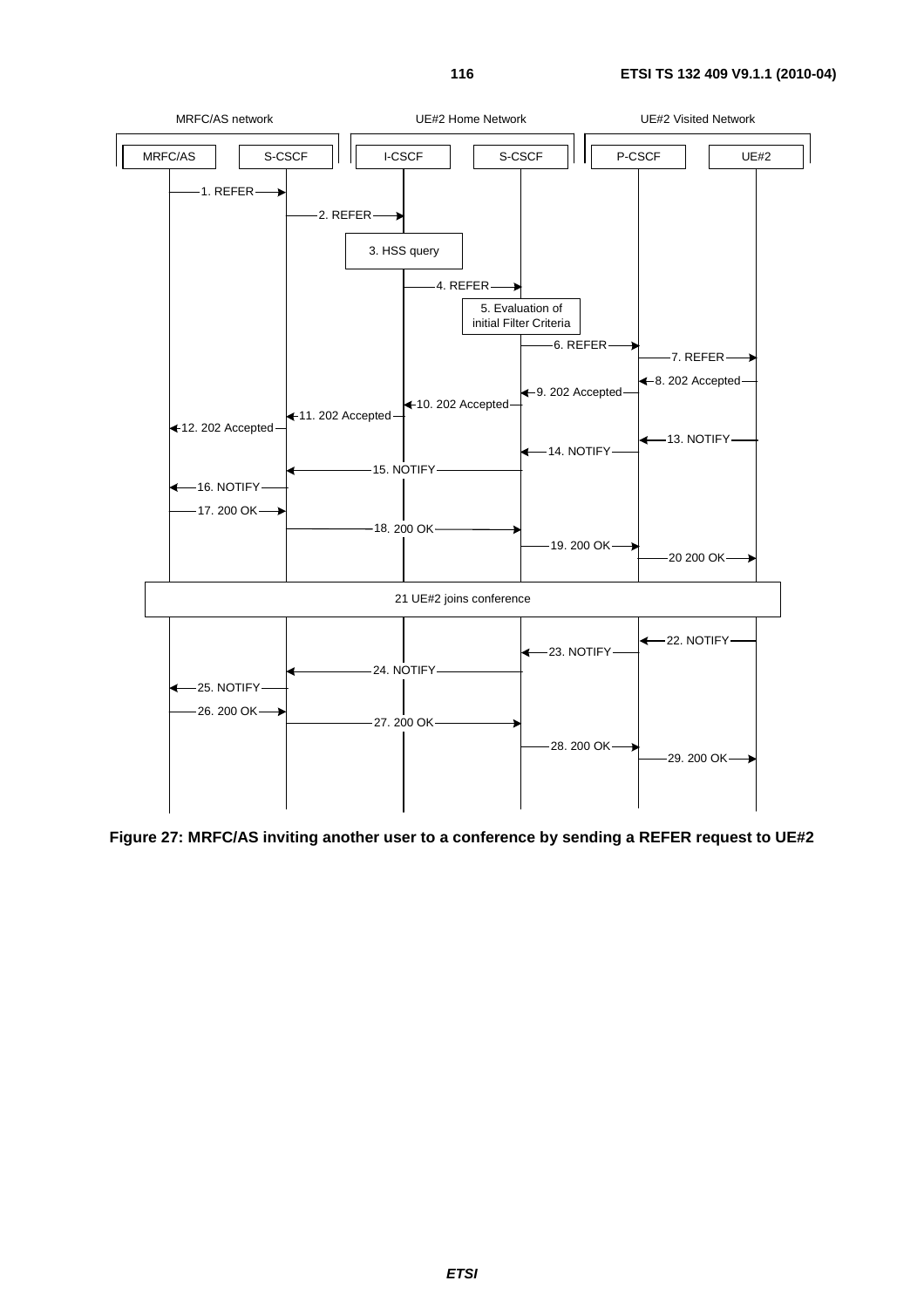

**Figure 28: User subscribing to conference event package - MRFC/AS is not located in user's home network** 

#### 4.10.3.2 Attempted creations of conference

- a) This measurement provides the number of attempted creations of conference.
- b) CC.
- c) On receipt by the Conference AS of a SIP\_INVITE message to create the conference (see 3GPP TS 24.147 [24]).
- d) A single integer value.
- e) CONF.AttCreation.
- f) AsFunction.
- g) Valid for packet switched traffic.
- h) IMS.

#### 4.10.3.3 Successful creations of conference

- a) This measurement provides the number of successful creations of conference.
- b) CC.
- c) On transmission by the Conference AS of a SIP\_200\_OK message indicating the conference is successfully created (see 3GPP TS 24.147 [24]).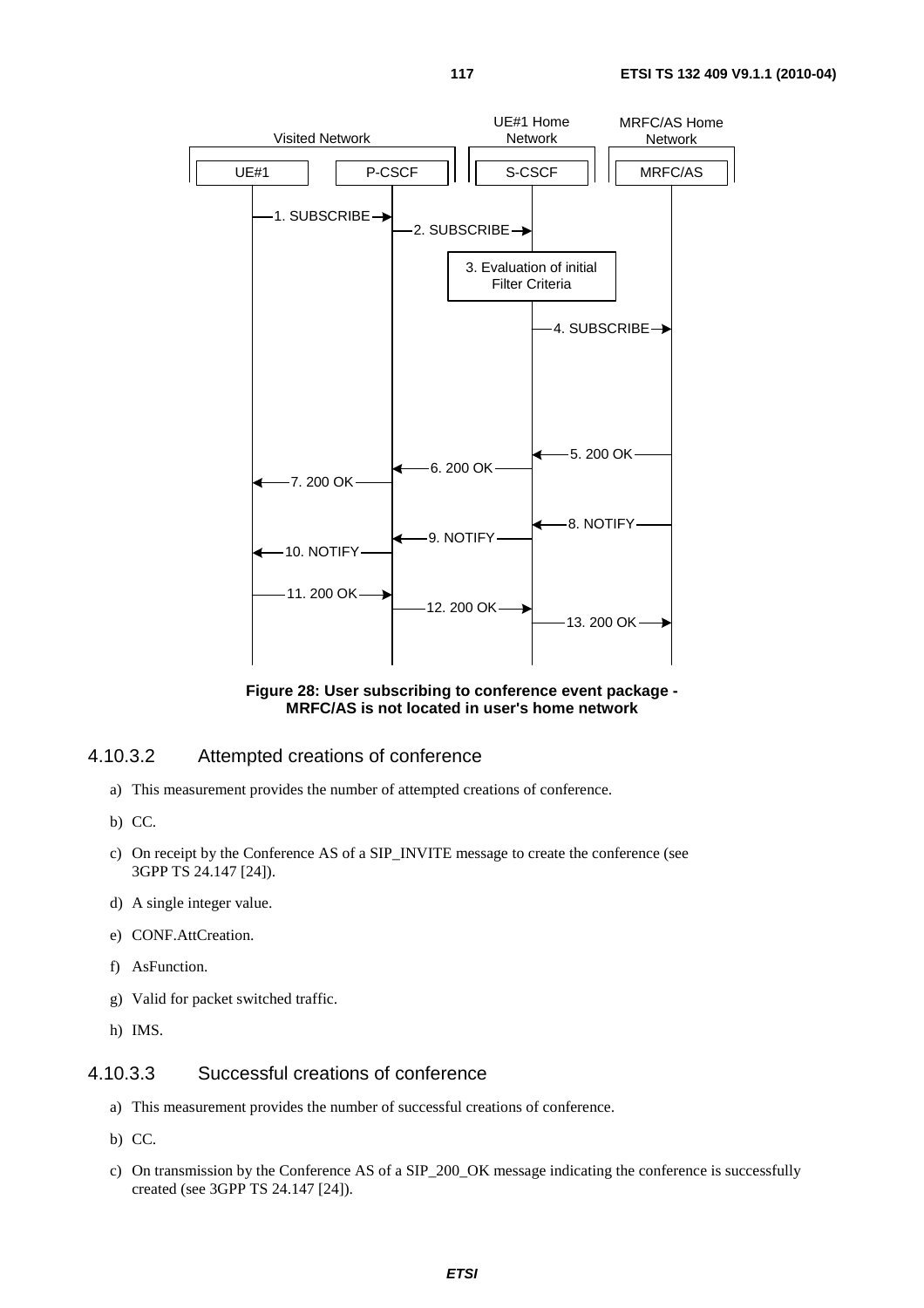- d) A single integer value.
- e) CONF.SuccCreation.
- f) AsFunction.
- g) Valid for packet switched traffic.
- h) IMS.

### 4.10.3.4 Attempted joining of conference

- a) This measurement provides the number of attempted joining of conference.
- b) CC.
- c) On receipt by the Conference AS of a SIP\_INVITE message indicating the requests by the user to join the conference (see 3GPP TS 24.147 [24]).
- d) A single integer value.
- e) CONF.AttJoining.
- f) AsFunction.
- g) Valid for packet switched traffic.
- h) IMS.

### 4.10.3.5 Successful joining of conference

- a) This measurement provides the number of successful joining of conference.
- b) CC.
- c) On transmission by the Conference AS of a SIP\_200\_OK message indicating the user has successfully joined the conference (see 3GPP TS 24.147 [24]).
- d) A single integer value.
- e) CONF.SuccJoining.
- f) AsFunction.
- g) Valid for packet switched traffic.
- h) IMS.

#### 4.10.3.6 Attempted invitations for another user to join conference

- a) This measurement provides the number of attempted invitations for another user to join conference.
- b) CC.
- c) On transmission by the Conference AS of a SIP\_INVITE message to invite a user to join a conference (see 3GPP TS 24.147 [24]).
- d) A single integer value.
- e) CONF.AttInvitation.
- f) AsFunction.
- g) Valid for packet switched traffic.
- h) IMS.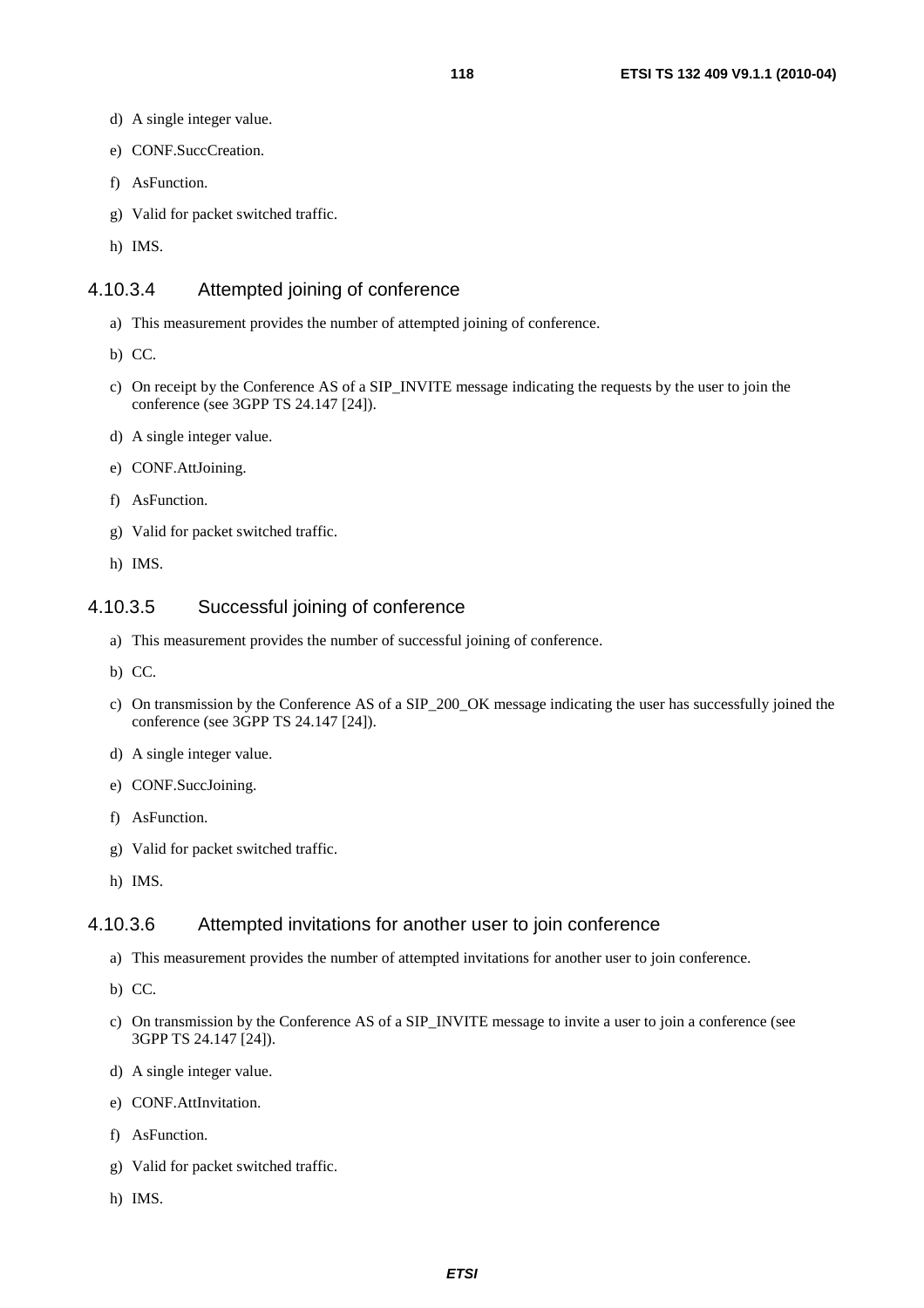### 4.10.3.7 Successful invitations for another user to join conference

- a) This measurement provides the number of successful invitations for another user to join conference.
- b) CC.
- c) On receipt by the Conference AS of a response message (e.g. SIP\_183 or SIP\_200\_OK) indicating the invited user has successfully joined the conference (see 3GPP TS 24.147 [24]), each successful invitation is added to the relevant measurement according to the message type, the possible response message types are identified in 3GPP TS 24.229 [8]. The sum of all supported per message type measurements shall equal the total number of successful invitations. In case only a subset of per message type measurements is supported, a sum subcounter will be provided first.
- d) Each measurement is an integer value. The number of measurements is equal to the number of message types plus a possible sum value identified by the .*sum* suffix.
- e) CONF.SuccInviJoinConf.*type*  where *type* identifies the message type.

The following subcounters with specific message types are the samples of this measurement: CONF.SuccInvitation.183 Message type: SIP\_183 CONF.SuccInvitation.200 Message type: SIP\_200\_OK only if the SIP\_183 has not been received for this session.

- f) AsFunction.
- g) Valid for packet switched traffic.
- h) IMS.

#### 4.10.3.8 Attempted subscriptions for the conference event

- a) This measurement provides the number of attempted subscriptions for the conference event.
- b) CC.
- c) On receipt by the Conference AS of SIP\_SUBSCRIBE message initiated by the conference participant (see 3GPP TS 24.147 [24]).
- d) A single integer value.
- e) CONF.AttSubscription
- f) AsFunction.
- g) Valid for packet switched traffic.
- h) IMS.

#### 4.10.3.9 Successful subscriptions for the conference event

- a) This measurement provides the number of successful subscriptions for the conference event.
- b) CC.
- c) On transmission by the AS of a SIP\_200\_OK message indicating the successful subscription for the conference event, corresponding the SIP\_SUBCRIBE request message initiated by the conference participant (see 3GPP TS 24.147 [24]).
- d) A single integer value.
- e) CONF.SuccSubscription.
- f) AsFunction.
- g) Valid for packet switched traffic.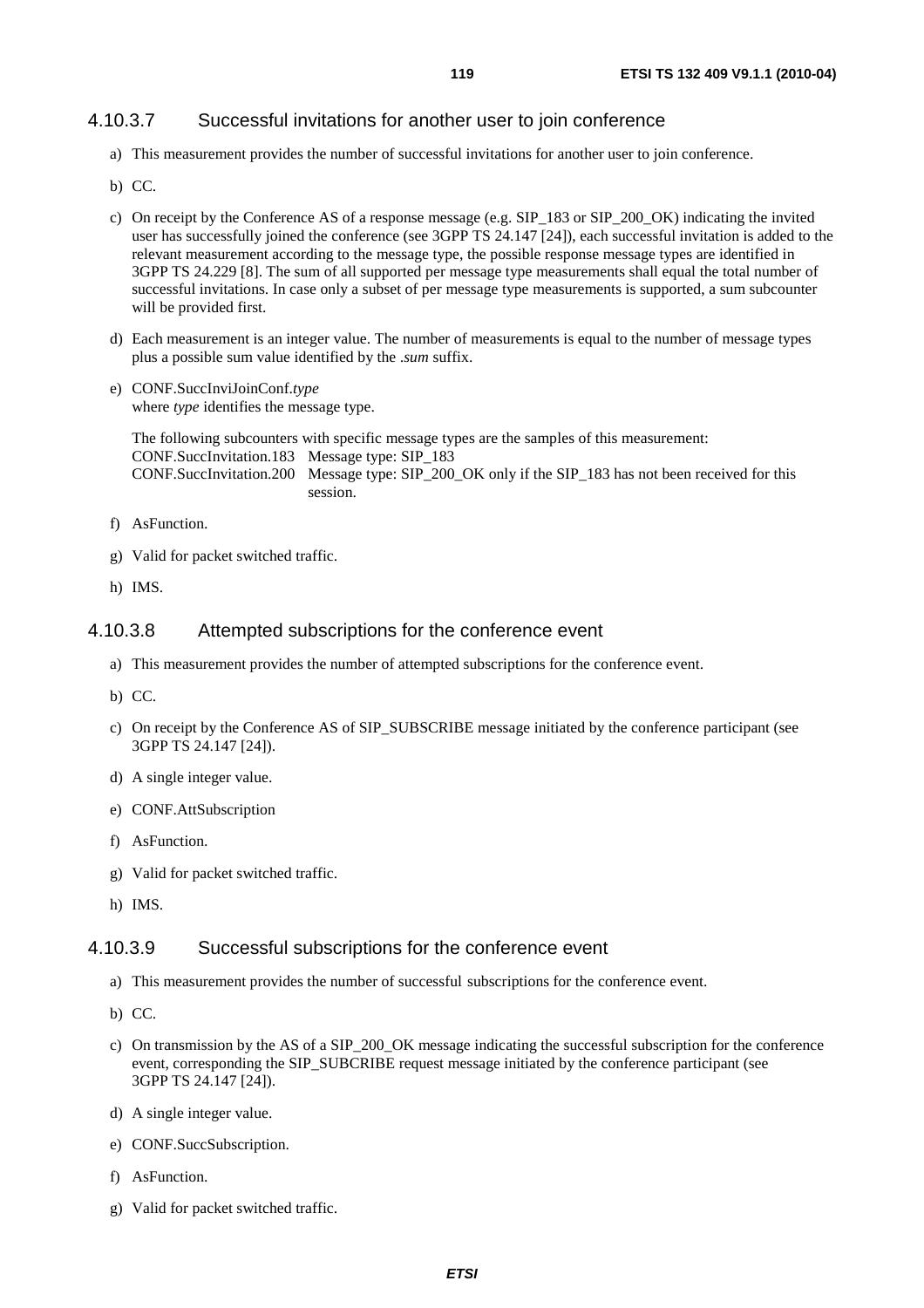h) IMS.

# 4.10.3.10 Number of simultaneous online users (Maximum)

- a) This measurement provides the maximum number of simultaneous online conference users.
- b) SI.
- c) This measurement is obtained by sampling at a pre-defined interval the number of simultaneous online users on the conference and then taking the maximum.
- d) A single integer value.
- e) CONF.OnlineUserMax.
- f) AsFunction.
- g) Valid for packet switched traffic.
- h) IMS.

#### 4.10.3.11 Number of simultaneous online conferences (Maximum)

- a) This measurement provides the maximum number of simultaneous online conferences.
- b) SI.
- c) This measurement is obtained by sampling at a pre-defined interval the number of simultaneous online conferences and then taking the maximum.
- d) A single integer value.
- e) CONF.OnlineConfMax.
- f) AsFunction.
- g) Valid for packet switched traffic.
- h) IMS.

#### 4.10.3.12 Number of simultaneous online users (Mean)

- a) This measurement provides the mean number of simultaneous online users.
- b) SI.
- c) This measurement is obtained by sampling at a pre-defined interval the number of simultaneous online users on the conference and then taking the arithmetic mean.
- d) A single integer value.
- e) CONF.OnlineUserMean.
- f) AsFunction.
- g) Valid for packet switched traffic.
- h) IMS.

## 4.10.3.13 Number of simultaneous online conferences (Mean)

- a) This measurement provides the mean number of simultaneous online conferences.
- b) SI.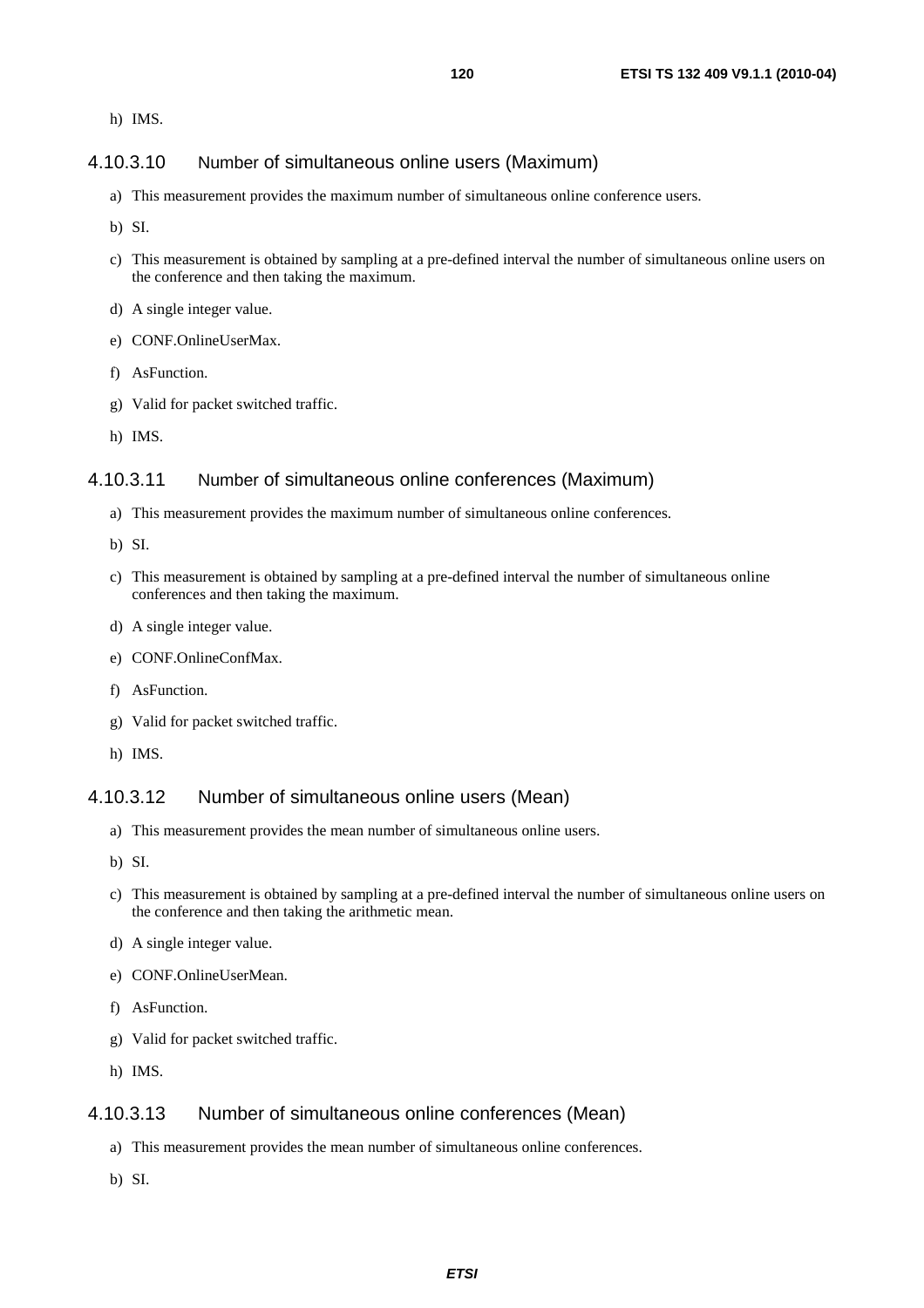- c) This measurement is obtained by sampling at a pre-defined interval the number of simultaneous online conferences and then taking the arithmetic mean.
- d) A single integer value.
- e) CONF.OnlineConfMean.
- f) AsFunction.
- g) Valid for packet switched traffic.
- h) IMS.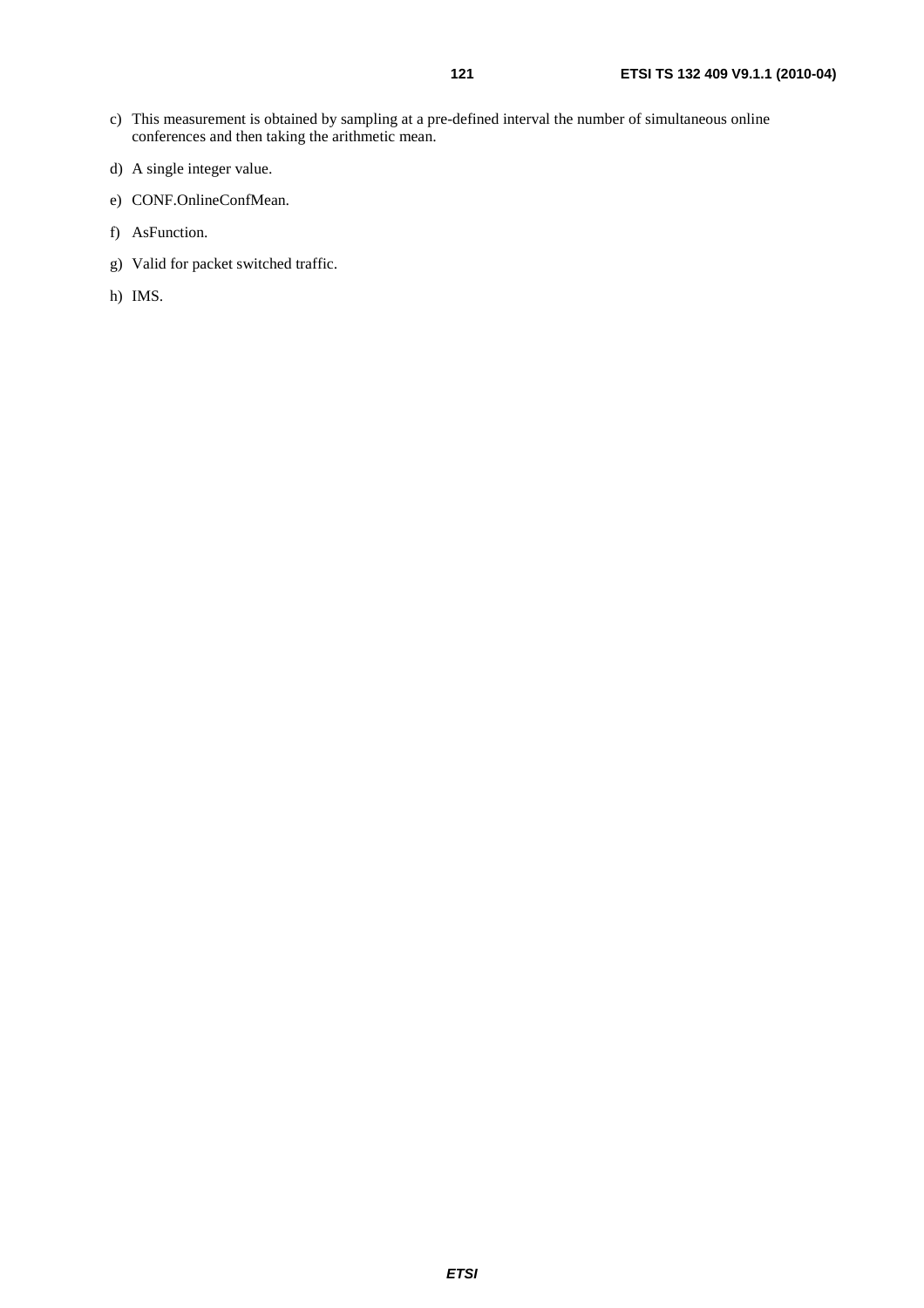# 4.10.4 Presence service related measurements

### 4.10.4.1 Number of simultaneous online watchers (Maximum)

- a) This measurement provides the maximum number of simultaneous online watchers at the presence enabler/AS.
- b) SI.
- c) This measurement is obtained by sampling at a pre-defined interval the number of simultaneous online watchers which have been registered and then taking the maximum.
- d) A single integer value.
- e) PRES.OnlineWatcherMax.
- f) AsFunction.
- g) Valid for packet switched traffic.
- h) IMS.

### 4.10.4.2 Number of simultaneous online presentities (Maximum)

- a) This measurement provides the maximum number of simultaneous online presentities in the presence enabler/AS.
- b) SI.
- c) This measurement is obtained by sampling at a pre-defined interval the number of simultaneous online presentities which have been registered and then taking the maximum.
- d) A single integer value.
- e) PRES.OnlinePresentityMax.
- f) AsFunction.
- g) Valid for packet switched traffic.
- h) IMS.

#### 4.10.4.3 Number of simultaneous online watchers (Mean)

- a) This measurement provides the number of mean number of simultaneous online watchers in the presence enabler/AS.
- b) SI.
- c) This measurement is obtained by sampling at a pre-defined interval the number of simultaneous online watchers which have been registered and then taking the arithmetic mean.
- d) A single integer value.
- e) PRES.MeanOnlineWatcher.
- f) AsFunction.
- g) Valid for packet switched traffic.
- h) IMS.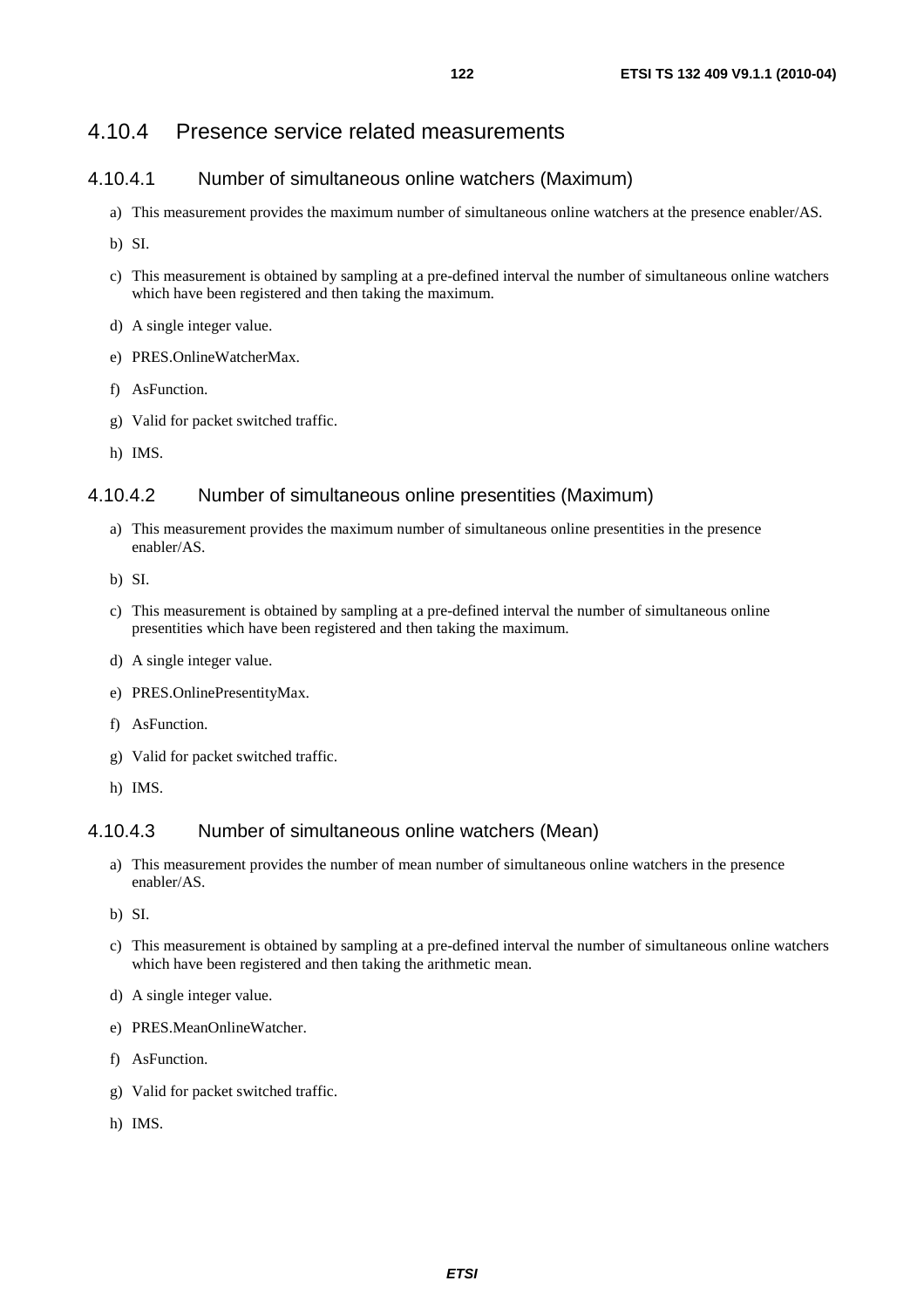# 4.10.4.4 Number of simultaneous online presentities (Mean)

a) This measurement provides the number of mean number of simultaneous online presentities in the presence enabler/AS.

b) SI.

- c) This measurement is obtained by sampling at a pre-defined interval the number of simultaneous online presentities which have been registered and then taking the arithmetic mean.
- d) A single integer value.
- e) PRES.MeanOnlinePresentity.
- f) AsFunction.
- g) Valid for packet switched traffic.
- h) IMS.

## 4.10.4.5 Attempted subscriptions for presence

- a) This measurement provides the number of attempted subscriptions received by the presence enabler/AS.
- b) CC.
- c) On receipt by the AS (presence enabler) of a SIP\_SUBSCRIBE message (see 3GPP TS 23.141[25]).
- d) A single integer value.
- e) PRES.AttSubscribe.
- f) AsFunction.
- g) Valid for packet switched traffic.
- h) IMS.

## 4.10.4.6 Successful subscriptions for presence

- a) This measurement provides the number of successful subscriptions at the presence enabler/AS.
- b) CC.
- c) On transmission by the AS (presence enabler) of a response message (e.g. SIP\_200\_OK or SIP\_202\_Accepted) for the subscription request from the IM CN (See 3GPP TS 23.141 [25]), each successful subscription is added to the relevant measurement according to the message type, the possible response message types are identified in 3GPP TS 24.229 [8]. The sum of all supported per message type measurements shall equal the total number of successful subscriptions. In case only a subset of per message type measurements is supported, a sum subcounter will be provided first.
- d) Each measurement is an integer value. The number of measurements is equal to the number of message types plus a possible sum value identified by the .*sum* suffix.
- e) PRES.SuccSubscribe. *type*  where *type* identifies the message type.

| The following subcounters with specific message types are the samples of this measurement: |                                                                                  |  |  |  |  |  |  |
|--------------------------------------------------------------------------------------------|----------------------------------------------------------------------------------|--|--|--|--|--|--|
|                                                                                            | SC.SuccSession.200 Message type: SIP 200 OK                                      |  |  |  |  |  |  |
| SC.SuccSession.202                                                                         | Message type: SIP_202 only if the SIP_200_OK has not been sent for this session. |  |  |  |  |  |  |

- f) AsFunction.
- g) Valid for packet switched traffic.
- h) IMS.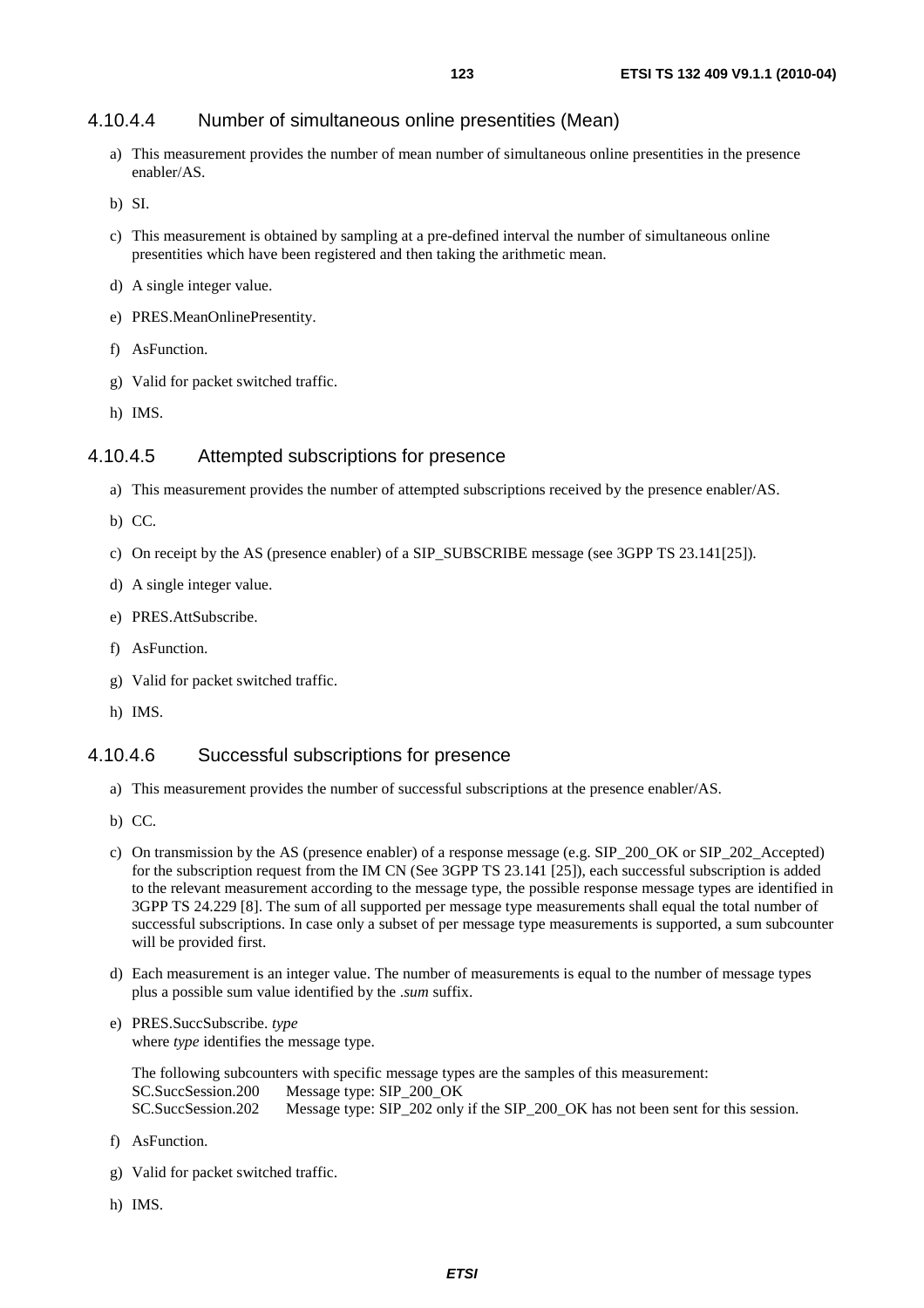# 4.10.4.7 Attempted notifications for presence

- a) This measurement provides the number of attempted notifications sent by the presence enabler/AS.
- b) CC.
- c) On transmission by the AS (presence enabler) of a SIP\_NOTIFY message to the IM CN (see 3GPP TS 23.141 [25]).
- d) A single integer value.
- e) PRES.AttNotify.
- f) AsFunction.
- g) Valid for packet switched traffic.
- h) IMS.

# 4.10.4.8 Successful notifications for presence

- a) This measurement provides the number of successful notifications send by the presence enabler/AS.
- b) CC.
- c) On receipt by the AS (presence enabler) of a SIP\_200\_OK message indicating the successful notification corresponding to the SIP\_NOTIFY message sent by the AS (see 3GPP TS 23.141 [25]).
- d) A single integer value.
- e) PRES.SuccNotify.
- f) AsFunction.
- g) Valid for packet switched traffic.
- h) IMS.

## 4.10.4.9 Attempted publications for presence

- a) This measurement provides the number of attempted publications received by the presence enabler/AS.
- b) CC.
- c) On receipt by the AS (presence enabler) of a SIP\_PUBLISH message (see 3GPP TS 23.141 [25]).
- d) A single integer value.
- e) PRES.AttPublish.
- f) AsFunction.
- g) Valid for packet switched traffic.
- h) IMS.

## 4.10.4.10 Successful publications for presence

- a) This measurement provides the number of successful publications at the presence enabler/AS.
- b) CC.
- c) On transmission by the AS (presence enabler) of a SIP\_200\_OK message indicating the successful publication, corresponding to received SIP\_PUBLISH message (see 3GPP TS 23.141 [25]).
- d) A single integer value.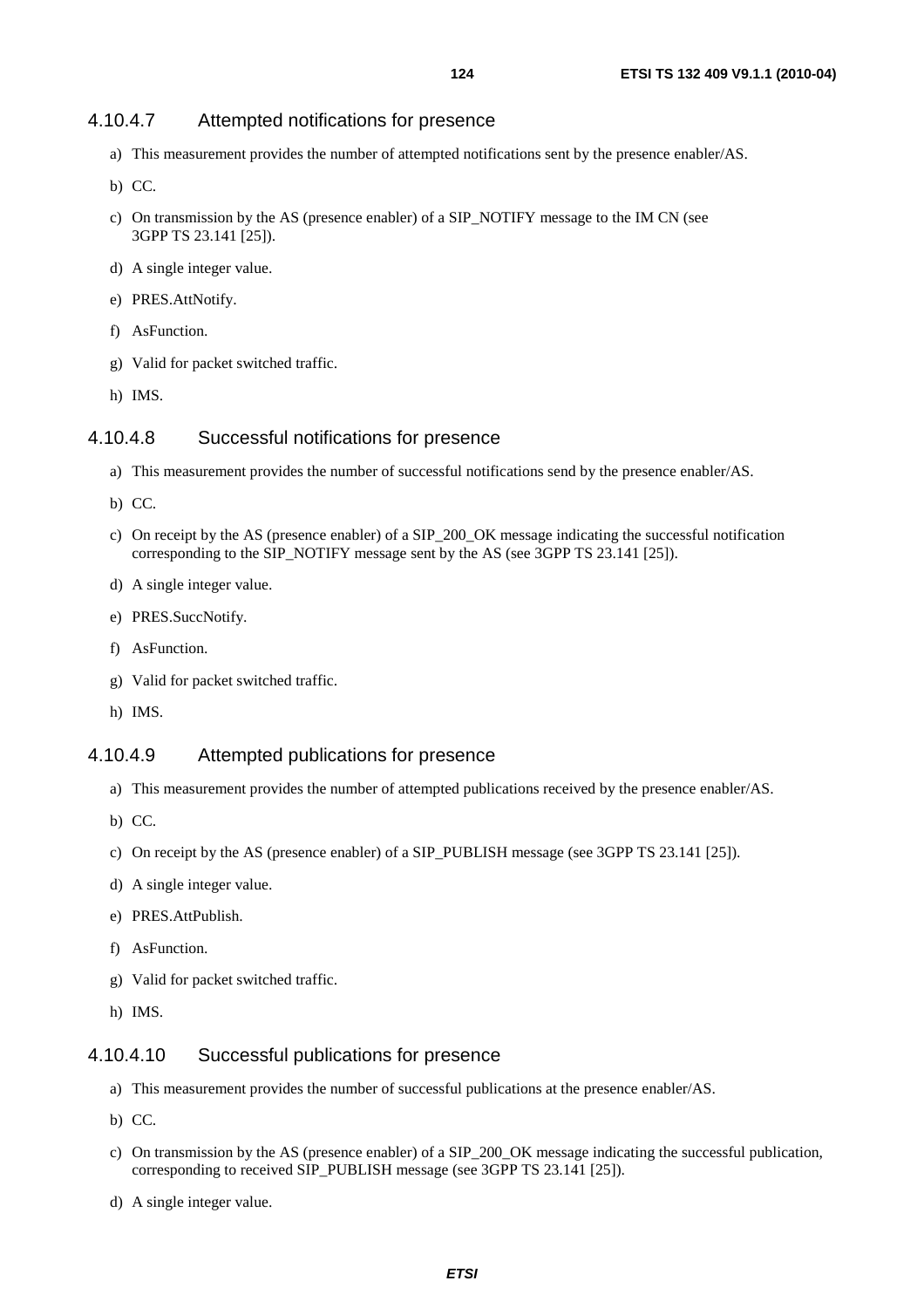- e) PRES.SuccPub.
- f) ASFunction.
- g) Valid for packet switched traffic.
- h) IMS.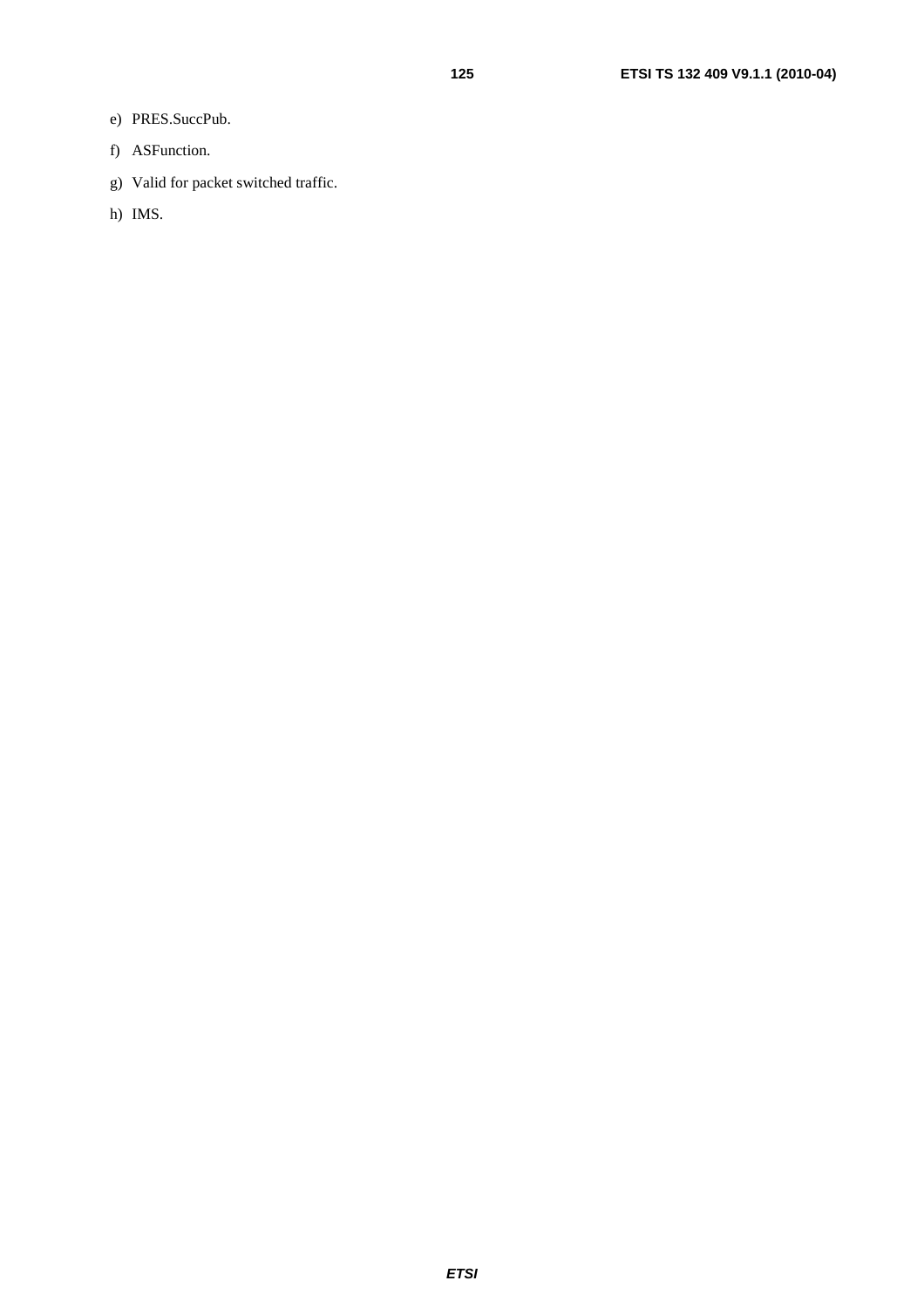# 4.10.5 PoC service related measurements

# 4.10.5.1 Attempted creations of PoC session

- a) This measurement provides the number of attempted creations of PoC session.
- b) CC.
- c) On receipt by the PoC AS of SIP\_INVITE message for creation of PoC session (see 3GPP TR 23.979 [26]).
- d) A single integer value.
- e) PoC.AttCreation.
- f) AsFunction.
- g) Valid for packet switched traffic.
- h) IMS.

## 4.10.5.2 Successful creations of PoC session

- a) This measurement provides the number of successful creation ofPoC session.
- b) CC.
- c) On transmission by the PoC AS of a SIP\_200\_OK message indicating the PoC session is successfully created (see 3GPP TR 23.979 [26]).
- d) A single integer value.
- e) PoC.SuccCreation.
- f) AsFunction.
- g) Valid for packet switched traffic.
- h) IMS.

## 4.10.5.3 Attempted joining of PoC session

- a) This measurement provides the number of attempted joining PoC session requests which means that the user calls into the PoC session.
- b) CC.
- c) On receipt by the PoC AS of PoC session SIP\_INVITE message indicating the requests by the user to join the PoC session (see 3GPP TR 23.979 [26]).
- d) A single integer value.
- e) PoC.AttJoining.
- f) AsFunction.
- g) Valid for packet switched traffic.
- h) IMS.

# 4.10.5.4 Successful joining of PoC session

- a) This measurement provides the number of successful joining of PoC session.
- b) CC.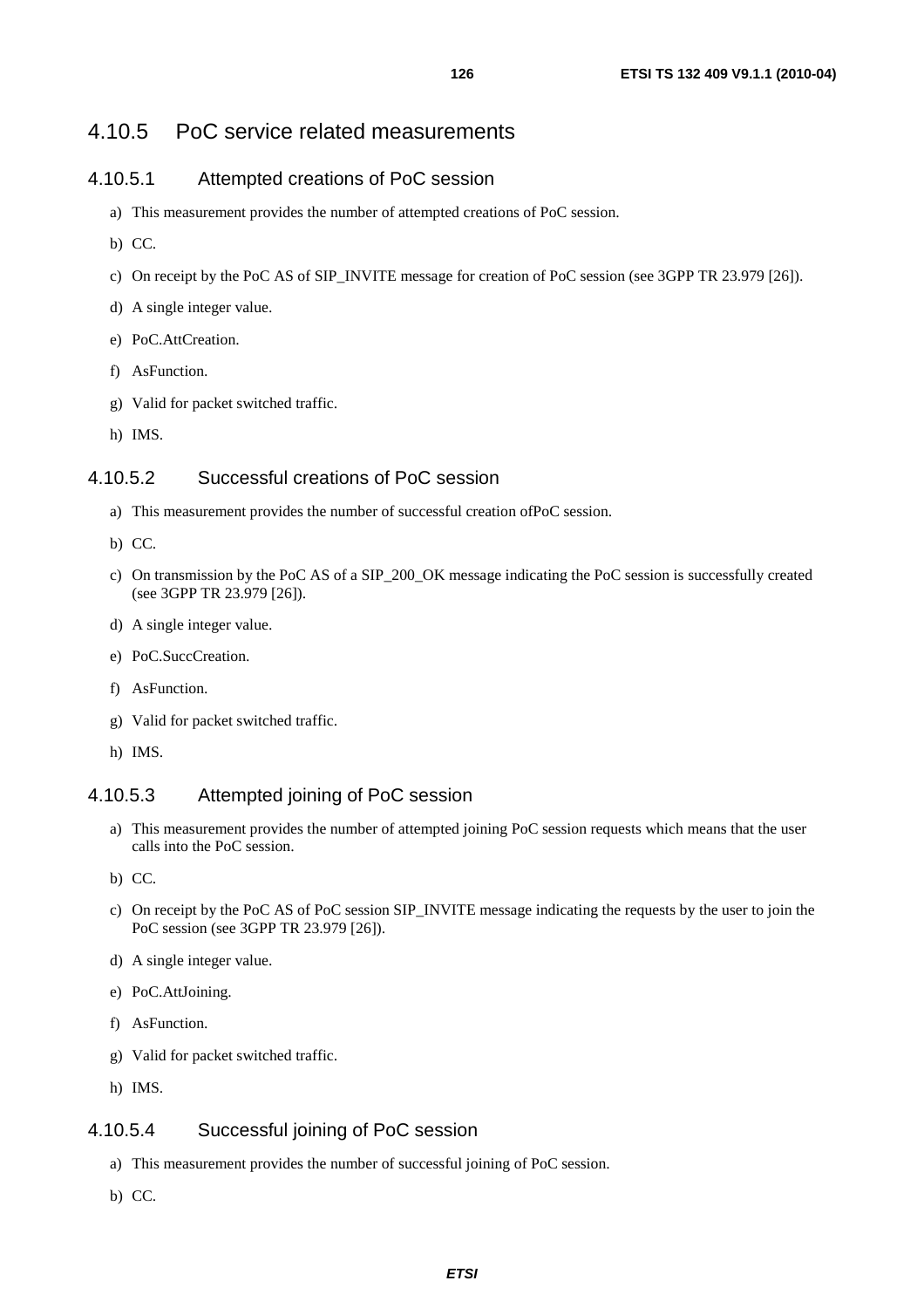- c) On transmission by the PoC AS of a SIP\_200\_OK message indicating the user has successfully joined the PoC session (see 3GPP TR 23.979 [26]).
- d) A single integer value.
- e) PoC.SuccJoining.
- f) AsFunction.
- g) Valid for packet switched traffic.
- h) IMS.

## 4.10.5.5 Attempted invitations for another user to join PoC session

- a) This measurement provides the number of attempted invitations for another user to join PoC session.
- b) CC.
- c) On transmission by the PoC AS of a SIP\_INVITE message to invite a user to join a PoC session (see 3GPP TR 23.979 [26]).
- d) A single integer value.
- e) PoC.AttInvitation.
- f) AsFunction.
- g) Valid for packet switched traffic.
- h) IMS.

#### 4.10.5.6 Successful invitations for another user to join PoC session

- a) This measurement provides the number of successful invitations for another user to join PoC session.
- b) CC.
- c) On receipt by the PoC AS of a SIP\_200\_OK message indicating the invited user has successfully joined the PoC session (see 3GPP TR 23.979 [26]).
- d) A single integer value.
- e) PoC.SuccInvitation.
- f) AsFunction.
- g) Valid for packet switched traffic.
- h) IMS.

## 4.10.5.7 Number of simultaneous online users (Maximum)

- a) This measurement provides the maximum number of simultaneous online PoC users.
- b) SI.
- c) This measurement is obtained by sampling at a pre-defined interval the number of simultaneous online users that have been joined and then taking the maximum.
- d) A single integer value.
- e) PoC.OnlineUserMax.
- f) AsFunction.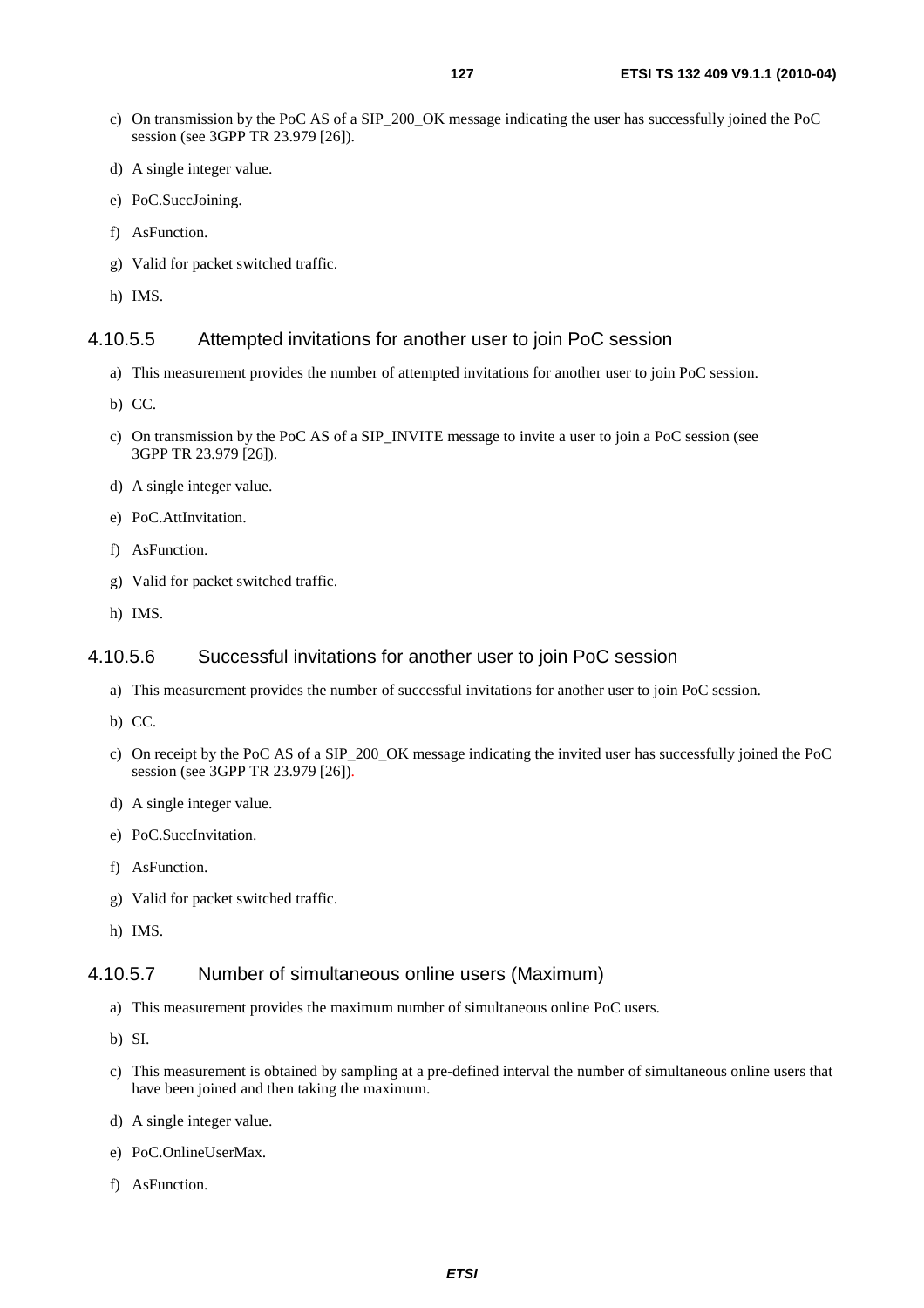- g) Valid for packet switched traffic.
- h) IMS.

# 4.10.5.8 Number of simultaneous online PoC session (Maximum)

- a) This measurement provides the maximum number of simultaneous online PoC sessions.
- b) SI.
- c) This measurement is obtained by sampling at a pre-defined interval the number of simultaneous online PoC sessions and then taking the maximum.
- d) A single integer value.
- e) PoC.OnlineSessionMax.
- f) AsFunction.
- g) Valid for packet switched traffic.
- h) IMS.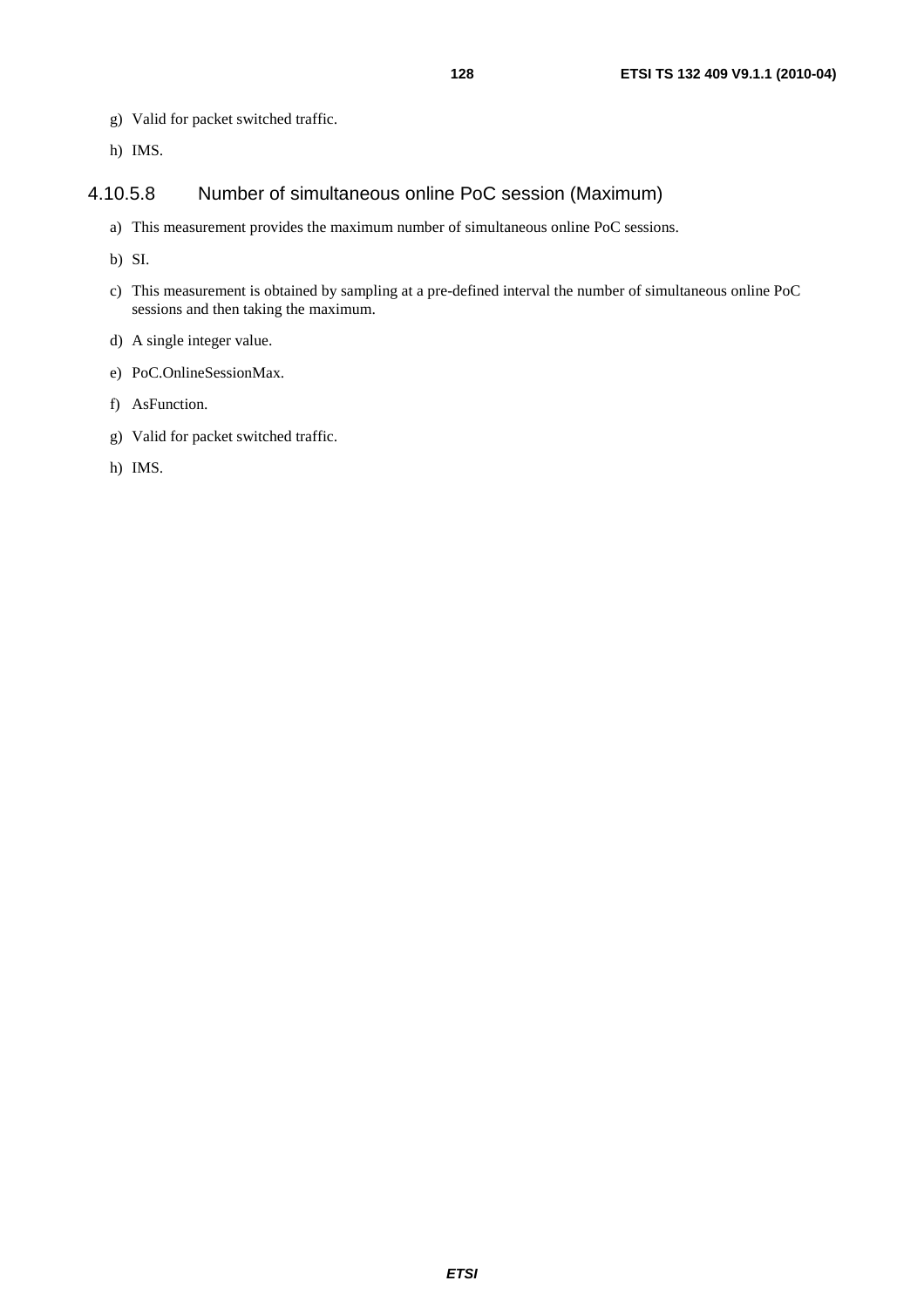# 4.10.6 Measurements related to XDM Enabler

### 4.10.6.1 XCAP operation related measurements

#### 4.10.6.1.1 Overview

The performance measurements defined in this subclause are related to the XCAP operation request from the XDMC for document manipulation (e.g. retrieving/adding/deleting elements/attributes, etc.) stored in XDMS. See "XML Document Management (XDM) Specification", OMA-TS-XDM\_Core-V1\_0 [27].

The procedures are shown in figure 29.



**Figure 29: XCAP operation request procedures** 

#### 4.10.6.1.2 Attempted HTTP PUT procedures

- a) This measurement provides the number of attempted HTTP PUT procedures.
- b) CC.
- c) On receipt by the XDMS of a HTTP\_PUT request from the aggregation proxy (see OMA-TS-XDM\_Core-V1\_0 [27]).
- d) A single integer value.
- e) XDM.AttHttpPut.
- f) AsFunction.
- g) Valid for packet switched traffic.
- h) IMS.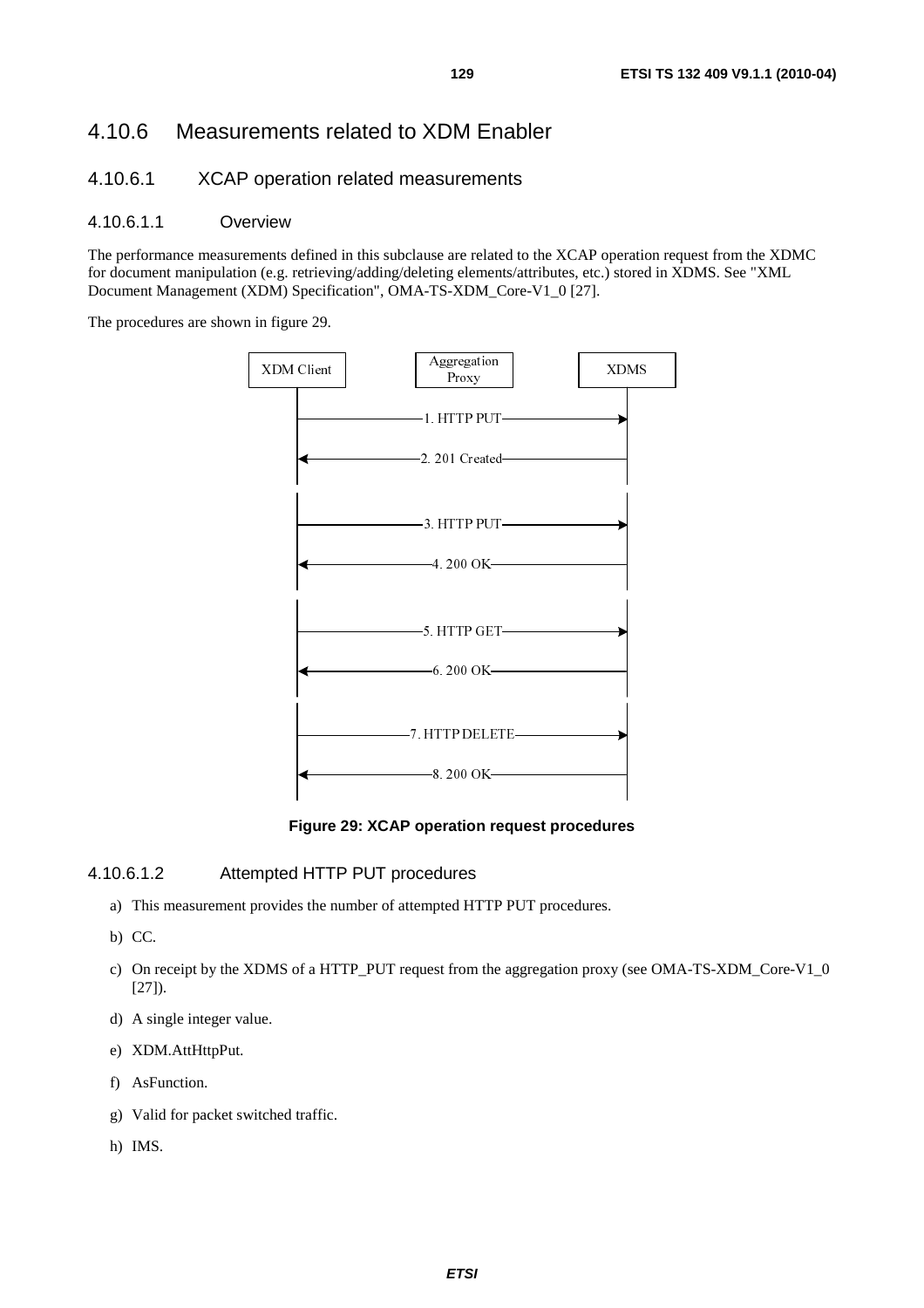#### 4.10.6.1.3 Successful HTTP PUT procedures

- a) This measurement provides the number of successful HTTP PUT procedures.
- b) CC.
- c) On transmission by the XDMS of a response message (e.g. HTTP\_200\_OK) indicating a successful HTTP PUT procedure, each successful HTTP PUT procedure is added to the relevant measurement according to the message type, the possible response message types are identified in 3GPP TS 24.229 [8]. The sum of all supported per message type measurements shall equal the total number of successful HTTP PUT procedures. In case only a subset of per message type measurements is supported, a sum subcounter will be provided first.
- d) Each measurement is an integer value. The number of measurements is equal to the number of message types plus a possible sum value identified by the .*sum* suffix.
- e) XDM.SuccHttpPut.*type*  where *type* identifies the message type.

The following subcounters with specific message types are the samples of this measurement: XDM.SuccHttpPut.200 Message type: SIP\_200\_OK.

- f) AsFunction.
- g) Valid for packet switched traffic.
- h) IMS.

#### 4.10.6.1.4 Attempted HTTP GET procedures

- a) This measurement provides the number of attempted HTTP GET procedures.
- b) CC.
- c) On receipt by the XDMS of a HTTP\_GET request from the aggregation proxy (See OMA-TS-XDM\_Core-V1\_0  $[27]$ ).
- d) A single integer value.
- e) XDM.AttHttpGet.
- f) AsFunction.
- g) Valid for packet switched traffic.
- h) IMS.

#### 4.10.6.1.5 Successful HTTP GET procedures

- a) This measurement provides the number of successful HTTP GET procedures.
- b) CC.
- c) On transmission by the XDMS of a response message (e.g. HTTP\_200\_OK) indicating a successful HTTP GET procedure, each successful HTTP GET procedure is added to the relevant measurement according to the message type, the possible response message types are identified in 3GPP TS 24.229 [8]. The sum of all supported per message type measurements shall equal the total number of successful HTTP GET procedures. In case only a subset of per message type measurements is supported, a sum subcounter will be provided first.
- d) Each measurement is an integer value. The number of measurements is equal to the number of message types plus a possible sum value identified by the .*sum* suffix.
- e) XDM.SuccHttpGet.*type*  where *type* identifies the message type.

The following subcounters with specific message types are the samples of this measurement: XDM.SuccHttpGet.200 Message type: SIP\_200\_OK.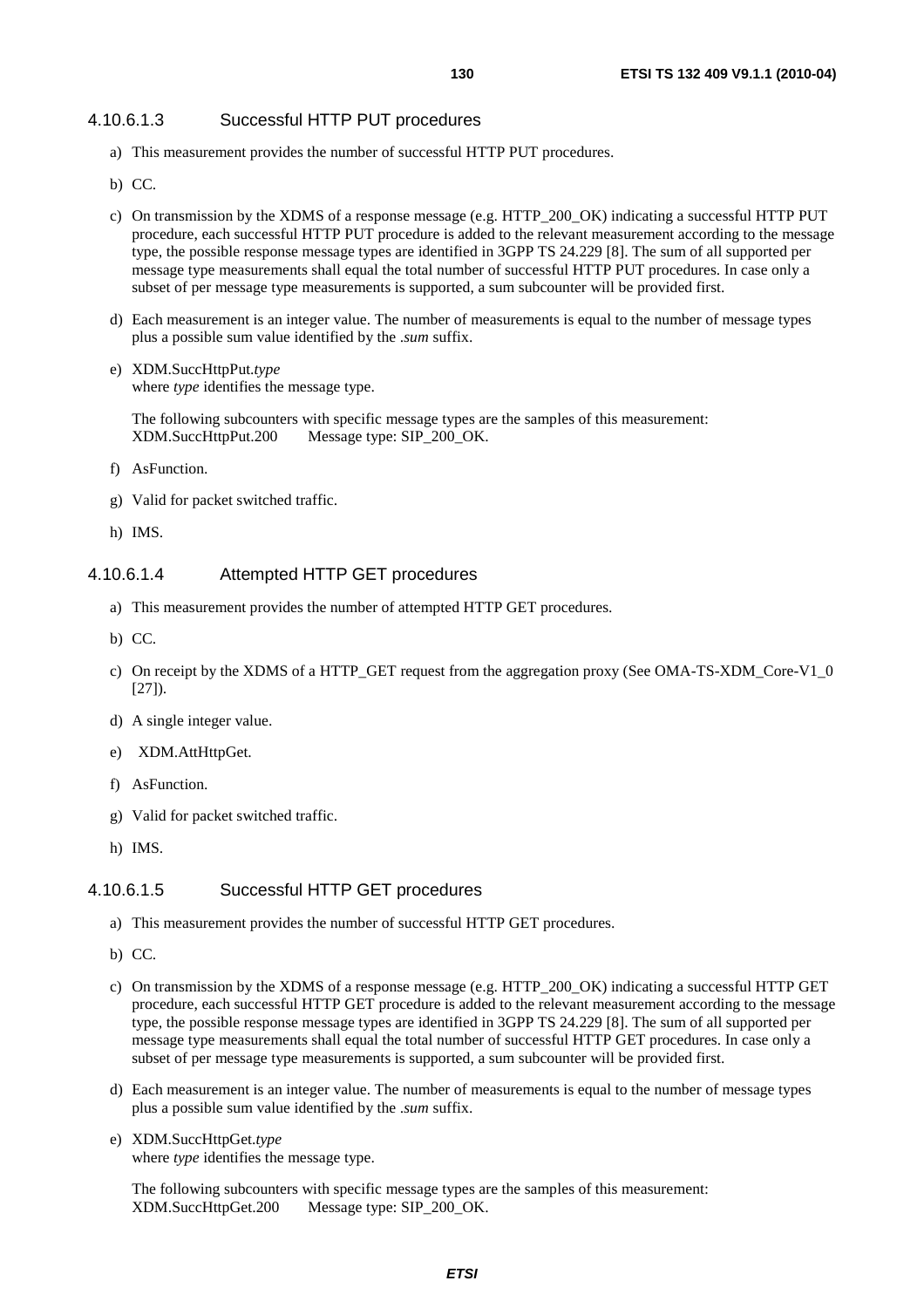- f) AsFunction.
- g) Valid for packet switched traffic.
- h) IMS.

#### 4.10.6.1.6 Attempted HTTP DELETE procedures

- a) This measurement provides the number of attempted HTTP DELETE procedures.
- b) CC.
- c) On receipt by the XDMS of a HTTP\_ DELETE request from the aggregation proxy (see OMA-TS-XDM\_Core-V1\_0 [27]).
- d) A single integer value.
- e) XDM.AttHttpDel.
- f) AsFunction.
- g) Valid for packet switched traffic.
- h) IMS.

#### 4.10.6.1.7 Successful HTTP DELETE procedures

- a) This measurement provides the number of successful HTTP DELETE procedures.
- b) CC.
- c) On transmission by the XDMS of a response message (e.g. HTTP\_200\_OK) indicating a successful HTTP DELETE procedure, each successful HTTP DELETE procedure is added to the relevant measurement according to the message type, the possible response message types are identified in 3GPP TS 24.229 [8]. The sum of all supported per message type measurements shall equal the total number of successful HTTP DELETE procedures. In case only a subset of per message type measurements is supported, a sum subcounter will be provided first.
- d) Each measurement is an integer value. The number of measurements is equal to the number of message types plus a possible sum value identified by the .*sum* suffix.
- e) XDM.SuccHttpDel.*type*  where *type* identifies the message type.

The following subcounters with specific message types are the samples of this measurement: XDM.SuccHttpDel.200 Message type: SIP\_200\_OK.

- f) AsFunction.
- g) Valid for packet switched traffic.
- h) IMS.

#### 4.10.6.2 SIP related measurements

#### 4.10.6.2.1 Overview

The performance measurements defined in this subclause are related to SIP procedures for subscribing and notifying the changes in the XML documents stored in the XDMS. See "XML Document Management (XDM) Specification", OMA-TS-XDM\_Core-V1\_0 [27].

The procedures are shown in figure 30.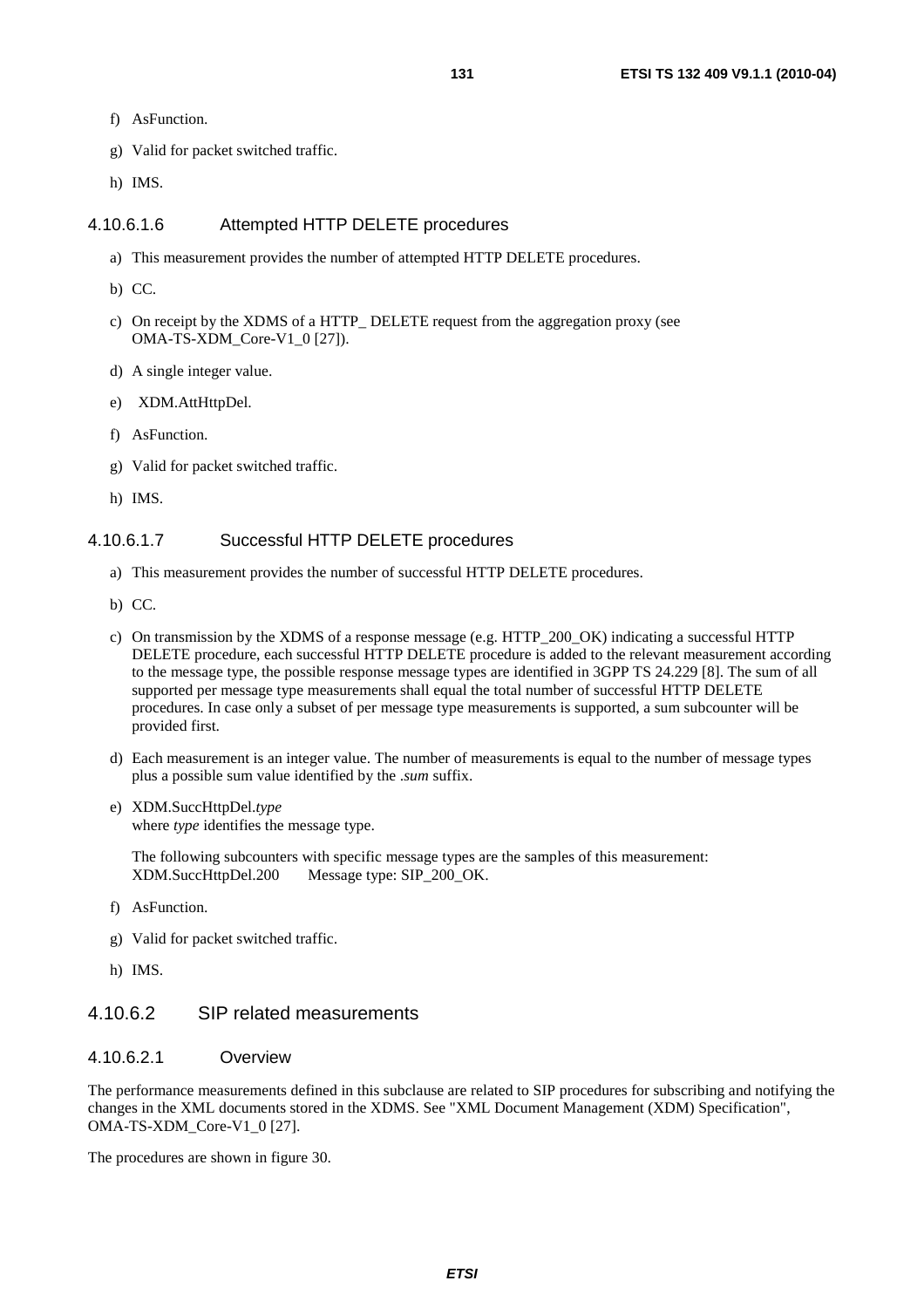

**Figure 30: XDM Client subscribes to changes in XDMS Procedures** 

#### 4.10.6.2.2 Attempted Subscription procedures

- a) This measurement provides the number of attempted subscription procedures.
- b) CC.
- c) On receipt by the XDMS of a SIP\_SUBSCRIBE message (See OMA-TS-XDM\_Core-V1\_0 [27]).
- d) A single integer value.
- e) XDM.AttSubscibe.
- f) AsFunction.
- g) Valid for packet switched traffic.
- h) IMS.

### 4.10.6.2.3 Successful Subscription procedures

- a) This measurement provides the number of successful subscription procedures.
- b) CC.
- c) On transmission by the XDMS of a response SIP\_200\_OK message indicating a successful subscription procedure (see OMA-TS-XDM\_Core-V1\_0 [27]).
- d) A single integer value.
- e) XDM.SuccSubscribe.
- f) AsFunction.
- g) Valid for packet switched traffic.
- h) IMS.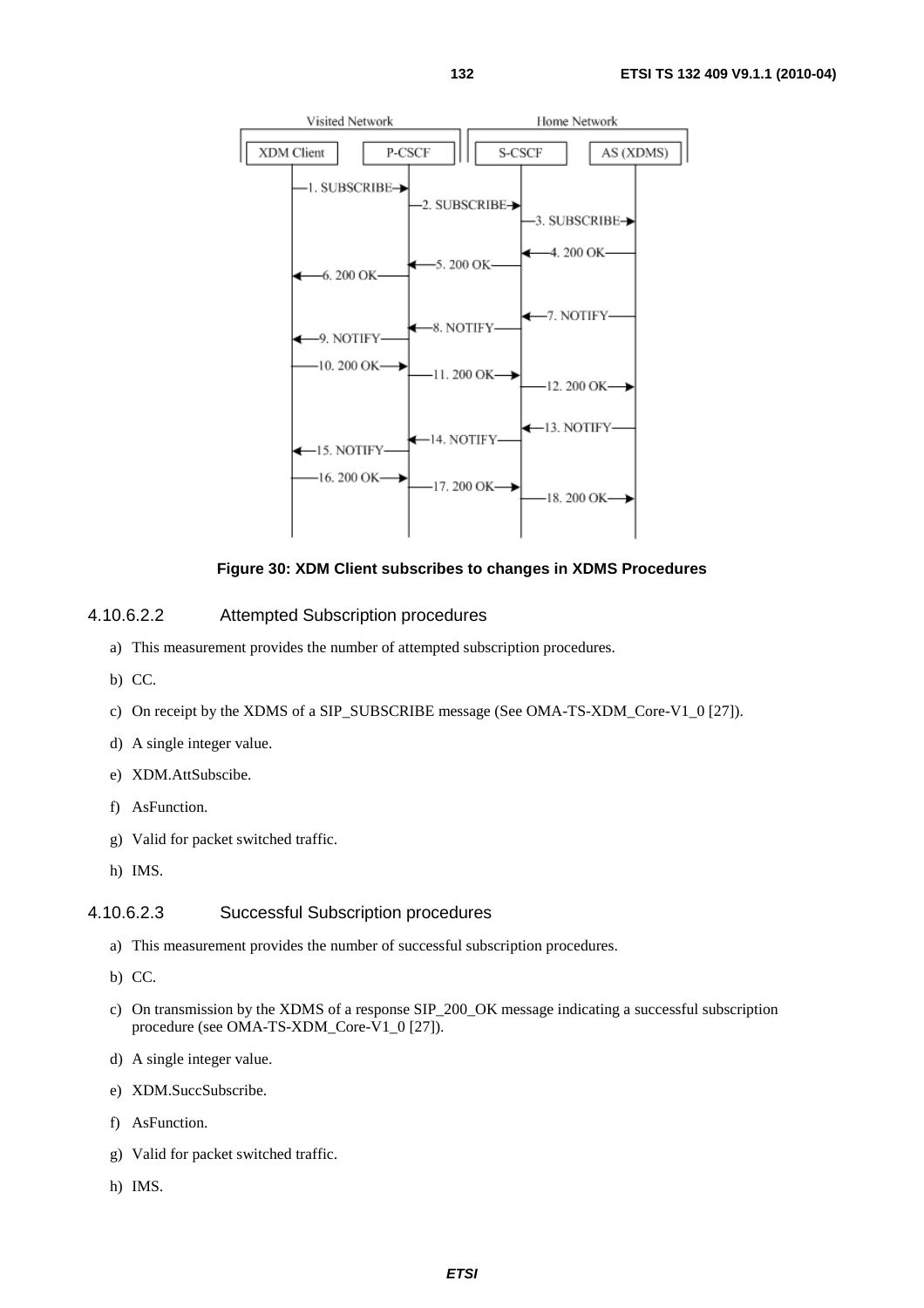#### 4.10.6.2.4 Attempted Notification procedures

- a) This measurement provides the number of attempted notification procedures.
- b) CC.
- c) On sending by the XDMS of a SIP\_NOTIFY message (see OMA-TS-XDM\_Core-V1\_0 [27]).
- d) A single integer value.
- e) XDM.AttNotify.
- f) AsFunction.
- g) Valid for packet switched traffic.
- h) IMS.

#### 4.10.6.2.5 Successful Notification procedures

- a) This measurement provides the number of successful notification procedures.
- b) CC.
- c) On receipt by the XDMS of a response SIP\_200\_OK message indicating the successful XDMS originated notification procedures.
- d) A single integer value.
- e) XDM.SuccNotify.
- f) AsFunction.
- g) Valid for packet switched traffic.
- h) IMS.

# 4.11 Measurements related to IBCF

Editor's note: IbcfFunction used in following text is a subject for further study of IMS NRM modelling for R8 requirements and will align with IMS NRM defined in 3GPP TS 32.732 [30].

### 4.11.1 Attempted session establishments from users of other network domains

- a) This measurement provides the number of attempted session establishments originated from the users (regardless of whether the user is roaming or not) who are belonging to other network domains at the IBCF in the terminating network. The measurement is split into subcounters per network domain.
- b) CC.
- c) On receipt by the IBCF of a SIP\_ INVITE message, and the calling party is belonging to other network domains (i.e. the domain name information of the calling party retrieved from the SIP\_INVITE message is different from the domain of this IBCF). Each session whose calling party recognized by the IBCF as belonging to a given network domain is added to the relevant per network domain measurement. The sum of all supported per network domain measurements shall equal the total number of attempted session establishments from users of other network domains. In case only a subset of per network measurements is supported, a sum subcounter will be provided first (see 3GPP TS 23.228 [7]).
- d) Each measurement is an integer value. The number of measurements is equal to the number of network domain plus a possible sum value identified by the *.sum* suffix.
- e) The measurement name has the form IDS.AttSessionFromOtherNtwkDmn.*Domain* where *Domain* identifies the network domain, and it is in the format of the domain name information in the SIP messages.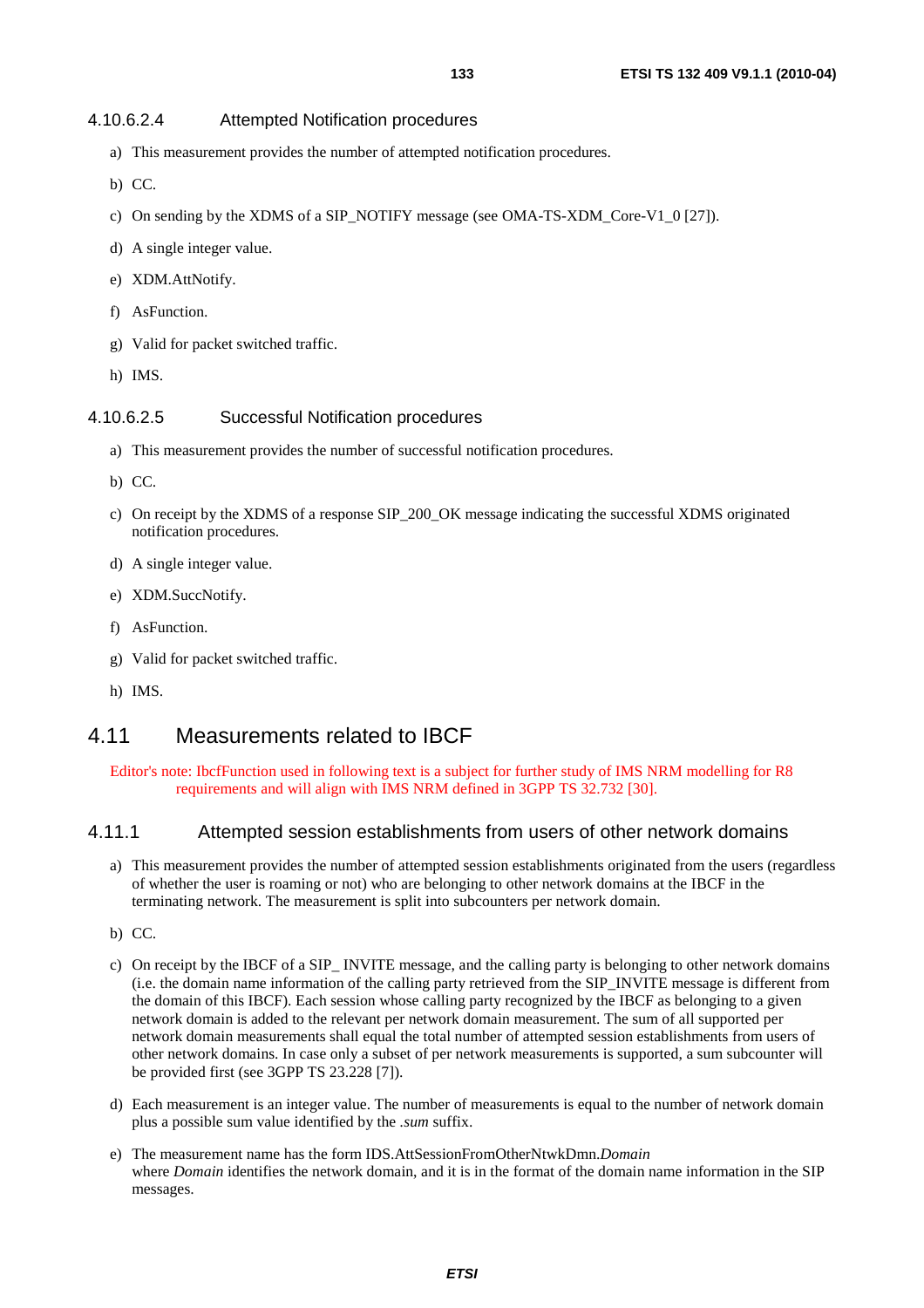- f) IbcfFunction.
- g) Valid for packet switched traffic.
- h) IMS.

#### 4.11.2 403 (Forbidden) generated for sessions from users of other network domains

- a) This measurement provides the number of SIP\_403 (Forbidden) response messages at the IBCF in the terminating network generated for the sessions from users of other network domains. The measurement is split into subcounters per network domain.
- b) CC.
- c) On transmission by the IBCF of SIP\_403 message corresponding to the SIP\_ INVITE message of which the calling party is belonging to other network domains received by the IBCF. Each SIP\_403 message generated by the IBCF for the session whose calling party is belonging to a given network domain is added to the relevant per network domain measurement. The sum of all supported per network domain measurements shall equal the total number of 403 (Forbidden) generated for sessions from users of other network domains. In case only a subset of per network measurements is supported, a sum subcounter will be provided first (see 3GPP TS 23.228 [7]).
- d) Each measurement is an integer value. The number of measurements is equal to the number of network domain plus a possible sum value identified by the *.sum* suffix.
- e) The measurement name has the form IDS.403SessionFromOtherNtwkDmn.*Domain* where *Domain* identifies the network domain, and it is in the format of the domain name information in the SIP messages.
- f) IbcfFunction.
- g) Valid for packet switched traffic.
- h) IMS.

## 4.11.3 Attempted session establishments to users of other network domains

- a) This measurement provides the number of attempted session establishments towards users (regardless of whether the user is roaming or not) who are belonging to other network domains at the IBCF in the originating network. The measurement is split into subcounters per network domain.
- b) CC.
- c) On transmission by the IBCF of a SIP\_ INVITE messages, and the called party is belonging to other network domains (i.e. the domain name information of the called party retrieved from the SIP\_INVITE message is different from the domain of this IBCF). Each session whose called party recognized by the IBCF as belonging to a given network domain is added to the relevant per network domain measurement. The sum of all supported per network measurements shall equal the total number of attempted session establishments to users of other network domains. In case only a subset of per network measurements is supported, a sum subcounter will be provided first (see 3GPP TS 23.228 [7]).
- d) Each measurement is an integer value. The number of measurements is equal to the number of network domain plus a possible sum value identified by the *.sum* suffix.
- e) The measurement name has the form IDS.AttSessionToOtherNtwkDmn.*Domain* where *Domain* identifies the network domain, and it is in the format of the domain name information in the SIP messages.
- f) IbcfFunction.
- g) Valid for packet switched traffic.
- h) IMS.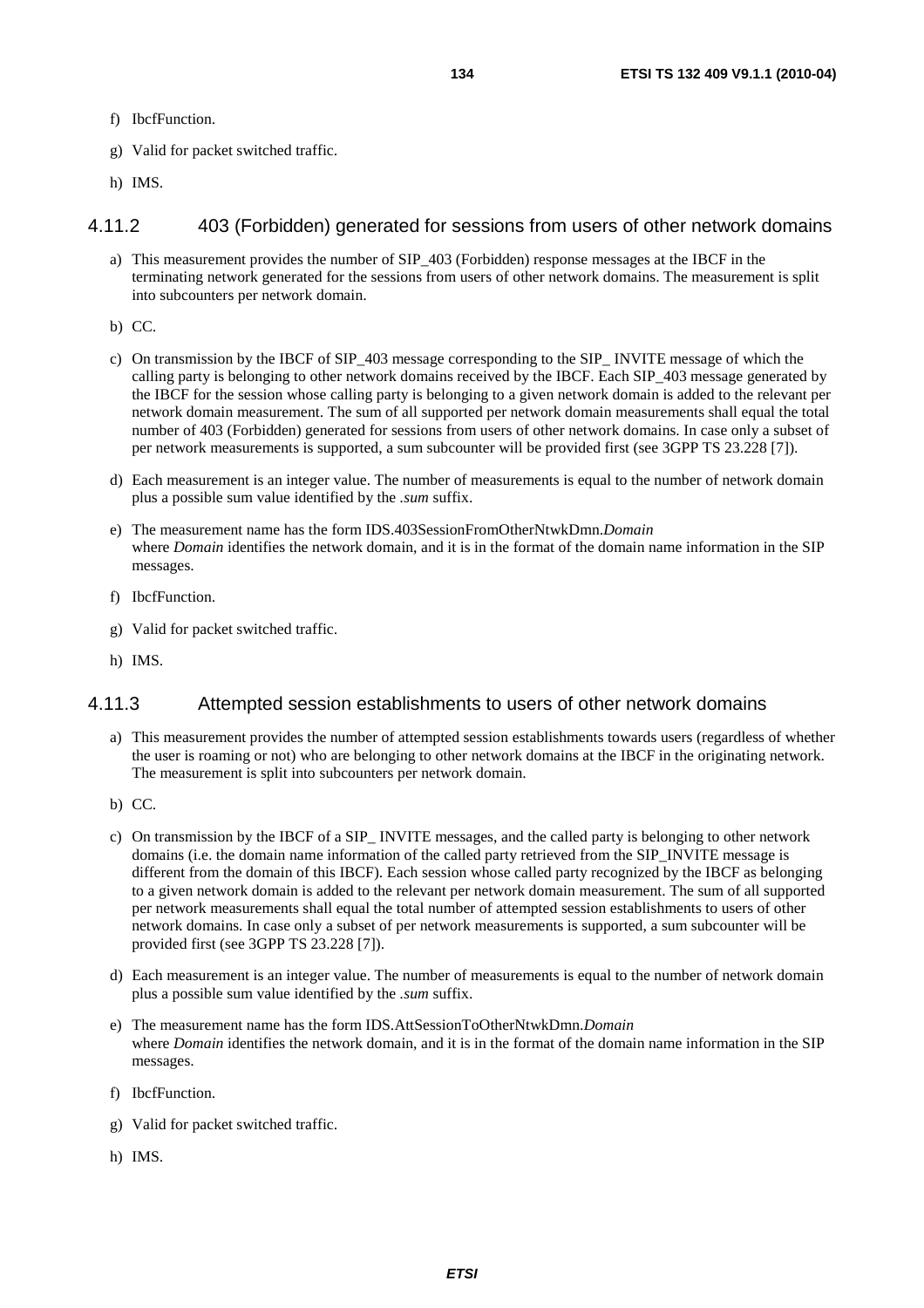#### 4.11.4 403 (Forbidden) received for sessions to users of other network domains

- a) This measurement provides the number of SIP\_403 (Forbidden) response messages received for sessions to users of other network domains at the IBCF in the originating network. The measurement is split into subcounters per network domain.
- b) CC.
- c) On receipt by the IBCF of SIP\_403 message corresponding to the SIP\_ INVITE message of which the called party is belonging to other network domains transmitted by the IBCF. Each SIP\_403 message received by the IBCF for the session whose called party is belonging to a given network domain is added to the relevant per network domain measurement. The sum of all supported per network domain measurements shall equal the total number of 403 (Forbidden) received for sessions to users of other network domains. In case only a subset of per network measurements is supported, a sum subcounter will be provided first (see 3GPP TS 23.228 [7]).
- d) Each measurement is an integer value. The number of measurements is equal to the number of network domain plus a possible sum value identified by the *.sum* suffix.
- e) The measurement name has the form IDS.403SessionToOtherNtwkDmn.*Domain* where *Domain* identifies the network domain, and it is in the format of the domain name information in the SIP messages.
- f) IbcfFunction
- g) Valid for packet switched traffic.
- h) IMS.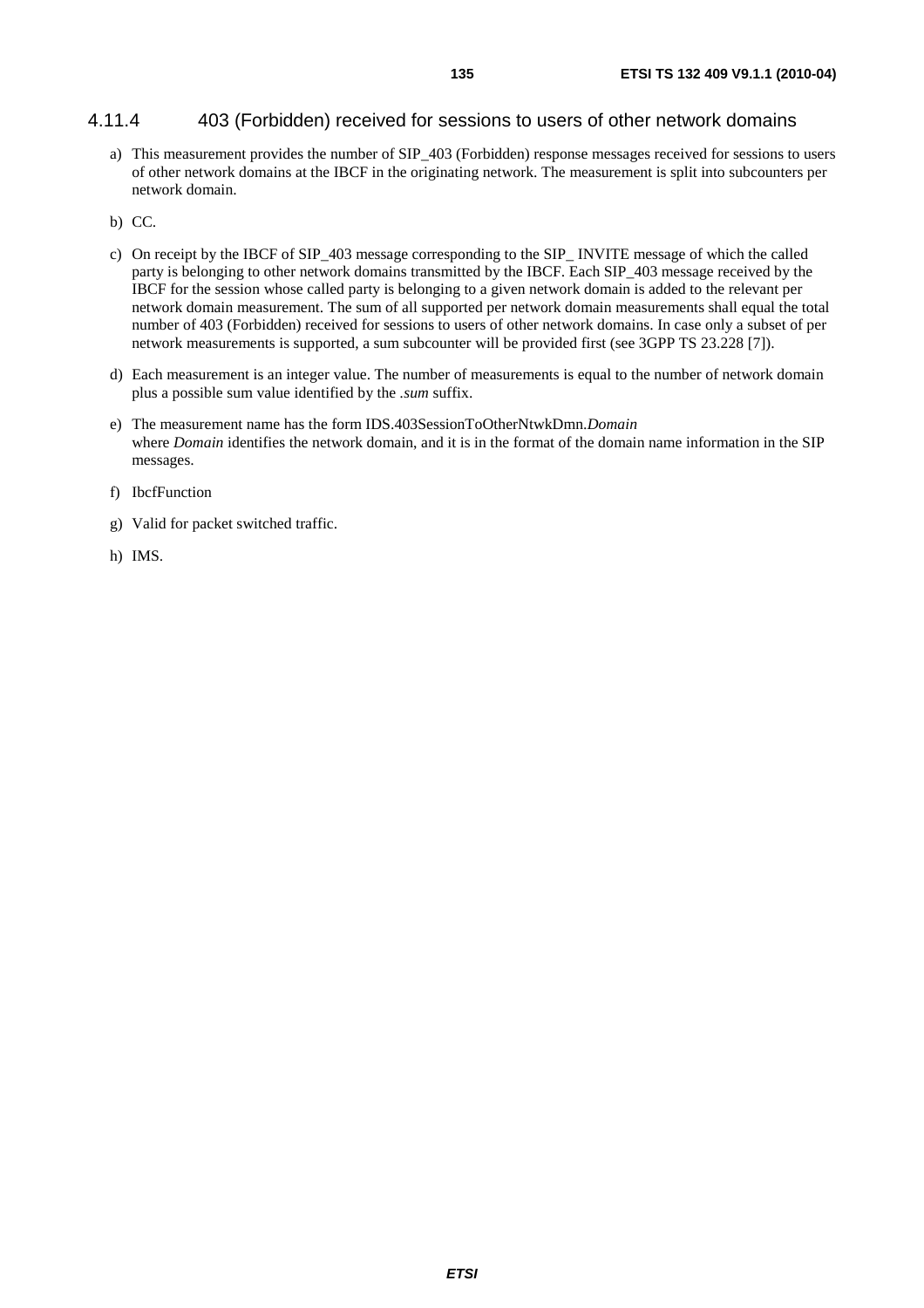# 5 Equipment related measurements

The measurements defined in this subclause are related to the equipment aspect performance. The measurements defined in the following subclauses are common for all of the equipments in IMS and shall be applied to all of the network elements in IMS.

# 5.1 Processor usage

# 5.1.1 Mean processor usage

- a) This measurement provides the mean usage of each key processor during the granularity period. Each equipment may have more than one key processors, the measurement is split into subcounters per key processor.
- b) SI.
- c) This measurement is obtained by sampling at a pre-defined interval the usage of the processor and then taking the arithmetic mean for each key processor.
- d) Each measurement is an integer value (Unit: %).
- e) The measurement name has the form EQPT.MeanProcessorUsage.*ProcessorID*  where *ProcessorID* identifies the key processor of this equipment, the format of *ProcessorID* is vendor specific.
- f) ManagedElement.
- g) Valid for circuit switched and packet switched traffic.
- h) IMS.

# 5.1.2 Peak processor usage

- a) This measurement provides the peak usage of each key processor during the granularity period. Each equipment may have more than one key processors, the measurement is split into subcounters per key processor.
- b) SI.
- c) This measurement is obtained by sampling at a pre-defined interval the usage of the processor and then taking the maximum for each key processor.
- d) Each measurement is an integer value (Unit: %).
- e) The measurement name has the form EQPT.PeakProcessorUsage.*ProcessorID*  where *ProcessorID* identifies the key processor of this equipment, the format of *ProcessorID* is vendor specific.
- f) ManagedElement.
- g) Valid for circuit switched and packet switched traffic.
- h) IMS.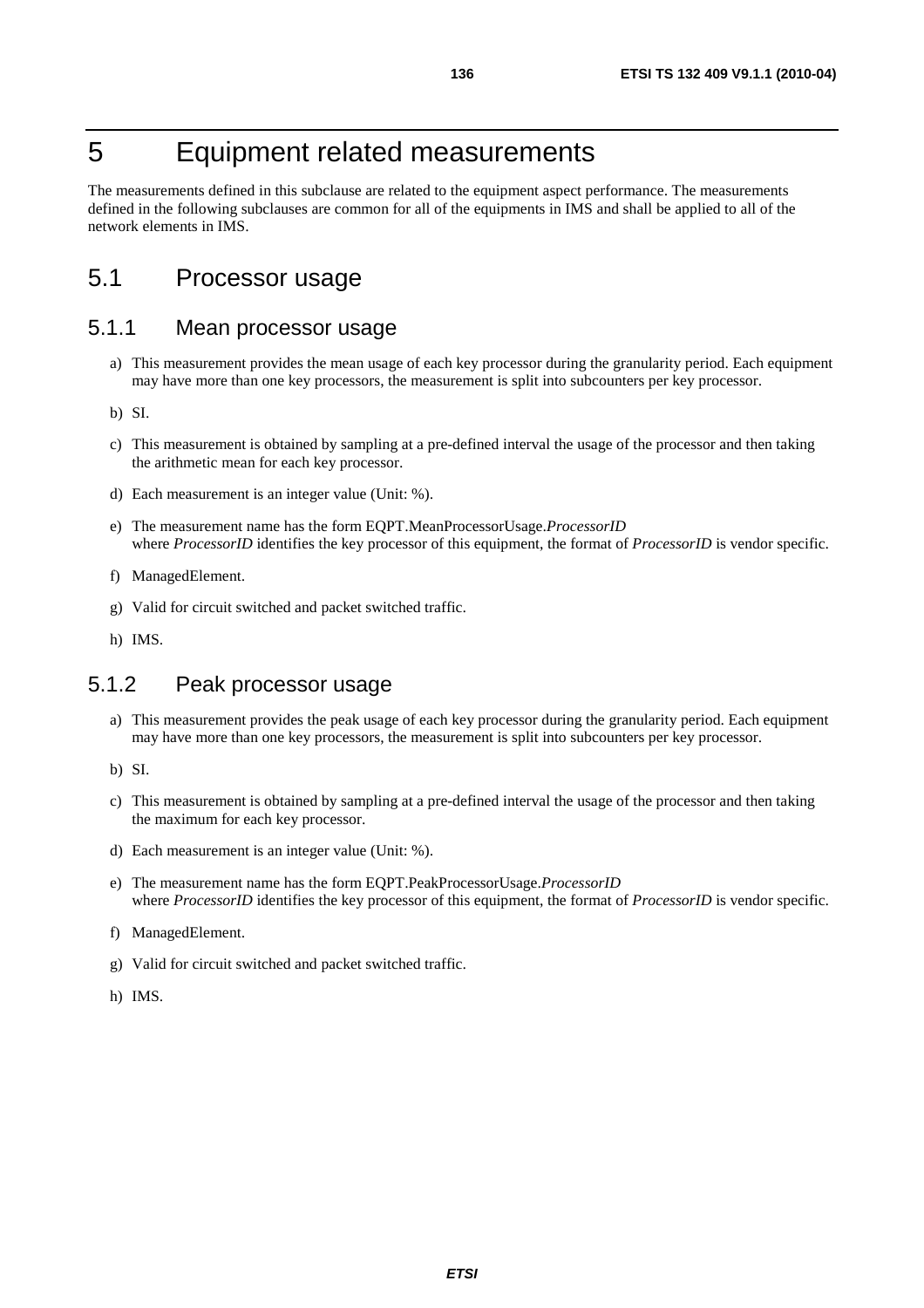# Annex A (normative): Use case of Immediate Messaging procedure related measurements at CSCF

IMS users shall be able to exchange immediate messages with each other by using the Immediate Messaging procedure. CSCF may delivery successfully the immediate messages, also may refuse the immediate messages or respond to the sender with fail indications.If the Immediate Messaging procedure at CSCF is fail, the users' subjective feel to the network will be bad.So it is necessary to define Immediate Messaging procedure related measurements for operator to evaluate the rate of success and failure at CSCF in IMS network.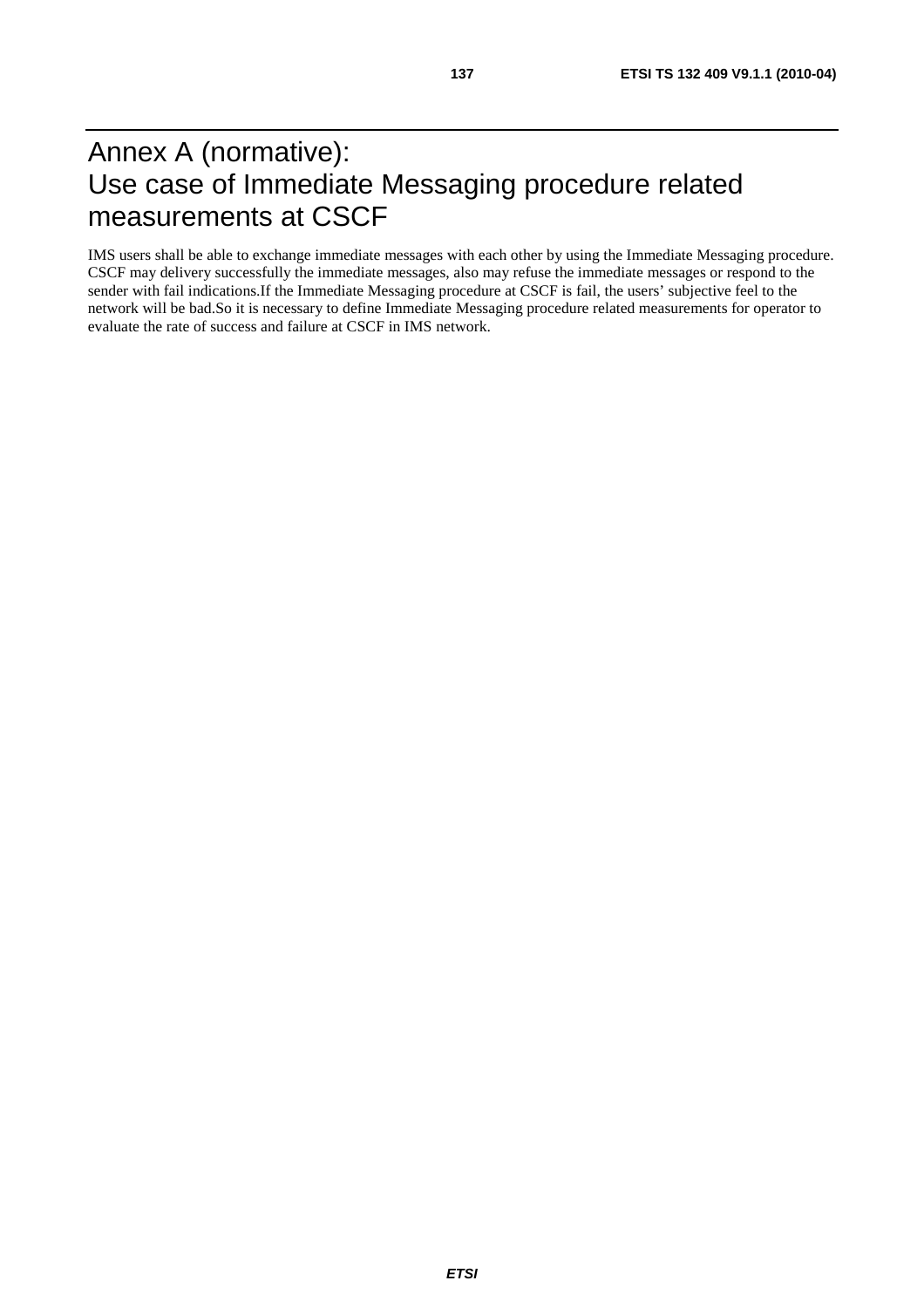# Annex B (informative): Use case of IP-CAN Session Establishment related measurements

IP-CAN session is a main procedure in policy and charging control architecture (see 3GPP TS 29.213 [33]). If IP-CAN session establishment is failed, it means that PCEF cannot get PCC rules from PCRF and PCEF shall reject the attempt for UE-initiated resource request. So it is necessary to define IP-CAN session establishment related measurements to monitor or evaluate session performance of PCC procedures.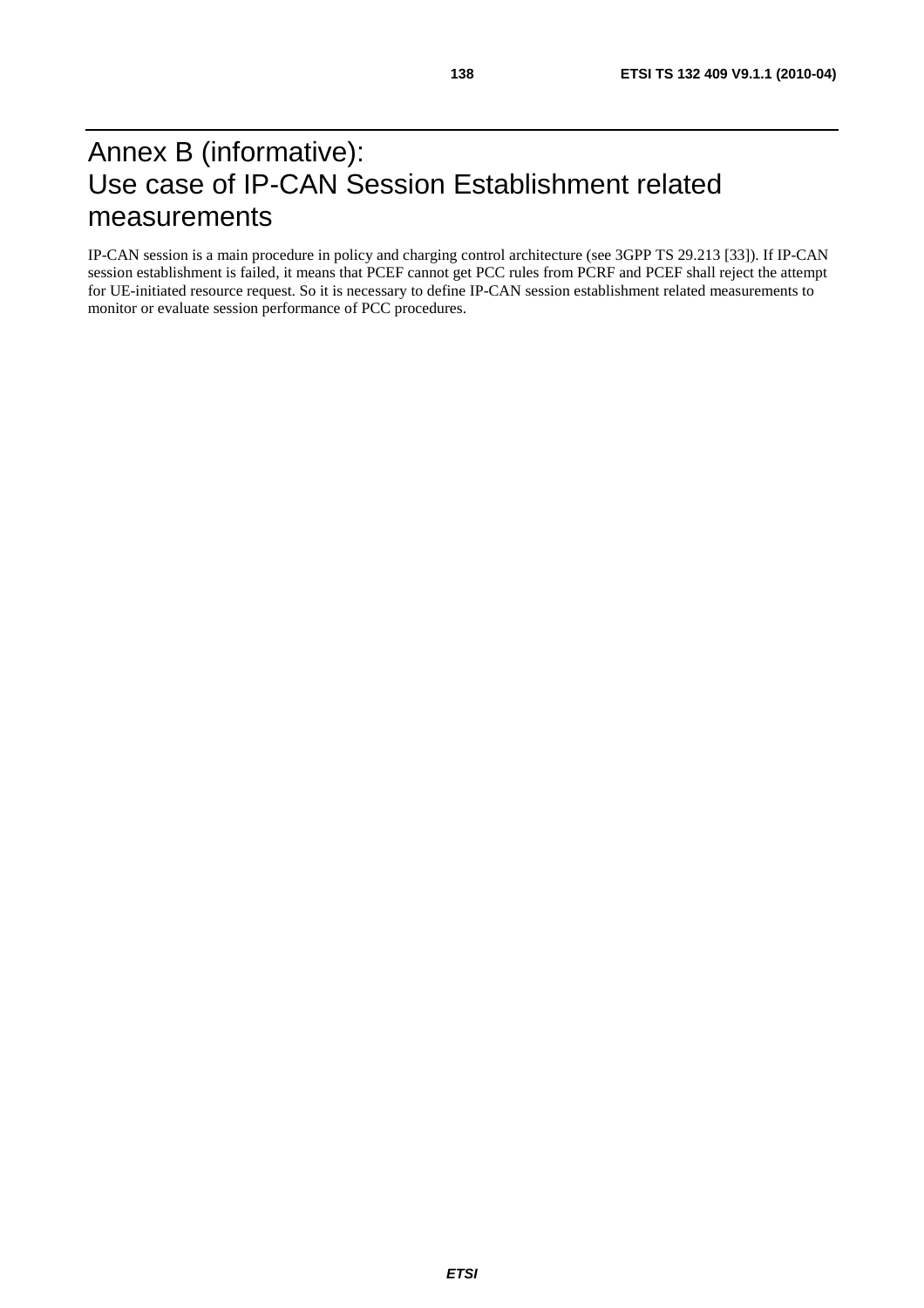# Annex C (informative): Change history

| <b>Change history</b> |       |                |                       |            |                                                                    |    |           |                 |  |  |
|-----------------------|-------|----------------|-----------------------|------------|--------------------------------------------------------------------|----|-----------|-----------------|--|--|
| Date                  |       | TSG # TSG Doc. | <b>CR</b>             | <b>Rev</b> | <b>Subject/Comment</b>                                             |    | Cat   Old | <b>New</b>      |  |  |
| Mar 2007              | SP-35 | SP-070067      | --                    | $- -$      | Submitted to SA#35 for for Information                             | -- |           | 1.0.0           |  |  |
| Mar 2007              | $-$   | --             | --                    | --         | Editorial clean-up                                                 | -- |           | $1.0.0$ 1.0.1   |  |  |
| May 2007              | SP-36 | SP-070287      |                       | --         | Submitted to SA#36 for Approval                                    | -- |           | $2.0.0$ 7.0.0   |  |  |
| Sep 2007              | SP-37 | SP-070613      | $0001$ --             |            | Update IMS Performance Measurements With Missing Granularity And   | F  |           | 7.0.0 7.1.0     |  |  |
|                       |       |                |                       |            | Incorrect CC Performance Measurement Types                         |    |           |                 |  |  |
| Sep 2007              | SP-37 | SP-070614      | $0002$ --             |            | Add performance measurements on SIP subscription and notification  | B  |           | $7.1.0$ 8.0.0   |  |  |
| Mar 2008              | SP-39 | SP-080058      | $0006$ $-$            |            | Correction to the registration measurements in CSCF                | A  |           | 8.0.0 8.1.0     |  |  |
| Mar 2008              | SP-39 | SP-080069      | $0003$ $\overline{ }$ |            | Correction of BGCF related measurements - Align with 23.228        | F  |           | 8.0.0 8.1.0     |  |  |
| Mar 2008              | SP-39 | SP-080069      | $0004$ --             |            | Add registration related measurement per access technology         | B  |           | $8.0.0$ $8.1.0$ |  |  |
| Dec 2008              | SP-42 | SP-080845      | $0008$ $-$            |            | Correction of de-registration related measurements                 | A  |           | $8.1.0$ $8.2.0$ |  |  |
| Dec 2008              | SP-42 | SP-080846      | $0009$ $-$            |            | Add IBCF related measurements                                      | B  |           | $8.1.0$ $8.2.0$ |  |  |
| Sep 2009              | SP-45 | SP-090534      | $0010$ --             |            | Correction of measurement names for RTP related measurements       | F  |           | $8.2.0$ $8.3.0$ |  |  |
| Sep 2009              | SP-45 | SP-090534      | $0013$ --             |            | Correction measurements related to PDF - align with 29.213         | F  |           | 8.2.0 8.3.0     |  |  |
| Sep 2009              | SP-45 | SP-090627      | $0011$ --             |            | Addition of Immediate Messaging related measurements               | B  |           | $8.3.0$ 9.0.0   |  |  |
| Sep 2009              | SP-45 | SP-090627      | $0012$ --             |            | Addition of PCRF IP-CAN Session Establishment related measurements | B  |           | $8.3.0$ 9.0.0   |  |  |
| Dec 2009              | SP-46 | SP-090719      | $0014$ --             |            | Addition of AS Session control related measurements                | B  |           | $9.0.0$ $9.1.0$ |  |  |
| Apr 2010              |       |                |                       | --         | Addition of missing change history                                 | -- |           | $9.1.0$ 9.1.1   |  |  |